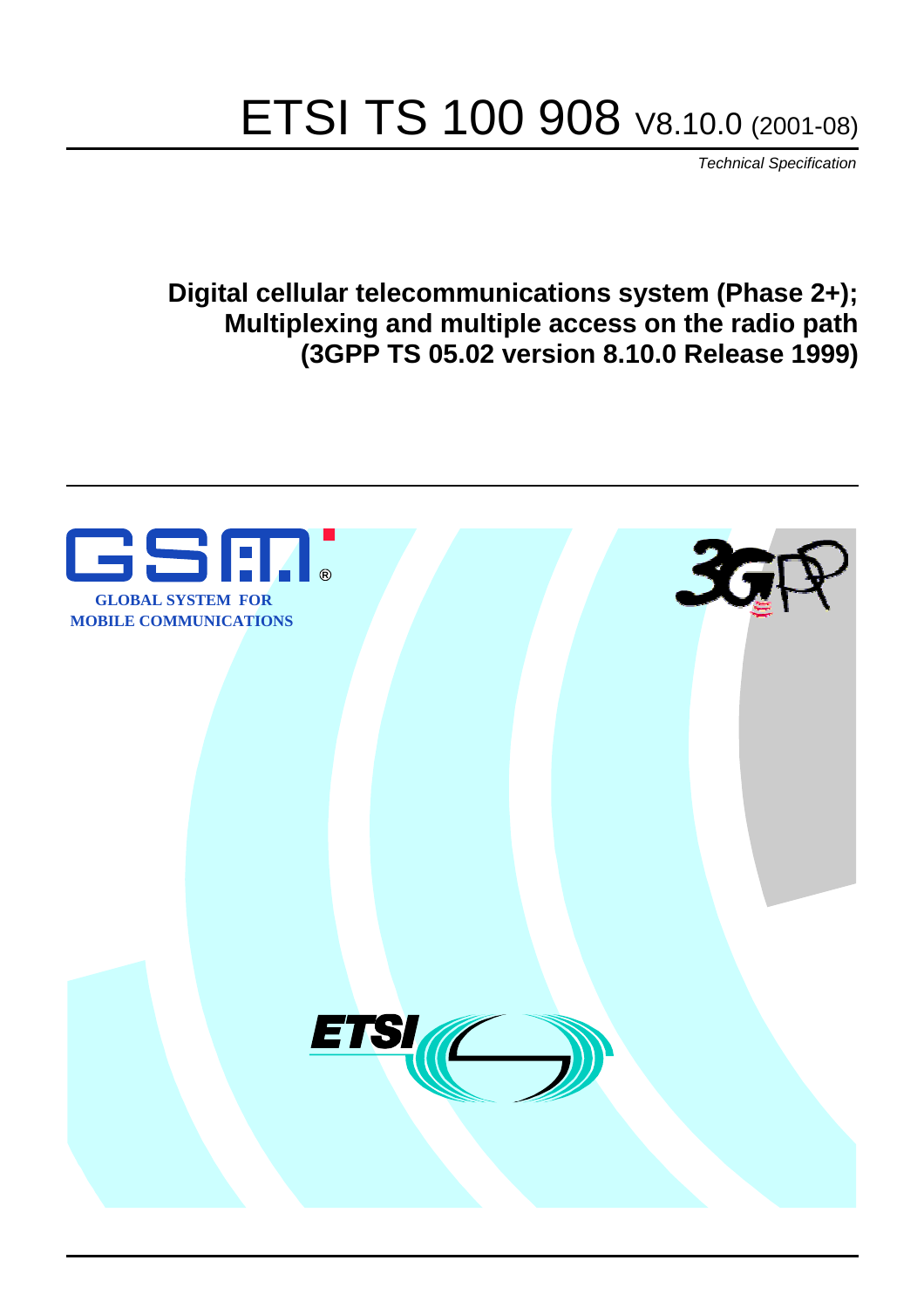Reference RTS/TSGG-010502Q8R8

> Keywords GSM

#### **ETSI**

#### 650 Route des Lucioles F-06921 Sophia Antipolis Cedex - FRANCE

Tel.: +33 4 92 94 42 00 Fax: +33 4 93 65 47 16

Siret N° 348 623 562 00017 - NAF 742 C Association à but non lucratif enregistrée à la Sous-Préfecture de Grasse (06) N° 7803/88

**Important notice** 

Individual copies of the present document can be downloaded from: [http://www.etsi.org](http://www.etsi.org/)

The present document may be made available in more than one electronic version or in print. In any case of existing or perceived difference in contents between such versions, the reference version is the Portable Document Format (PDF). In case of dispute, the reference shall be the printing on ETSI printers of the PDF version kept on a specific network drive within ETSI Secretariat.

Users of the present document should be aware that the document may be subject to revision or change of status. Information on the current status of this and other ETSI documents is available at <http://portal.etsi.org/tb/status/status.asp>

> If you find errors in the present document, send your comment to: [editor@etsi.fr](mailto:editor@etsi.fr)

#### **Copyright Notification**

No part may be reproduced except as authorized by written permission. The copyright and the foregoing restriction extend to reproduction in all media.

> © European Telecommunications Standards Institute 2001. All rights reserved.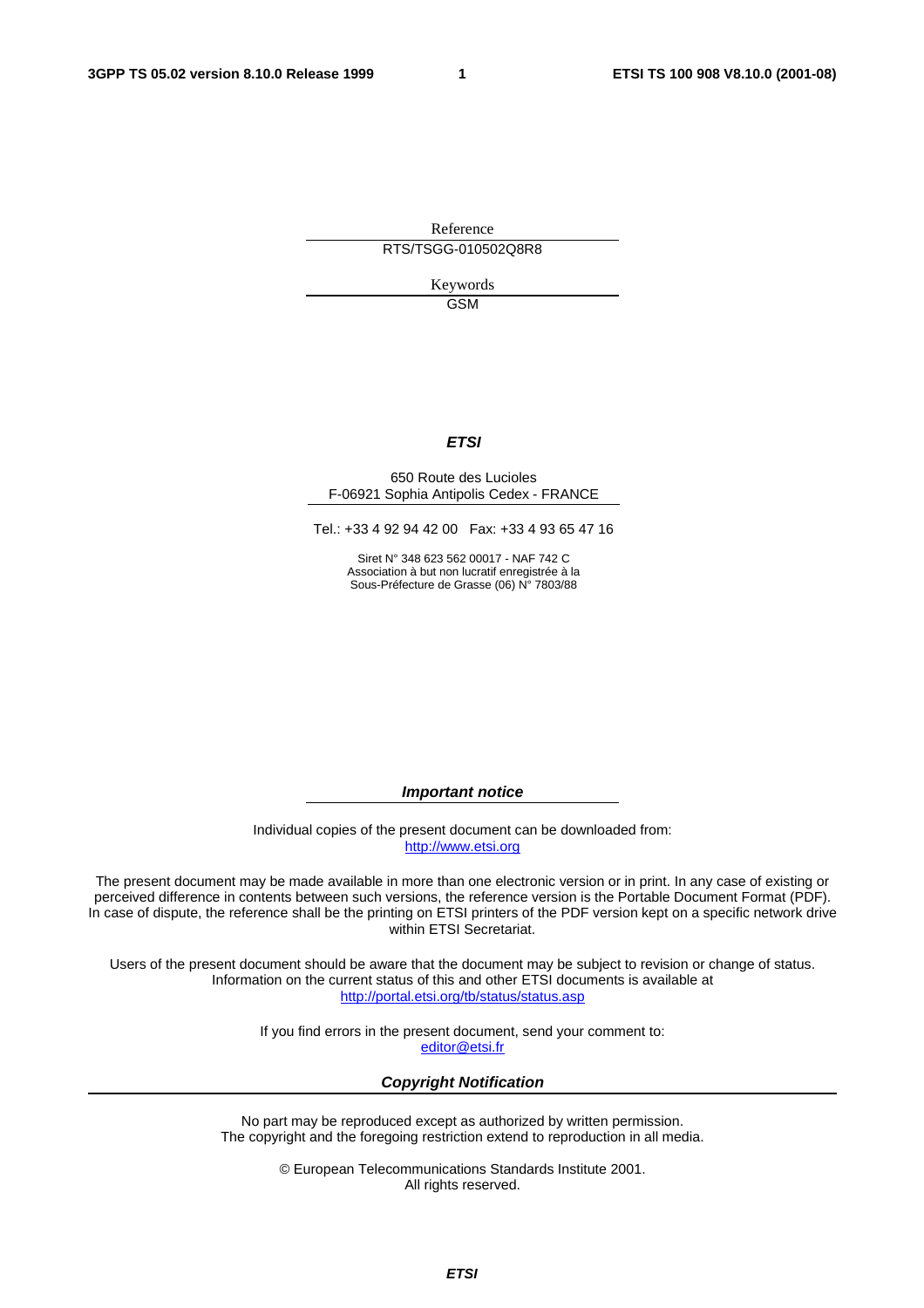# Intellectual Property Rights

IPRs essential or potentially essential to the present document may have been declared to ETSI. The information pertaining to these essential IPRs, if any, is publicly available for **ETSI members and non-members**, and can be found in ETSI SR 000 314: *"Intellectual Property Rights (IPRs); Essential, or potentially Essential, IPRs notified to ETSI in respect of ETSI standards"*, which is available from the ETSI Secretariat. Latest updates are available on the ETSI Web server ([http://www.etsi.org/legal/home.htm\)](http://www.etsi.org/legal/home.htm).

Pursuant to the ETSI IPR Policy, no investigation, including IPR searches, has been carried out by ETSI. No guarantee can be given as to the existence of other IPRs not referenced in ETSI SR 000 314 (or the updates on the ETSI Web server) which are, or may be, or may become, essential to the present document.

# Foreword

This Technical Specification (TS) has been produced by ETSI 3rd Generation Partnership Project (3GPP).

The present document may refer to technical specifications or reports using their 3GPP identities, UMTS identities or GSM identities. These should be interpreted as being references to the corresponding ETSI deliverables.

The cross reference between GSM, UMTS, 3GPP and ETSI identities can be found under [www.etsi.org/key](http://www.etsi.org/key) .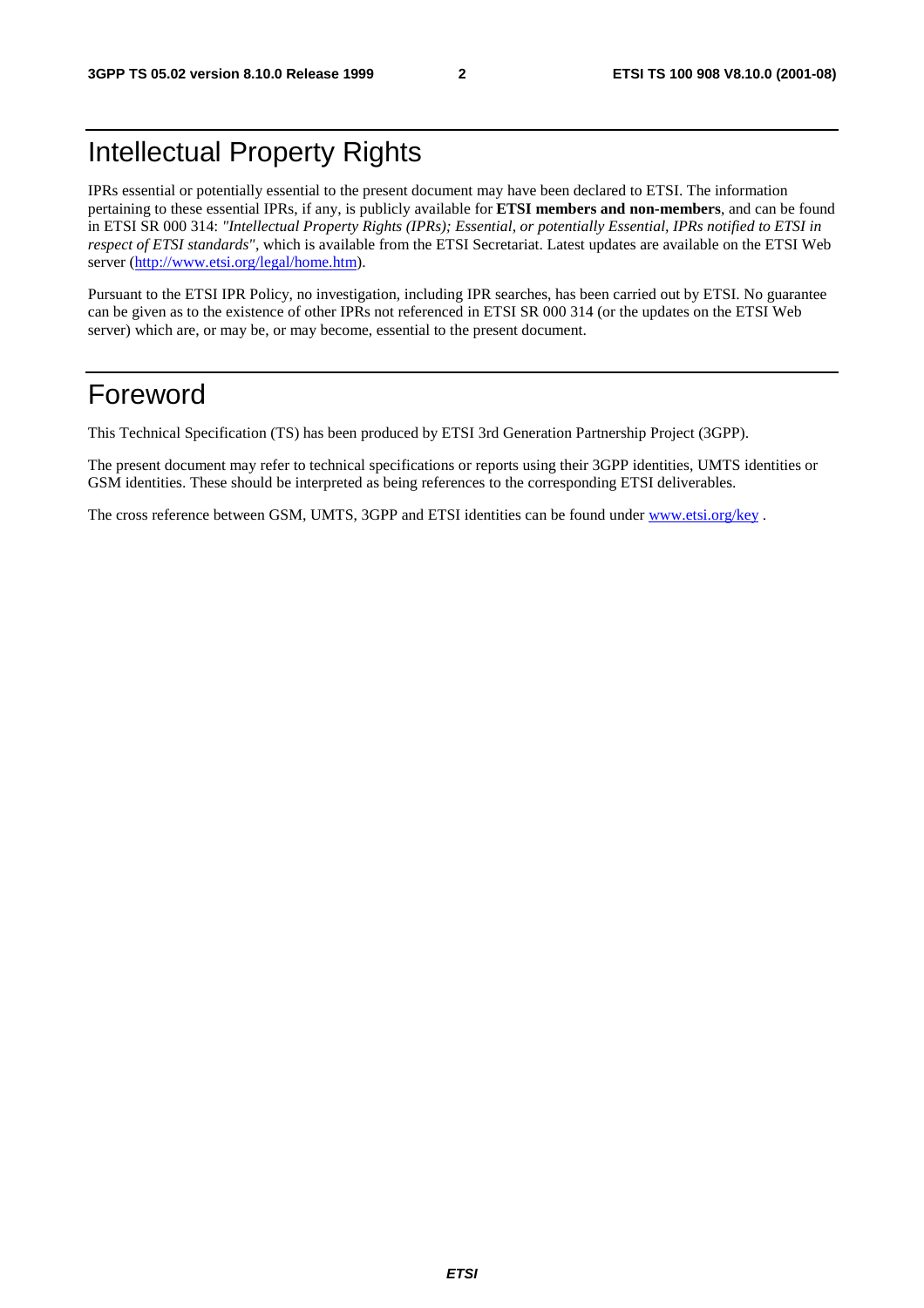$\mathbf{3}$ 

# Contents

| 1                      |                                                                                        |  |  |
|------------------------|----------------------------------------------------------------------------------------|--|--|
| 1.1                    |                                                                                        |  |  |
| 1.2                    |                                                                                        |  |  |
| $\overline{2}$         |                                                                                        |  |  |
| 3                      |                                                                                        |  |  |
| 3.1                    |                                                                                        |  |  |
| 3.2                    |                                                                                        |  |  |
| 3.2.1                  |                                                                                        |  |  |
| 3.2.2                  |                                                                                        |  |  |
| 3.2.3                  |                                                                                        |  |  |
| 3.2.4                  |                                                                                        |  |  |
| 3.3                    |                                                                                        |  |  |
| 3.3.1                  |                                                                                        |  |  |
| 3.3.2                  |                                                                                        |  |  |
| 3.3.2.1                |                                                                                        |  |  |
| 3.3.2.2                |                                                                                        |  |  |
| 3.3.2.2.1<br>3.3.2.2.2 |                                                                                        |  |  |
| 3.3.2.3                |                                                                                        |  |  |
| 3.3.2.4                |                                                                                        |  |  |
| 3.3.2.4.1              |                                                                                        |  |  |
| 3.3.2.4.2              |                                                                                        |  |  |
| 3.3.3                  |                                                                                        |  |  |
| 3.3.3.1                | Common control type channels, known when combined as a common control channel (CCCH)12 |  |  |
| 3.3.3.2                |                                                                                        |  |  |
| 3.3.3.2.1              |                                                                                        |  |  |
| 3.3.3.2.2              |                                                                                        |  |  |
| 3.3.4                  |                                                                                        |  |  |
| 3.3.4.1                |                                                                                        |  |  |
| 3.3.4.2                |                                                                                        |  |  |
| 3.3.5                  |                                                                                        |  |  |
| 3.3.6                  |                                                                                        |  |  |
| 3.3.6.1                |                                                                                        |  |  |
| 3.3.6.2                |                                                                                        |  |  |
| 3.3.6.3<br>3.3.6.4     |                                                                                        |  |  |
| 3.4                    |                                                                                        |  |  |
| 4                      |                                                                                        |  |  |
| 4.1                    |                                                                                        |  |  |
| 4.2                    |                                                                                        |  |  |
| 4.2.1                  |                                                                                        |  |  |
| 4.2.2                  |                                                                                        |  |  |
| 4.3                    |                                                                                        |  |  |
| 4.3.1                  |                                                                                        |  |  |
| 4.3.2                  |                                                                                        |  |  |
| 4.3.3                  |                                                                                        |  |  |
| 4.3.4                  |                                                                                        |  |  |
| 5                      |                                                                                        |  |  |
| 5.1                    |                                                                                        |  |  |
| 5.2                    |                                                                                        |  |  |
|                        |                                                                                        |  |  |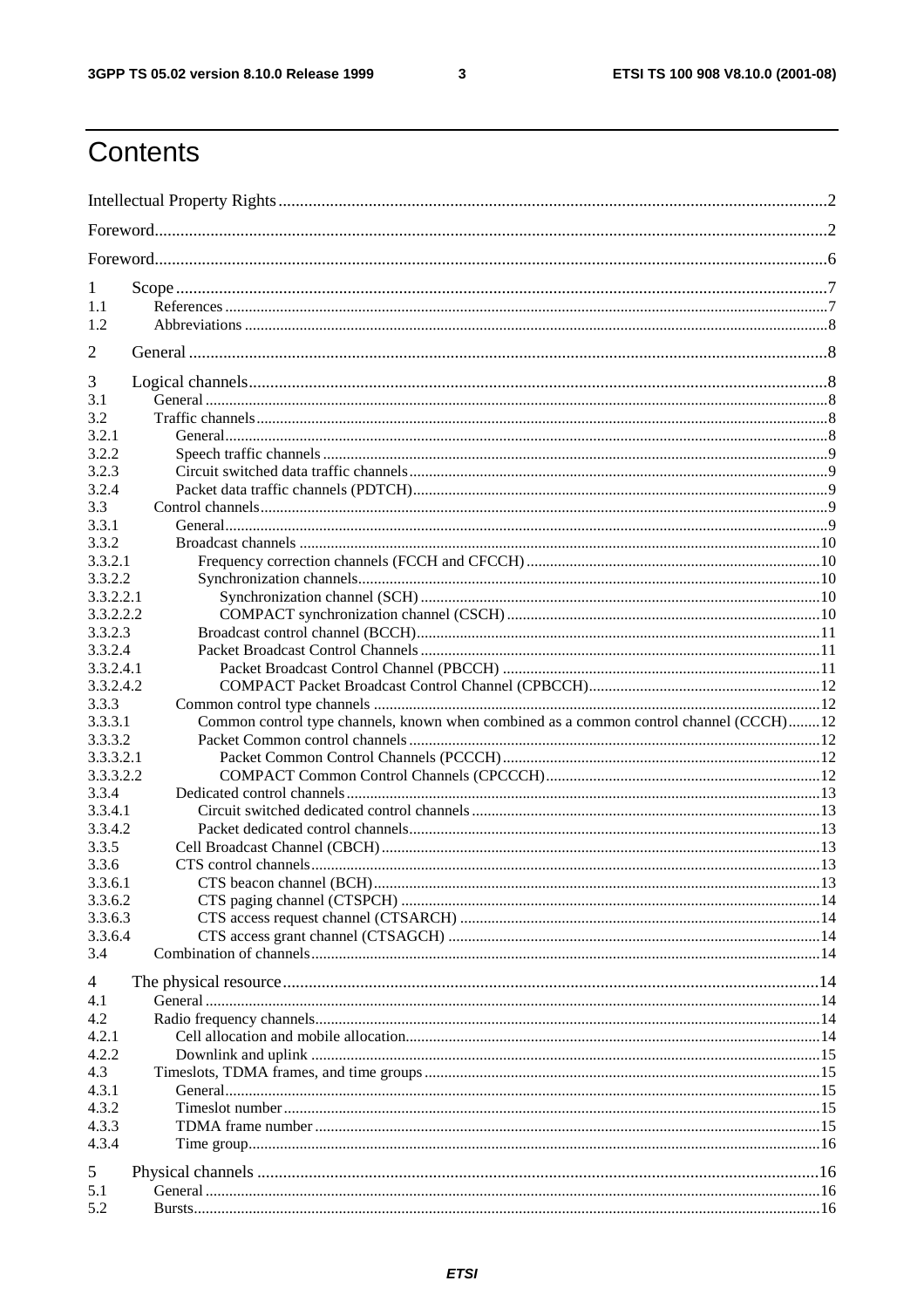$\overline{\mathbf{4}}$ 

| 5.2.1      |  |
|------------|--|
| 5.2.2      |  |
| 5.2.3      |  |
| 5.2.4      |  |
| 5.2.5      |  |
| 5.2.6      |  |
| 5.2.7      |  |
| 5.2.8      |  |
| 5.3        |  |
| 5.4        |  |
| 5.5        |  |
| 5.6        |  |
| 5.6.1      |  |
| 5.6.2      |  |
| 5.6.3      |  |
|            |  |
| 6          |  |
| 6.1        |  |
| 6.2        |  |
| 6.2.1      |  |
| 6.2.2      |  |
| 6.2.3      |  |
| 6.2.4      |  |
| 6.2.5      |  |
| 6.2.6      |  |
| 6.3        |  |
| 6.3.1      |  |
| 6.3.1.1    |  |
| 6.3.1.2    |  |
| 6.3.1.3    |  |
| 6.3.1.4    |  |
| 6.3.2      |  |
| 6.3.2.1    |  |
| 6.3.2.2    |  |
| 6.3.2.2.1  |  |
|            |  |
| 6.3.2.2.2  |  |
| 6.3.2.2.3  |  |
| 6.3.2.2.3a |  |
| 6.3.2.3    |  |
| 6.3.2.3.1  |  |
| 6.3.2.3.2  |  |
| 6.3.2.3.3  |  |
| 6.3.2.3.3a |  |
| 6.3.2.3.4  |  |
| 6.3.2.3.4a |  |
| 6.3.2.4    |  |
| 6.3.2.4a   |  |
| 6.3.3      |  |
| 6.3.3.1    |  |
| 6.3.3.2    |  |
| 6.4        |  |
| 6.4.1      |  |
| 6.4.2      |  |
| 6.4.2.1    |  |
| 6.4.2.2    |  |
| 6.4.2.3    |  |
| 6.5        |  |
| 6.5.1      |  |
|            |  |
| 6.5.2      |  |
| 6.5.3      |  |
| 6.5.4      |  |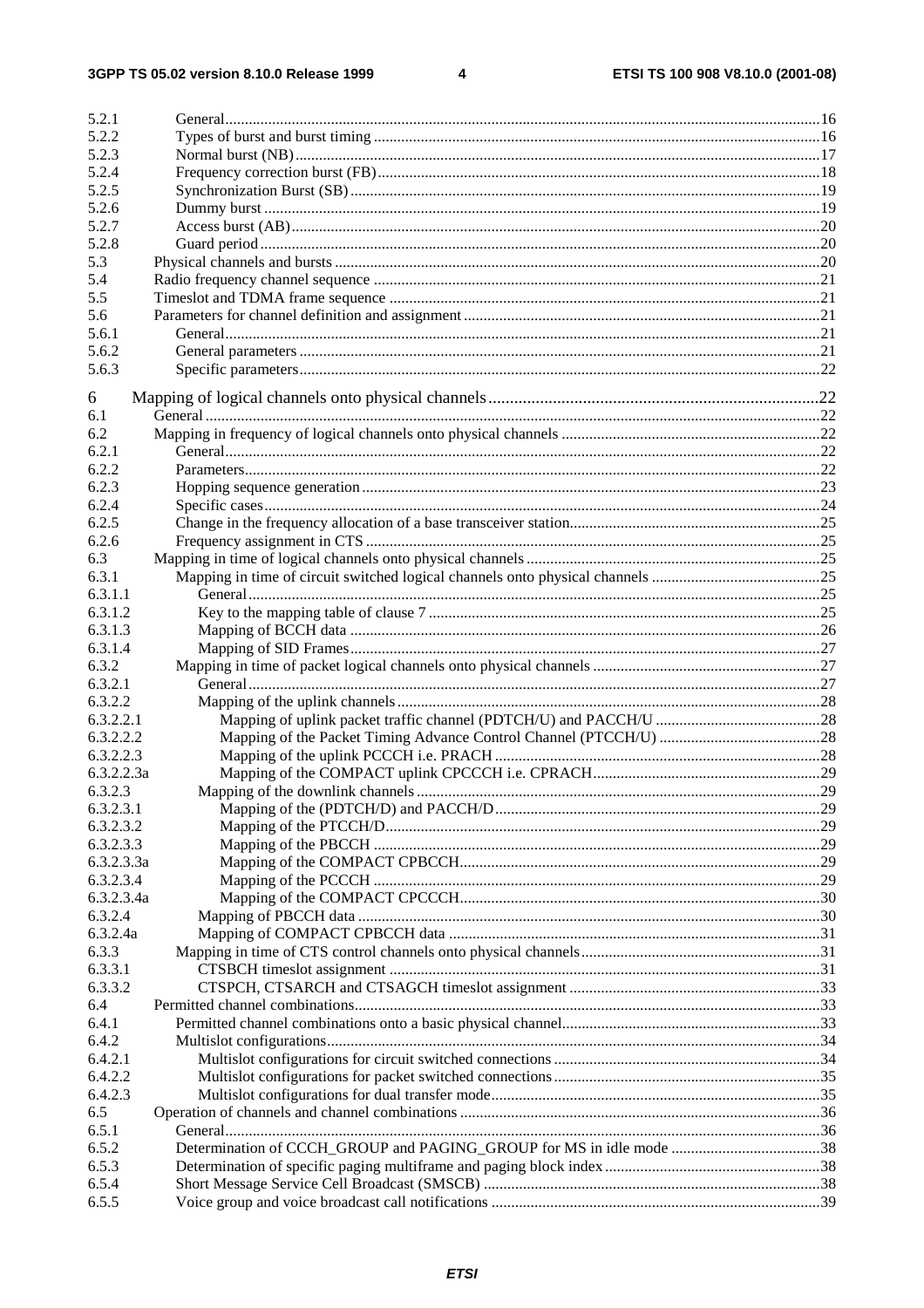| 6.5.6   | Determination of PCCCH GROUP and PAGING GROUP for MS in GPRS attached mode39               |  |
|---------|--------------------------------------------------------------------------------------------|--|
| 6.5.7   | Determination of CTS_PAGING_GROUP and specific paging 52-multiframe for MS in CTS mode  40 |  |
|         |                                                                                            |  |
| A.1     |                                                                                            |  |
| A.2     |                                                                                            |  |
| A.2.1   |                                                                                            |  |
| A.2.1.1 |                                                                                            |  |
| A.2.1.2 |                                                                                            |  |
| A.2.1.3 | A dummy burst with (BN61, BN62, BN86) mapped from the TSC bits of normal bursts according  |  |
|         |                                                                                            |  |
| A.2.1.4 |                                                                                            |  |
| A.2.2   |                                                                                            |  |
| A.2.2.1 |                                                                                            |  |
| A.2.2.2 |                                                                                            |  |
| A.2.3   |                                                                                            |  |
| A.2.4   |                                                                                            |  |
| A.2.5   |                                                                                            |  |
| A.3     |                                                                                            |  |
|         |                                                                                            |  |
| B.1     |                                                                                            |  |
| B.2     |                                                                                            |  |
| B.3     |                                                                                            |  |
|         |                                                                                            |  |
|         |                                                                                            |  |
|         |                                                                                            |  |
|         |                                                                                            |  |
|         |                                                                                            |  |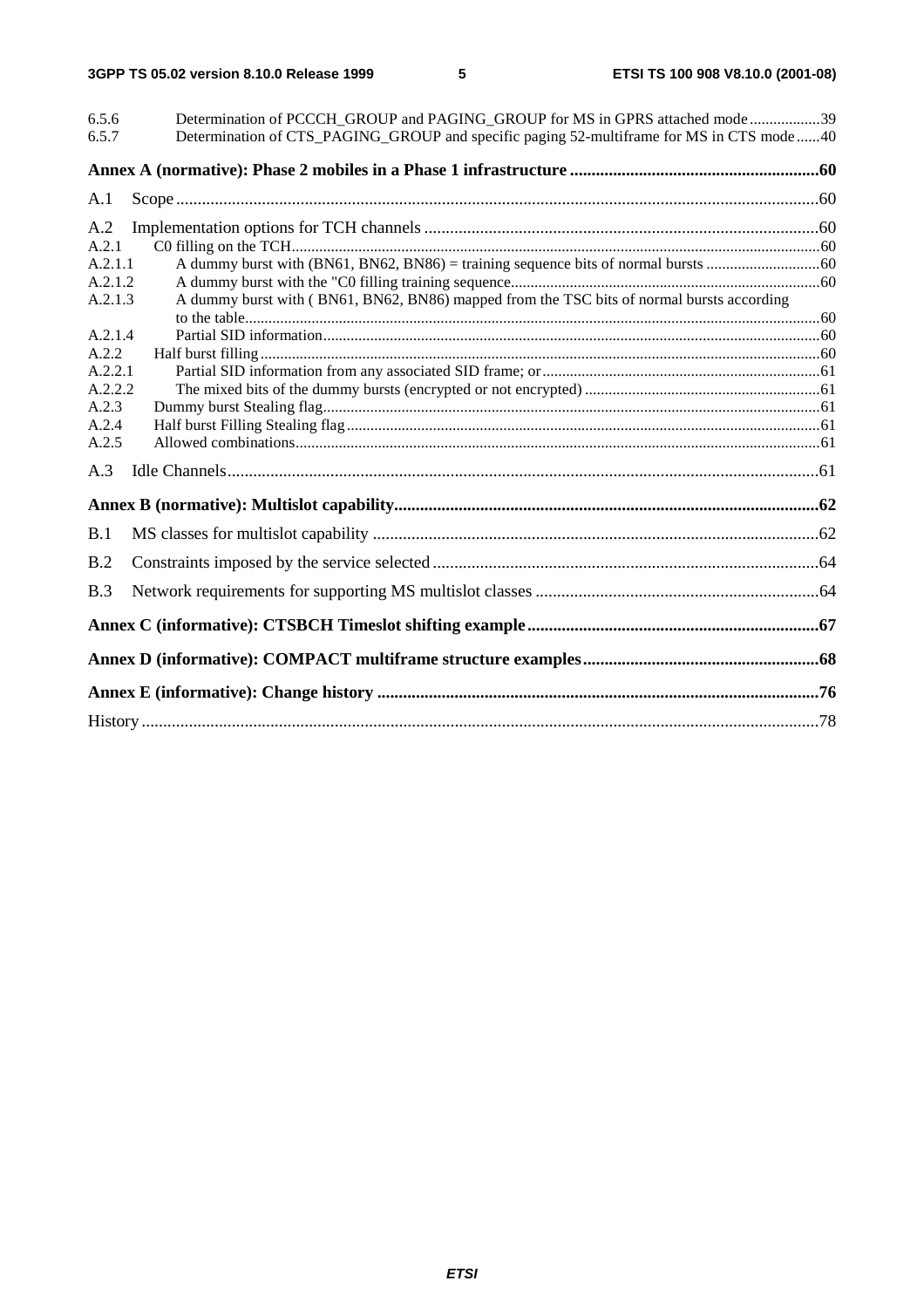# Foreword

This Technical Specification has been produced by the 3<sup>rd</sup> Generation Partnership Project (3GPP).

The contents of the present document are subject to continuing work within the TSG and may change following formal TSG approval. Should the TSG modify the contents of the present document, it will be re-released by the TSG with an identifying change of release date and an increase in version number as follows:

Version x.y.z

where:

- x the first digit:
	- 1 presented to TSG for information;
	- 2 presented to TSG for approval;
	- 3 or greater indicates TSG approved document under change control.
- y the second digit is incremented for all changes of substance, i.e. technical enhancements, corrections, updates, etc.
- z the third digit is incremented when editorial only changes have been incorporated in the document.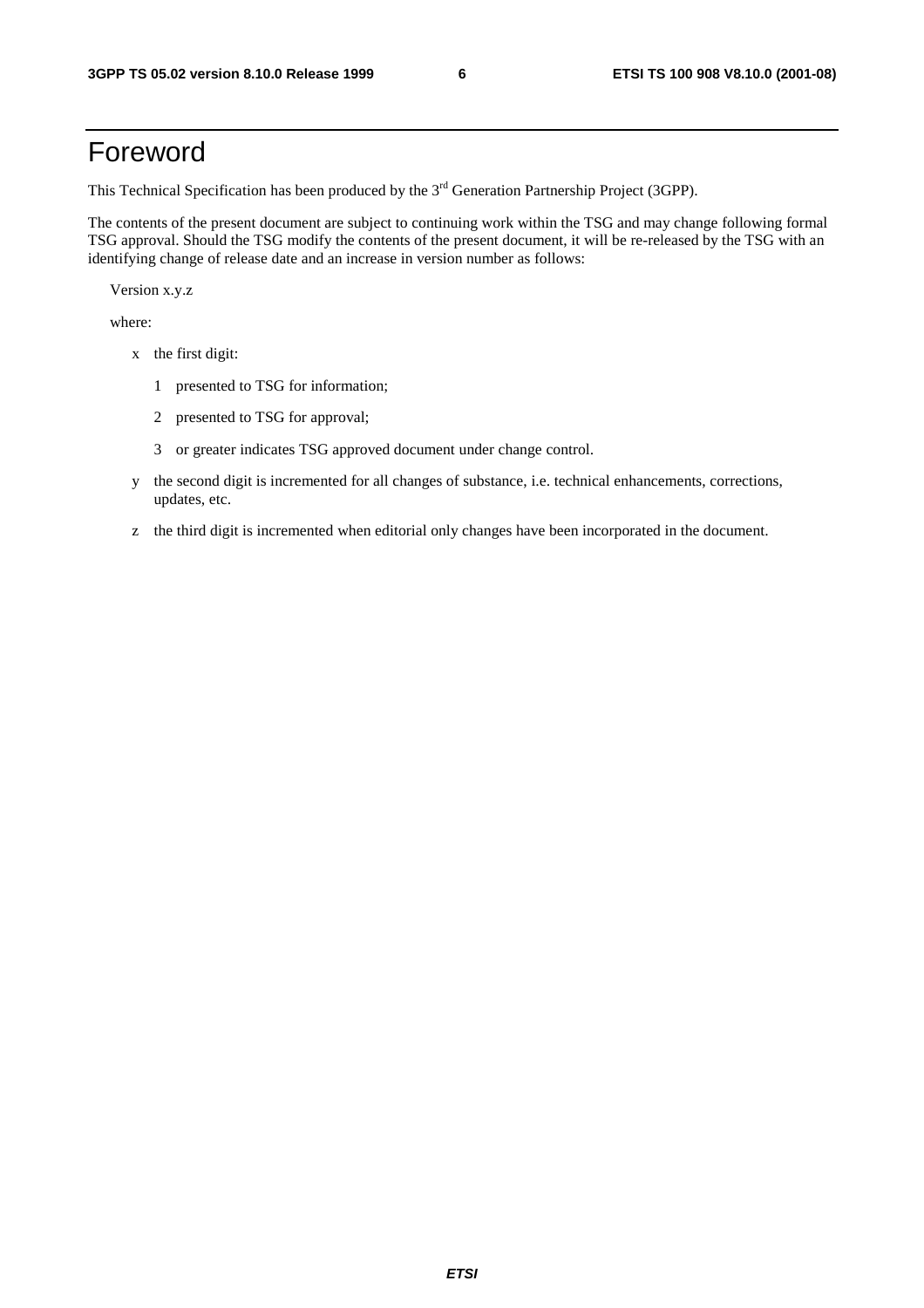# 1 Scope

The present document defines the physical channels of the radio sub-system required to support the logical channels. It includes a description of the logical channels and the definition of frequency hopping, TDMA frames, timeslots and bursts.

# 1.1 References

The following documents contain provisions which, through reference in this text, constitute provisions of the present document.

- References are either specific (identified by date of publication, edition number, version number, etc.) or non-specific.
- For a specific reference, subsequent revisions do not apply.
- For a non-specific reference, the latest version applies. In the case of a reference to a 3GPP document (including a GSM document), a non-specific reference implicitly refers to the latest version of that document *in the same Release as the present document*.
- [1] 3GPP TR 01.04: "Digital cellular telecommunications system (Phase 2+); Abbreviations and acronyms".
- [2] 3GPP TS 03.03: "Digital cellular telecommunications system (Phase 2+); Numbering, addressing and identification".
- [3] 3GPP TS 04.03: "Digital cellular telecommunications system (Phase 2+); Mobile Station Base Station System (MS - BSS) interface Channel structures and access capabilities".
- [4] 3GPP TS 04.06: "Digital cellular telecommunications system (Phase 2+); Mobile Station Base Station System (MS - BSS) interface Data Link (DL) layer specification".
- [5] 3GPP TS 04.08: "Digital cellular telecommunications system (Phase 2+); Mobile radio interface layer 3 specification".
- [6] 3GPP TS 05.03: "Digital cellular telecommunications system (Phase 2+); Channel coding".
- [7] 3GPP TS 05.04: "Digital cellular telecommunications system; Modulation".
- [8] 3GPP TS 05.05: "Digital cellular telecommunications system (Phase 2+); Radio transmission and reception".
- [9] 3GPP TS 05.08: "Digital cellular telecommunications system (Phase 2+); Radio subsystem link control".
- [10] 3GPP TS 05.10: "Digital cellular telecommunications system (Phase 2+); Radio subsystem synchronization".
- [11] 3GPP TS 03.64: "Digital cellular telecommunications system (Phase 2+); General Packet Radio Service (GPRS); Overall description of the GPRS Radio Interface; Stage 2".
- [12] 3GPP TS 04.60: "Digital cellular telecommunications system (Phase 2+); General Packet Radio Service (GPRS); Mobile Station (MS) - Base Station System (BSS interface; Radio Link Control (RLC) and Medium Access Control (MAC) Layer Specification".
- [13] 3GPP TS 03.52: "Digital cellular telecommunications system (Phase 2+); GSM Cordless Telephony System (CTS), Phase 1; Lower layers of the CTS Radio Interface; Stage 2".
- [14] 3GPP TS 04.56: "Digital cellular telecommunications system (Phase 2+); GSM Cordless Telephony System (CTS), Phase 1; CTS radio interface layer 3 specification".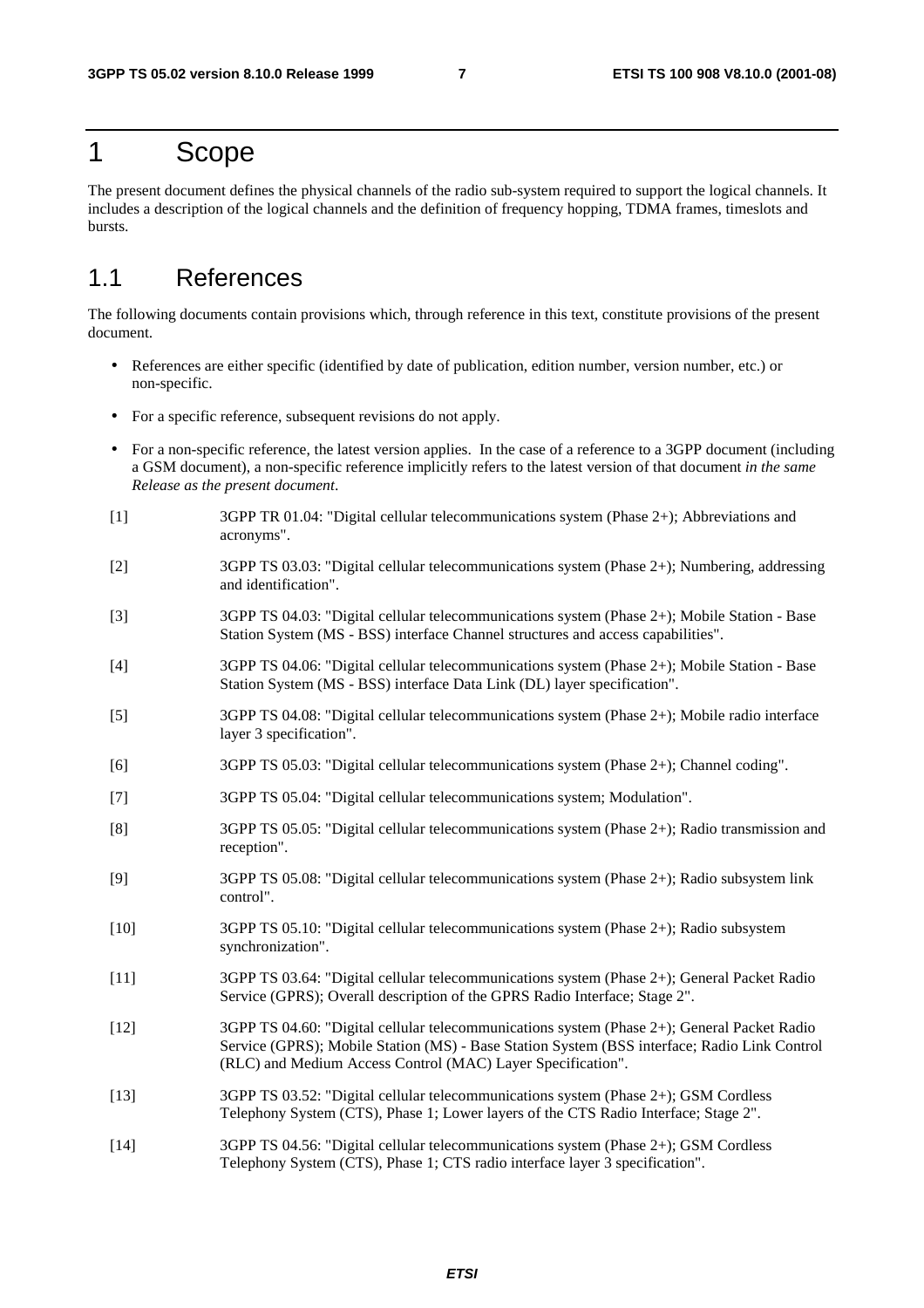[15] 3GPP TS 05.56: "Digital cellular telecommunications system (Phase 2+); GSM Cordless Telephony System (CTS), Phase 1; CTS-FP radio subsystem".

# 1.2 Abbreviations

Abbreviations used in the present document are listed in 3GPP TR 01.04 [1].

# 2 General

The radio subsystem is required to support a certain number of logical channels that can be separated into two categories as defined in 3GPP TS 04.03:

- i) the traffic channels (TCH's);
- ii) the control channels.

More information is given about these logical channels in clause 3 which also defines a number of special channels used by the radio sub-system.

Clause 4 of this document describes the physical resource available to the radio sub-system, clause 5 defines physical channels based on that resource and clause 6 specifies how the logical channels shall be mapped onto physical channels. Figure 1 depicts this process.

# 3 Logical channels

# 3.1 General

This subclause describes the logical channels that are supported by the radio subsystem.

# 3.2 Traffic channels

### 3.2.1 General

Traffic channels (TCH's) are intended to carry either encoded speech or user data in circuit switched mode. Two general forms of traffic channel are defined:

- i) Full rate traffic channel (TCH/F). This channel carries information at a gross rate of 22,8 kbit/s.
- ii) Half rate traffic channel (TCH/H). This channel carries information at a gross rate of 11,4 kbit/s.
- iii) Enhanced circuit switched full rate traffic channel (E-TCH/F). This channel carries information at a gross rate of 69,6 kbit/s including the stealing symbols.

Packet data traffic channels (PDTCH's) are intended to carry user data in packet switched mode. For the purpose of this EN, any reference to traffic channel does not apply to PDTCH unless explicitly stated.

All traffic channels are bi-directional unless otherwise stated. Unidirectional downlink full rate channels, TCH/FD, are defined as the downlink part of the corresponding TCH/F.

Multiple full rate channels can be allocated to the same MS. This is referred to as multislot configurations, which is defined in subclause 6.4.2.1.

Multiple packet data traffic channels can be allocated to the same MS. This is referred to as multislot packet configurations, as defined in subclause 6.4.2.2.

A combination of a half rate traffic channel and a half rate packet data traffic channel on the same basic physical channel can be allocated to the same MS as defined in subclause 6.4.2.3.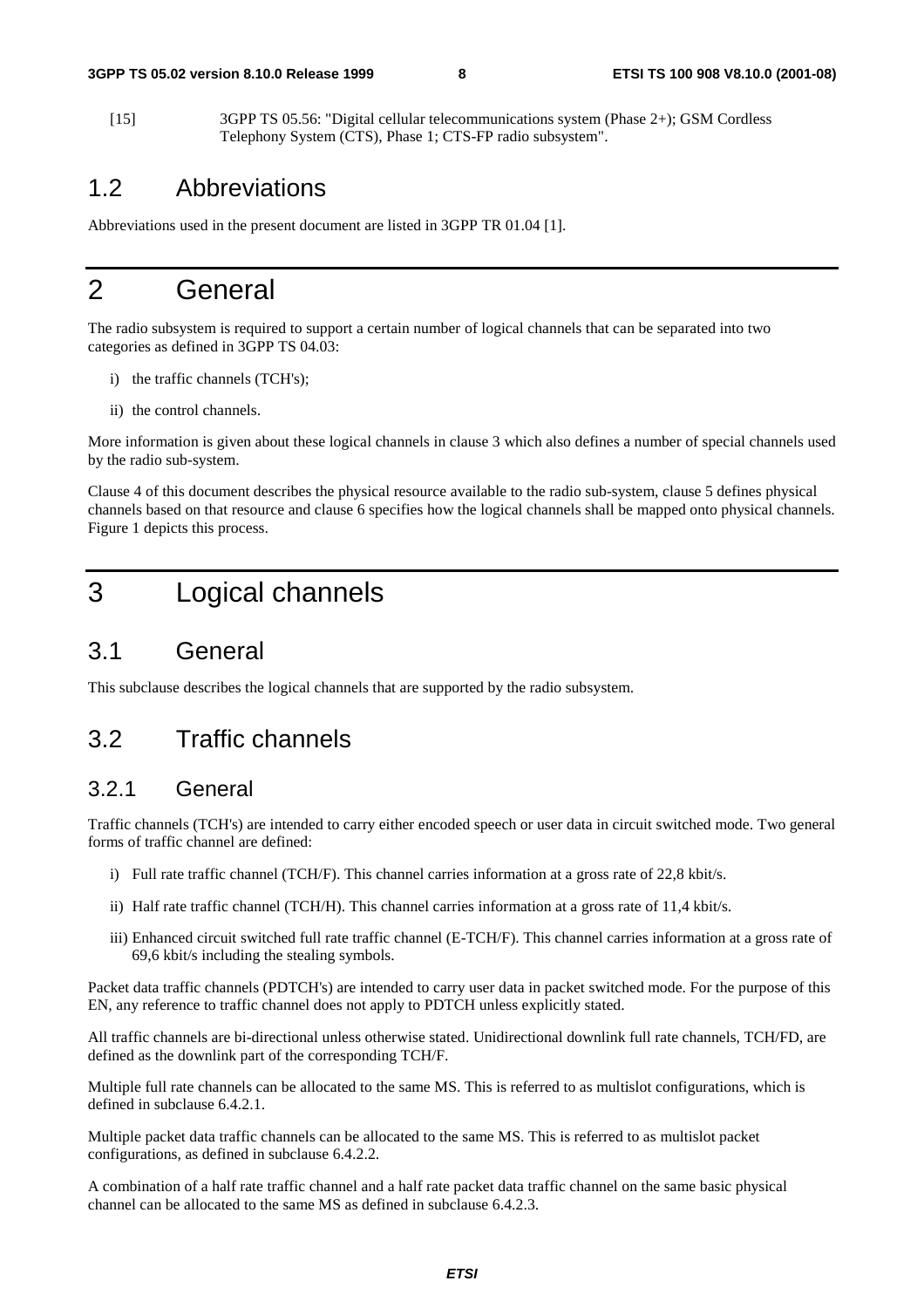A combination of a traffic channel and one or more full rate packet data traffic channels can be allocated to the same MS.

The specific traffic channels available in the categories of speech and user data are defined in the subclauses following.

### 3.2.2 Speech traffic channels

The following traffic channels are defined to carry encoded speech:

- i) full rate traffic channel for speech (TCH/FS);
- ii) half rate traffic channel for speech (TCH/HS);
- iii) enhanced full rate traffic channel for speech (TCH/EFS);
- iv) adaptive full rate traffic channel for speech (TCH/AFS);
- v) adaptive half rate traffic channel for speech (TCH/AHS).

### 3.2.3 Circuit switched data traffic channels

The following traffic channels are defined to carry user data:

- i) full rate traffic channel for 9,6 kbit/s user data (TCH/F9.6);
- ii) full rate traffic channel for 4,8 kbit/s user data (TCH/F4.8);
- iii) half rate traffic channel for 4,8 kbit/s user data (TCH/H4.8);
- iv) half rate traffic channel for  $\leq 2.4$  kbit/s user data (TCH/H2.4);
- v) full rate traffic channel for  $\leq 2.4$  kbit/s user data (TCH/F2.4):
- vi) full rate traffic channel for 14,4 kbit/s user data (TCH/F14.4);
- vii) enhanced circuit switched full rate traffic channel for 28,8 kbit/s user data (E-TCH/F28.8);
- viii) enhanced circuit switched full rate traffic channel for 32,0 kbit/s user data (E-TCH/F32.0);
- ix) enhanced circuit switched full rate traffic channel for 43.2 kbit/s user data (E-TCH/F43.2).

# 3.2.4 Packet data traffic channels (PDTCH)

A PDTCH/F corresponds to the resource allocated to a single MS on one physical channel for user data transmission. Due to the dynamic multiplexing onto the same physical channel of different logical channels (see subclause 6.3.2), a PDTCH/F using GMSK modulation carries information at an instantaneous bit rate ranging from 0 to 22,8 kbit/s. A PDTCH/F using 8PSK modulation carries information (including stealing symbols) at an instantaneous bit rate ranging from 0 to 69,6 kbit/s.

A PDTCH/H corresponds to the resource allocated to a single MS on half a physical channel for user data transmission. The maximum instantaneous bit rate for a PDTCH/H is half that for a PDTCH/F.

All packet data traffic channels are uni-directional, either uplink (PDTCH/U), for a mobile originated packet transfer or downlink (PDTCH/D) for a mobile terminated packet transfer.

# 3.3 Control channels

### 3.3.1 General

Control channels are intended to carry signalling or synchronization data. Four categories of control channel are defined: broadcast, common, dedicated and CTS control channels. Specific channels within these categories are defined in the subclauses following.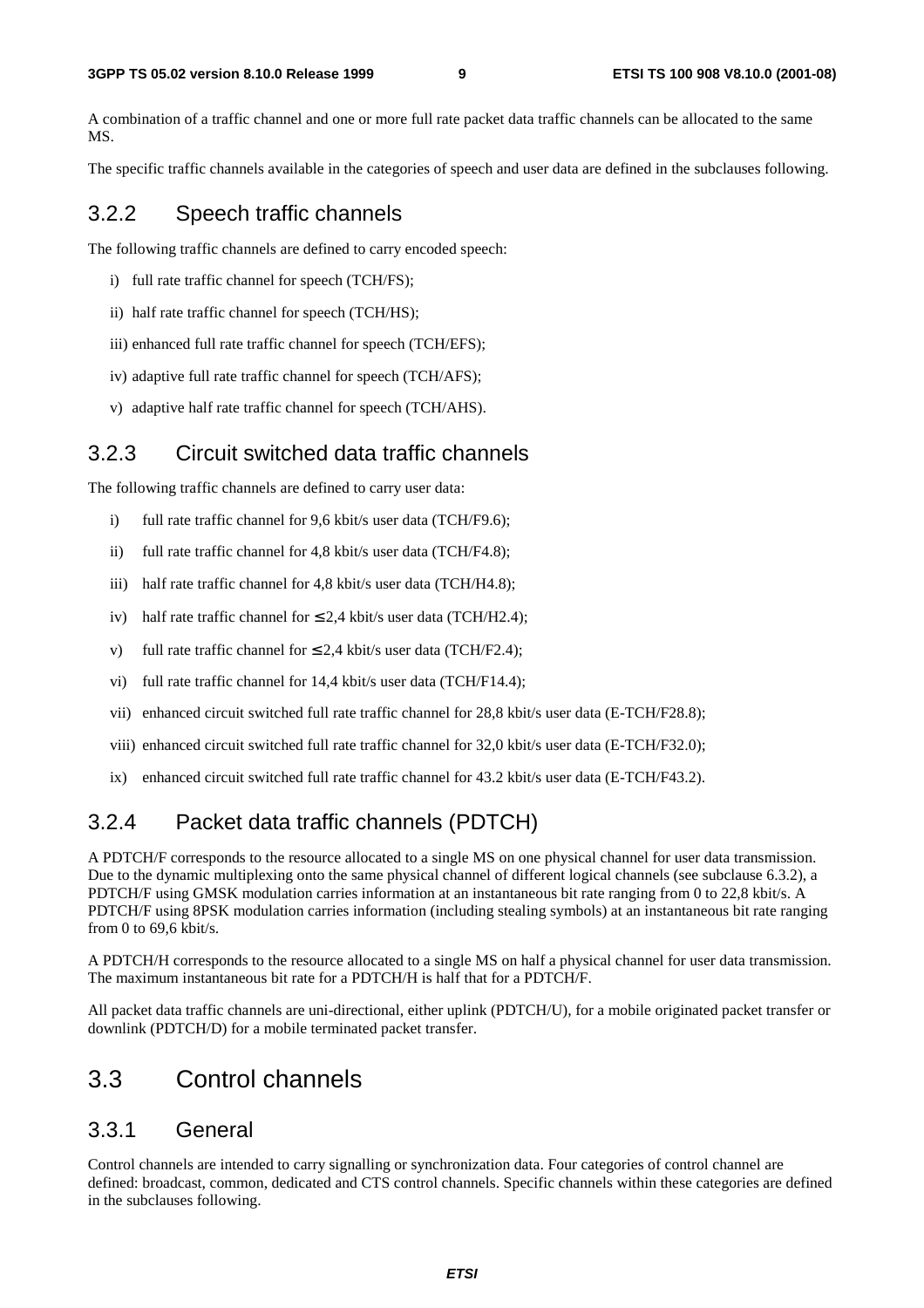#### 3.3.2 Broadcast channels

#### 3.3.2.1 Frequency correction channels (FCCH and CFCCH)

The frequency correction channel carries information for frequency correction of the mobile station. It is required only for the operation of the radio sub-system. Different mapping is used for FCCH and COMPACT CFCCH (see clause 7).

#### 3.3.2.2 Synchronization channels

The synchronization channel carries information for frame synchronization of the mobile station and identification of a base transceiver station. It is required only for the operation of the radio sub-system. Different channels are used for SCH and COMPACT CSCH.

#### 3.3.2.2.1 Synchronization channel (SCH)

Specifically the synchronization channel (SCH) shall contain two encoded parameters:

- a) Base transceiver station identity code (BSIC): 6 bits (before channel coding) consists of 3 bits of PLMN colour code with range 0 to 7 and 3 bits of BS colour code with range 0 to 7 as defined in 3GPP TS 03.03.
- b) Reduced TDMA frame number (RFN): 19 bits (before channel coding)  $=$

T1 (11 bits) range 0 to 2047 = FN div (26 x 51) T2 (5 bits) range 0 to  $25 = FN \text{ mod } 26$ T3 ' (3 bits) range 0 to 4 =  $(T3 - 1)$  div 10 where T3 (6 bits) range 0 to 50 = FN mod 51 and

 $FN = TDMA$  frame number as defined in subclause 4.3.3.

3GPP TS 04.06 and 3GPP TS 04.08 specify the precise bit ordering, 3GPP TS 05.03 the channel coding of the above parameters and 3GPP TS 05.10 defines how the TDMA frame number can be calculated from T1, T2, and T3'.

#### 3.3.2.2.2 COMPACT synchronization channel (CSCH)

The COMPACT packet synchronization channel CSCH shall contain two encoded parameters:

- a) Base transceiver station identity code (BSIC): 6 bits (before channel coding) consists of 3 bits of PLMN colour code with range 0 to 7 and 3 bits BS colour code with range 0 to 7 as defined in 3GPP TS 03.03.
- b) Reduced TDMA frame number (RFN): 19 bits (before channel coding) =

R1 (10 bits) range 0 to 1023 = FN div  $(51 \times 52)$ R2 (6 bits) range 0 to 50 = (FN div 52) mod 51  $TG(2 \text{ bits})$  range 0 to 3 Reserved (1 bit)

where

 $FN = TDMA$  frame number as defined in subclause 4.3.3

and

 $TG = time$  group as defined in subclause 4.3.4.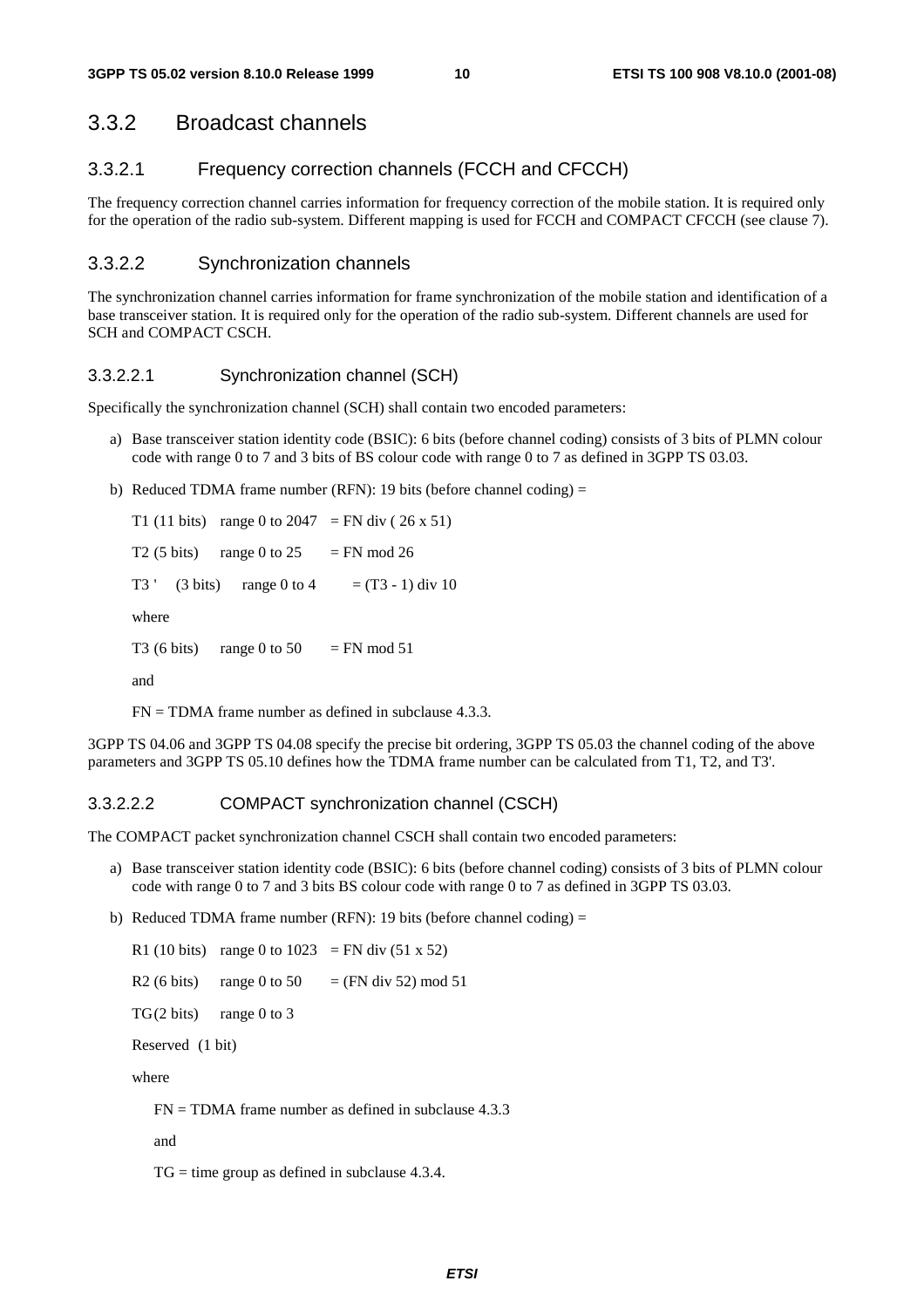3GPP TS 04.06 and 3GPP TS 04.08 specify the precise bit ordering, 3GPP TS 05.03 the channel coding of the above parameters and 3GPP TS 05.10 defines how the TDMA frame number can be calculated from R1 and R2.

#### 3.3.2.3 Broadcast control channel (BCCH)

The broadcast control channel broadcasts general information on a base transceiver station per base transceiver station basis. Of the many parameters contained in the BCCH, the use of the following parameters, as defined in 3GPP TS 04.08 are referred to in subclause 6.5:

a) CCCH CONF which indicates the organization of the common control channels:

 From this parameter, the number of common control channels (BS\_CC\_CHANS) and whether or not CCCH or SDCCH are combined (BS\_CCCH\_SDCCH\_COMB = true or false) are derived as follows:

| CCCH CONF | <b>BS CC CHANS</b> | BS CCCH SDCCH COMB |
|-----------|--------------------|--------------------|
| 000       |                    | false              |
| 001       |                    | true               |
| 010       | 2                  | false              |
| 100       | 3                  | false              |
| 110       | 4                  | false              |

b) BS\_AG\_BLKS\_RES which indicates the number of blocks on each common control channel reserved for access grant messages:

3 bits (before channel coding) range 0 to 7.

c) BS\_PA\_MFRMS which indicates the number of 51-multiframes between transmission of paging messages to mobiles of the same paging group:

3 bits (before channel coding) range 2 to 9.

d) support of GPRS

 The BCCH shall indicate whether or not packet switched traffic is supported. If packet switched traffic is supported and if the PBCCH exists, then the BCCH shall broadcast the position of the packet data channel (PDCH), as defined in subclause 6.3.2.1, carrying the PBCCH.

#### 3.3.2.4 Packet Broadcast Control Channels

#### 3.3.2.4.1 Packet Broadcast Control Channel (PBCCH)

The PBCCH broadcasts parameters used by the MS to access the network for packet transmission operation. In addition to those parameters the PBCCH reproduces the information transmitted on the BCCH to allow circuit switched operation, such that a MS in GPRS attached mode monitors the PBCCH only, if it exists. The existence of the PBCCH in the cell is indicated on the BCCH. In the absence of PBCCH, the BCCH shall be used to broadcast information for packet operation.

Of the many parameters contained in the PBCCH, the use of the following parameters, as defined in 3GPP TS 04.60 are referred to in subclauses 6.5 and 6.3.2:

- a) BS\_PBCCH\_BLKS  $(1,...,4)$  indicates the number of blocks allocated to the PBCCH in the multiframe (see subclause 6.3.2.3.3).
- b) BS PCC CHANS indicates the number of physical channels carrying PCCCHs including the physical channel carrying the PBCCH
- c) BS\_PAG\_BLKS\_RES indicates the number of blocks on each PDCH carrying PCCCH per multiframe where neither PPCH nor PBCCH should appear (see subclause 6.3.2.3.4).
- d) BS\_PRACH\_BLKS indicates the number of blocks reserved in a fixed way to the PRACH channel on any PDCH carrying PCCCH (see subclause 6.3.2.2.3).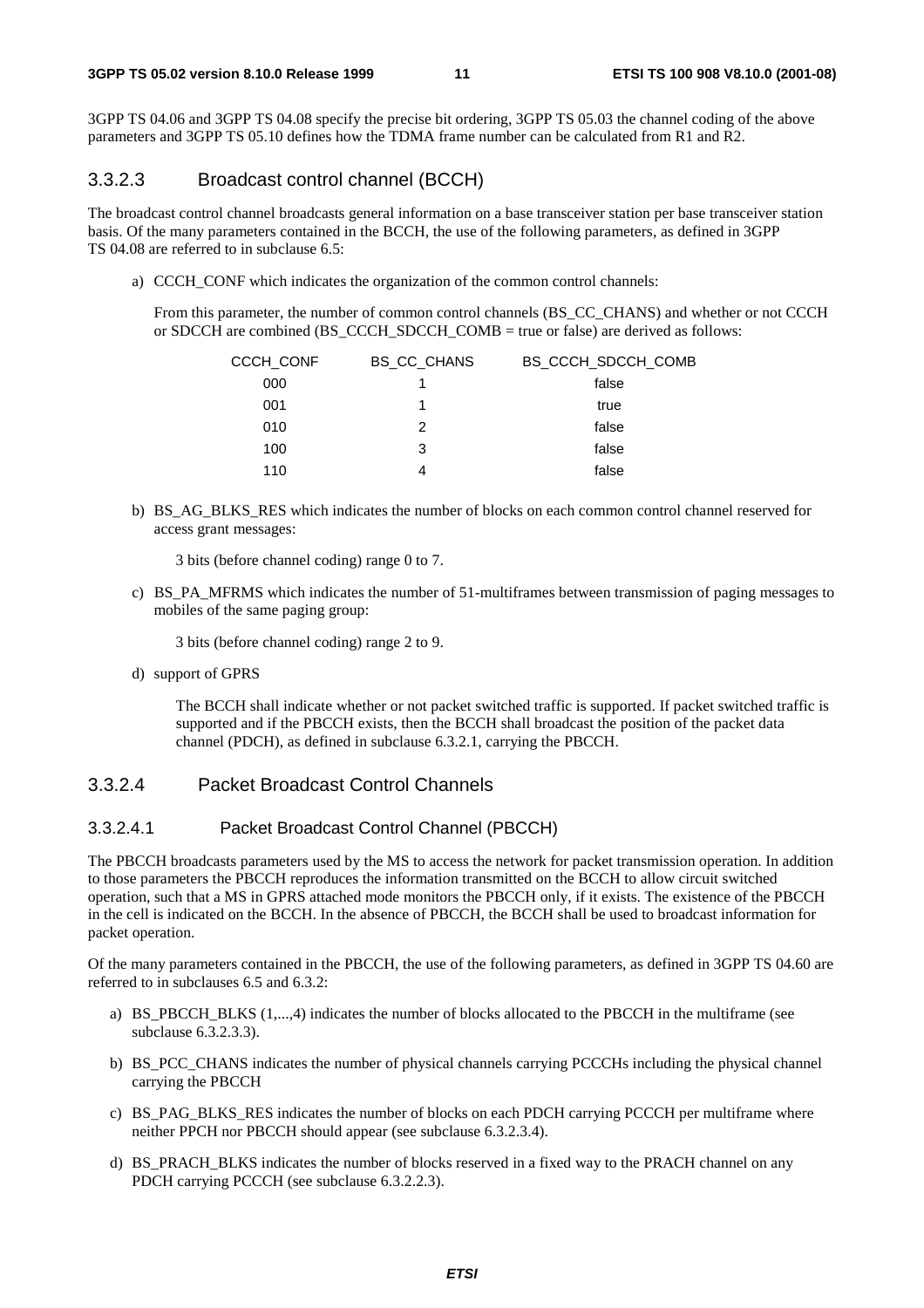#### 3.3.2.4.2 COMPACT Packet Broadcast Control Channel (CPBCCH)

The CPBCCH is a stand-alone packet control channel for COMPACT. The CPBCCH broadcasts parameters used by the MS to access the network for packet transmission operation.

Of the many parameters contained in the CPBCCH, the use of the following parameters, as defined in 3GPP TS 04.60 are referred to in subclauses 6.5 and 6.3.3:

- a) BS\_PBCCH\_BLKS (1,…,4) indicates the number of blocks allocated to the CPBCCH in the multiframe (see subclause 6.3.2.3.3a).
- b) BS\_PCC\_CHANS indicates the number of radio frequency channels per cell carrying CPCCCHs including the radio frequency channel carrying the CPBCCH.
- c) BS\_PAG\_BLKS\_RES indicates the number of blocks on each radio frequency channel carrying CPCCCH per multiframe where neither CPPCH nor CPBCCH should appear (see subclause 6.3.2.3.4a). BS\_PAG\_BLKS\_RES cannot be greater than 8.
- d) BS\_PRACH\_BLKS indicates the number of blocks reserved in a fixed way to the CPRACH channel on any radio frequency channel carrying CPCCCH (see subclause 6.3.2.2.3a).
- e) NIB\_CCCH\_0, NIB\_CCCH\_1, NIB\_CCCH\_2, and NIB\_CCCH\_3 indicate the number of downlink blocks per multiframe designated as idle to protect CPBCCH and CPCCCH blocks for non-serving time groups (see subclause  $6.5.1$ ).
- f) LARGE\_CELL\_OP indicates which type of cell size is used: nominal or large.

#### 3.3.3 Common control type channels

- 3.3.3.1 Common control type channels, known when combined as a common control channel (CCCH)
	- i) Paging channel (PCH): Downlink only, used to page mobiles.
	- ii) Random access channel (RACH): Uplink only, used to request allocation of a SDCCH.
	- iii) Access grant channel (AGCH): Downlink only, used to allocate a SDCCH or directly a TCH.
	- iv) Notification channel (NCH): Downlink only, used to notify mobile stations of voice group and voice broadcast calls.

#### 3.3.3.2 Packet Common control channels

#### 3.3.3.2.1 Packet Common Control Channels (PCCCH)

- i) Packet Paging channel (PPCH): Downlink only, used to page MS.
- ii) Packet Random access channel (PRACH): Uplink only, used to request allocation of one or several PDTCHs (for uplink or downlink direction).
- iii) Packet Access grant channel (PAGCH): Downlink only, used to allocate one or several PDTCH.
- iv) Packet Notification channel (PNCH): Downlink only, used to notify MS of PTM-M call.

If a PCCCH is not allocated, the information for packet switched operation is transmitted on the CCCH. If a PCCCH is allocated, it may transmit information for circuit switched operation.

#### 3.3.3.2.2 COMPACT Common Control Channels (CPCCCH)

- i) Packet Paging channel (CPPCH): Downlink only, used to page MS.
- ii) Packet Random access channel (CPRACH): Uplink only, used to request allocation of one or several PDTCHs (for uplink or downlink direction).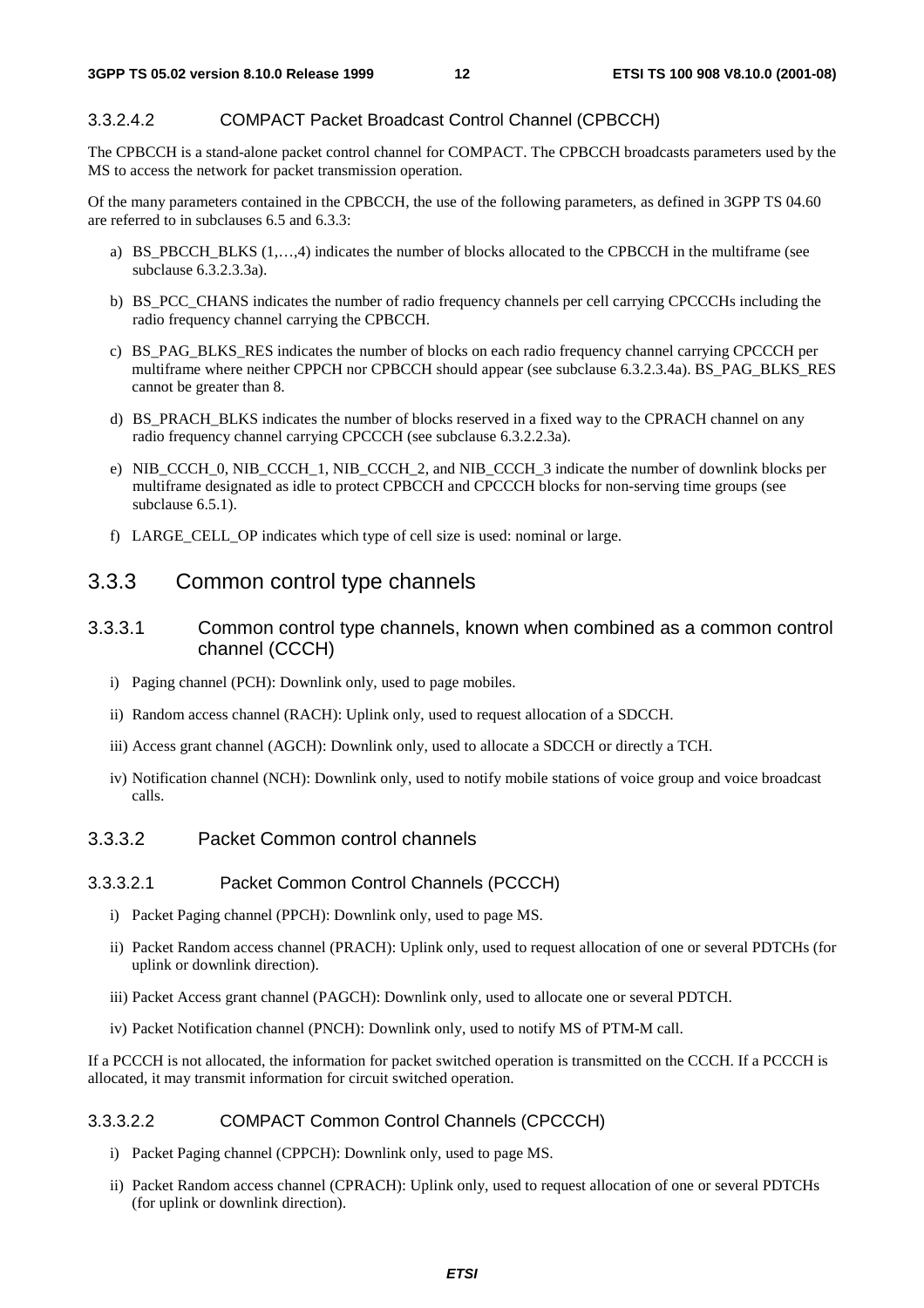iii) Packet Access grant channel (CPAGCH): Downlink only, used to allocate one or several PDTCH.

iv) Packet Notification channel (CPNCH): Downlink only, used to notify MS of PTM-M call.

# 3.3.4 Dedicated control channels

### 3.3.4.1 Circuit switched dedicated control channels

- i) Slow, TCH/F or E-TCH/F associated, control channel (SACCH/TF).
- ii) Fast, TCH/F associated, control channel (FACCH/F).
- iii) Slow, TCH/H associated, control channel (SACCH/TH).
- iv) Fast, TCH/H associated, control channel (FACCH/H).
- v) Stand alone dedicated control channel (SDCCH/8).
- vi) Slow, SDCCH/8 associated, control channel (SACCH/C8)
- vii) Stand alone dedicated control channel, combined with CCCH (SDCCH/4).
- viii) Slow, SDCCH/4 associated, control channel (SACCH/C4).
- ix) slow, TCH/F or E-TCH/F associated, control channel for multislot configurations (SACCH/M).
- x) slow, TCH/F associated, control channel for CTS (SACCH/CTS).
- xi) Fast, E-TCH/F associated, control channel (E-FACCH/F).
- xii) Inband, E-TCH/F associated, control channel (E-IACCH/F)

All associated control channels have the same direction (bi-directional or unidirectional) as the channels they are associated to. The unidirectional SACCH/MD is defined as the downlink part of SACCH/M.

# 3.3.4.2 Packet dedicated control channels

- i) The Packet Associated Control channel (PACCH): The PACCH is bi-directional. For description purposes PACCH/U is used for the uplink and PACCH/D for the downlink.
- ii) Packet Timing advance control channel uplink (PTCCH/U): Used to transmit random access bursts to allow estimation of the timing advance for one MS in packet transfer mode.
- iii) Packet Timing advance control channel downlink (PTCCH/D): Used to transmit timing advance updates for several MS. One PTCCH/D is paired with several PTCCH/U's.

# 3.3.5 Cell Broadcast Channel (CBCH)

The CBCH, downlink only, is used to carry the short message service cell broadcast (SMSCB). The CBCH uses the same physical channel as the SDCCH.

# 3.3.6 CTS control channels

Four types of CTS control channels are defined:

# 3.3.6.1 CTS beacon channel (BCH)

The BCH is used to provide frequency and synchronization information in the downlink. It is made up of a pair of CTSBCH-SB (Synchronization burst) and CTSBCH-FB (Frequency correction burst).

The CTSBCH-FB carries information for frequency correction of the mobile station. It is required only for the operation of the radio sub-system.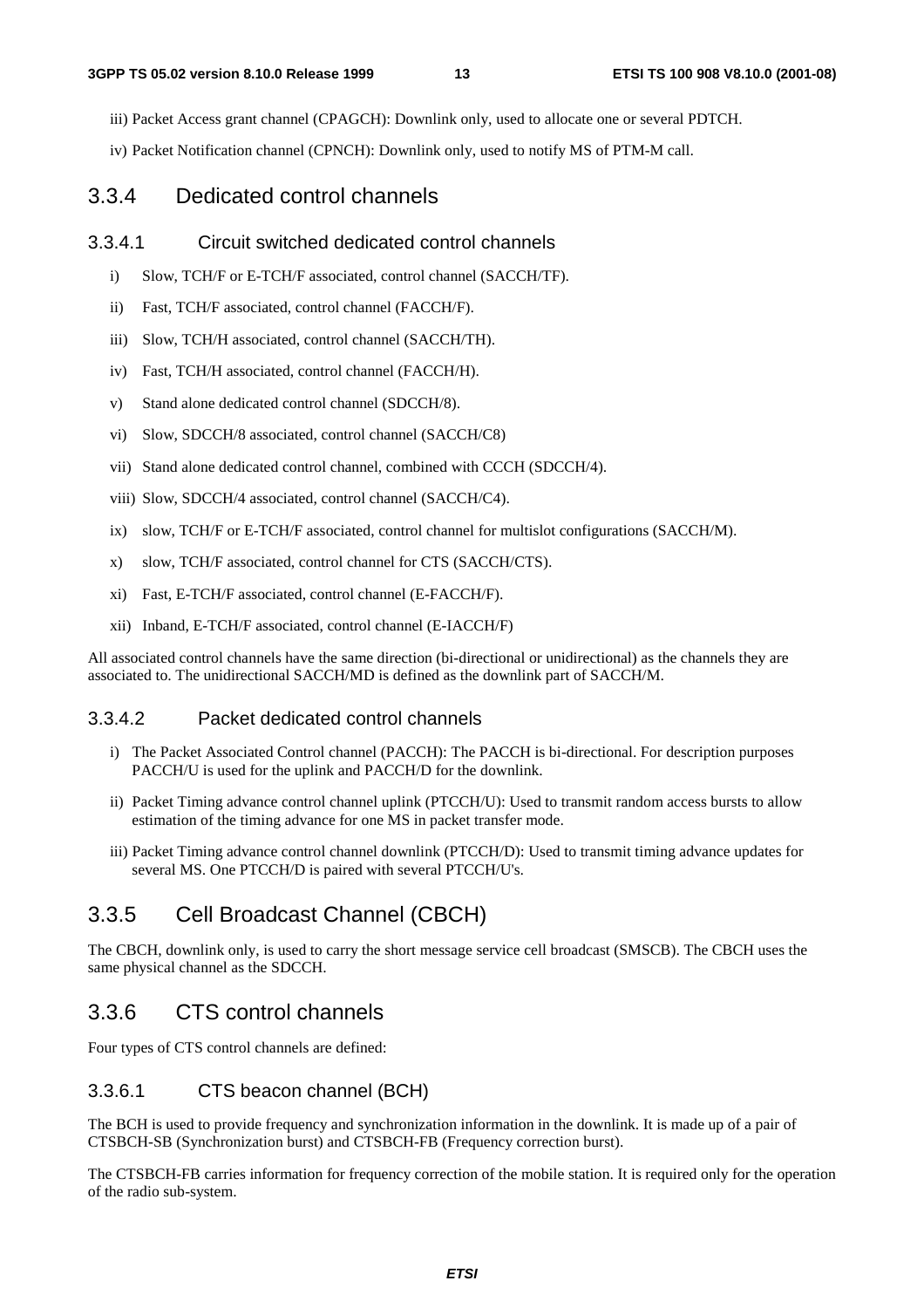The CTSBCH-SB carries signalling information and identification of a CTS-FP. Specifically the CTSBCH-SB shall contain five encoded parameters:

- a) status of the CTS-FP radio resources : 1 bit (before channel coding;
- b) flag indicating the presence of CTSPCH in the next 52-multiframe : 1 bit (before channel coding);
- c) flag indicating whether the CTS-FP is currently performing timeslot shifting on CTSBCH: 1 bit (before channel coding);
- d) CTS control channels (except CTSBCH) timeslot number for the next 52-multiframe (TNC): 3 bits (before channel coding);
- e) CTS-FP beacon identity (FPBI) : 19 bits (before channel coding), as defined in 3GPP TS 03.03.

3GPP TS 04.56 specifies the precise bit ordering and 3GPP TS 05.03 the channel coding of the above parameters.

#### 3.3.6.2 CTS paging channel (CTSPCH)

Downlink only, used to broadcast information for paging.

#### 3.3.6.3 CTS access request channel (CTSARCH)

Uplink only, used to request allocation of a dedicated RR connection.

#### 3.3.6.4 CTS access grant channel (CTSAGCH)

Downlink only, used to grant a dedicated RR connection.

# 3.4 Combination of channels

Only certain combinations of channels are allowed as defined in 3GPP TS 04.03. Subclause 6.4 lists the combinations in relation to basic physical channels.

# 4 The physical resource

# 4.1 General

The physical resource available to the radio sub-system is an allocation of part of the radio spectrum. This resource is partitioned both in frequency and time. Frequency is partitioned by radio frequency channels (RFCHs) divided into bands as defined in 3GPP TS 05.05. Time is partitioned by timeslots, TDMA frames, and (for COMPACT) time groups and 52-multiframe number as defined in subclause 4.3 of this EN.

# 4.2 Radio frequency channels

# 4.2.1 Cell allocation and mobile allocation

3GPP TS 05.05 defines radio frequency channels (RFCHs), and allocates numbers to all the radio frequency channels available to the system. Each cell is allocated a subset of these channels, defined as the cell allocation (CA). One radio frequency channel of the cell allocation shall be used to carry synchronization information and the BCCH, this shall be known as BCCH carrier. The subset of the cell allocation, allocated to a particular mobile, shall be known as the mobile allocation (MA).

For COMPACT, one radio frequency channel of the cell allocation shall be used to carry synchronization information and the CPBCCH, this shall be known as the primary COMPACT carrier. All other radio frequency channels of the cell allocation shall be known as secondary COMPACT carriers.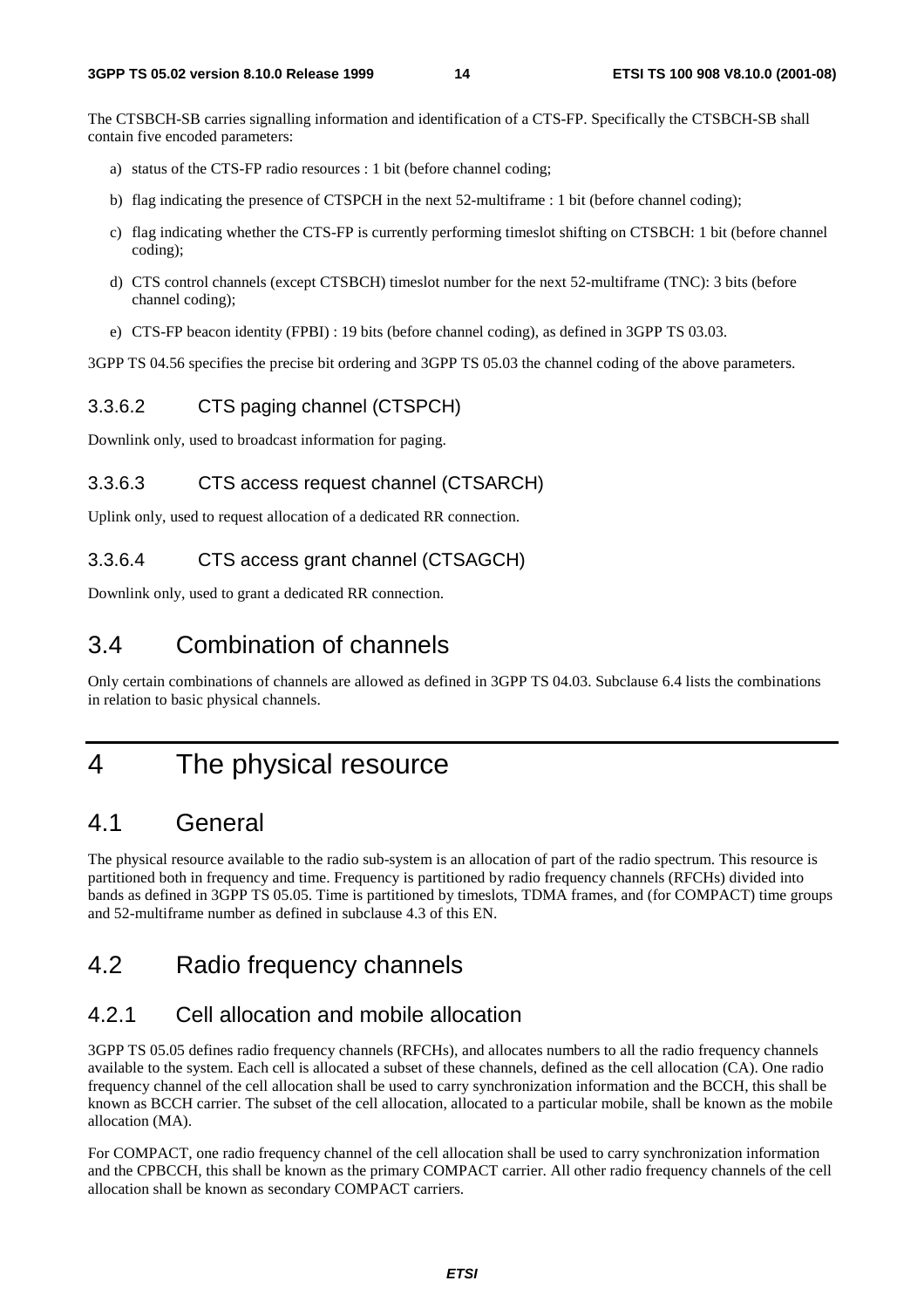# 4.2.2 Downlink and uplink

The downlink comprises radio frequency channels used in the base transceiver station to Mobile Station direction.

The uplink comprises radio frequency channels used in the mobile station to base transceiver station direction.

# 4.3 Timeslots, TDMA frames, and time groups

### 4.3.1 General

A timeslot shall have a duration of 3/5 200 seconds ( $\approx$  577 µs). Eight timeslots shall form a TDMA frame ( $\approx$  4,62 ms in duration).

At the base transceiver station the TDMA frames on all of the radio frequency channels in the downlink shall be aligned. The same shall apply to the uplink (see 3GPP TS 05.10).

At the base transceiver station the start of a TDMA frame on the uplink is delayed by the fixed period of 3 timeslots from the start of the TDMA frame on the downlink (see figure 2).

At the mobile station this delay will be variable to allow adjustment for signal propagation delay. The process of adjusting this advance is known as adaptive frame alignment and is detailed in 3GPP TS 05.10.

The staggering of TDMA frames used in the downlink and uplink is in order to allow the same timeslot number to be used in the downlink and uplink whilst avoiding the requirement for the mobile station to transmit and receive simultaneously. The period includes time for adaptive frame alignment, transceiver tuning and receive/transmit switching (see figure 4).

### 4.3.2 Timeslot number

The timeslots within a TDMA frame shall be numbered from 0 to 7 and a particular timeslot shall be referred to by its timeslot number (TN).

# 4.3.3 TDMA frame number

TDMA frames shall be numbered by a frame number (FN). The frame number shall be cyclic and shall have a range of 0 to FN\_MAX where FN\_MAX =  $(26 \times 51 \times 2048)$  -1 = 2715647 as defined in 3GPP TS 05.10. For COMPACT, FN\_MAX =  $(52 \times 51 \times 1024)$  -1 = 2715647. The frame number shall be incremented at the end of each TDMA frame.

The complete cycle of TDMA frame numbers from 0 to FN\_MAX is defined as a hyperframe. A hyperframe consists of 2048 superframes where a superframe is defined as 26 x 51 TDMA frames. For COMPACT, a hyperframe consists of 1024 superframes where a superframe is defined as 52 x 51 TDMA frames. A 26-multiframe, comprising 26 TDMA frames, is used to support traffic and associated control channels and a 51- multiframe, comprising 51 TDMA frames, is used to support broadcast, common control and stand alone dedicated control (and their associated control) channels. Hence a superframe may be considered as 51 traffic/associated control multiframes or 26 broadcast/common control multiframes. A 52-multiframe, comprising two 26-multiframes, is used to support packet data traffic and control channels.

The need for a hyperframe of a substantially longer period than a superframe arises from the requirements of the encryption process which uses FN as an input parameter.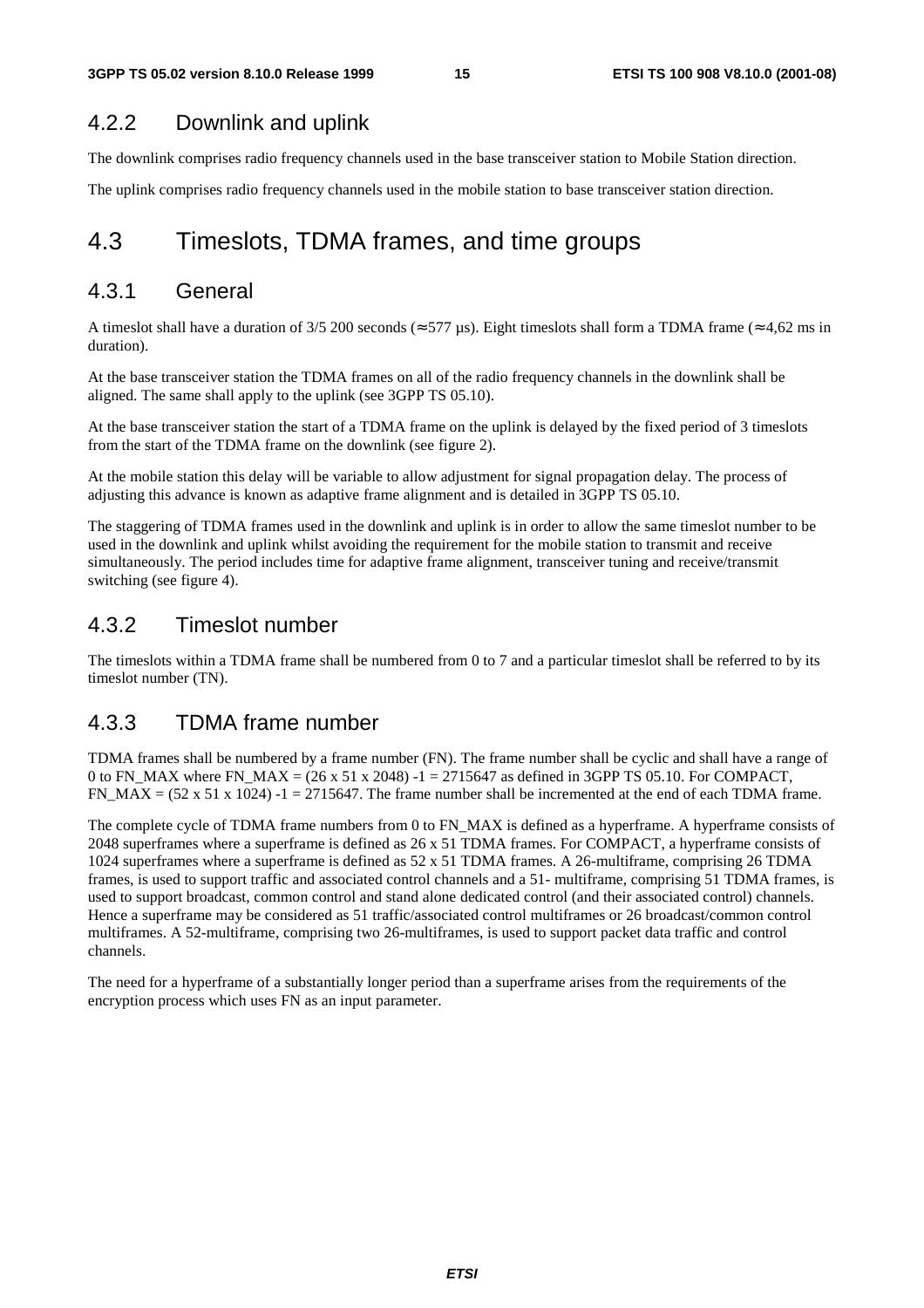# 4.3.4 Time group

Used for COMPACT, time groups shall be numbered from 0 to 3 and a particular time group shall be referred to by its time group number (TG) (see subclause 3.3.2.2.2). At block B0 and frame number (FN) mod 208 = 0, time group numbers (TG) are associated with timeslot numbers (TN) as follows:

| TG | <b>TN</b> |
|----|-----------|
|    |           |
|    |           |
|    |           |
|    |           |

For COMPACT, a cell is assigned one time group number (TG) on a primary COMPACT carrier. This is known as the serving time group. Other cells may be assigned other time groups on the same carrier.

# 5 Physical channels

# 5.1 General

A physical channel uses a combination of frequency and time division multiplexing and is defined as a sequence of radio frequency channels and time slots. The complete definition of a particular physical channel consists of a description in the frequency domain, and a description in the time domain.

The description in the frequency domain is addressed in subclause 5.4; the description in the time domain is addressed in subclause 5.5.

# 5.2 Bursts

### 5.2.1 General

A burst is a period of RF carrier which is modulated by a data stream. A burst therefore represents the physical content of a timeslot.

# 5.2.2 Types of burst and burst timing

A timeslot is divided into 156.,25 symbol periods.

For GMSK modulation (see 05.04) a symbol is equivalent to a bit. A particular bit period within a timeslot is referenced by a bit number (BN), with the first bit period being numbered 0, and the last (1/4) bit period being numbered 156.

For 8PSK modulation (see 05.04) one symbol corresponds to three bits. A particular bit period within a timeslot is referenced by a bit number (BN), with the first bit being numbered 0, and the last (3/4) bit being numbered 468. The bits are mapped to symbols in ascending order according to 05.04.

In the subclauses following the transmission timing of a burst within a timeslot is defined in terms of bit number. The bit with the lowest bit number is transmitted first.

Different types of burst exist in the system. One characteristic of a burst is its useful duration. This document, in the subclauses following, defines full bursts of 147 symbols useful duration, and a short burst of 87 symbols useful duration. The useful part of a burst is defined as beginning from half way through symbol number 0. The definition of the useful part of a burst needs to be considered in conjunction with the requirements placed on the phase and amplitude characteristics of a burst as specified in 3GPP TS 05.04 and 05.05.

The period between bursts appearing in successive timeslots is termed the guard period. Subclause 5.2.8 details constraints which relate to the guard period.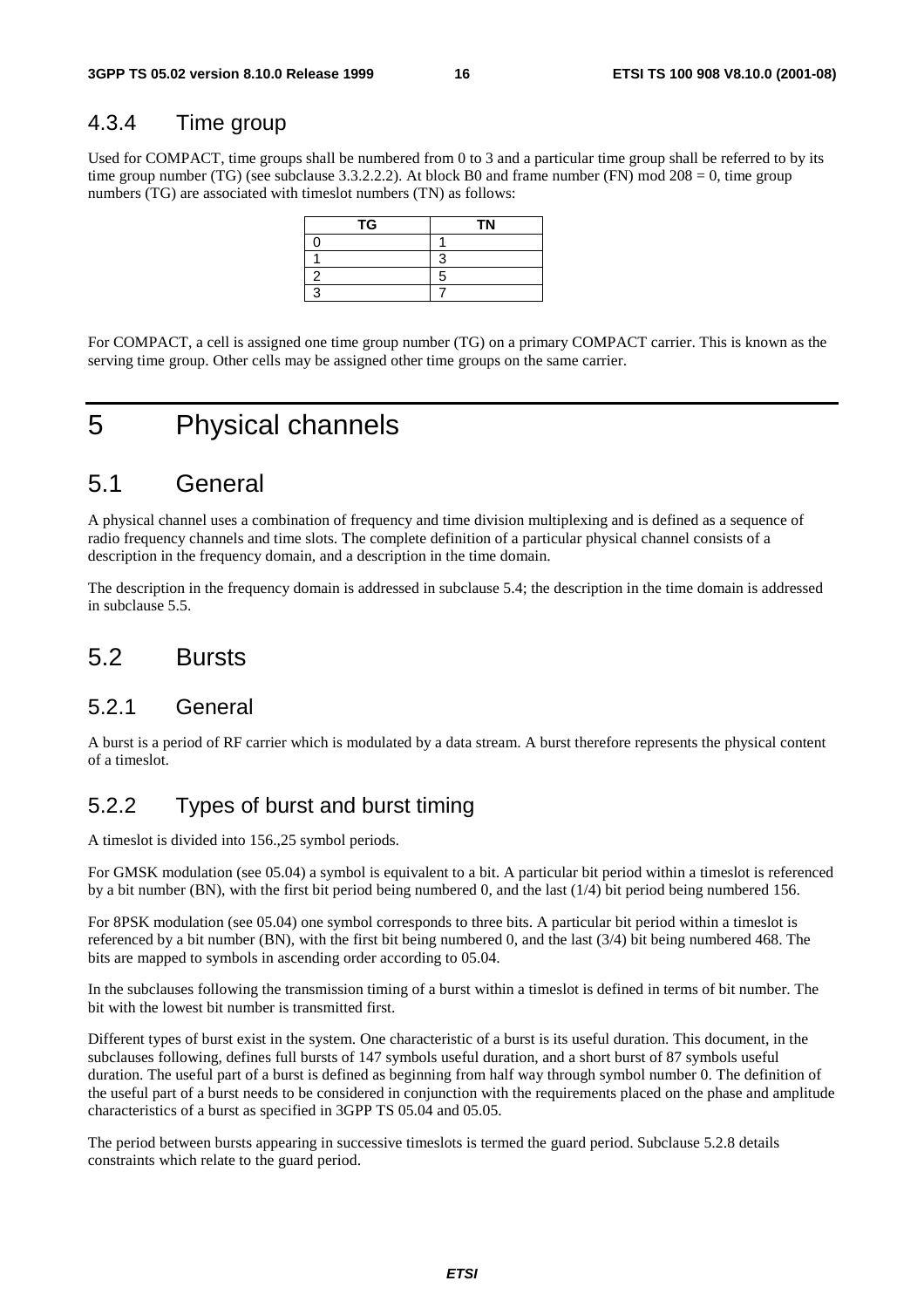# 5.2.3 Normal burst (NB)

Normal burst for GMSK

| <b>Bit Number (BN)</b> | Length of field | <b>Contents of field</b>   | <b>Definition</b> |
|------------------------|-----------------|----------------------------|-------------------|
| $0 - 2$                |                 | tail bits                  | (below)           |
| $3 - 60$               | 58              | encrypted bits (e0 . e57)  | 05.03             |
| $61 - 86$              | 26              | training sequence bits     | (below)           |
| 87 - 144               | 58              | encrypted bits (e58. e115) | 05.03             |
| 145 - 147              | 3               | tail bits                  | (below)           |
| (148<br>- 156          | 8,25            | guard period (bits)        | subclause 5.2.8)  |

- where the "tail bits" are defined as modulating bits with states as follows:

| (BN0, BN1, BN2)       | $= (0, 0, 0)$ | and |
|-----------------------|---------------|-----|
| (BN145, BN146, BN147) | $= (0, 0, 0)$ |     |

where the "training sequence bits" are defined as modulating bits with states as given in the following table according to the training sequence code, TSC. For broadcast and common control channels, the TSC must be equal to the BCC, as defined in 3GPP TS 03.03 and as described in this technical specification in subclause 3.3.2. In networks supporting E-OTD Location services (see 3GPP TS 03.71 Annex C), the TSC shall be equal to the BCC for all normal bursts on BCCH frequencies.

NOTE: For COMPACT, for PDTCH/PACCH on primary and secondary carriers that are indicated in EXT\_FREQUENCY\_LIST by parameter INT\_FREQUENCY and in INT\_MEAS\_CHAN\_LIST (see subclauses 10.1.5 and 10.2.3.2.2 of 3GPP TS 05.08), the TSCs should be equal to the BCC, as defined in 3GPP TS 03.03 and as described in this technical specification in subclause 3.3.2, otherwise the accuracy of interference measurement reporting may be compromised.

For CTS control channels, the TSC shall be defined by the 3 LSBs (BN3, BN2, BN1) of the FPBI (specified in 3GPP TS 03.03).

| <b>Training</b><br><b>Sequence</b><br>Code (TSC) | <b>Training sequence bits</b><br>(BN61, BN62 BN86)      |
|--------------------------------------------------|---------------------------------------------------------|
| 0                                                | $(0,0,1,0,0,1,0,1,1,1,0,0,0,0,1,0,0,1,0,0,1,0,1,1,1)$   |
| 1                                                | $(0,0,1,0,1,1,0,1,1,1,0,1,1,1,1,0,0,0,1,0,1,1,0,1,1,1)$ |
| 2                                                | $(0,1,0,0,0,0,1,1,1,0,1,1,1,0,1,0,0,1,0,0,0,1,1,1,0)$   |
| 3                                                | $(0,1,0,0,0,1,1,1,1,0,1,1,0,1,0,0,0,1,0,0,0,1,1,1,1,0)$ |
| 4                                                | $(0,0,0,1,1,0,1,0,1,1,1,0,0,1,0,0,0,0,1,1,0,1,0,1,1)$   |
| 5                                                | $(0,1,0,0,1,1,1,0,1,0,1,1,0,0,0,0,0,1,0,0,1,1,1,0,1,0)$ |
| 6                                                |                                                         |
| 7                                                | $(1,1,1,0,1,1,1,1,0,0,0,1,0,0,1,0,1,1,1,0,1,1,1,0,0)$   |
|                                                  |                                                         |

Under certain circumstances only half the encrypted bits present in a normal burst will contain complete information. For downlink DTX operation on TCH-FS and TCH-HS, when a traffic frame (as defined in 3GPP TS 06.31) is scheduled for transmission and one of its adjacent traffic frames is not scheduled for transmission, the other half of the encrypted bits in the normal bursts associated with the scheduled traffic frame shall contain partial SID information from any associated SID frame, with the appropriate stealing flags BN60 or BN87 set to 0. In other cases the binary state of the remaining bits is not specified.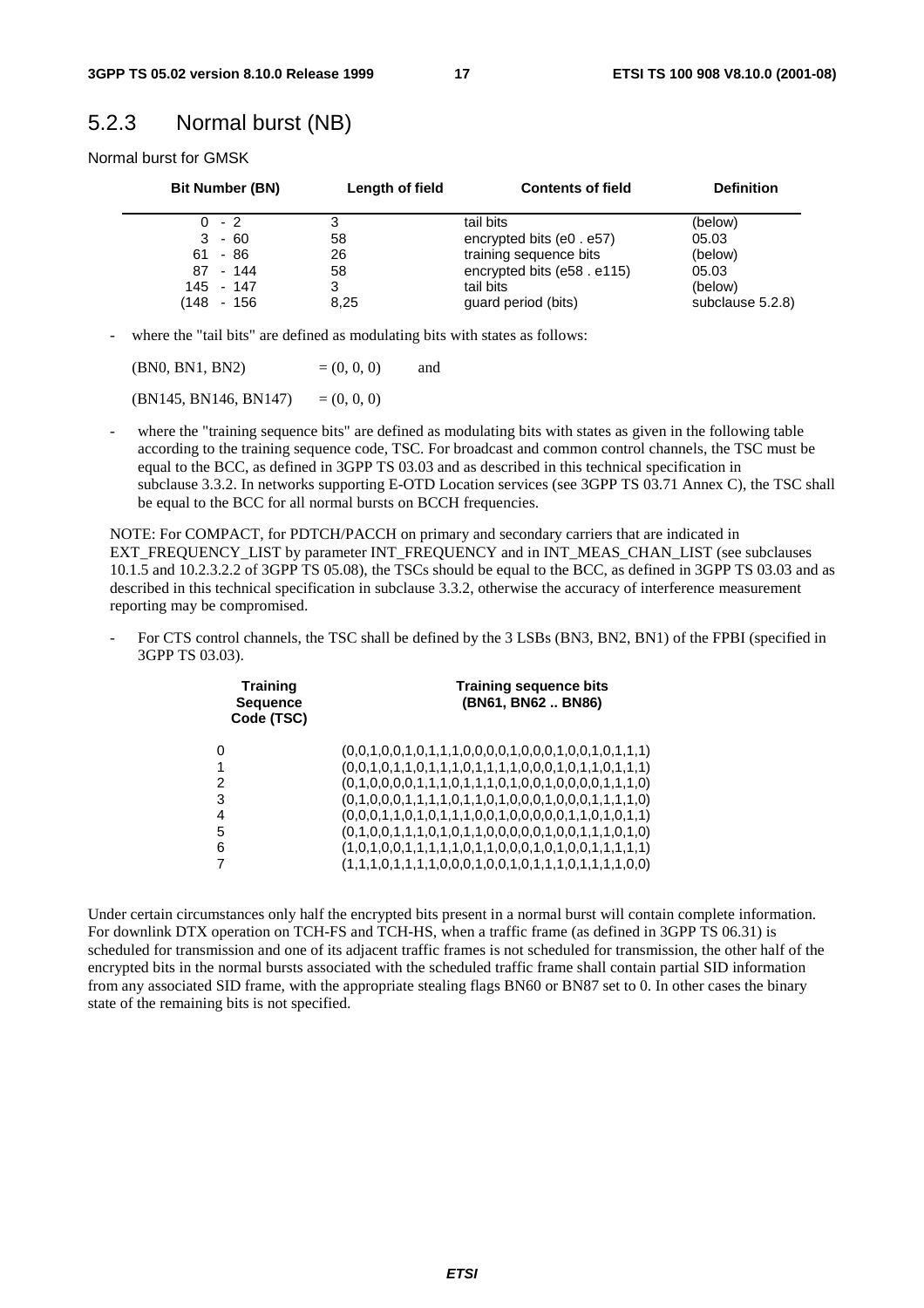Normal burst for 8PSK

| <b>Bit Number (BN)</b> | Length of field<br>(bits) | <b>Contents of field</b>    | <b>Definition</b>  |
|------------------------|---------------------------|-----------------------------|--------------------|
| $0 - 8$                | 9                         | tail bits                   | (below)            |
| $9 - 182$              | 174                       | encrypted bits (e0 . e173)  | 05.03              |
| $183 - 260$            | 78                        | training sequence bits      | (below)            |
| $261 - 434$            | 174                       | encrypted bits (e174, e347) | 05.03              |
| $435 - 443$            | 9                         | tail bits                   | (below)            |
| 444 - 468              | 24.75                     | guard period                | subclause<br>5.2.8 |

where the "tail bits" are defined as modulating bits with states as follows (bits are grouped in symbols separated by ;):

 $(BN0, BN1 \dots BN8)$  =  $(1,1,1,1,1,1,1,1,1)$  and

 $(BN435, BN436..BN443) = (1,1,1;1,1,1;1,1,1)$ 

where the "training sequence bits" are defined as modulating bits with states as given in the following table according to the training sequence code, TSC. For broadcast and common control channels, the TSC must be equal to the BCC, as defined in 3GPP TS 03.03 and as described in this technical specification in subclause 3.3.2. In networks supporting E-OTD Location services (see 3GPP TS 03.71 Annex C), the TSC shall be equal to the BCC for all normal bursts on BCCH frequencies.

| <b>Training</b><br><b>Sequence</b><br>Code (TSC) | <b>Training sequence symbols</b><br>(BN183, BN184  BN260)                                                           |  |  |
|--------------------------------------------------|---------------------------------------------------------------------------------------------------------------------|--|--|
| 0                                                |                                                                                                                     |  |  |
| 1                                                |                                                                                                                     |  |  |
| $\mathcal{P}$                                    |                                                                                                                     |  |  |
| 3                                                |                                                                                                                     |  |  |
| 4                                                |                                                                                                                     |  |  |
| 5                                                | $0,0,1;1,1,1;1,1,1;1,1,1;1,1,1;1,1,1;0,0,1;0,0,1;1,1,1;0,0,1;1,1,1;0,0,1;0,0,1)$                                    |  |  |
| 6                                                | $1, 1, 1, 1, 1, 1, 1, 1, 1, 1, 1, 1, 0, 0, 1, 1, 1, 1, 1, 1, 1, 1, 1, 0, 0, 1, 1, 1, 1, 1, 1, 0, 0, 1, 1, 1, 1, 1)$ |  |  |
| 7                                                | $1,1,1,1,1,1,1,1,1,0,0,1,1,1,1,0,0,1,1,1,1,1,1,1,1,0,0,1,0,0,1,0,0,1,0,0,1)$                                        |  |  |
|                                                  | $1,1,1,0,0,1,1,1,1,0,0,1,0,0,1,0,0,1,1,1,1,1,0,0,1,0,0,1,0,0,1,1,1,1,1,1,1)$                                        |  |  |

# 5.2.4 Frequency correction burst (FB)

| <b>Bit Number</b><br>(BN) | length<br>of field | <b>Contents</b><br>of field | <b>Definition</b> |
|---------------------------|--------------------|-----------------------------|-------------------|
| $0 - 2$                   | 3                  | tail bits                   | (below)           |
| - 144<br>3                | 142                | fixed bits                  | (below)           |
| 145 - 147                 | ર<br>ີ             | tail bits                   | (below)           |
| (148<br>156<br>$\sim$     | 8,25               | guard period (bits)         | subclause 5.2.8)  |

where the "tail bits" are defined as modulating bits with states as follows:

 $(BN0, BN1, BN2)$  =  $(0, 0, 0)$  and

 $(BN145, BN146, BN147)$  = (0, 0, 0)

where the "fixed bits" are defined as modulating bits with states as follows:

 $(BN3, BN4.. BN144) = (0, 0..0)$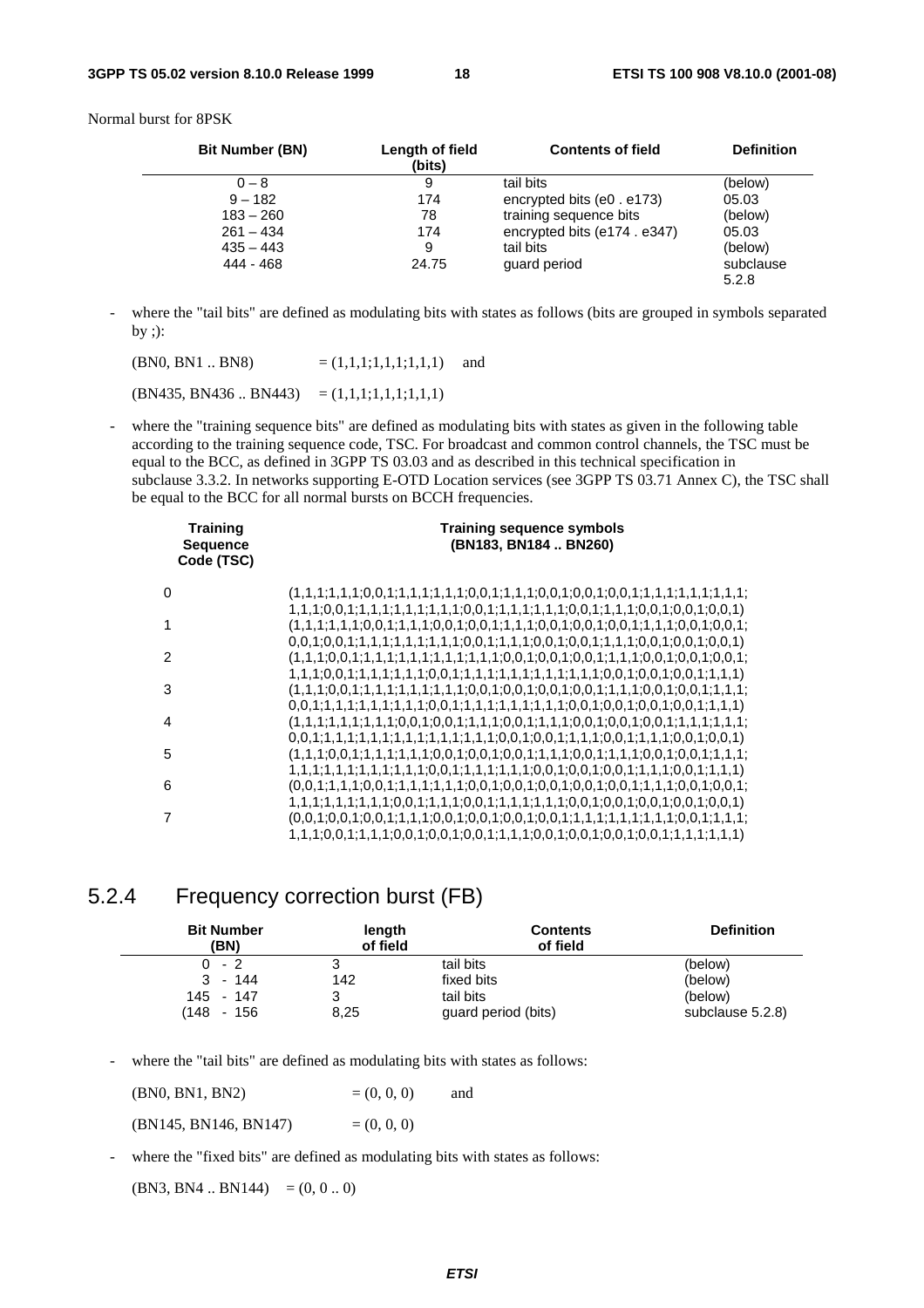except for COMPACT frequency correction bursts where states are as follows:

 $(BN3, BN4, BN5, BN6...BN143, BN144) = (1, 0, 1, 0, ... 1, 0)$ 

NOTE: This burst is equivalent to unmodulated carrier with a  $+1$  625/24 kHz frequency offset, above the nominal carrier frequency or for COMPACT, a -1 625/24 kHz frequency offset, below the nominal carrier frequency.

# 5.2.5 Synchronization Burst (SB)

| <b>Bit Number</b><br>(BN) | Length<br>of field | <b>Contents</b><br>of field     | <b>Definition</b> |
|---------------------------|--------------------|---------------------------------|-------------------|
| $0 - 2$                   | 3                  | tail bits                       | (below)           |
| $3 - 41$                  | 39                 | encrypted bits (e0 . e38)       | 05.03             |
| 42 - 105                  | 64                 | extended training sequence bits | (below)           |
| $106 - 144$               | 39                 | encrypted bits (e39  e77)       | 05.03             |
| 145 - 147                 | 3                  | tail bits                       | (below)           |
| (148 - 156                | 8,25               | guard period (bits)             | subclause 5.2.8)  |

where the "tail bits" are defined as modulating bits with states as follows:

| (BN0, BN1, BN2)       | $= (0, 0, 0)$ | and |
|-----------------------|---------------|-----|
| (BN145, BN146, BN147) | $= (0, 0, 0)$ |     |

where the "extended training sequence bits" are defined as modulating bits with states as follows:

(BN42, BN43 .. BN105) = (1, 0, 1, 1, 1, 0, 0, 1, 0, 1, 1, 0, 0, 0, 1, 0, 0, 0, 0, 0, 0, 1, 0, 0, 0, 0, 0, 0, 1, 1, 1, 1, 0, 0, 1, 0, 1, 1, 0, 1, 0, 1, 0, 0, 0, 1, 0, 1, 0, 1, 1, 1, 0, 1, 1, 0, 0, 0, 0, 1, 1, 0, 1, 1)

except for CTS synchronization bursts where states are as follows:

(BN42, BN43 .. BN105) = (1, 1, 1, 0, 1, 1, 1, 0, 0, 1, 1, 0, 1, 0, 1, 1, 0, 0, 1, 0, 1, 0, 0, 0, 0, 0, 1, 1, 1, 1, 1, 0, 1, 1, 1, 1, 0, 1, 0, 0, 0, 1, 1, 1, 1, 1, 1, 0, 1, 1, 0, 0, 1, 0, 1, 1, 0, 0, 0, 1, 0, 1, 0, 1)

except for COMPACT synchronization bursts furthermore, where states are as follows:

 $(BN42, BN43.. BN105) = (1, 1, 1, 0, 1, 1, 0, 0, 0, 1, 1, 0, 1, 1, 0, 1, 0, 1, 0, 0, 0, 1, 0, 1, 0, 1, 0, 1, 0, 1, 0, 1, 0, 1, 0, 1, 0, 1, 0, 1, 0, 1, 0, 1, 0, 1, 0, 1, 0, 1, 0, 1, 0, 1, 0, 1, 0, 1, 0, 1, 0, 1, 0, 1, 0, 1, 0, 1,$ 0, 1, 1, 0, 1, 0, 0, 1, 1, 1, 1, 0, 0, 0, 0, 0, 0, 1, 0, 0, 0, 0, 0, 0, 1, 0, 0, 0, 1, 1, 0, 1, 0, 0, 1, 1, 1, 0)

#### 5.2.6 Dummy burst

| <b>Bit Number</b> | Length   | <b>Contents</b>     | <b>Definition</b> |
|-------------------|----------|---------------------|-------------------|
| (BN)              | of field | of field            |                   |
| $0 - 2$           | 3        | tail bits           | (below)           |
| $3 - 144$         | 142      | mixed bits          | (below)           |
| 145 - 147         | 3        | tail bits           | (below)           |
| (148 - 156        | 8,25     | guard period (bits) | subclause 5.2.8)  |

- where the "tail bits" are defined as modulating bits with states as follows:

| (BN0, BN1, BN2)       | $= (0, 0, 0)$ | and |
|-----------------------|---------------|-----|
| (BN145, BN146, BN147) | $= (0, 0, 0)$ |     |

where the "mixed bits" are defined as modulating bits with states as follows:

(BN3, BN4 .. BN144) = (1, 1, 1, 1, 1, 0, 1, 1, 0, 1, 1, 1, 0, 1, 1, 0, 0, 0, 0, 0, 1, 0, 1, 0, 0, 1, 0, 0, 1, 1, 1, 0, 0, 0, 0, 0, 1, 0, 0, 1, 0, 0, 0, 1, 0, 0, 0, 0, 0, 0, 0, 1, 1, 1, 1, 1, 0, 0, 0, 1, 1, 1, 0, 0, 0, 1, 0, 1, 1, 1, 0, 0, 0, 1, 0, 1, 1, 1, 0, 0, 0, 1, 0, 1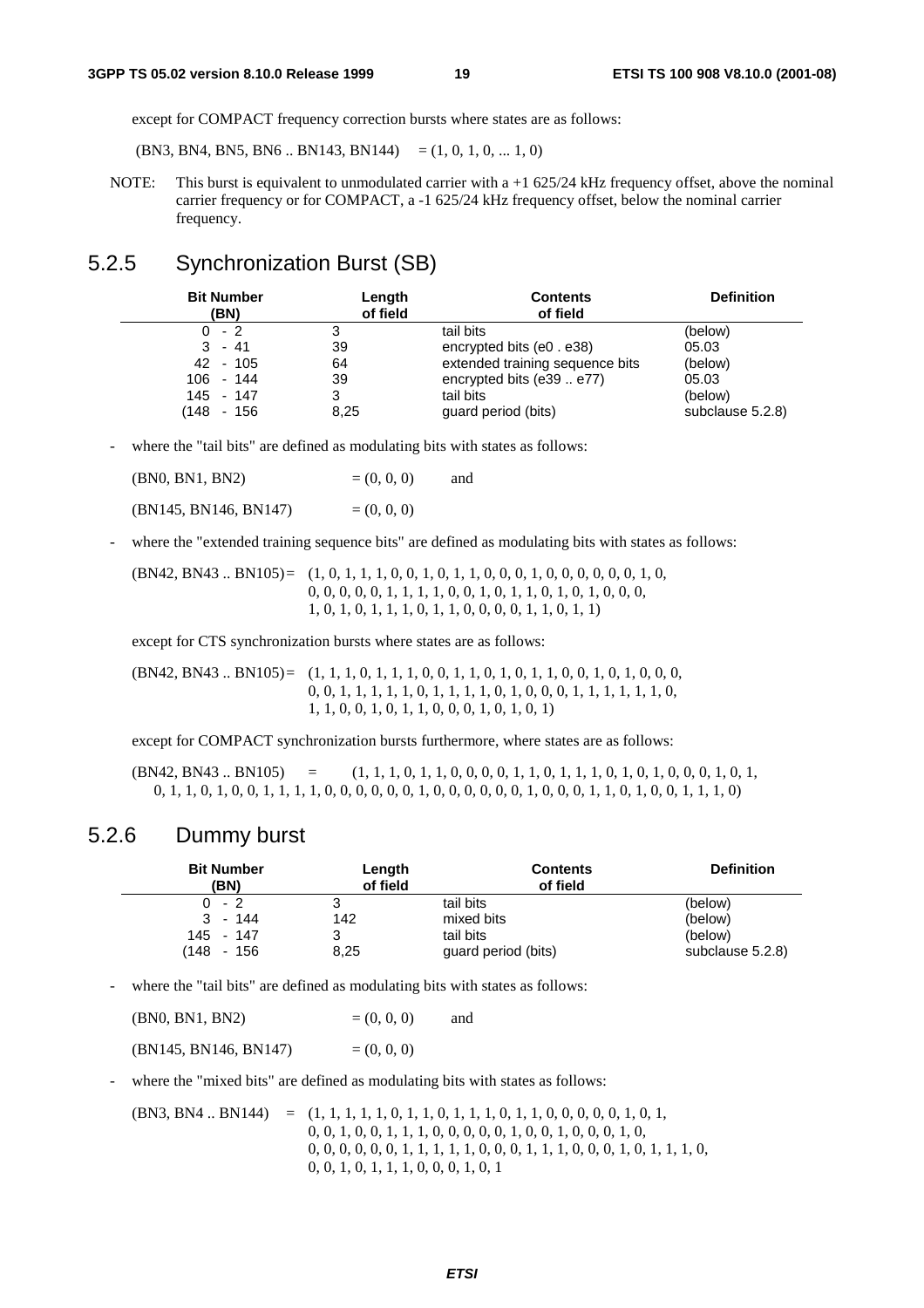0, 1, 1, 1, 0, 1, 0, 0, 1, 0, 1, 0, 0, 0, 1, 1, 0, 0, 1, 1, 0, 0, 1, 1, 1, 0, 0, 1, 1, 1, 1, 0, 1, 0, 0, 1, 1, 1, 1, 1, 0, 0, 0, 1, 0, 0, 1, 0, 1, 1, 1, 1, 1, 0, 1, 0, 1, 0)

### 5.2.7 Access burst (AB)

| <b>Bit Number</b><br>(BN) | Length<br>of field | <b>Contents</b><br>of field  | <b>Definition</b> |
|---------------------------|--------------------|------------------------------|-------------------|
| $0 - 7$                   |                    | extended tail bits           | (below)           |
| $8 - 48$                  | 41                 | synch. sequence bits         | (below)           |
| 49 - 84                   | 36                 | encrypted bits (e0e35)       | 05.03             |
| $85 - 87$                 |                    | tail bits                    | (below)           |
| (88<br>- 156              | 68,25              | extended guard period (bits) | subclause 5.2.8)  |

where the "extended tail bits" are defined as modulating bits with the following states:

 $(BN0, BN1, BN2.. BN7) = (0, 0, 1, 1, 1, 0, 1, 0)$ 

where the "tail bits" are defined as modulating bits with the following states:

 $(BN85, BN86, BN87) = (0, 0, 0)$ 

where the "synch. sequence bits" are defined as modulating bits with the following states, unless explicitly stated otherwise (see 3GPP TS 04.60):

(BN8, BN9 .. BN48) = (0, 1, 0, 0, 1, 0, 1, 1, 0, 1, 1, 1, 1, 1, 1, 1, 1, 0, 0, 1, 1, 0, 0, 1, 1, 0, 1, 0, 1, 0, 1, 0, 0, 0, 1, 1, 1, 1, 0, 0, 0)

 in case alternative training (synchronization) sequence "TS1" is used, the "synch. sequence bits" shall be defined as modulating bits with the following states:

 (BN8, BN9 .. BN48) = (0, 1, 0, 1, 0, 1, 0, 0, 1, 1, 1, 1, 1, 0, 0, 0, 1, 0, 0, 0, 0, 1, 1, 0, 0, 0, 1, 0, 1, 1, 1, 1, 0, 0, 1, 0, 0, 1, 1, 0, 1)

 in case alternative training (synchronization) sequence "TS2" is used, the "synch. sequence bits" shall be defined as modulating bits with the following states:

 (BN8, BN9 .. BN48) = (1, 1, 1, 0, 1, 1, 1, 1, 0, 0, 1, 0, 0, 1, 1, 1, 0, 1, 0, 1, 0, 1, 1, 0, 0, 0, 0, 0, 1, 1, 0, 1, 1, 0, 1, 1, 1, 0, 1, 1, 1)

# 5.2.8 Guard period

The guard period is provided because it is required for the MSs that transmission be attenuated for the period between bursts with the necessary ramp up and down occurring during the guard periods as defined in 3GPP TS 05.05. A base transceiver station is not required to have a capability to ramp down and up between adjacent bursts, but is required to have a capability to ramp down and up for non-used time-slots, as defined in 3GPP TS 05.05. In any case where the amplitude of transmission is ramped up and down, then by applying an appropriate modulation bit stream interference to other RF channels can be minimized.

# 5.3 Physical channels and bursts

The description of a physical channel will be made in terms of timeslots and TDMA frames and not in terms of bursts. This is because there is not a one to one mapping between a particular physical channel, and the use of a particular burst.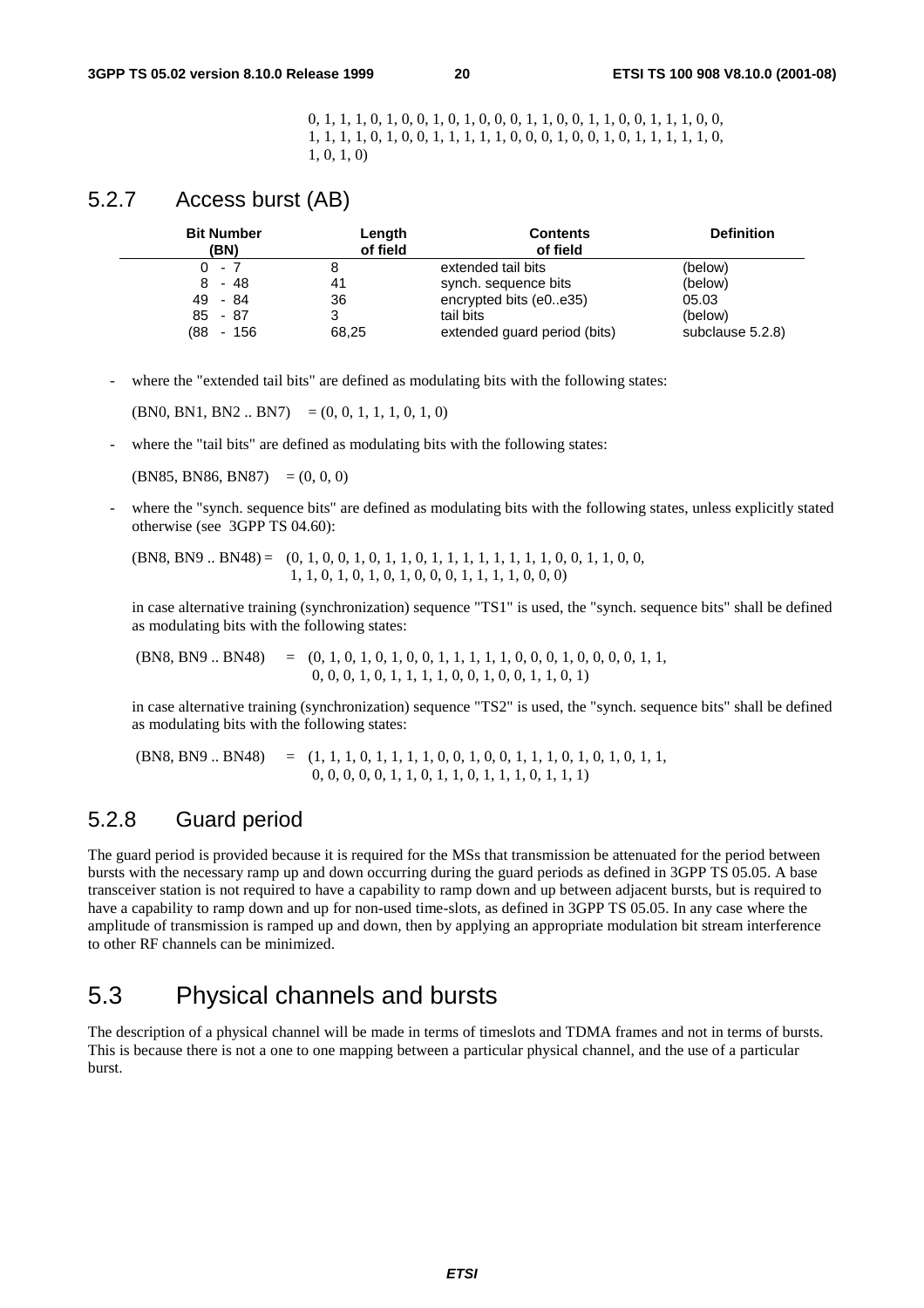# 5.4 Radio frequency channel sequence

The radio frequency channel sequence is determined by a function that, in a given cell, with a given set of general parameters, (see subclause 5.6.2), with a given timeslot number (TN), a given mobile radio frequency channel allocation (MA) and a given mobile allocation index offset (MAIO), maps the TDMA frame number (FN) to a radio frequency channel.

In a given cell there is therefore, for a physical channel assigned to a particular mobile, a unique correspondence between radio frequency channel and TDMA frame number.

The detailed hopping generation algorithm is given in subclause 6.2.

# 5.5 Timeslot and TDMA frame sequence

A given physical channel shall always use the same timeslot number in every TDMA frame. Therefore a timeslot sequence is defined by:

- i) a timeslot number (TN); and
- ii) a TDMA frame number sequence.

The detailed definitions of TDMA frame number sequences are given in clause 7.

The physical channels where the TDMA frame number sequence is 0,1. . FN\_MAX (where FN\_MAX is defined in subclause 4.3.3) are called "basic physical channels".

# 5.6 Parameters for channel definition and assignment

### 5.6.1 General

This subclause describes the set of parameters necessary to describe fully the mapping of any logical channel onto a physical channel. These parameters may be divided into general parameters, that are characteristic of a particular base transceiver station, and specific parameters, that are characteristic of a given physical channel.

### 5.6.2 General parameters

These are:

- i) the set of radio frequency channels used in the cell (CA), together with the identification of the BCCH carrier.
- ii) the TDMA frame number (FN), which can be derived from the reduced TDMA frame number (RFN) which is in the form T1, T2, T3', see 3.3.2.

These parameters are broadcast (or derived from parameters broadcast) in the BCCH and SCH.

For COMPACT, these are:

- i) the set of radio frequency channels used in the cell (CA), together with the identification of the COMPACT CPBCCH carrier (primary COMPACT carrier).
- ii) the TDMA frame number (FN), which can be derived from the reduced TDMA frame number (RFN) which is in the form R1 and R2, see 3.3.2.
- iii) the time group number (TG)

These parameters are broadcast (or derived from parameters broadcast) in the COMPACT CPBCCH and CSCH.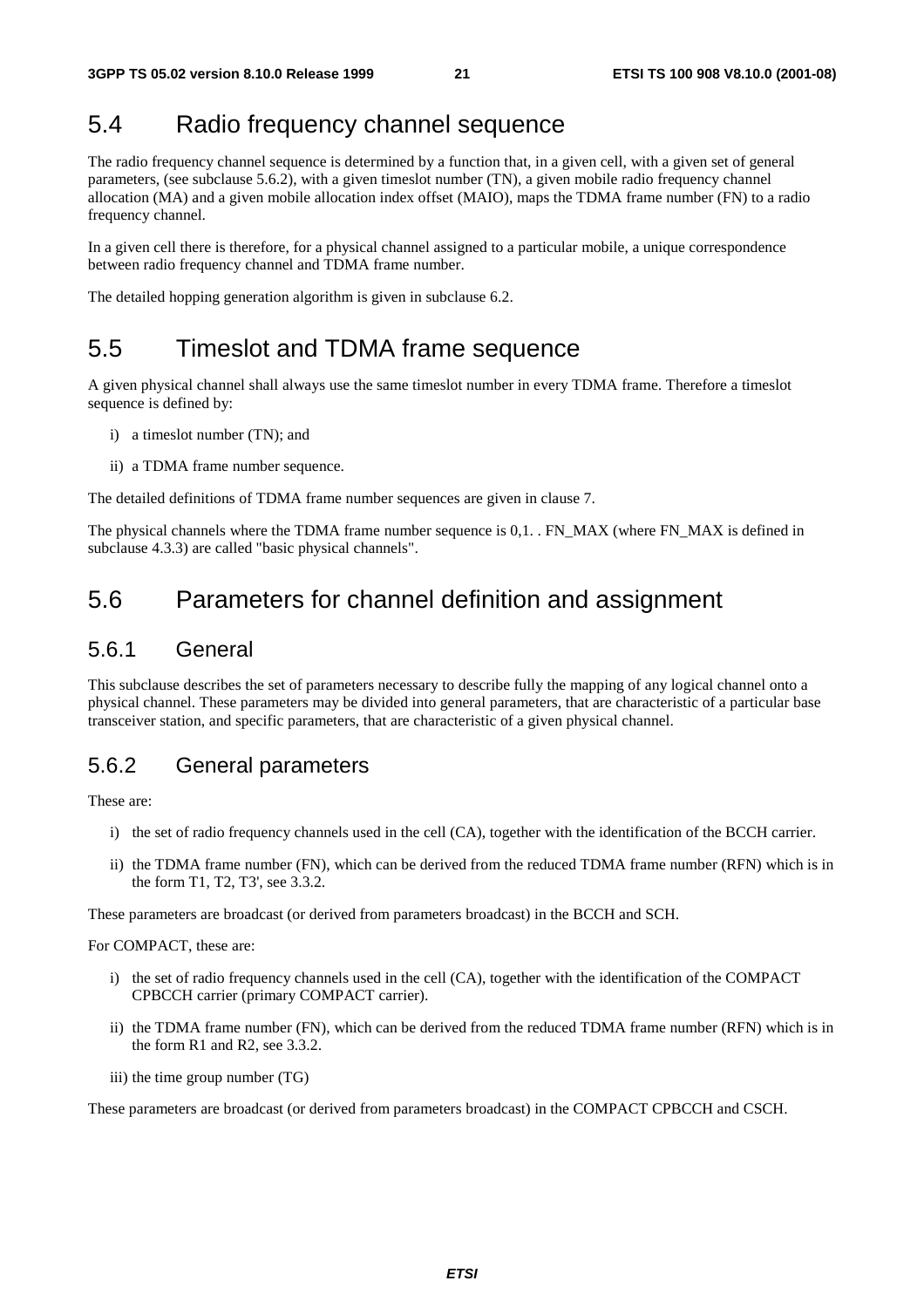### 5.6.3 Specific parameters

These parameters define a particular physical channel in a base transceiver station. They are:

- o) the training sequence Code (TSC);
- i) the timeslot number (TN);
- ii) the mobile radio frequency channel allocation (MA);
- iii) the mobile allocation index offset (MAIO);
- iv) the hopping sequence number (HSN);
- v) the type of logical channel;
- vi) the sub-channel number (SCN).

The last two parameters allow the determination of the frame sequence.

# 6 Mapping of logical channels onto physical channels

# 6.1 General

The detailed mapping of logical channels onto physical channels is defined in the following sections. Subclause 6.2 defines the mapping from TDMA frame number (FN) to radio frequency channel (RFCH). Subclause 6.3 defines the mapping of the physical channel onto TDMA frame number. Subclause 6.4 lists the permitted channel combinations and subclause 6.5 defines the operation of channels and channel combinations.

# 6.2 Mapping in frequency of logical channels onto physical channels

### 6.2.1 General

The parameters used in the function which maps TDMA frame number onto radio frequency channel are defined in subclause 6.2.2. The definition of the actual mapping function, or as it is termed, hopping sequence generation is given in subclause 6.2.3.

In CTS, the specific mapping in frequency depends on the start condition defined by the parameters given in subclause 6.2.2. The hopping sequence generation for CTS is given in subclause 6.2.3.

# 6.2.2 Parameters

The following parameters are required in the mapping from TDMA frame number to radio frequency channel for a given assigned channel.

General parameters of the BTS, specific to one BTS, and broadcast in the BCCH and SCH:

- i) CA: Cell allocation of radio frequency channels.
- ii) FN: TDMA frame number, broadcast in the SCH, in form T1, T2, T3' (see subclause 3.3.2). For COMPACT, FN is broadcast in the CSCH, in form R1, R2 (see subclause 3.2.2).

Specific parameters of the channel, defined in the channel assignment message:

i) MA: Mobile allocation of radio frequency channels, defines the set of radio frequency channels to be used in the mobiles hopping sequence. The MA contains N radio frequency channels, where  $1 \le N \le 64$ .

 For COMPACT, the reduced MA (see 3GPP TS 04.60) shall be used for a fixed amount of data blocks, see section 6.2.4.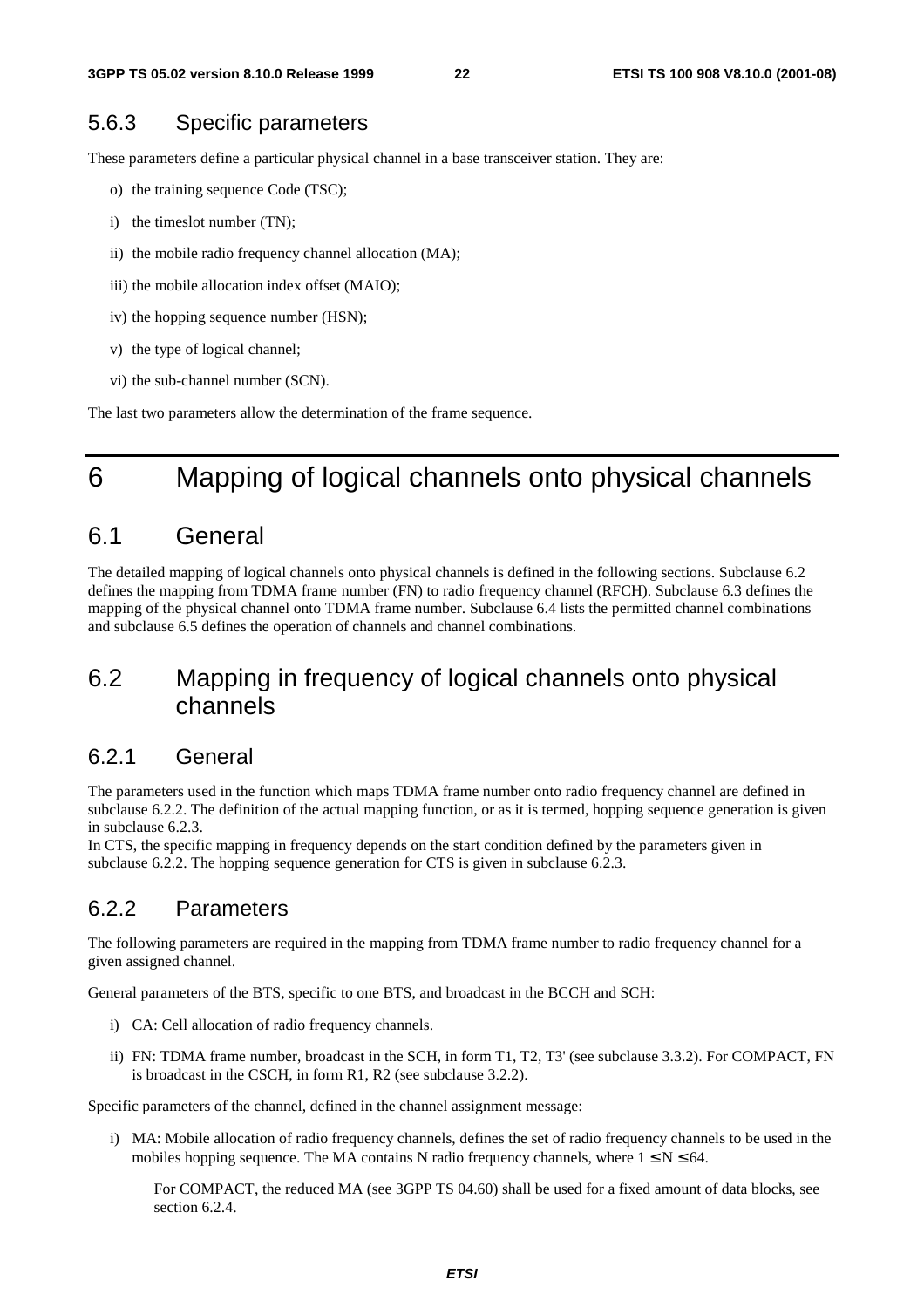ii) MAIO: Mobile allocation index offset.(0 to N-1, 6 bits).

For COMPACT, MAIO\_2 shall be used for the data blocks using the reduced MA.

iii) HSN: Hopping sequence (generator) number (0 to 63, 6 bits).

In CTS, the following parameters are required in the mapping to radio frequency channel for a CTS-FP and CTS-MS pair. They are given by the CTS-FP to the CTS-MS during the non-hopping access procedure :

- i) VA: the vector *a* defines the elements which are used from the shift register to generate the codeword. The vector *a* shall be randomly chosen upon up to 16 non-repeating integer elements where  $0 \le a_i \le 16$  and  $a_i \ne a_j$  for  $i \neq i$ .
- ii) VV: the elements of vector  $v$  are added modulo 2 to the codeword from the shift register. For vector  $v$ , up to 16 binary elements shall be chosen randomly.
- NOTE: The length of the vectors  $a$  and  $v$  is dependent on the number of frequencies used for the hopping and can be truncated according to the number of frequencies used (see vi) below).
- iii) CSR: current shift register contents. In order that a CTS-MS is able to synchronize on a running hopping sequence the CTS-FP transmits the CSR.
- iv) TFHC1: value of counter TFHC1.
- v) TFHC2: value of counter TFHC2.
- vi) TFH carrier list (see 3GPP TS 05.56) : ordered list of frequencies, with  $1<sup>st</sup>$  freq referenced by the frequency index 1,  $2<sup>nd</sup>$  frequency referenced by the frequency index 2, etc.

 The number of frequencies in the TFH carrier list, NF shall be computed. The number of elements to be taken from the vectors <u>*a*</u> and <u>*v*</u> shall be determined by the function  $log_2NF$ 

vii) VC: the vector *c* is the base sequence to map the codeword. It shall be randomly chosen upon NF non-repeating integer elements:

 $c = \{c_0, c_1, ..., c_{NF-1}\}, 0 \le c_i < NF$  and  $c_i \ne c_i$  for  $i \ne j$ .

### 6.2.3 Hopping sequence generation

For a given set of parameters, the index to an absolute radio frequency channel number (ARFCN) within the mobile allocation (MAI from 0 to N-1, where MAI=0 represents the lowest ARFCN in the mobile allocation, ARFCN is in the range 0 to 1023 and the frequency value can be determined according to 3GPP TS 05.05), is obtained with the following algorithm:

**if**  $HSN = 0$  (cyclic hopping) **then**:

MAI, integer  $(0.. N-1)$  : MAI =  $(FN + MAIO)$  modulo N

**else**:

M, integer  $(0.. 152)$ :  $M = T2 + RNTABLE((HSN xor T1R) + T3)$ S, integer  $(0.. N-1)$  :  $M' = M$  modulo  $(2 \land NBIN)$  $T' = T3$  modulo  $(2 \land NBIN)$  **if** M' < N **then**:

 $S = M'$ 

 **else**:

 $S = (M' + T')$  modulo N

MAI, integer  $(0.. N-1)$  : MAI =  $(S + MAIO)$  modulo N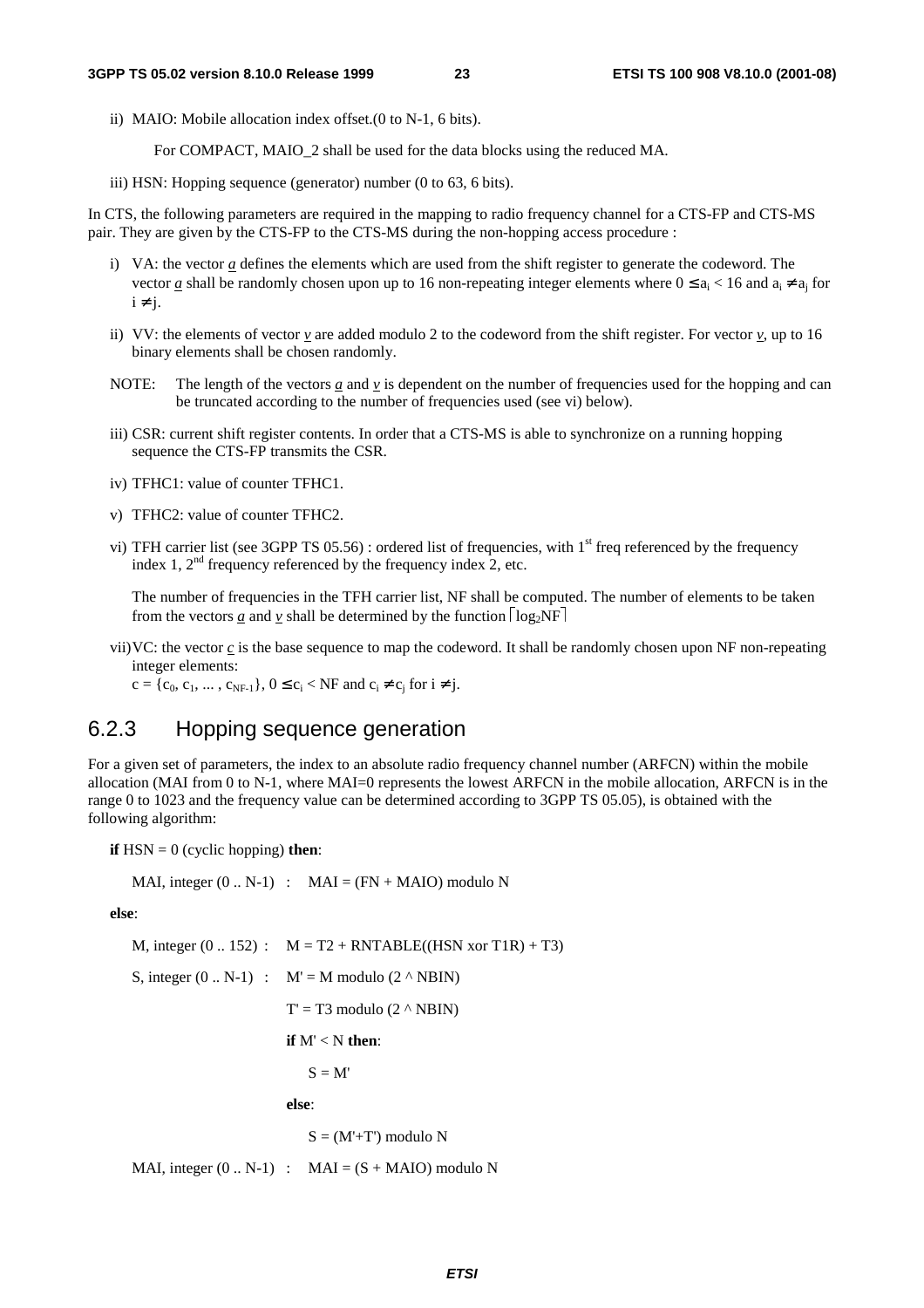NOTE: Due to the procedure used by the mobile for measurement reporting when DTX is used, the use of cyclic hopping where  $(N)$  mod  $13 = 0$  should be avoided.

where:

T1R: time parameter T1, reduced modulo 64 (6 bits)

T3: time parameter, from 0 to 50 (6 bits)

T2: time parameter, from 0 to 25 (5 bits)

NBIN: number of bits required to represent  $N = INTEGR(log_2(N)+1)$ 

^: raised to the power of

xor: bit-wise exclusive or of 8 bit binary operands

RNTABLE: Table of 114 integer numbers, defined below:

| Address |      |      |      |      | <b>Contents</b> |     |      |      |      |      |
|---------|------|------|------|------|-----------------|-----|------|------|------|------|
| 000009: | 48.  | 98,  | 63.  |      | 36,             | 95, | 78,  | 102, | 94.  | 73.  |
| 010019: | 0.   | 64,  | 25.  | 81.  | 76.             | 59. | 124, | 23,  | 104, | 100, |
| 020029: | 101. | 47.  | 118, | 85.  | 18,             | 56. | 96.  | 86.  | 54,  | 2,   |
| 030039: | 80.  | 34.  | 127. | 13,  | 6.              | 89. | 57.  | 103, | 12,  | 74.  |
| 040049: | 55,  | 111, | 75.  | 38.  | 109.            | 71. | 112, | 29.  | 11.  | 88,  |
| 050059: | 87.  | 19.  | 3.   | 68.  | 110.            | 26. | 33.  | 31.  | 8.   | 45.  |
| 060069: | 82.  | 58.  | 40.  | 107, | 32,             | 5.  | 106, | 92.  | 62.  | 67.  |
| 070079: | 77.  | 108. | 122, | 37.  | 60.             | 66. | 121, | 42.  | 51,  | 126, |
| 080089: | 117, | 114. | 4,   | 90.  | 43.             | 52. | 53.  | 113, | 120, | 72.  |
| 090099: | 16.  | 49,  | 7.   | 79.  | 119,            | 61. | 22.  | 84.  | 9.   | 97.  |
| 100109: | 91.  | 15,  | 21.  | 24.  | 46,             | 39. | 93,  | 105, | 65.  | 70,  |
| 110113: | 125. | 99.  | 17   | 123, |                 |     |      |      |      |      |

The hopping sequence generation algorithm is represented diagrammatically in figure 6.

This algorithm applies also to COMPACT, whereby the parameters T1, T2 and T3 shall be calculated from FN.

In CTS, the general structure of the hopping sequence generation algorithm is shown in figure 6a, with the example of vector  $\underline{a} = (a_0, a_1, a_2, a_3) = (5, 8, 2, 11)$  and NF = 9. It consists of a 16 bit linear feedback shift register and two counters. The shift register in the CTS-FP shall be initialized with a random number which shall not be zero. The counter TFHC1 counts modulo NF the number of TDMA frames. The overflow of this counter causes a shift in the shift register. The counter TFHC2 counts modulo NF the number of shifts.

The elements which are used from the shift register to generate the codeword are defined by the vector *a*. The codeword is built using a modulo 2 addition of these elements and the elements of vector *v* . Before mapping the codeword into a sequence, the value of the counter TFHC2 is added modulo NF. The mapping is done by a modulo NF addition to the base sequence *c*. This results in a sequence containing NF elements, each element representing one frequency index in the TFH list. The value of counter TFHC1 points to the current frequency index to use.

### 6.2.4 Specific cases

On the RFCH carrying a BCCH (C0), frequency hopping is not permitted on any timeslot supporting a BCCH according to table 3 of clause 7. A non-hopping radio frequency channel sequence is characterized by a mobile allocation consisting of only one radio frequency channel, i.e. with  $N=1$ ,  $MAIO=0$ . In this instance sequence generation is unaffected by the value of the value HSN.

For COMPACT, frequency hopping is not permitted on CPBCCH or CPCCCH for a specific amount of N\_CCCH\_NH blocks according to the ordered list described in subclause 6.3.2.1. If CPCCCH is defined as frequency hopping, those blocks use MAI = MAIO.

For COMPACT, on other frequency hopping channels, the reduced MA and MAIO 2 shall be used for a specific amount of N\_CCCH\_NH blocks according to the ordered list described in subclause 6.3.2.1.

For COMPACT, in case the optional information elements reduced MA and MAIO\_2 are not present in the assignment message and the MA and MAIO information elements are present in the assignment message, then the MS shall hop in all allocated time slots according to the MA and MAIO.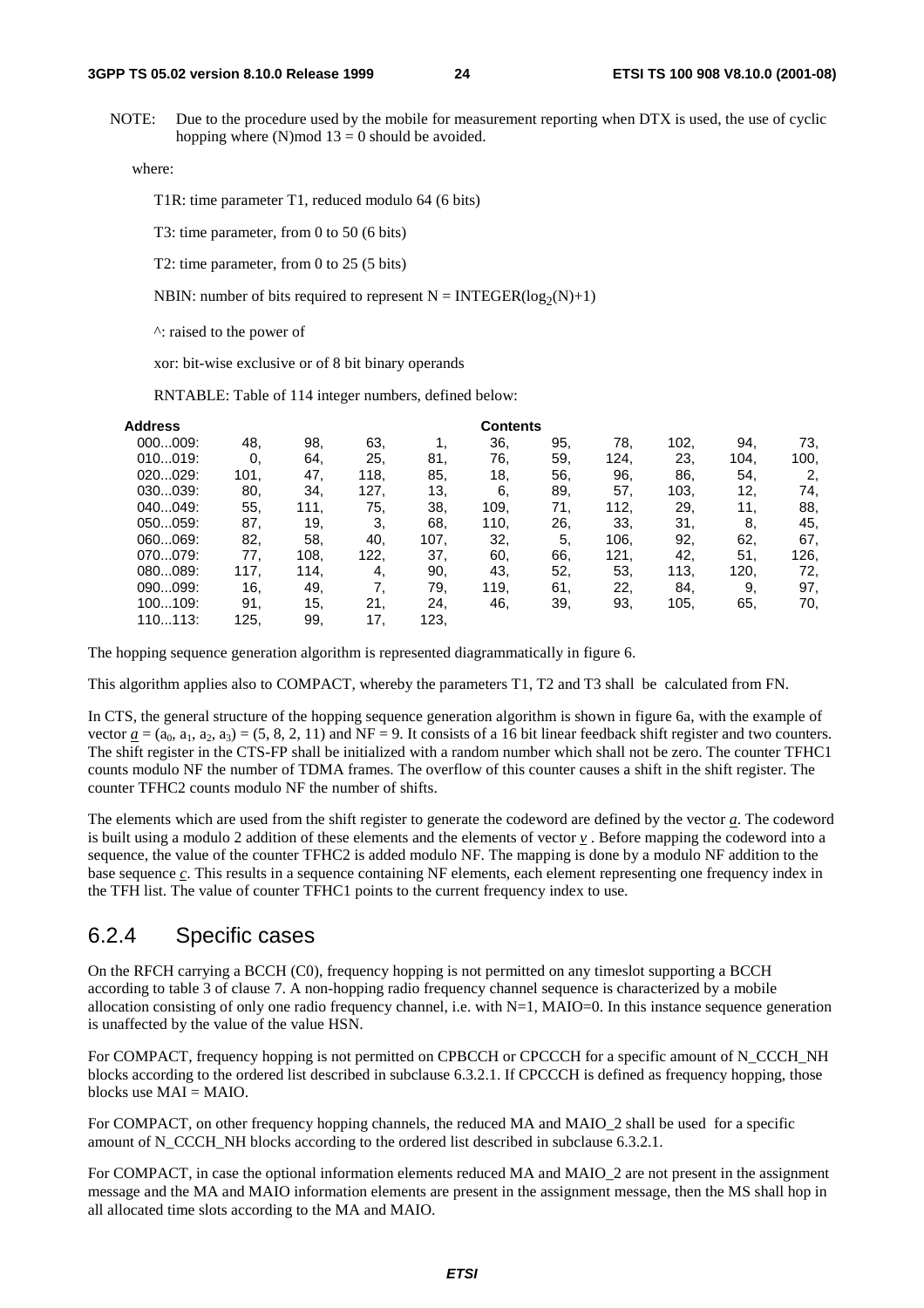### 6.2.5 Change in the frequency allocation of a base transceiver station

The consequence of adding or removing a number of radio frequency channels in a base transceiver station is a modification of the cell allocation (CA) and the mobile allocation (MA). In order to achieve this without disruption to mobile stations with currently assigned channels it is necessary to send a message to all mobiles with assigned channels. The message, as defined in 04.08, will contain a new cell allocation (if necessary), mobile allocation and a time (in the form of a TDMA frame number) at which the change is to occur. A new cell allocation may not be necessary if channels are only being removed, and not added.

# 6.2.6 Frequency assignment in CTS

The CTSBCH (CTSBCH-FB and CTSBCH-SB) shall always be mapped on the CTSBCH RF channel (designated as C0 in clause 7 table 8).

The CTSPCH, CTSARCH and CTSAGCH shall be mapped on the predefined set of carriers called TFH carrier list (designated by C0... Cn in Clause 7 Table 8) by the CTS frequency hopping algorithm specified in subclauses 6.2.2 and 6.2.3. However, the CTSARCH and CTSAGCH shall be mapped on the CTSBCH RF channel for the specific case of the non-hopping access procedure specified in 3GPP TS 04.56; the block TDMA frame mapping for these exceptions is specified in clause 7 table 8. The methods for the determination of the CTSBCH RF channel and the TFH carrier list are defined in 3GPP TS 05.56.

The TCH, FACCH and SACCH used for a CTS dedicated connection shall always be mapped on the TFH carrier list (C0..Cn) by the CTS frequency hopping algorithm. However, one exception is specified in the case of the CTS enrolment and attachment of a CTS-MS (see 3GPP TS 04.56), where a non-hopping access procedure is used; in these particular cases, the dedicated connection shall be used in non-hopping mode and the TCH, FACCH and SACCH shall be mapped on the CTSBCH RF channel (C0).

# 6.3 Mapping in time of logical channels onto physical channels

# 6.3.1 Mapping in time of circuit switched logical channels onto physical channels

#### 6.3.1.1 General

The mapping in time of circuit switched logical channels is defined in the tables of clause 7, which also defines the relationship of the air interface frames to the multiframe.

#### 6.3.1.2 Key to the mapping table of clause 7

The following relates to the tables of clause 7. The columns headed:

- i) "Channel designation" gives the precise acronym for the channel to which the mapping applies.
- ii) "Sub-channel number" identifies the particular sub-channel being defined where a basic physical channel supports more than one channel of this type.
- iii) "Direction" defines whether the mapping given applies identically to downlink and uplink (D&U), or to downlink (D) or uplink (U) only.
- iv) "Allowable timeslots assignments" defines whether the channel can be supported on, or assigned to, any of the timeslots, or only on specific timeslots.
- v) "Allowable RF channel assignments" defines whether the channel can use any or all of the radio frequency channels in the cell allocation (CA), or only the BCCH carrier (C0). It should be noted that any allocated channel Cx within CA could be any radio frequency channel, and that no ordering of radio frequency channel number is implied. For example, allocated channel C0 need not have the lowest radio frequency channel number of the allocation.
- vi) "Burst type" defines which type of burst as defined in clause 5.2 is to be used for the physical channel.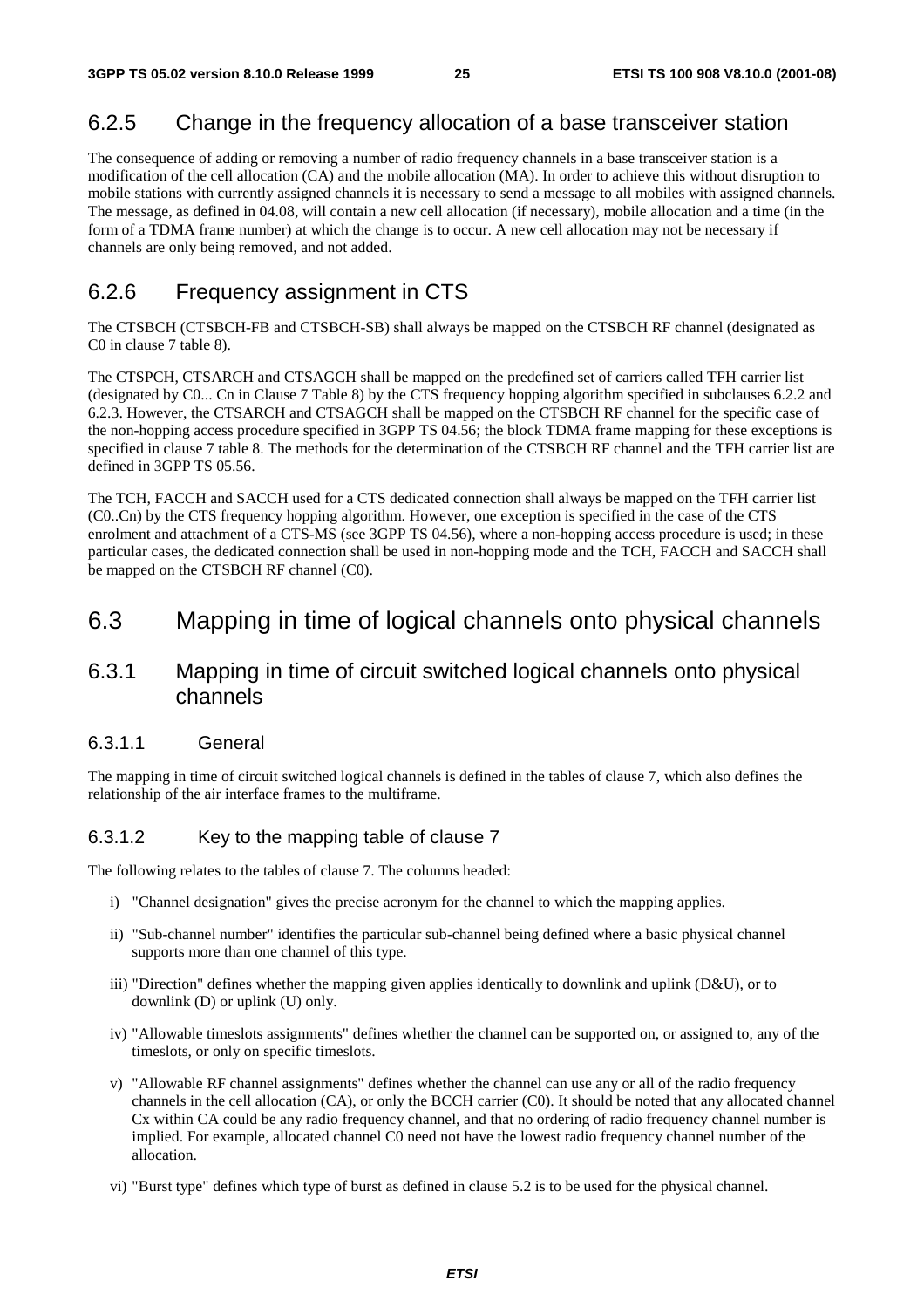- vii) "Repeat length in TDMA frames" defines how many TDMA frames occur before the mapping for the interleaved blocks repeats itself e.g. 51.
- viii) "Interleaved block TDMA frame mapping" defines, within the parentheses, the TDMA frames used by each interleaved block (e.g. 0..3). The numbers given equate to the TDMA frame number (FN) modulo the number of TDMA frames per repeat length; Therefore, the frame is utilized when:
- TDMA frame mapping number  $=$  (FN)mod repeat length given

Where there is more than one block shown, each block is given a separate designation e.g. B0, B1. Where diagonal interleaving is employed then all of the TDMA frames included in the block are given, and hence the same TDMA frame number can appear more than once (see 3GPP TS 05.03). Also, for E-TCH/F28.8, E-TCH/F32.0 and E-TCH/F43.2, the same frame number appears for the inband signalling message and for several interleaved blocks. It should be noted that the frame mapping for the SACCH/T channel differs according to the timeslot allocated in order to lower the peak processing requirements of the BSS.

#### 6.3.1.3 Mapping of BCCH data

In order to facilitate the MS operation, it is necessary to transmit some System Information messages in defined multiframes and defined blocks within one multiframe, as follows (where  $TC = (FN DIV 51) mod (8)$ ). Also for some System Information messages, the position where they are transmitted is contained in other System Information messages:

| System Information Message | Sent when $TC =$ | <b>Allocation</b> |
|----------------------------|------------------|-------------------|
| Type 1                     | 0                | <b>BCCH Norm</b>  |
| Type 2                     |                  | <b>BCCH Norm</b>  |
| Type 2 bis                 | 5                | <b>BCCH Norm</b>  |
| Type 2 ter                 | 5 or 4           | <b>BCCH Norm</b>  |
| Type 2 quater              | 5 or 4           | <b>BCCH Norm</b>  |
|                            | or               |                   |
|                            | 5                | <b>BCCH Ext</b>   |
| Type 3                     | 2 and $6$        | <b>BCCH Norm</b>  |
| Type 4                     | 3 and 7          | <b>BCCH Norm</b>  |
| Type 7                     | 7                | <b>BCCH Ext</b>   |
| Type 8                     | 3                | <b>BCCH Ext</b>   |
| Type 9                     | 4                | <b>BCCH Norm</b>  |
| Type 13                    | 4                | <b>BCCH</b> norm  |
|                            | or               |                   |
|                            | 0                | <b>BCCH Ext</b>   |
| Type 16                    | 6                | <b>BCCH Ext</b>   |
| Type 17                    | $\overline{2}$   | <b>BCCH Ext</b>   |
| Type 18                    | Not fixed        | Not fixed         |
| Type 19                    | Not Fixed        | Not Fixed         |
| Type 20                    | Not fixed        | Not fixed         |
|                            |                  |                   |

This subclause defines requirements on minimum scheduling: the network may send any System Information message when sending of a specific System Information message is not required. The following rules apply:

- i) BCCH Ext may share the resource with PCH and AGCH (see subclause 6.5.1).
- ii) System Information Type 1 need only be sent if frequency hopping is in use or when the NCH is present in a cell. If the MS finds another message when  $TC = 0$ , it can assume that System Information Type 1 is not in use.
- iii) System information type 2 bis or 2 ter messages are sent if needed, as determined by the system operator. If only one of them is needed, it is sent when  $TC = 5$ . If both are needed, 2bis is sent when  $TC = 5$  and 2ter is sent at least once within any of 4 consecutive occurrences of  $TC = 4$ . A SI 2 message will be sent at least every time TC = 1. System information type 2 quater is sent if needed, as determined by the system operator. If sent on BCCH Norm, it shall be sent when TC = 5 if neither of 2bis and 2ter are used, otherwise it shall be sent at least once within any of 4 consecutive occurrences of  $TC = 4$ . If sent on BCCH Ext, it is sent at least once within any of 4 consecutive occurrences of  $TC = 5$ .
- iv) The definitions of BCCH Norm and BCCH Ext are given in clause 7 table 3 of 5.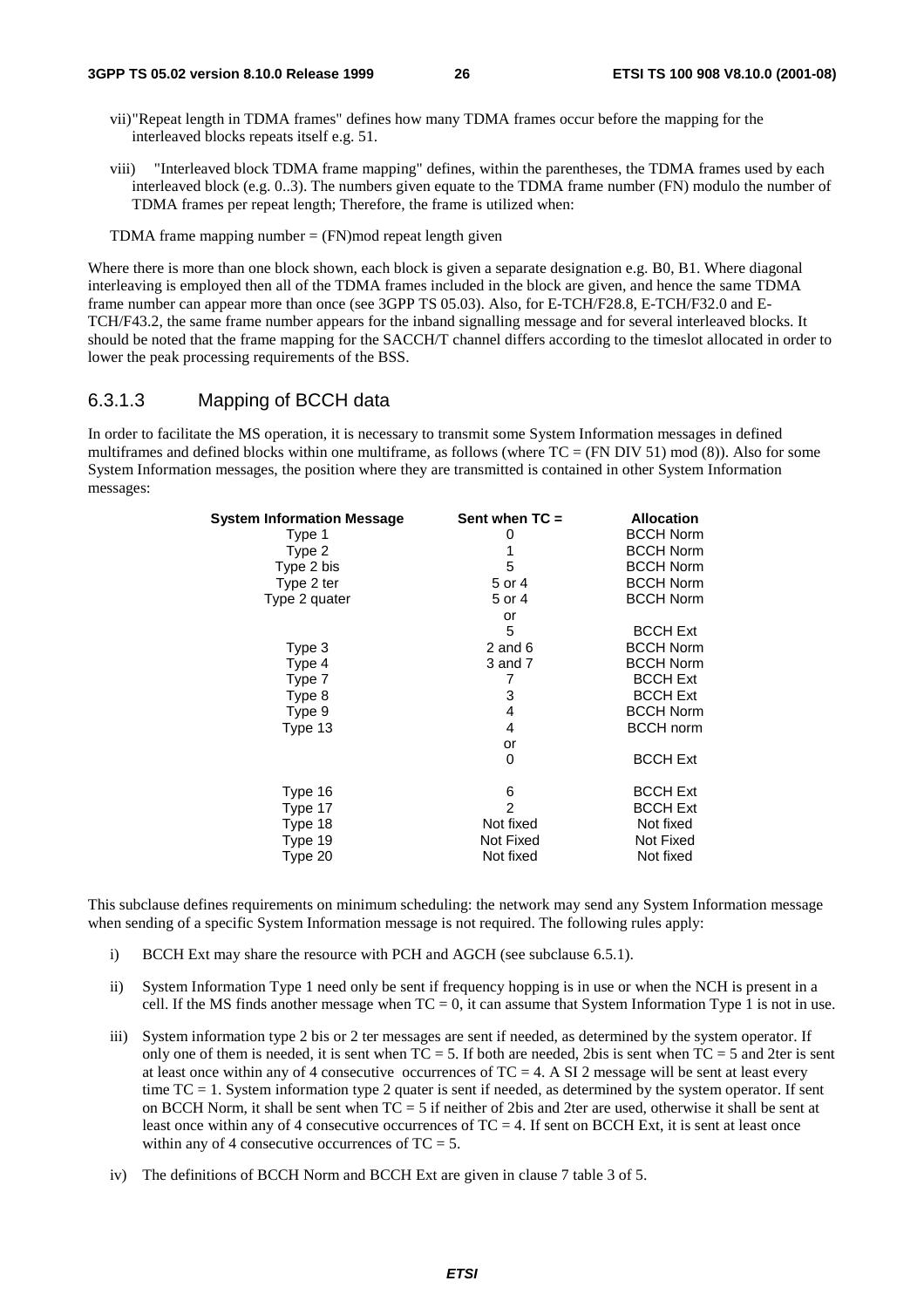- v) Use of System Information type 7 and 8 is not always necessary. It is necessary if System Information type 4 does not contain all information needed for cell selection and reselection.
- vi) System Information type 9 is sent in those blocks with  $TC = 4$  which are specified in system information type 3 as defined in 3GPP TS 04.08.
- vii) System Information type 13 is only related to the GPRS service. System Information Type 13 need only be sent if GPRS support is indicated in one or more of System Information Type 3 or 4 or 7 or 8 messages. These messages also indicate if the message is sent on the BCCH Norm or if the message is transmitted on the BCCH Ext. In the case that the message is sent on the BCCH Norm, it is sent at least once within any of 4 consecutive occurrences of  $TC = 4$ .
- viii) System Information type 16 and 17 are only related to the SoLSA service.
- ix) System Information type 18 and 20 are sent in order to transmit non-GSM broadcast information. The frequency with which they are sent is determined by the system operator. System Information type 9 identifies the scheduling of System Information type 18 and 20 messages.
- x) System Information Type 19 is sent if COMPACT neighbours exist. If System Information Type 19 is present, then its scheduling shall be indicated in System Information Type 9.

All the allowable timeslot assignments in a frame (see table 3 of 7 in clause 7) shall contain the same information.

#### 6.3.1.4 Mapping of SID Frames

When the DTX mode of operation is active, it is required to transmit Silence Descriptor (SID) information, or equivalent dummy information, during the SACCH/T block period (104 TDMA frames). As the SID frames do not constitute a logical channel and their use is specific to DTX operation, the mapping of SID frames onto the TDMA frames is specified in 3GPP TS 05.08.

### 6.3.2 Mapping in time of packet logical channels onto physical channels

#### 6.3.2.1 General

A physical channel allocated to carry packet logical channels is called a packet data channel (PDCH). A PDCH shall carry packet logical channels only.

Packet switched logical channels are mapped dynamically onto a 52-multiframe.

- For the PDCH/F the 52-multiframe consists of 12 blocks of 4 consecutive frames, 2 idle frames and 2 frames used for the PTCCH (see 3GPP TS 05.10 and 3GPP TS 03.64), as shown in Figure 9. Table 6 in clause 7, indicates the frame numbers for each of the blocks (B0...B11) transmitted in the multiframe. The ordered list of block is defined as B0, B6, B3, B9, B1, B7, B4, B10, B2, B8, B5, B11.
- For PDCH/H, the 52-multiframe consists of 6 blocks of 4 frames each, and two idle frames. Table 6 in clause 7 indicates the frame numbers for each of the blocks (B0…B5) transmitted in the multiframe.

A block allocated to a given logical channel comprises one radio block, or in the case of uplink only, 4 random access bursts. The type of channel may vary on a block-by-block basis.

In the downlink direction, the logical channel type shall be indicated by the message type contained in the block header part.

In the uplink part for channels other than PACCH transmitted as access bursts or PRACH or CPRACH, the logical channel type shall be indicated by the message type contained in the block header part. For PACCH transmitted as access bursts, the logical channel type is indicated by the corresponding polling message on the downlink (see 04.60). For the PRACH or CPRACH case the logical channel type is indicated by the USF (See 3GPP TS 04.60), set on the downlink on a block by block basis.

For COMPACT, timeslot mapping and rotation of the control channels is used such that control channels belonging to a serving time group are rotated over odd timeslot numbers as follows: 7, 5, 3, 1, 7, 5  $\ldots$ . The rotation occurs between frame numbers (FN) mod  $52 = 3$  and 4. The mapping of the control channels on timeslot numbers is defined by the following formula: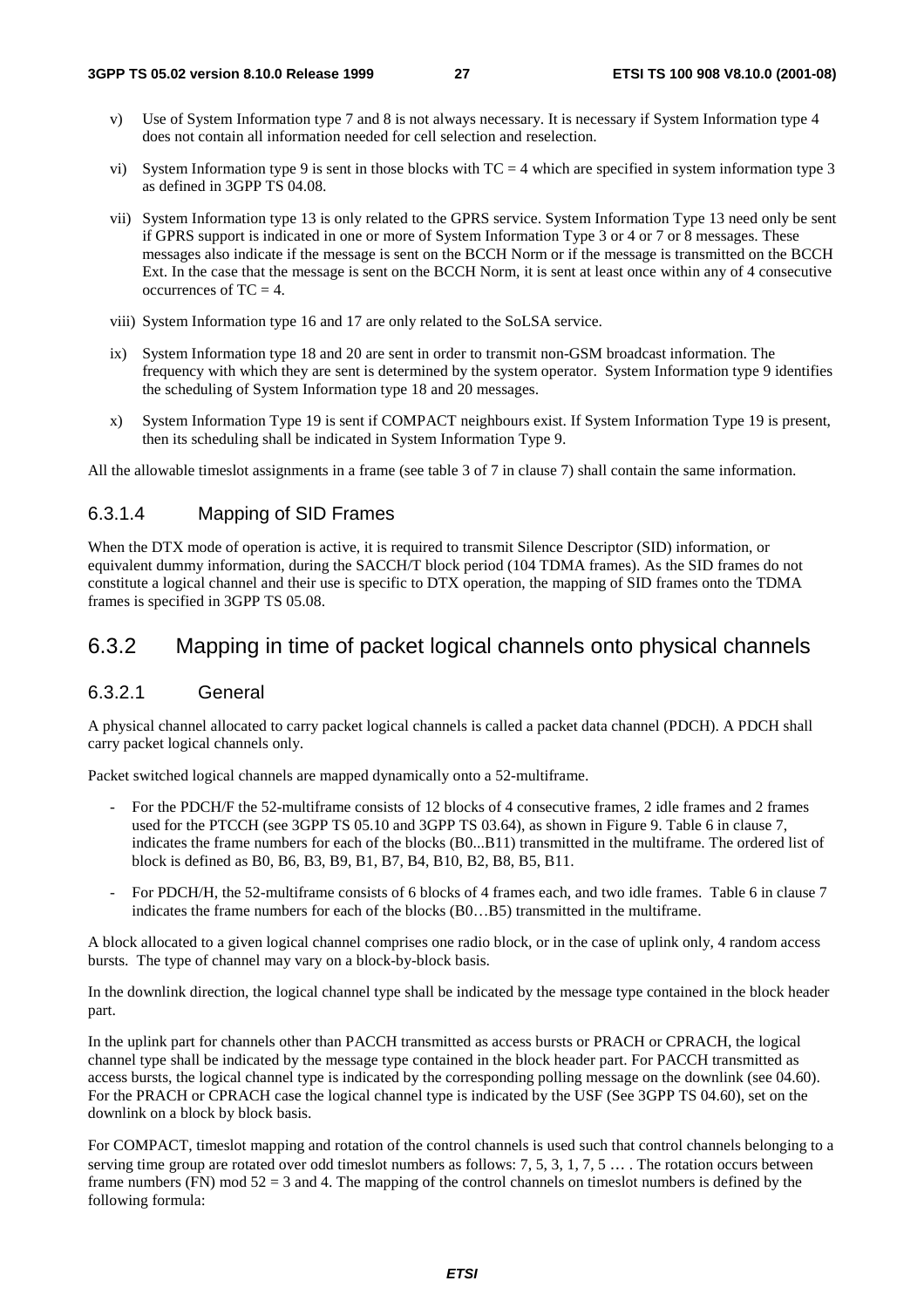- for  $0 \leq FN \mod 52 \leq 3$ ,  $TN = ((6 \times ((FN \div 52) \mod 4)) + 1 + (2 \times TG)) \mod 8$ ;
- for  $4 \leq FN \mod 52 \leq 51$ , TN = ((6 x ((FN div 52) mod 4)) + 7 + (2 x TG)) mod 8.

Packet switched logical channels PDTCH, PACCH, and PTCCH are never rotated.

#### 6.3.2.2 Mapping of the uplink channels

#### 6.3.2.2.1 Mapping of uplink packet traffic channel (PDTCH/U) and PACCH/U

The PDCH's where the MS may expect occurrence of its PDTCH/U(s) or PACCH/U for a mobile originated transfer is indicated in resource allocation messages (see 3GPP TS 04.60). PACCH/U shall be allocated respecting the resources allocated to the MS and the MS multislot class. For each PDCH allocated to the MS, an Uplink State Flag (R0... R7) is given to the MS.

The occurrence of the PDTCH/U and/or the PACCH/U at given block(s) Bx (where  $Bx = B0...Bn$ ; n=5 for the PDTCH/HU and n=11 for the PDTCH/FU) in the 52-multiframe structure for a given MS on a given PDCH shall be indicated by the value of the Uplink State Flag (USF) contained in the header of the preceding block transmitted in the downlink of the same PDCH, that is to say  $B(x-1)$  in the same multiframe if  $x\geq 1$  or  $B(n)$  in the previous multiframe if  $x=0$ . If the USF in block  $B(x-1)$  indicates that block  $B(x)$  shall be used by an MS for which the USF\_GRANULARITY is set to 1 (corresponding to 4 blocks) in the last assignment message, that MS shall also use the three following blocks. The USF corresponding to the last three blocks shall be set to an unused value. The MS may transmit a PDTCH block or a PACCH block on any of the uplink blocks used by the MS. The occurrence of the PACCH/U associated to a PDTCH/D shall be indicated by the network by polling the MS (see 3GPP TS 04.60).

- NOTE: This subclause specifies how the network shall signal that the MS is allowed to use the uplink. The operation of the MS is specified in 3GPP TS 04.60. In particular cases of fixed allocation, extended dynamic allocation or exclusive allocation, the MS may not need to monitor the USF on all allocated PDCHs.
- NOTE: The PDCH/HU is only assigned in exclusive allocation (see 3GPP TS 04.60).

For COMPACT, USF\_GRANULARITY should be set to 0 (corresponding to 1 block) for dynamic allocation for the following cases:

- i) for odd timeslot numbers (TN) 1, 3, 5, and 7 in nominal and large cells;
- ii) for even timeslot numbers (TN) 0, 2, 4, and 6 in large cells.

#### 6.3.2.2.2 Mapping of the Packet Timing Advance Control Channel (PTCCH/U)

The PDCH carrying the PTCCH/U of one MS is defined in the resource allocation message (see 3GPP TS 04.60). PTCCH/U shall be mapped to one of the time slots where PDTCH(s) are allocated to the MS. PTCCH/U shall be allocated respecting the resources allocated to the MS and the MS multislot class. An MS shall be allocated a subchannel of the PTCCH/U (0...15) as defined in clause 7 table 6, where the sub-channel number is equal to the Timing Advance Index (TAI) indicated in the resource allocation message (see 3GPP TS 04.60).

#### 6.3.2.2.3 Mapping of the uplink PCCCH i.e. PRACH

The mapping of the PRACH is defined in clause 7 table 6, where the possible blocks are indicated. The PRACH is dynamically allocated in groups of four PRACH blocks By  $(y=4x+i, i=0, ..., 3)$  corresponding to one PDCH block Bx  $(x=0,...,11)$ , indicated by USF=FREE in the same way as defined for PDTCH/U (see subclause 6.3.2.2.1).

Optionally, a subset of the blocks Bx can be allocated to PRACH in a fixed way. The number of allocated blocks is indicated by the parameter BS\_PRACH\_BLKS broadcast on the PBCCH, where BS\_PRACH\_BLKS=0...12. The blocks are allocated according to the ordered list defined in subclause 6.3.2.1. The blocks shall also be indicated by the USF=FREE. The MS may choose to use the BS\_PRACH\_BLKS or USF to determine the fixed allocated part of PRACH.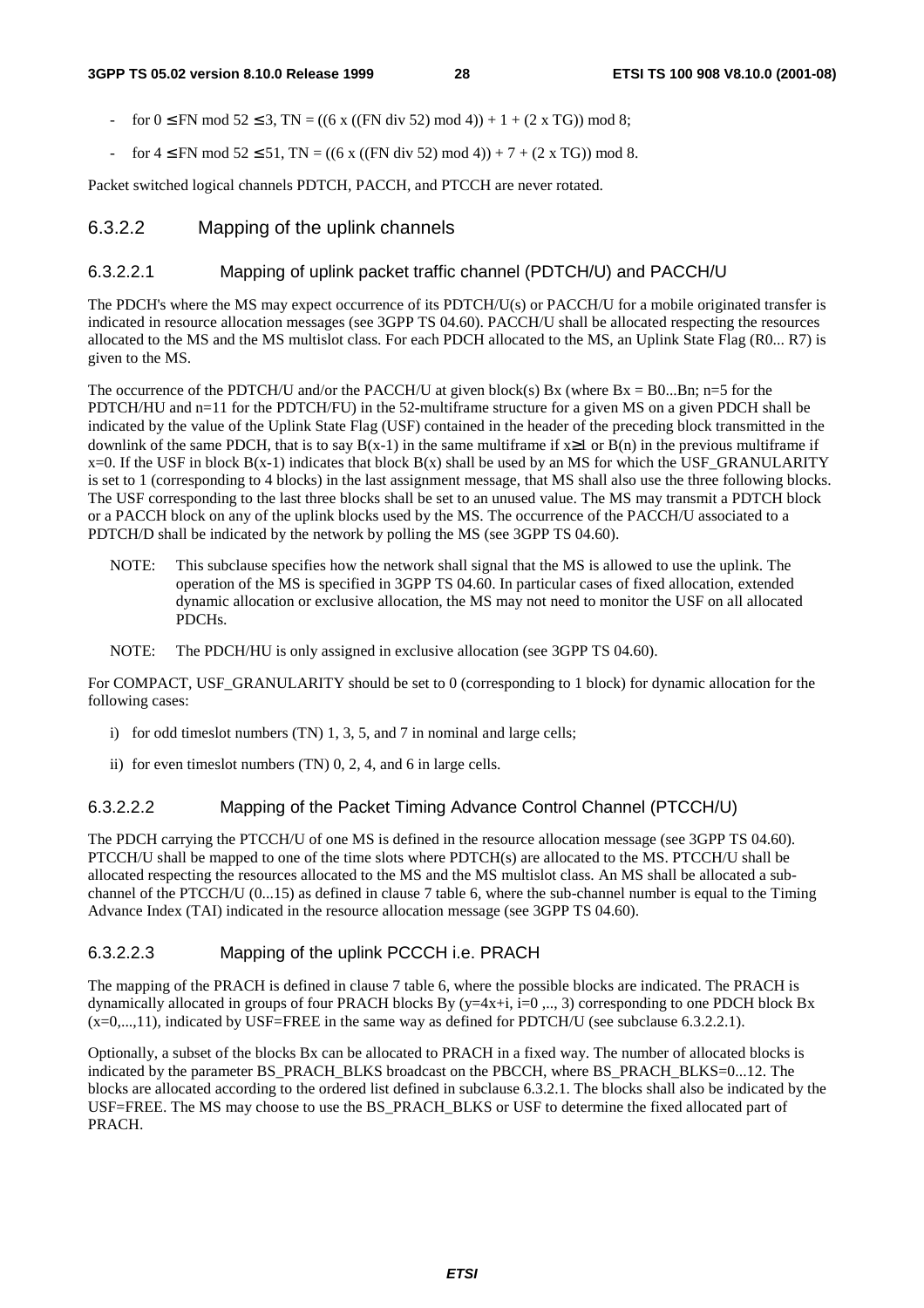#### 6.3.2.2.3a Mapping of the COMPACT uplink CPCCCH i.e. CPRACH

The CPRACH is dynamically or fixed allocated in the same way as defined for PRACH (see subclause 6.3.2.2.3. USF should be set equal to FREE for downlink block B0 on a serving time group when 4 time groups are assigned. Uplink blocks (other than block B1 on a serving time group) that are preceded by CPBCCH and CPCCCH blocks should be prioritized for use as CPRACH.

See Annex D for examples based on sixteen prioritized CPRACH blocks.

#### 6.3.2.3 Mapping of the downlink channels

#### 6.3.2.3.1 Mapping of the (PDTCH/D) and PACCH/D

The PDCH where the MS may expect occurrence of its PDTCH/D(s) for a mobile terminated transfer or its PACCH/D, for both mobile originated and mobile terminated transfer are indicated in resource allocation messages (see 3GPP TS 04.60). PDTCH/D and PACCH/D can be mapped dynamically on all blocks except those used for PBCCH (see subclause 6.3.2.3.3). The logical channel type shall be indicated in the block header. The mobile owner of the PDTCH/D or PACCH/D shall the indicated by the TFI (Temporary Frame Identifier) (see 3GPP TS 04.60).

#### 6.3.2.3.2 Mapping of the PTCCH/D

The PTCCH/D is mapped as defined in Clause 7 table 6. The PTCCH/D carries signalling messages including timing advance information for MSs sharing the PTCCH/U on the same PDCH.

#### 6.3.2.3.3 Mapping of the PBCCH

The PBCCH is mapped onto one PDCH only, indicated in the BCCH. The PBCCH is mapped on BS\_PBCCH\_BLKS blocks (where 1≤BS\_PBCCH\_BLKS≤4) per multiframe, according to the ordered list described in subclause 6.3.2.1. The blocks allocated are specified in Clause 7 table 6. The parameter BS\_PBCCH\_BLKS is broadcast on PBCCH in block B0 (see subclause 3.3.2.4).

#### 6.3.2.3.3a Mapping of the COMPACT CPBCCH

The CPBCCH is mapped onto a primary COMPACT carrier on the time group indicated by TG on CSCH (see subclause 3.3.2.2). This time group is known as the serving time group and rotates over odd timeslot numbers (see subclause 6.3.2.1). The CPBCCH is mapped on BS\_PBCCH\_BLKS blocks (where 1≤BS\_PBCCH\_BLKS≤4) per multiframe, according to the ordered list described in subclause 6.3.2.1. The blocks allocated are specified in clause 7 table 9. The parameters BS\_PBCCH\_BLKS is broadcast on CPBCCH in block B0 (see subclause 3.3.2.4).

See Annex D for examples based on one CPBCCH block.

When USF=FREE in downlink block B0 on a serving time group, the CPRACH is allocated in uplink block B1 after timeslot rotation. When USF has any other value in downlink block B0 on a serving time group, the uplink allocation of B1 is valid for the same timeslot, irrespective of timeslot rotation.

#### 6.3.2.3.4 Mapping of the PCCCH

The PCCCH and its different logical channels (PAGCH, PPCH, PNCH) can be mapped dynamically and are identified by the message header. The configuration is partly fixed by some parameters broadcast by the PBCCH and defined in subclause 3.3.2.4:

- a) BS\_PBCCH\_BLKS, that defines the number of PBCCH blocks per multiframe, according to the ordered list described in subclause 6.3.2.1, on the PDCH that carries PBCCH;
- b) BS\_PAG\_BLKS\_RES, that defines the number of blocks in addition to BS\_PBCCH\_BLKS, according to the ordered list described in subclause 6.3.2.1, where PPCH shall not occur on every PDCH that carries PCCCH.

PCCCH (except PPCH) can be mapped on all blocks except those used for PBCCH.

If PBCCH is allocated on timeslot k, PCCCHs shall be allocated only on timeslots n where n>k-4 and 0≤n≤7 in order to provide time for the MS to switch from PBCCH to PCCCH.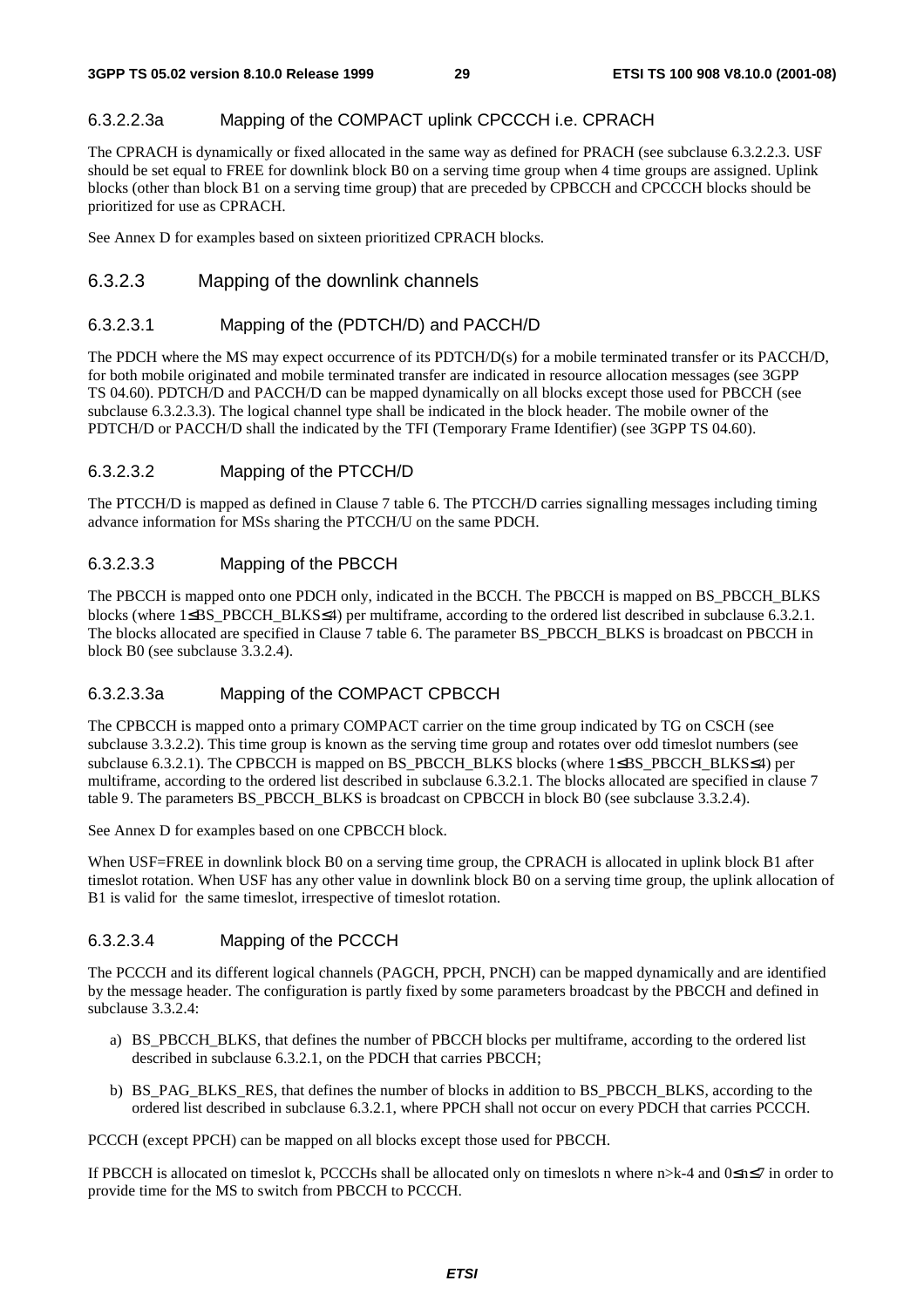### 6.3.2.3.4a Mapping of the COMPACT CPCCCH

The CPCCCH and its different logical channels (CPAGCH, CPPCH, CPNCH) can be mapped dynamically and are identified by the message header. The configuration is partly fixed by some parameters broadcast by the CPBCCH and defined in subclause 3.3.2.4:

- a) BS\_PBCCH\_BLKS, that defines the number of CPBCCH blocks per multiframe, according to the ordered list described in subclause 6.3.2.1, on the radio frequency channel that carries CPBCCH;
- b) BS\_PAG\_BLKS\_RES, that defines the number of blocks in addition to BS\_PBCCH\_BLKS, where CPPCH shall not occur on every radio frequency channel that carries CPCCCH. These blocks without CPPCH are allocated after CPPCH blocks according to the ordered list described in subclause 6.3.2.1.

CPCCCH (except CPPCH) can be mapped on all blocks except those used for CPBCCH.

For primary COMPACT carriers, CPCCCHs shall be allocated on the same time group as CPBCCH. CPCCCHs on secondary COMPACT carrier(s) shall be allocated on same time group as for primary COMPACT carrier.

See Annex D for examples based on three CPCCCH blocks.

# 6.3.2.4 Mapping of PBCCH data

In order to facilitate the MS operation, the network is required to transmit certain types of Packet System Information (PSI) messages in specific multiframes and specific PBCCH blocks within the multiframes. The occurrence of the PSI1 message is defined by TC = (FN DIV 52) mod PSI1\_REPEAT\_PERIOD, where PSI1\_REPEAT\_PERIOD (range 1 - 16) is indicated in the SI13 message on BCCH, the PSI 1 message on PBCCH and, if present, in the Neighbour Cell parameters in PSI3 and PSI3bis messages sent on serving cell PBCCH.

The PSI1 message is transmitted at  $TC = 0$  according to rule i) and ii) below.

The PSI messages other than the PSI1 message are divided into two groups of PSI messages. One group of PSI messages is transmitted with a low repetition rate and a second group is transmitted with a high repetition rate.

The number of PSI message instances sent with high repetition rate is indicated by the parameter PSI\_COUNT\_HR (range 0 to 16) in the PSI1 message. The PSI messages in this group are sent according to rule iii) below.

The number of PSI message instances sent with low repetition rate is indicated by the parameter PSI\_COUNT\_LR (range 0 to 63) in the PSI1 message. The PSI messages in this group are sent according to rule iv) below.

The following rules apply:

- i) PSI1 shall be sent in block B0 when  $TC = 0$ :
- ii) if the value of the parameter BS\_PBCCH\_BLKS is greater than 1, the PSI1 shall also be sent in block B6 when  $TC = 0$ :
- iii) the PSI messages in the group sent with high repetition rate shall be sent in a sequence determined by the network and starting at  $TC = 0$ , using the PBCCH blocks within each multiframe, in the order of occurrence, which are not occupied according to rule i) or ii). The sequence of these PSI messages shall be repeated starting at each occurrence of  $TC = 0$ ;
- iv) the PSI messages in the group sent with low repetition rate shall be sent in a sequence determined by the network and continuously repeated, using the PBCCH blocks within each multiframe, in the order of occurrence, which are not occupied according to rules i) to iii). The sequence of these PSI messages shall be restarting at  $FN = 0$ .

If there are multiple instances of a particular type of PSI message (See 3GPP TS 04.60), they shall all be sent within same group of PSI messages according to either rule iii) or iv) above. They shall be sent in a single sequence in the ascending order of the message instance number of that type of PSI message.

The same PSI message shall not occur twice within the lists defined by PSI\_COUNT\_LR and PSI\_COUNT\_HR

A full set of Packet System Information messages contains one consistent set of the messages included in PSI\_COUNT\_LR and one consistent set of the messages included in PSI\_COUNT\_HR plus the PSI1 message.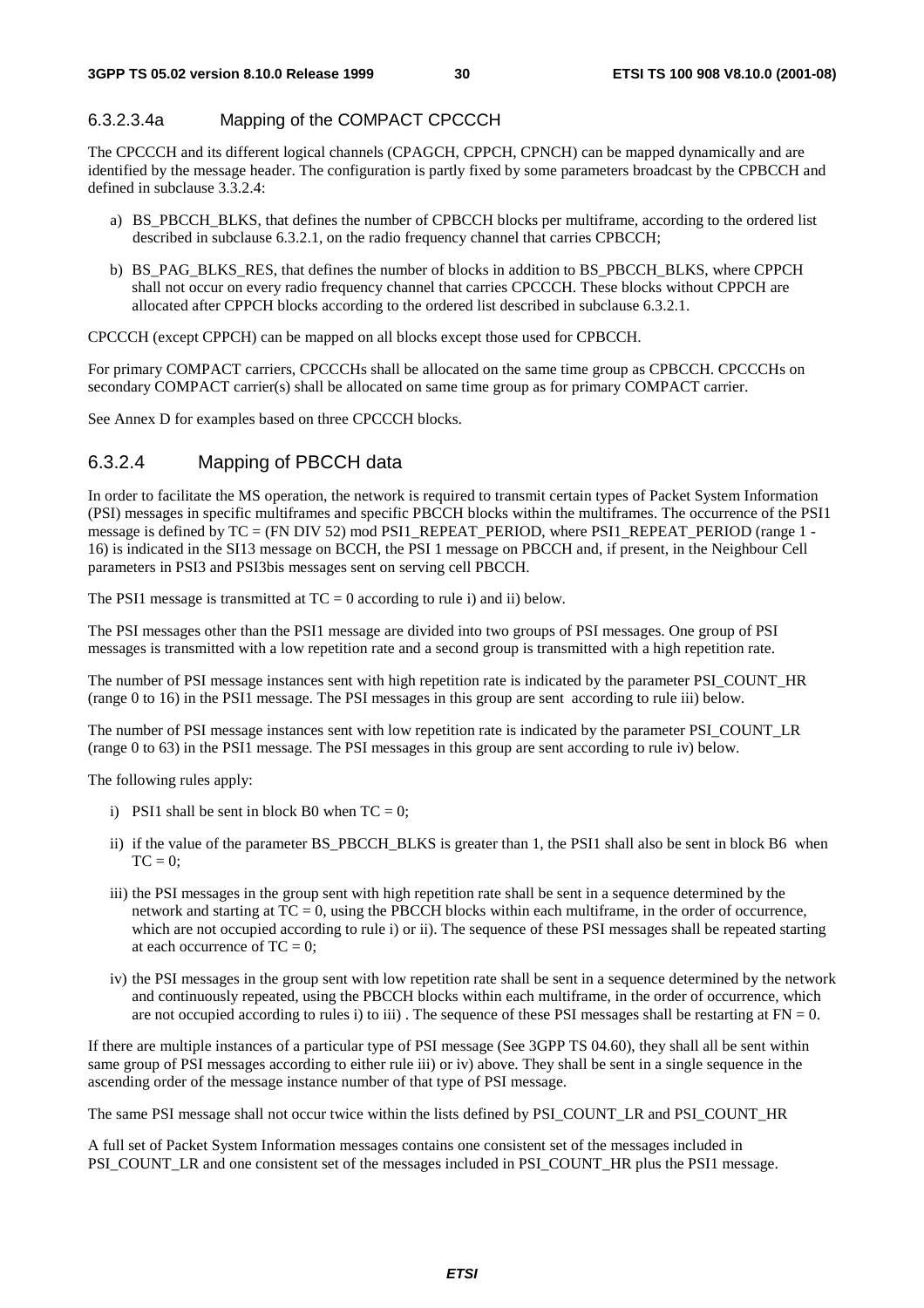NOTE: The parameters BS\_PBCCH\_BLKS and PSI1\_REPEAT\_PERIOD\_shall be selected by the network such that all PSI message present in the cell can be sent according to rules i) to iv) above. It is the responsibility of the network to optimise the broadcast of the PSI messages so that the MS can find the important parameters for cell re-selection and access as fast as possible without unnecessary power consumption. The PSI mapping scheme information can be utilised by the MS to estimate the actual minimum cell reselection time.

#### 6.3.2.4a Mapping of COMPACT CPBCCH data

See subclause 6.3.2.4, with the exception that the CPBCCH is a stand-alone packet control channel for COMPACT.

### 6.3.3 Mapping in time of CTS control channels onto physical channels

The mapping in time of CTS control channels is defined in the table 8 of clause 7, which also defines the relationship of the air interface TDMA frames to the multiframe.

The timeslot assignment of the CTS control channel is defined hereafter.

#### 6.3.3.1 CTSBCH timeslot assignment

For the CTSBCH**,** a procedure of timeslot shifting from one 52-multiframe to another is defined. The usage of this procedure is mandatory in CTS idle mode and optional in CTS dedicated mode. When the shifting procedure is not applied, the CTSBCH timeslot number shall be equal to the TNC broadcast in the current 52-multiframe CTSBCH-SB.

The following parameters are required for the timeslot shifting procedure.

Parameters broadcast in the CTSBCH-SB:

- a) TNI: initial timeslot number (0 to 7, 3 bits), defined by the three LSBs (BN3, BN2, BN1) of the FPBI (specified in 3GPP TS 03.03);
- b) TNSCN: timeslot number series couple number (0 to 31, 5 bits), defined by the 5 bits (BN8, ..., BN4) of the FPBI. Defines the couple of timeslot number circular series  $(TNS_{TNSCN,0}, TNS_{TNSCN,1})$  to be used to form the timeslot shifting sequence. See timeslot number series (TNS) definition in table below.

| <b>TNSCN</b> | TNS <sub>TNSCN,0</sub>          | TNS <sub>TNSCN,1</sub>  | <b>TNSCN</b> | TNSTNSCN,0                     | TNS <sub>TNSCN,1</sub>         |
|--------------|---------------------------------|-------------------------|--------------|--------------------------------|--------------------------------|
| 0            | 0, 1, 2, 4, 7, 5, 6, 3          | 0, 3, 5, 7, 6, 2, 1, 4) | 16           | (0, 1, 5, 6, 7, 4, 3, 2)       | 0, 4, 7, 6, 2, 5, 1, 3         |
|              | (0, 1, 2, 5, 3, 6, 7, 4),       | 0, 4, 1, 5, 7, 6, 3, 2) | 17           | $($ 0, 2, 1, 3, 6, 7, 5, 4 $)$ | 0, 3, 7, 4, 1, 5, 6, 2         |
| 2            | (0, 1, 2, 6, 5, 3, 7, 4)        | 0, 3, 6, 7, 5, 2, 4, 1  | 18           | $($ 0, 2, 1, 5, 6, 7, 4, 3 $[$ | $($ 0, 4, 7, 5, 1, 3, 6, 2 $)$ |
| 3            | $(0, 1, 2, 6, 7, 5, 4, 3)$ .    | 0, 3, 7, 4, 6, 2, 5, 1  | 19           | (0, 2, 3, 4, 7, 6, 5, 1)       | $($ 0, 3, 1, 5, 2, 6, 7, 4 $)$ |
| 4            | (0, 1, 3, 2, 5, 6, 7, 4)        | 0, 4, 7, 6, 2, 1, 5, 3  | 20           | $($ 0, 2, 3, 6, 7, 5, 1, 4 $)$ | (0, 4, 7, 6, 3, 5, 2, 1)       |
| 5            | (0, 1, 3, 6, 7, 5, 2, 4)        | 0, 3, 7, 4, 2, 6, 5, 1  | 21           | (0, 2, 3, 7, 5, 6, 4, 1)       | $($ 0, 3, 6, 2, 1, 5, 7, 4 $($ |
| 6            | $($ 0, 1, 4, 2, 5, 6, 7, 3 $),$ | 0, 2, 6, 3, 7, 5, 4, 1) | 22           | (0, 2, 4, 7, 3, 6, 5, 1)       | $($ 0, 3, 5, 6, 7, 4, 1, 2 $)$ |
|              | (0, 1, 4, 2, 5, 7, 6, 3)        | 0, 4, 7, 3, 5, 6, 2, 1  | 23           | ( 0, 2, 5, 3, 6, 7, 4, 1       | $($ 0, 3, 7, 6, 5, 1, 2, 4 $)$ |
| 8            | (0, 1, 4, 2, 6, 5, 7, 3)        | 0, 2, 1, 5, 3, 6, 7, 4  | 24           | (0, 2, 5, 3, 7, 6, 4, 1)       | $($ 0, 3, 5, 1, 2, 6, 7, 4 $)$ |
| 9            | $($ 0, 1, 4, 5, 7, 3, 6, 2 ),   | 0, 3, 7, 6, 5, 2, 4, 1  | 25           | $($ 0, 2, 6, 3, 1, 5, 7, 4 $)$ | [0, 3, 4, 7, 6, 5, 1, 2]       |
| 10           | 0, 1, 4, 6, 5, 7, 3, 2          | 0, 4, 7, 5, 1, 2, 6, 3  | 26           | [0, 2, 6, 5, 1, 4, 7, 3]       | 0, 4, 5, 7, 6, 3, 1, 2         |
| 11           | $($ 0, 1, 4, 7, 3, 5, 6, 2 $),$ | 0, 4, 2, 1, 5, 7, 6, 3  | 27           | (0, 2, 6, 5, 3, 7, 4, 1)       | $($ 0, 3, 6, 7, 5, 1, 2, 4 $($ |
| 12           | $(0, 1, 4, 7, 6, 3, 5, 2)$ ,    | 0, 4, 2, 1, 5, 6, 7, 3  | 28           | $($ 0, 3, 5, 1, 2, 6, 7, 4 $)$ | (0, 4, 7, 6, 5, 2, 3, 1)       |
| 13           | (0, 1, 5, 2, 4, 7, 6, 3)        | 0, 3, 7, 5, 1, 4, 6, 2  | 29           | ( 0, 3, 5, 2, 6, 7, 4, 1       | [0, 4, 7, 3, 6, 5, 1, 2]       |
| 14           | 0, 1, 5, 2, 6, 4, 7, 3          | 0, 3, 4, 5, 7, 6, 2, 1  | 30           | 0, 3, 6, 7, 4, 2, 5, 1         | $($ 0, 4, 1, 2, 6, 5, 7, 3 $($ |
| 15           | $0, 1, 5, 6, 2, 4, 7, 3$ ,      | 0, 3, 7, 6, 4, 5, 2, 1) | 31           | 0, 3, 7, 5, 6, 2, 4, 1         | 0, 4, 7, 6, 3, 5, 1, 2         |

#### Table 1 (subclause 6.3.3): TNS<sub>i,j</sub> definition

Parameters sent on a dedicated connection during the CTS-MS attachment:

- a) TNSCO : TNS couple order (1 bit), defines together with TNSCN the ordered couple (TNS1, TNS2).
	- if TNSCO = 0 then  $(TNS1, TNS2) = (TNS<sub>TNSCN.0</sub>, TNS<sub>TNSCN.1</sub>)$

if TNSCO = 1 then  $(TNS1, TNS2) = (TNS<sub>TNSCN,1</sub>, TNS<sub>TNSCN,0</sub>)$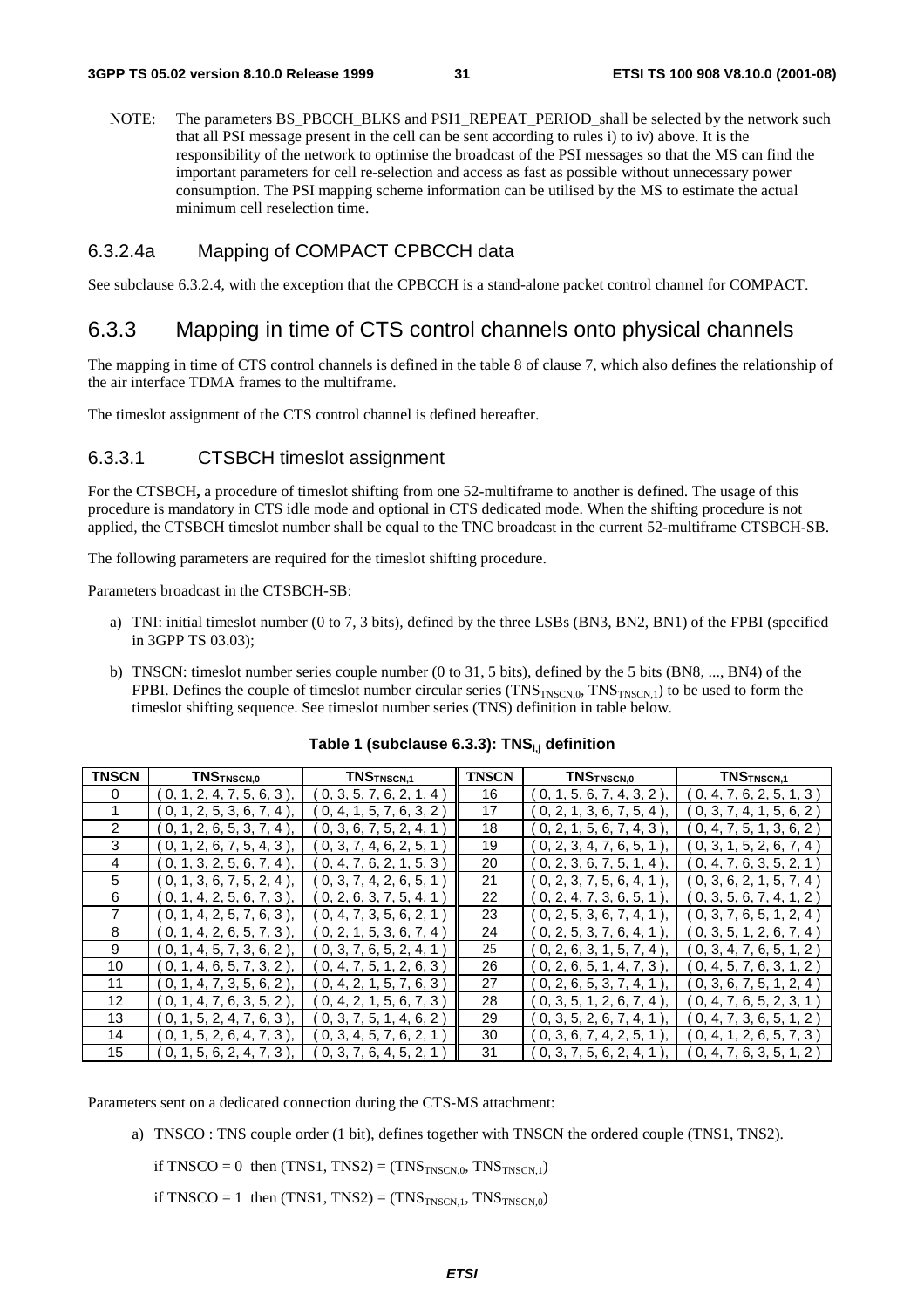- b) parameters to be used to form the timeslot shifting sequence.
	- x0 : 0 to 7, 3 bits x1 : 0 to 7, 3 bits  $x2:0$  to 7, 3 bits x3 : 0 to 7, 3 bits

For a given set of parameters, a unique timeslot shifting sequence of length of 8 x 51 52-multiframes is defined. The shifting sequence is repeated 128 times over the duration of a GSM hyperframe. It is divided into 8 sets of 51 52 multiframes. The structure of a set is explicitly shown on figure below :



**Figure 1 (subclause 6.3.3): Structure of timeslot shifting sequence** 

A set is formed by interleaving segments of TNS1 and TNS2. The mapping of TNS1 and TNS2 segments onto a set is defined by the parameters  $x0$ ,  $x1$ ,  $x2$ ,  $x3$  as follows :

| for (FN div 52) mod $51 = 0$                               | to $7$              | a TNS1 segment is used |
|------------------------------------------------------------|---------------------|------------------------|
| for (FN div 52) mod $51 = 8$                               | to $7+x3$           | a TNS2 segment is used |
| for (FN div 52) mod $51 = 8+x3$                            | to $7 + x3 + x2$    | a TNS1 segment is used |
| for (FN div 52) mod $51 = 8+x3+x2$                         | to $7+x3+x2+x1$     | a TNS2 segment is used |
| for (FN div 52) mod $51 = 8 + x3 + x2 + x1$                | to $7+x3+x2+x1+x0$  | a TNS1 segment is used |
| for (FN div 52) mod $51 = 8 + x3 + x2 + x1 + x0$           | to $15+x3+x2+x1+x0$ | a TNS2 segment is used |
| for (FN div 52) mod $51 = 16+x3+x2+x1+x0$ to $23+x3+x2+x1$ |                     | a TNS1 segment is used |
| for (FN div 52) mod $51 = 24+x3+x2+x1$                     | to $31+x3+x2$       | a TNS2 segment is used |
| for (FN div 52) mod $51 = 32+x3+x2$                        | to $39+x3$          | a TNS1 segment is used |
| for (FN div 52) mod $51 = 40+x3$                           | to $47$             | a TNS2 segment is used |
| for (FN div 52) mod $51 = 48$                              | to $50$             | a TNS1 segment is used |

The TNS1 and TNS2 segments are extracted from TNS1 and TNS2 according to the following rules :

- a) The first CTSBCH TN used in a shifting sequence shall be the TNI.
- b) Two consecutive CTSBCH TN shall be separated by single circular shifts along TNS1 and TNS2.
- c) When changing from a TNSi segment to a TNSj segment, the last timeslot obtained from TNSi shall be followed by its immediate successor in TNSj.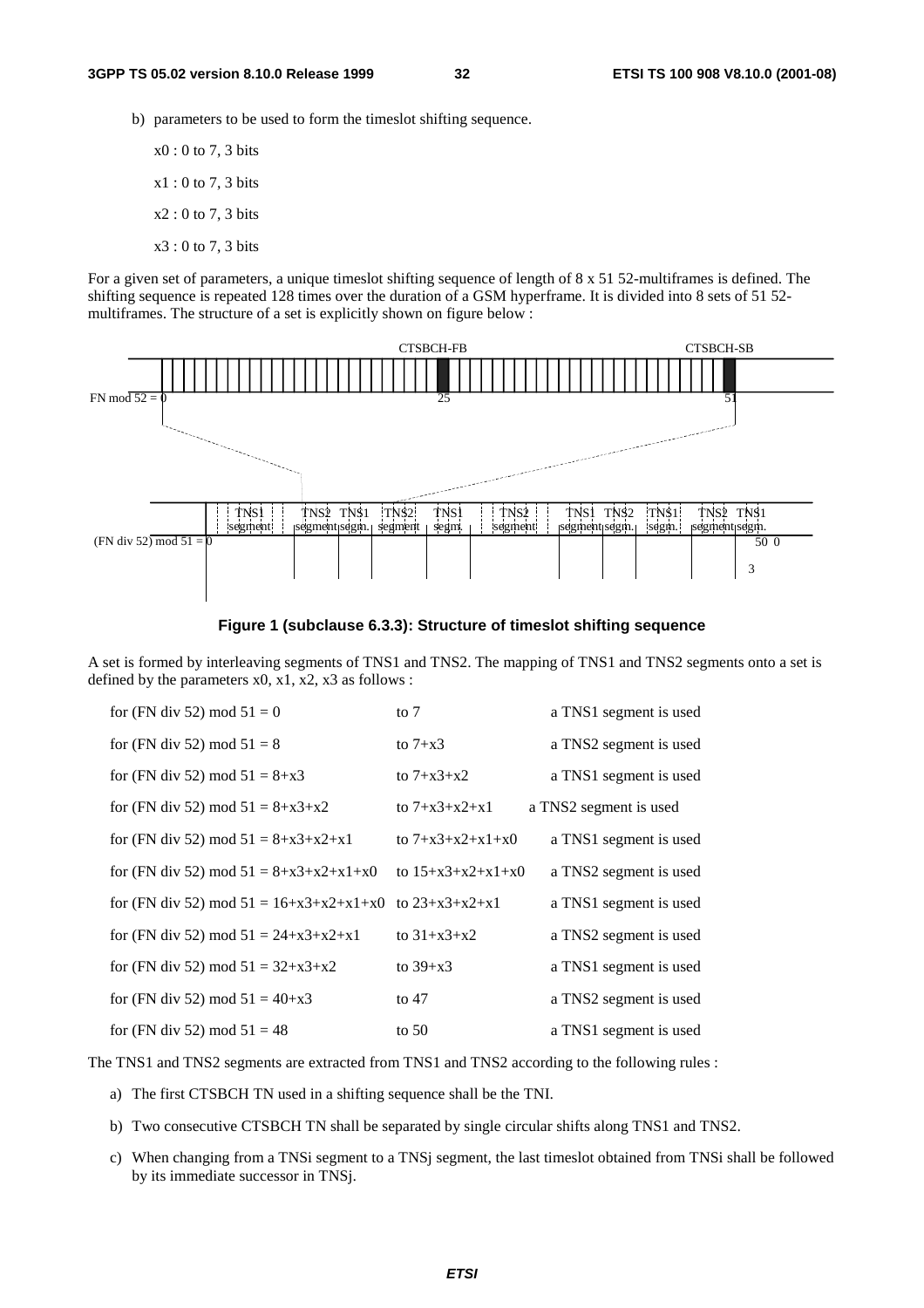#### **3GPP TS 05.02 version 8.10.0 Release 1999 33 ETSI TS 100 908 V8.10.0 (2001-08)**

NOTE: The first timeslot of a set is obtained by three circular shifts in TNS1 with regard to the first timeslot of the previous set.

An example of the mapping of TNS1 and TNS2 onto the first set of the generated shifting sequence is given in annex C.

#### 6.3.3.2 CTSPCH, CTSARCH and CTSAGCH timeslot assignment

For the CTSPCH, CTSARCH and CTSAGCH, the timeslot shall be assigned by the CTS-FP for each 52-multiframe. The timeslot number used for CTSPCH, CTSARCH and CTSAGCH shall be the TNC broadcast in the previous 52-multiframe CTSBCH-SB.

# 6.4 Permitted channel combinations

### 6.4.1 Permitted channel combinations onto a basic physical channel

The following are the permitted ways, as defined by 3GPP TS 04.03, in which channels can be combined onto basic physical channels (numbers appearing in parenthesis after channel designations indicate sub-channel numbers; channels and sub-channels need not necessarily be assigned):

- i) TCH/F + FACCH/F + SACCH/TF
- ii)  $TCH/H(0,1) + FACCH/H(0,1) + SACCH/TH(0,1)$
- iii)  $TCH/H(0,0) + FACT/H(0,1) + SACCH/TH(0,1) + TCH/H(1,1)$
- iv) FCCH + SCH + BCCH + CCCH
- v)  $FCCH + SCH + BACH + CICH + SDCCH/4(0..3) + SACCH/C4(0..3)$
- vi) BCCH + CCCH
- vii)  $SDCCH/8(0.7) + SACCH/8(0.7)$
- viii) TCH/F + FACCH/F + SACCH/M
- $ix)$  TCH/F + SACCH/M
- x) TCH/FD + SACCH/MD
- xi) PBCCH+PCCCH+PDTCH/F+PACCH/F+PTCCH/F
- xii) PCCCH+PDTCH/F+PACCH/F+PTCCH/F
- xiii) PDTCH/F+PACCH/F+PTCCH/F

where  $C CCH = PCH + RACH + AGCH + NCH$ .

```
and PCCCH=PPCH+PRACH+PAGCH+PNCH.
```
- xiv) CTSBCH + CTSPCH + CTSARCH + CTSAGCH
- xv) CTSPCH + CTSARCH + CTSAGCH
- xvi) CTSBCH
- xvii) CTSBCH + TCH/F + FACCH/F + SACCH/CTS
- xviii) E-TCH/F + E-IACCH/F + E-FACCH/F + SACCH/TF
- xix) E-TCH/F + E-IACCH/F + E-FACCH/F + SACCH/M
- xx) E-TCH/F + E-IACCH/F + SACCH/M
- xxi) E-TCH/FD + E-IACCH/F + SACCH/MD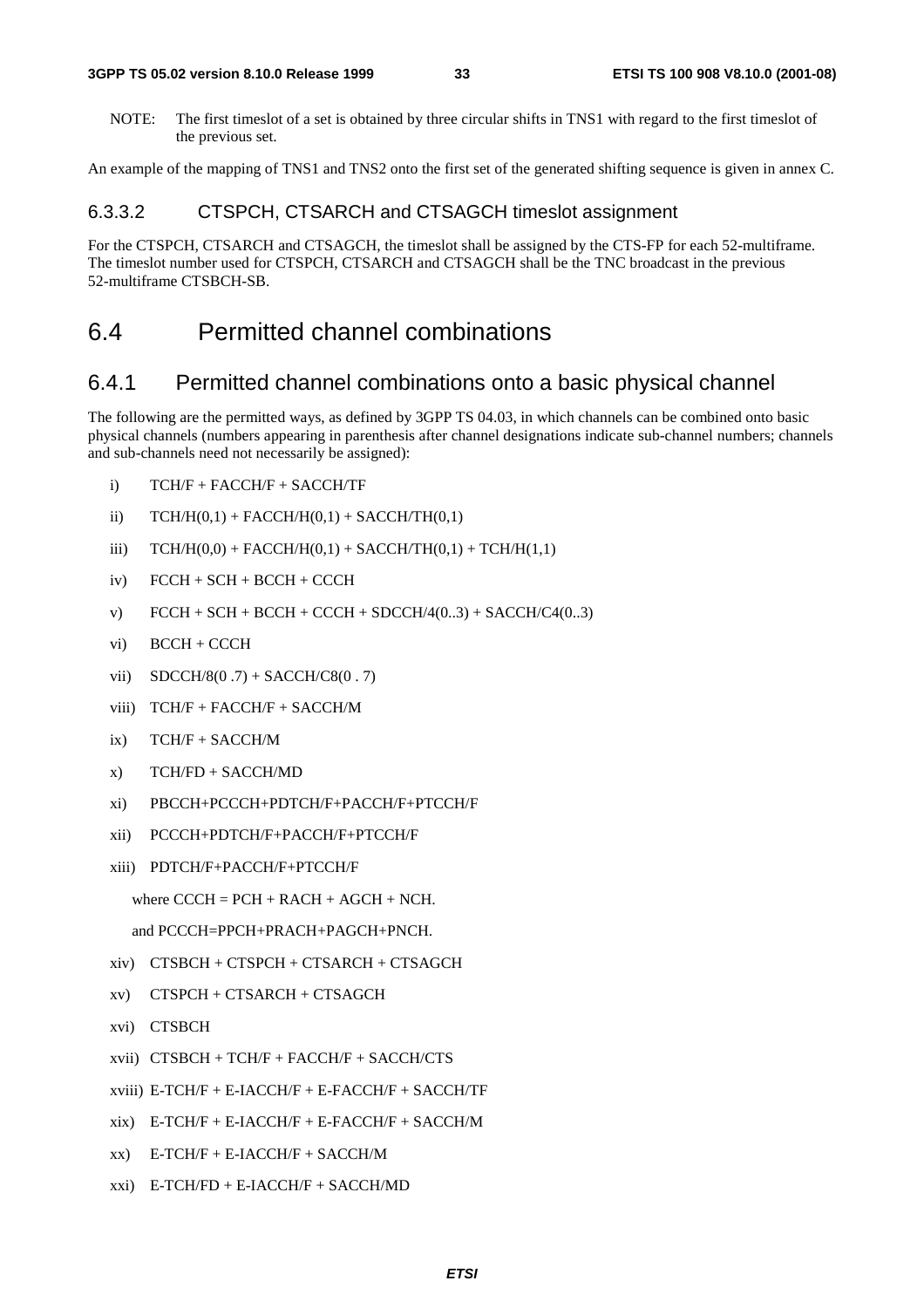$xxii)$  CFCCH + CSCH + CPBCCH + CPCCCH + PDTCH/F + PACCH/F + PTCCH/F

- xxiii) CPCCCH+PDTCH/F+PACCH/F+PTCCH/F
- xxiv)  $TCH/H(0,1) + FACCH/H(0,1) + SACCHTH(0,1) + PDTCH/H(1,0) + PACCH/H(1,0)$
- NOTE 1: Where the SMSCB is supported, the CBCH replaces SDCCH number 2 in cases v) and vii) above.
- NOTE 2: A combined CCCH/SDCCH allocation (case v) above) may only be used when no other CCCH channel is allocated.
- NOTE 3: Combinations viii), ix), x), xix), xx) and xxi) are used in multislot configurations as defined in subclause 6.4.2.
- NOTE 4: Combinations xiv), xv), xvi) and xvii) shall be used in CTS ; combinations xiv), xvi) and xvii) shall be mutually exclusive ; combinations xiv) and xv) shall also be mutually exclusive.
- NOTE 5: Combinations xxii) and xxiii) shall be used for COMPACT on serving time groups.
- NOTE 6: Combinations i), ii), iii), v), xiii or xxiv) shall be used for single timeslot operation in DTM.
- NOTE 7: A unidirectional TCH combination i), viii), ix) or x) may be combined with the corresponding E-TCH combination xviii), xix), xx) or xxi) respectively in the other direction.

### 6.4.2 Multislot configurations

A multislot configuration consists of multiple circuit or packet switched traffic channels together with associated control channels, allocated to the same MS. The multislot configuration occupies up to 8 basic physical channels, with different timeslots numbers (TN) but with the same frequency parameters (ARFCN or MA, MAIO and HSN) and the same training sequence (TSC).

#### 6.4.2.1 Multislot configurations for circuit switched connections

Two types of multislot configurations exists, symmetric and asymmetric. The symmetric case consists of only bidirectional channels. The asymmetric case consists of both bi-directional and unidirectional downlink channels.

The occupied physical channels shall consist of the following channel combinations as defined in subclause 6.4.1.

one main channel of type viii) or xix) +

x secondary channels of type ix) or  $xx$ ) +

y secondary channels of type x) or xxi)

where  $0 \le x \le 7$ ,  $y = 0$  for symmetric multislot configuration

 $0 \le x \le 6$ ,  $1 \le y \le 7$ ,  $x+y \le 7$  for asymmetric multislot configuration

The main channel is the bi-directional channel that carries the main signalling (FACCH and SACCH) for the multislot configuration. The position of the main channel is indicated by the allocation message (3GPP TS 04.08). Secondary channels may be added or removed without changing the main channel.

The allocation of channels to a Multislot Configuration must always consider the multislot capability of the MS, as defined by the multislot class described in annex B.

There is no limitation in this TS to the possible TCH types (see subclause 3.2) which may be used in a Multislot Configuration.

High Speed Circuit Switched Data (HSCSD) is one case of multislot configuration. The full rate traffic channels of a HSCSD configuration shall convey the same user bit rate (see subclause 3.2.3).

NOTE: For the maximum number of timeslots to be used for a HSCSD, see 3GPP TS 03.34.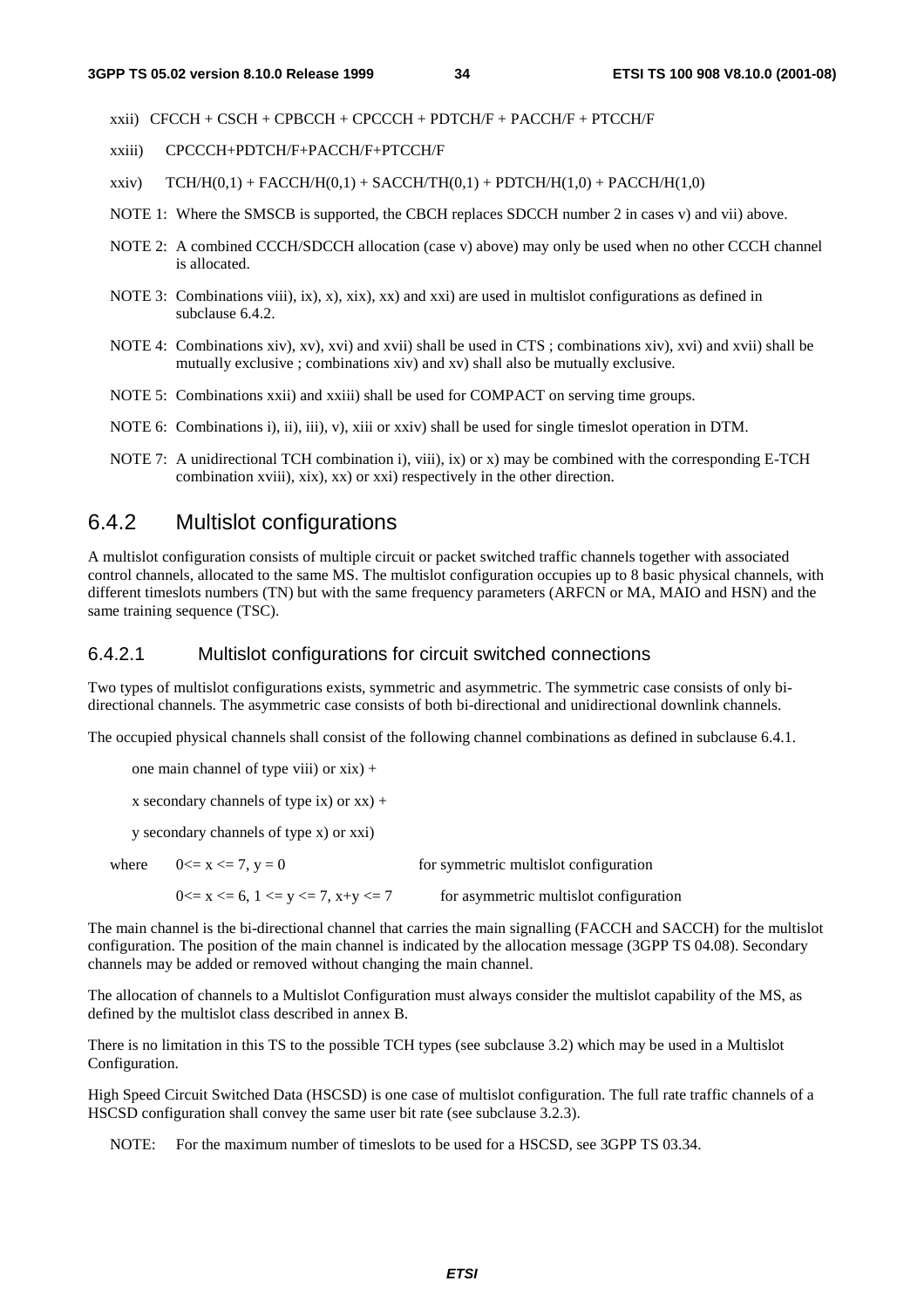#### 6.4.2.2 Multislot configurations for packet switched connections

An MS may be allocated several PDTCH/Us or PDTCH/Ds for one mobile originated or one mobile terminated communication respectively. In this context allocation refers to the list of PDCH that may dynamically carry the PDTCHs for that specific MS. The PACCH may be mapped onto any of the allocated PDCHs. If there are m timeslots allocated for reception and n timeslots allocated for transmission, there shall be  $Min(m,n)$  reception and transmission timeslots with the same TN.

For multislot class type 1 MS, the following table lists the number of slots that are possible to allocate (provided that it is supported by the MS according to its multislot class) for different medium access modes (see 3GPP TS 04.60). It also indicates if  $T_{ra}$  or  $T_{ta}$  (see annex B) shall be applied for measurements.

| Medium access mode                                                  | No of Slots      | $T_{\text{ra}}$<br>shall apply | $T_{ta}$<br>shall apply | <b>Note</b> |  |  |
|---------------------------------------------------------------------|------------------|--------------------------------|-------------------------|-------------|--|--|
| Downlink, any mode                                                  | 1-6              | Yes                            |                         |             |  |  |
|                                                                     | $7 - 8$          | No.                            |                         | 1,2         |  |  |
| Uplink, Fixed                                                       | $1 - 4$          | Yes                            |                         |             |  |  |
|                                                                     | $5-6$            |                                | Yes                     | 3           |  |  |
|                                                                     | $7 - 8$          |                                | No                      | 1,2,3       |  |  |
| Uplink, Dynamic                                                     | $1 - 2$          | Yes                            |                         |             |  |  |
| Uplink, Ext. Dynamic                                                | $1 - 3$          | Yes                            |                         |             |  |  |
| Down + up, Fixed                                                    | $d+u = 2-5$      | Yes                            |                         |             |  |  |
|                                                                     | $d+u = 6$        | No.                            | <b>No</b>               | 1,2         |  |  |
| Down + up, Dynamic                                                  | $d+u = 2-5$      | Yes                            |                         |             |  |  |
| Down + up, Ext. Dynamic                                             | $d+u = 2-4$      | Yes                            |                         |             |  |  |
|                                                                     | $d+u = 5, d > 1$ | Yes                            |                         |             |  |  |
| Note 1<br>Normal measurements are not possible (see 3GPP TS 05.08). |                  |                                |                         |             |  |  |
| Normal BSIC decoding is not possible (see 3GPP TS 05.08).<br>Note 2 |                  |                                |                         |             |  |  |
| Normal PACCH reception not possible (see 3GPP TS 04.60)<br>Note 3   |                  |                                |                         |             |  |  |

For multislot class type 2 MS, all allocations according to its multislot class are possible independent of the MAC mode.

The occupied physical channels shall consist of a combination of configurations xi, xii and xiii as defined in subclause 6.4.1. For COMPACT, the occupied physical channels shall consist of a combination of configurations xiii), xxii), and xxiii), as defined in subclause 6.4.1.

The network shall leave a gap of at least one radio block period between the old and the new configuration, when the allocation is changed and PDCHs with the lowest numbered timeslot are not the same in the old and new configuration. For multislot class type 1 MS, the gap shall be left in both uplink and downlink when the lowest numbered timeslot for the combined uplink and downlink configuration is changed. For multislot class type 2 MS, the gap shall be left in the link (uplink and/or downlink) where the lowest numbered timeslot has been changed.

#### 6.4.2.3 Multislot configurations for dual transfer mode

For DTM, a multislot configuration consists of a single traffic channel (TCH or E-TCH) and one or more full rate packet data traffic channels (PDTCH/F) together with associated control channels allocated to the same mobile station. This multislot configuration may occupy up to 3 basic physical channels.

The network shall leave a gap of at least one radio block between the old and the new configuration, when the allocation is changed and PDCHs with the lowest numbered timeslot are not the same in the old and new configuration. For multislot class type 1 MS, the gap shall be left in both uplink and downlink when the lowest numbered timeslot for the combined uplink and downlink configuration is changed.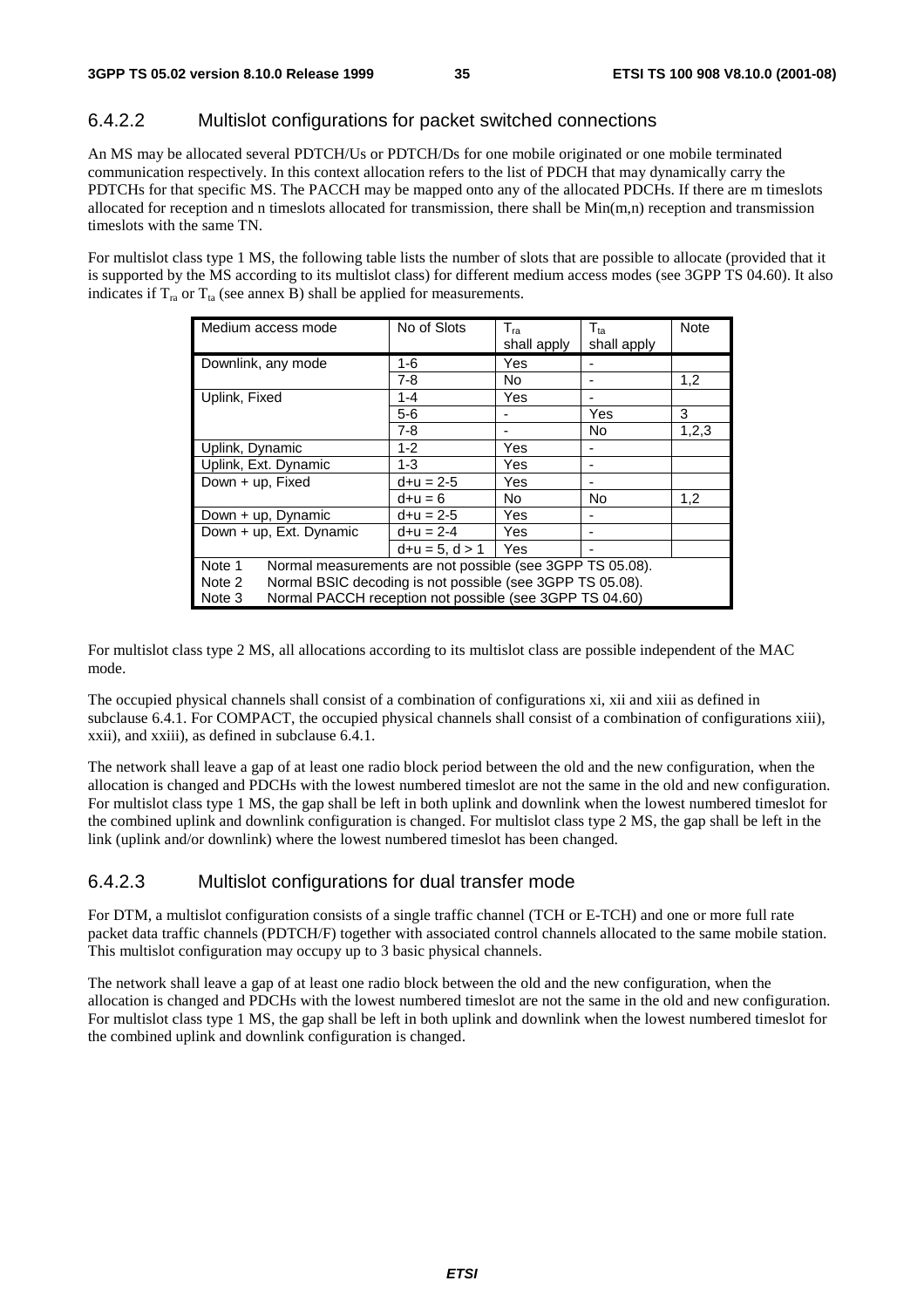## 6.5 Operation of channels and channel combinations

### 6.5.1 General

- i) A base transceiver station must transmit a burst in every timeslot of every TDMA frame in the downlink of radio frequency channel C0 of the cell allocation (to allow mobiles to make power measurements of the radio frequency channels supporting the BCCH, see 3GPP TS 05.08). In order to achieve this requirement a dummy burst is defined in subclause 5.2.6 which shall be transmitted by the base transceiver station on all timeslots of all TDMA frames of radio frequency channel C0 for which no other channel requires a burst to be transmitted.
- ii) Timeslot number 0 of radio frequency channel C0 of the cell allocation must support either channel combinations iv) or v) in subclause 6.4.1. No other timeslot or allocated channel from the cell allocation is allowed to support channel combinations iv) or v) in subclause 6.4.1.
- iii) The parameter BS\_CC\_CHANS in the BCCH defines the number of basic physical channels supporting common control channels (CCCHs). All shall use timeslots on radio frequency channel C0 of the cell allocation. The first CCCH shall use timeslot number 0, the second timeslot number 2, the third timeslot number 4 and the fourth timeslot number 6. Each CCCH carries its own CCCH\_GROUP of mobiles in idle mode. Mobiles in a specific CCCH\_GROUP will listen for paging messages and make random accesses only on the specific CCCH to which the CCCH\_GROUP belongs. The method by which a mobile determines the CCCH\_GROUP to which it belongs is defined in subclause 6.5.2.
- iv) The parameter BS\_CCCH\_SDCCH\_COMB in the BCCH (see subclause 3.3.2) defines whether the common control channels defined are combined with  $SDCCH/4(0.3) + SACCH/C4(0.3)$  onto the same basic physical channel. If they are combined then the number of available random access channel blocks (access grant channel blocks and paging channel blocks; see following), are reduced as defined in table 5 of clause 7.
- v) The PCH, AGCH, NCH and BCCH Ext may share the same TDMA frame mapping (considered modulo 51) when combined onto a basic physical channel. The channels are shared on a block by block basis, and information within each block, when de-interleaved and decoded allows a mobile to determine whether the block contains paging messages, system information messages or access grants. However, to ensure a mobile satisfactory access to the system a variable number of the available blocks in each 51-multiframe can be reserved for access grants and system information messages, only. The number of blocks not used for paging (BS\_AG\_BLKS\_RES) starting from, and including block number 0 is broadcast in the BCCH (see subclause 3.3.2). As above the number of paging blocks per 51-multiframe considered to be "available" shall be reduced by the number of blocks reserved for access grant messages.

 If system information messages are sent on BCCH Ext, BS\_AG\_BLKS\_RES shall be set to a value greater than zero.

Table 5 of clause 7 defines the access grant blocks and paging blocks available per 51-multiframe.

- vi) Another parameter in the BCCH, BS\_PA\_MFRMS indicates the number of 51-multiframes between transmissions of paging messages to mobiles in idle mode of the same paging group. The "available" paging blocks per CCCH are then those "available" per 51-multiframe on that CCCH (determined by the two above parameters) multiplied by BS\_PA\_MFRMS. Mobiles are normally only required to monitor every Nth block of their paging channel, where N equals the number of "available" blocks in total (determined by the above BCCH parameters) on the paging channel of the specific CCCH which their CCCH\_GROUP is required to monitor. Other paging modes (e.g. page reorganize or paging overload conditions described in 3GPP TS 04.08) may require the mobile to monitor paging blocks more frequently than this. All the mobiles listening to a particular paging block are defined as being in the same PAGING\_GROUP. The method by which a particular mobile determines to which particular PAGING\_GROUP it belongs and hence which particular block of the available blocks on the paging channel is to be monitored is defined in subclause 6.5.2.
- vii) An MS which has its membership of at least one voice group or voice broadcast call group set to the active state shall, in addition to monitoring the paging blocks as described above, monitor the notification channel, NCH. This logical channel is always mapped onto contiguous blocks reserved for access grants, in a position and number as given by the parameter NCP, defined in 3GPP TS 04.08, broadcast on the BCCH. The channel may be present when a cell supports voice group or voice broadcast calls. The coding of the various structural parameters described above in this subclause is not changed. Information within a block, when deinterleaved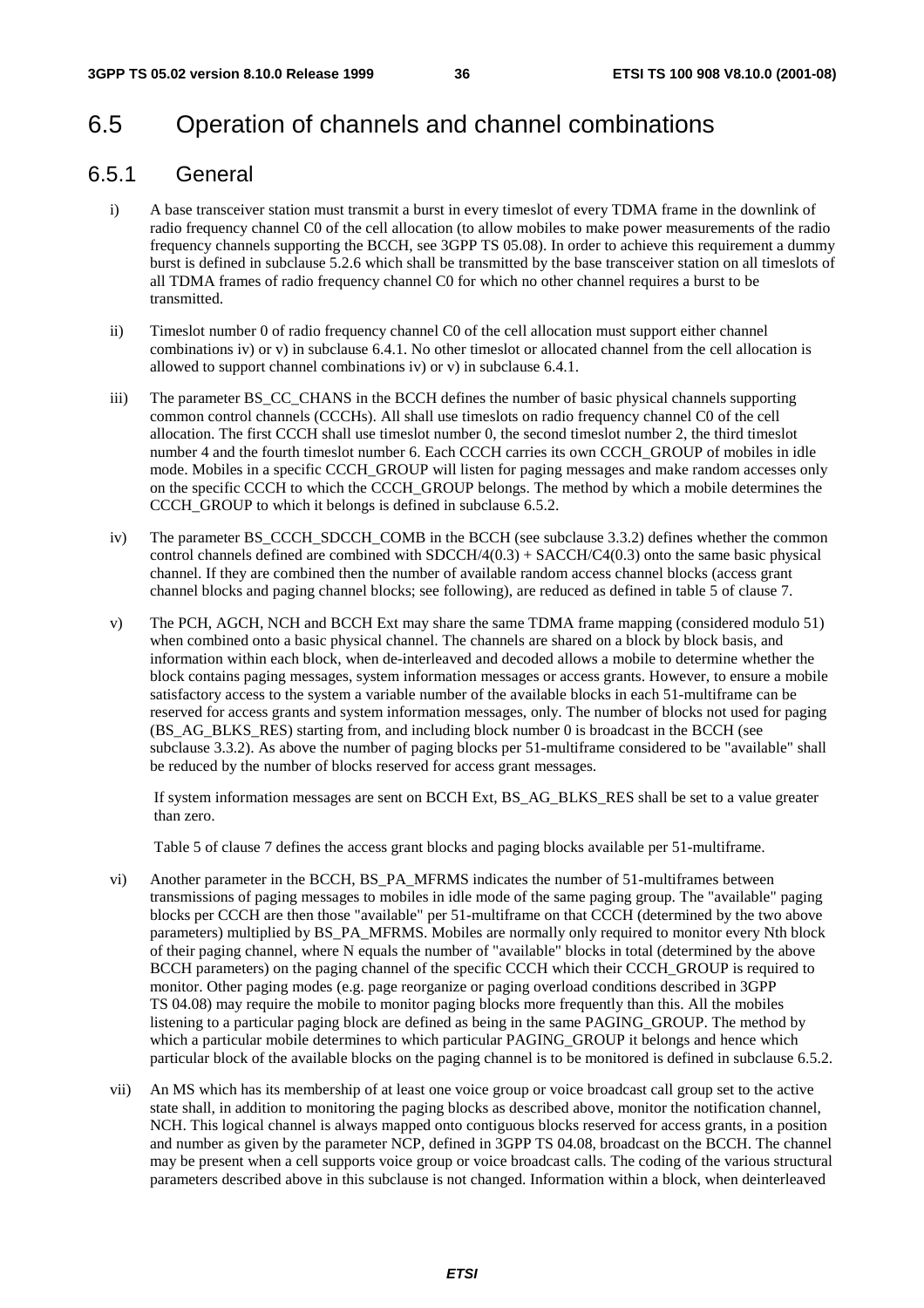and decoded, allows the MS to determine whether the block contains access grant messages or notification messages.

- viii) In presence of PCCCH, the parameter BS\_PCC\_CHANS in the PBCCH defines the number of physical channels for packet data (PDCH) carrying PCCCH. The (P)BCCH shall in addition indicate the physical description of those channels. Each PCCCH carries its own PCCCH\_GROUP of MSs in GPRS attached mode. MS in a specific PCCCH GROUP will listen for paging messages and make random accesses only on the specific PCCCH to which the PCCCH\_GROUP belongs. The method by which an MS determines the PCCCH\_GROUP to which it belongs is defined in subclause 6.5.6.
- ix) In CTS, the CTSBCH (CTSBCH-SB and CTSBCH-FB) shall always be transmitted by the CTS-FP according to the rules defined in Clause 6 and Clause 7 Table 8.

In CTS idle mode, a CTS-MS shall be assigned a CTS PAGING GROUP, as specified in subclause 6.5.7. Several CTS-MS can be assigned the same CTS\_PAGING\_GROUP. The CTS-MS shall determine the specific 52-multiframe where a paging block may be sent to it according to the rule defined in subclause 6.5.7, and shall listen to the CTSBCH of the previous 52-multiframe. In this 52-multiframe, the CTS-MS shall decode the CTSBCH-SB information bits : if the flag indicating the presence of a CTSPCH in the next 52-multiframe is properly set (see 3GPP TS 04.56), the CTS-MS shall listen to the next CTSPCH and read the paging block. With this method, it is not necessary to maintain on the physical channel the CTSPCH : the CTSPCH shall only be transmitted when a paging message shall be addressed to one or several CTS-MS in a CTS paging group.

 When using the CTSARCH, the CTS-MS shall send two bursts on the CTSARCH: these two bursts shall be sent on two successive frames and shall fulfil the mapping defined in subclause 7 Table 8, with the requirement of the first burst being sent in a TDMA frame with even FN. They shall contain the same access request message, which is specified in 3GPP TS 04.56. The first sent burst can be used by the CTS-FP to assess the path loss between the CTS-MS and itself, in order to effectively decode the second burst.

- x) For COMPACT, the base transceiver station shall transmit a burst in a PDCH allocated to carry CPBCCH, in all TDMA Frames where CPBCCH, CFCCH, CSCH is allocated or where CPPCH can appear. In TDMA Frames where CPPCH can appear on the physical channel where CPBCCH is allocated, the base transceiver station shall transmit a dummy block in case no block is required to be transmitted.
- xi) For COMPACT, a base station does not transmit a burst in every timeslot of every TDMA frame in the downlink of the COMPACT control carrier (i.e., discontinuous transmission is used).
- xii) For COMPACT, inter base station time synchronization is required. Timeslot number (TN) = i (i = 0 to 7) and frame number (FN) with FN mod  $208 = 0$  shall occur at the same time in all cells.
- xiii) For the primary COMPACT carrier, timeslot numbers (TN) 1, 3, 5, and 7 shall support channel combination xxii) in subclause 6.4.1. TNs 0, 2, 4, and 6 shall support channel combination xiii).
- xiv) For the secondary COMPACT carrier(s) carrying CPCCCH, timeslot numbers (TN) 1, 3, 5, and 7 shall support channel combination xxiii) in subclause 6.4.1. TNs 0, 2, 4, and 6 shall support channel combination xiii). CPCCCHs on secondary COMPACT carrier(s) shall be allocated on same time group as for primary COMPACT carrier.
- xv) For the secondary COMPACT carrier(s) not carrying CPCCCH, timeslot numbers (TN) 0 through 7 shall support channel combination xiii) in subclause 6.4.1.
- xvi) For COMPACT, BS\_PAG\_BLKS\_RES shall be less than or equal to 8 and less than or equal to 10- BS\_PBCCH\_BLKS.
- xvii) For COMPACT, CFCCH, CSCH, CPBCCH, and CPCCCH are rotated as described in subclause 6.3.2.1. PDTCH, PACCH, and PTCCH do not rotate.
- xviii) For COMPACT, the parameters NIB\_CCCH\_0, NIB\_CCCH\_1, NIB\_CCCH\_2, and NIB\_CCCH\_3 shall not be broadcast for a serving time group.
- xix) For the COMPACT, NIB\_CCCH\_0, NIB\_CCCH\_1, NIB\_CCCH\_2, and NIB\_CCCH\_3 blocks shall be idle for non-serving time groups and rotate in accordance with the non-serving time groups.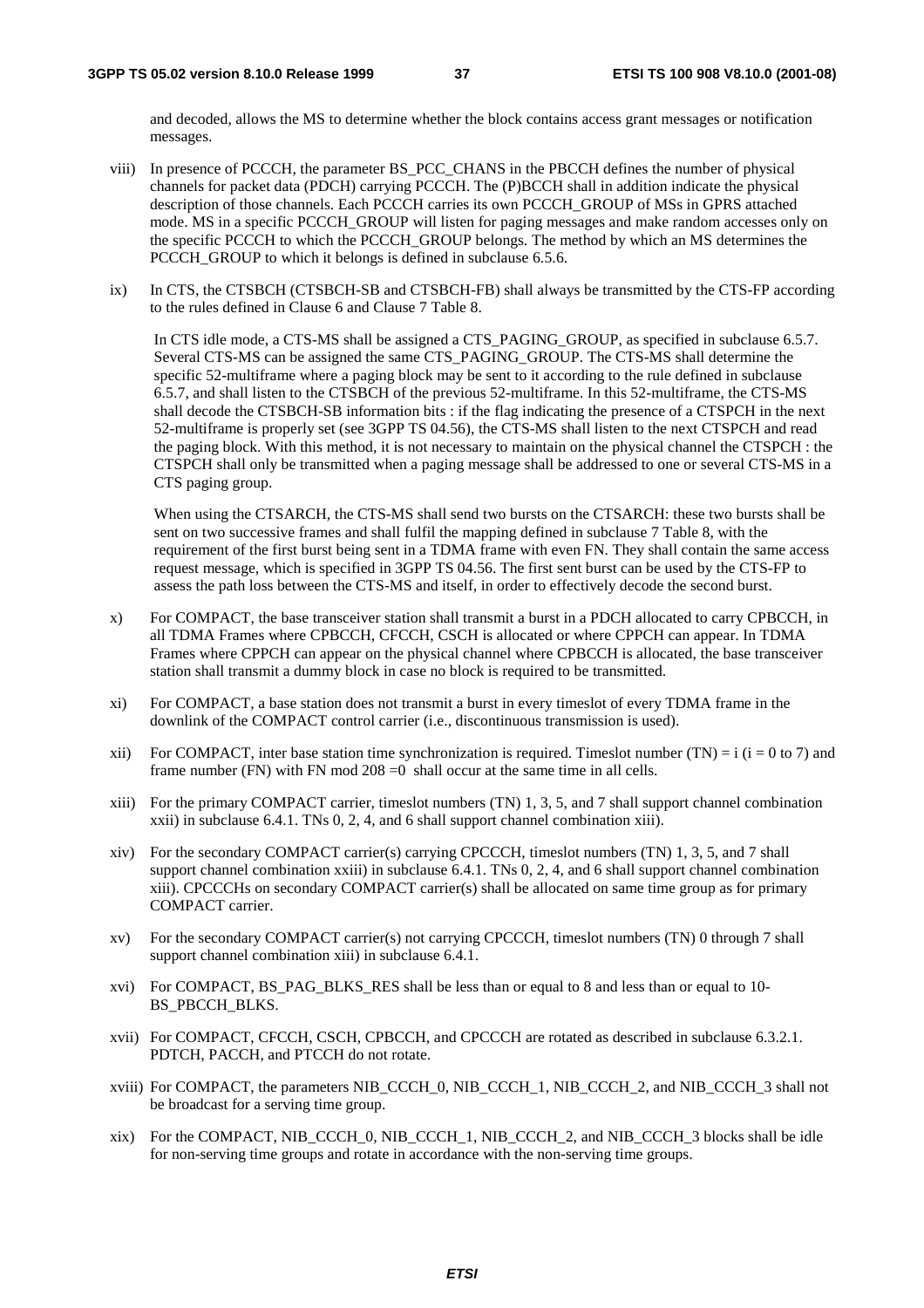The downlink position of the NIB\_CCCH idle blocks is based on the ordered list as defined in subclause 6.3.2.1. The MS shall ignore these downlink idle blocks and shall interpret this action as not having detected an assigned USF value on an assigned PDCH.

xx) For COMPACT large cells, NIB\_CCCH\_0, NIB\_CCCH\_1, NIB\_CCCH\_2, and NIB\_CCCH\_3 blocks shall be idle on timeslots immediately preceding and succeeding non-serving time groups and rotate in accordance with the non-serving time groups. The MS shall ignore these downlink idle blocks and shall interpret this action as not having detected an assigned USF value on an assigned PDCH.

 The downlink position of the NIB\_CCCH idle blocks is based on the ordered list as defined in subclause 6.3.2.1.

xxi) For COMPACT, the MS attempts uplink random access on its designated serving time group (TG) by monitoring for USF=FREE in every downlink block.

 For dynamic allocation, while in the uplink transfer state, the MS monitors all of the downlink non-idle blocks of its assigned PDCH for uplink assignments. The MS shall ignore downlink idle blocks and shall interpret this action as not having detected an assigned USF value on an assigned PDCH.

USF should be set equal to FREE for downlink non-idle blocks B0 on timeslot numbers (TN) 1, 3, 5, and 7.

### 6.5.2 Determination of CCCH\_GROUP and PAGING\_GROUP for MS in idle mode

CCCH\_GROUP (0 .. BS\_CC\_CHANS-1) =  $((IMSI \mod 1000) \mod (BS \CC \CHANS \times N))$  div N

PAGING GROUP  $(0 .. N-1) = ((IMSI \text{ mod } 1000) \text{ mod } (BS \text{ CC } CHANS \text{ x } N)) \text{ mod } N$ 

where

 $N =$  number of paging blocks "available" on one CCCH = (number of paging blocks "available" in a 51multiframe on one CCCH) x BS\_PA\_MFRMS.

IMSI = International Mobile Subscriber Identity, as defined in 3GPP TS 03.03.

mod = Modulo.

 $div =$  Integer division.

### 6.5.3 Determination of specific paging multiframe and paging block index

The required 51-multiframe occurs when:

PAGING GROUP div (N div BS\_PA\_MFRMS) = (FN div 51) mod (BS\_PA\_MFRMS)

The index to the required paging block of the "available" blocks in the 51-multiframe:

Paging block index = PAGING\_GROUP mod (N div BS\_PA\_MFRMS)

where the index is then used with the look-up table 5 of clause 7 to determine the actual paging channel interleaved block to be monitored.

In GPRS non-DRX mode, the MS shall listen to all blocks of the CCCH channel.

## 6.5.4 Short Message Service Cell Broadcast (SMSCB)

When a short message service cell broadcast (SMSCB) message is to be sent, the message shall be sent on one of the two cell broadcast channels (CBCH): the basic and the extended cell broadcast channel in four consecutive multiframes using the block defined in table 3 of clause 7. The multiframes used for the basic cell broadcast channel shall be those in which  $TB = 0,1,2$  and 3. The multiframes used for the extended cell broadcast channel shall be those in which  $TB = 4$ , 5, 6 and 7 where:

 $TB = (FN DIV 51)mod(8)$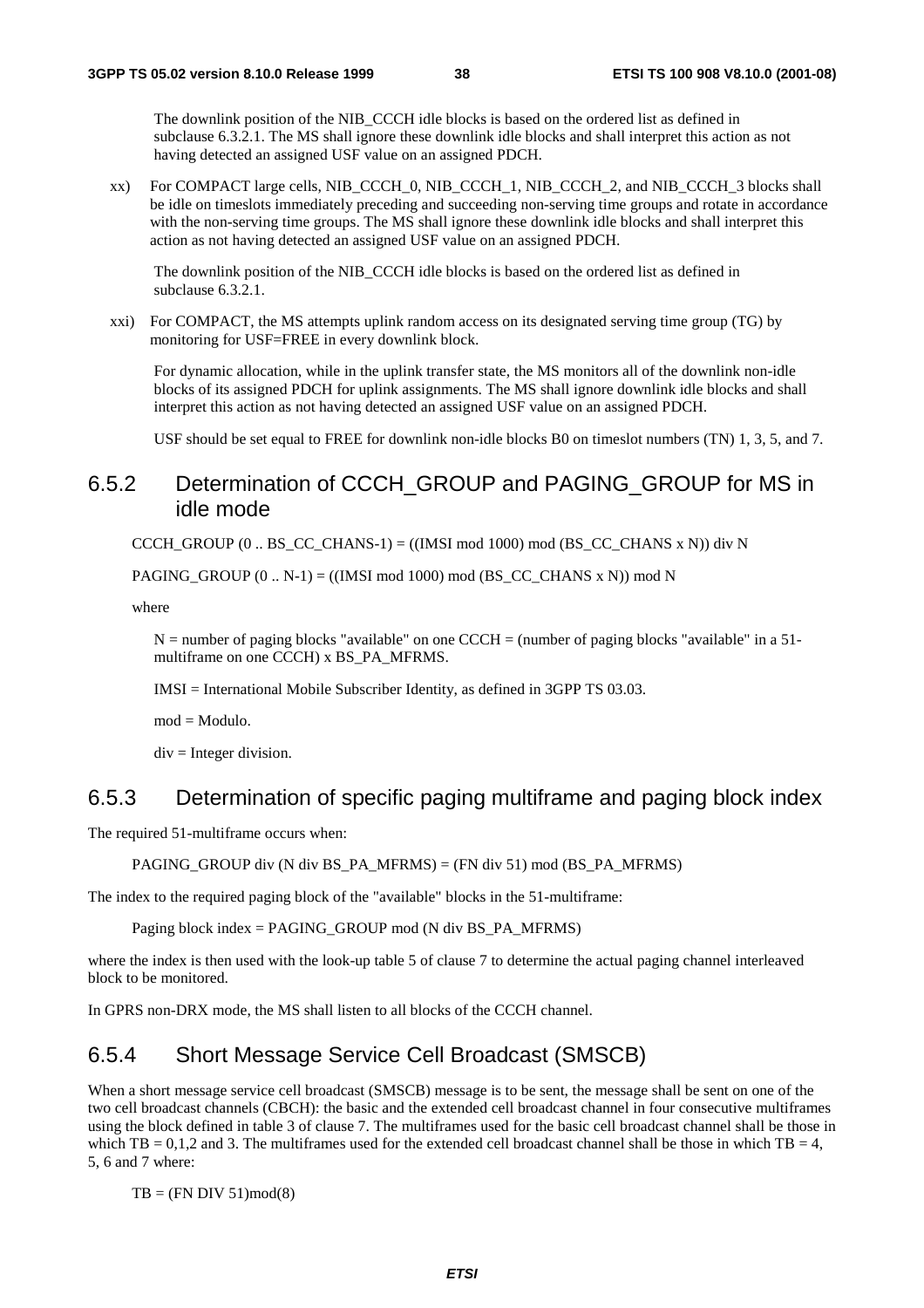The SMSCB header shall be sent in the multiframe in which  $TB = 0$  for the basic, and  $TB = 4$  for the extended cell broadcast channel. When SMSCB is in use, this is indicated within the BCCH data (see 3GPP TS 04.08), and the parameter BS\_AG\_BLKS\_RES shall be set to one or greater. When the CBCH is mapped onto a CCCH+SDCCH/4 channel, use of SMSCB does not place any constraint on the value of BS\_AG\_BLKS\_RES.

NOTE 1: The MS reading of the extended CBCH is occasionally interrupted by MS idle mode procedures.

NOTE 2: For a certain network configuration the MS reading of the primary CBCH is occasionally interrupted by MS idle mode procedures when the MS is GPRS attached and in packet idle mode.

### 6.5.5 Voice group and voice broadcast call notifications

When mobile stations are to be alerted on a voice group or voice broadcast call, notification messages shall be sent on the notification channel (NCH), using the blocks defined in subclause 6.5.1.

When the NCH is in use, the parameter BS\_AG\_BLKS\_RES shall be set to a value not lower than the number of blocks used for the NCH, see subclause 6.5.1 vii).

## 6.5.6 Determination of PCCCH\_GROUP and PAGING\_GROUP for MS in GPRS attached mode

If PCCCH is present, then it shall be used in the GPRS attached mode for paging and access. It shall also be used by an MS performing the GPRS attach procedure for access and monitoring of network response. In absence of PCCCH, CCCH shall be used for paging and access. If the determination of the specific paging multiframe and paging block index as specified in this subclause is not supported on CCCH by both the MS and the BTS, the method defined in subclause 6.5.2 and 6.5.3 shall be used. This is negotiated at GPRS attach.

PCCCH\_GROUP  $(0 \dots KC-1) = ((IMSI \mod 1000) \mod (KC* N))$  div N

PAGING\_GROUP  $(0 ... M-1) = (( (IMSI mod1000) div(KC*N) ) * N +$ 

 (IMSI mod 1000) mod N +  $Max((m * M)$  div SPLIT\_PG\_CYCLE, m)) mod M for  $m = 0, \ldots$ , Min(M, SPLIT PG\_CYCLE) -1

where

 $KC$  = number of (P)CCCH in the cell =

BS\_PCC\_CHANS for PCCCH BS\_CC\_CHANS for CCCH

 $M =$  number of paging blocks "available" on one (P)CCCH = (12 - BS\_PAG\_BLKS\_RES - BS\_PBCCH\_BLKS) \* 64 for PCCCH (9 - BS\_AG\_BLKS\_RES) \* 64 for CCCH not combined (3 - BS\_AG\_BLKS\_RES) \* 64 for CCCH + SDCCH combined

 $N=$ 

1 for PCCCH

(9 - BS\_AG\_BLKS\_RES)\*BS\_PA\_MFRMS for CCCH not combined (3 - BS\_AG\_BLKS\_RES)\*BS\_PA\_MFRMS for CCCH/SDCCH combined

SPLIT\_PG\_CYCLE is an MS specific parameter negotiated at GPRS attach (see 3GPP TS 04.60)

 $IMSI$  = International Mobile Subscriber Identity, as defined in 3GPP TS 03.03.

 $mod = Modulo$ 

 $div =$  Integer division.

The MS shall receive paging and perform access on a single (P)CCCH identified by the PCCCH\_GROUP parameter (see subclause 6.5.1).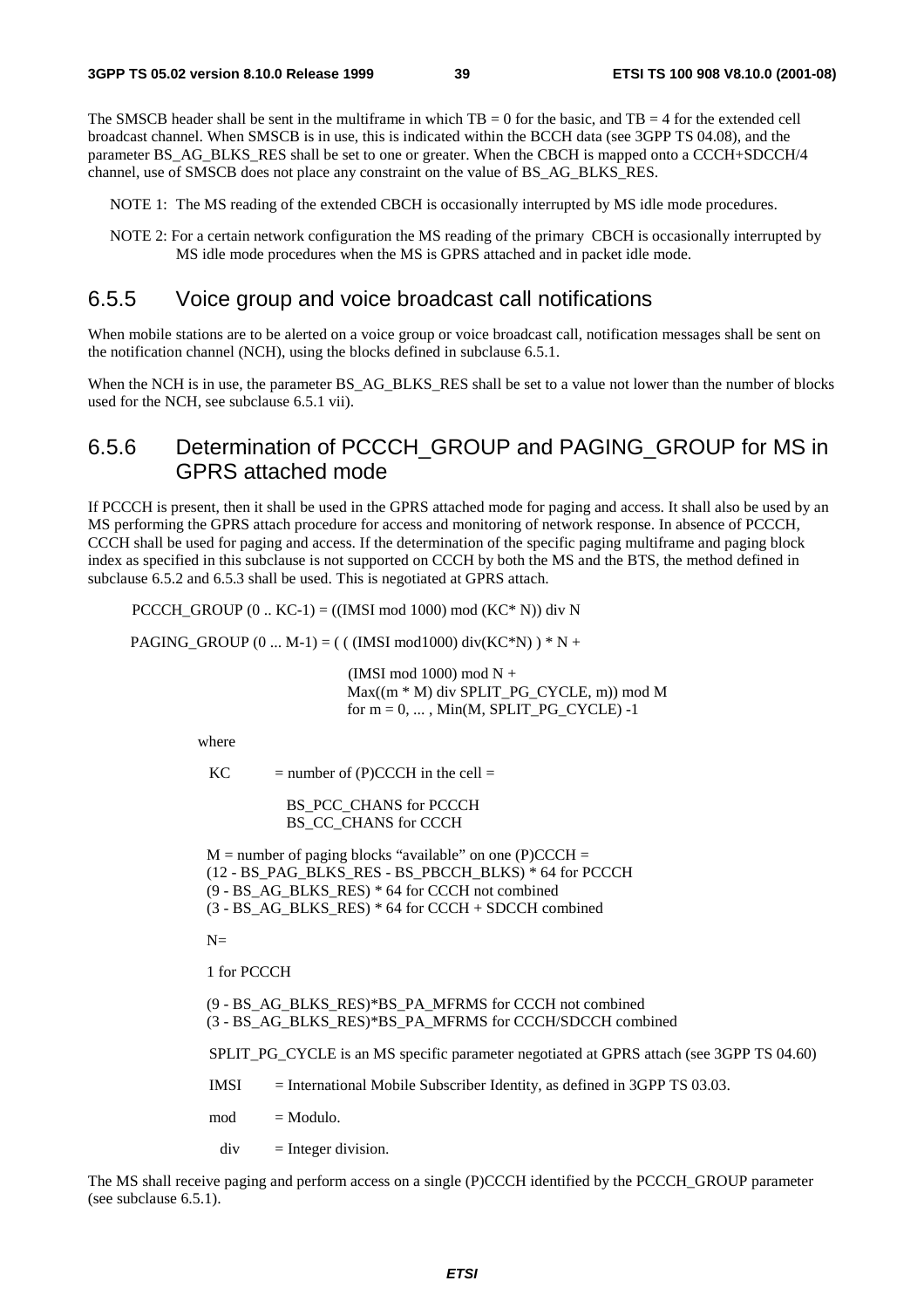In non-DRX mode, depending whether there is or not PCCCH channel(s) in the cell, the MS shall listen :

- to all M blocks per multiframe where paging may appear on a PCCCH channel, or
- to all blocks on a CCCH channel.

In DRX mode, the MS shall listen to the blocks corresponding to its paging group as defined by the different PAGING\_GROUP values.

The required multiframe occurs when:

PAGING\_GROUP div (M div 64) = (FN div MFL) mod 64

where

 $MFL =$  multiframe length = 51 for CCCH or 52 for PCCCH

The index to the required paging block of the "available" blocks in the multiframe:

Paging block index = PAGING\_GROUP mod (M div 64)

where the index is then used with look-up tables of clause 7 to determine the actual PPCH block to be monitored. Table 5 is used for CCCH and table 7 for PCCCH.

For CCCH, if SPLIT\_PG\_CYCLE>32 is negotiated, SPLIT\_PG\_CYCLE=32 shall be used, in order to provide the MS enough time for BSIC and System Information decoding.

NOTE: On BCCH, the operator should limit DRX\_TIMER\_MAX (see 3GPP TS 04.60) to 4 seconds of the same reason.

## 6.5.7 Determination of CTS\_PAGING\_GROUP and specific paging 52 multiframe for MS in CTS mode

CTS\_PAGING\_GROUP =  $(CTS\text{-}MSI \mod N)$ 

where:

CTS-MSI = CTS Mobile Subscriber Identity as defined in 3GPP TS 03.03

N = number of CTS paging groups defined in the CTS-FP and given to the CTS-MS during the attachment procedure (see 3GPP TS 04.56).

The required 52-multiframe where a paging message may be sent to the CTS-MS occurs when :

 $(FN \div 52) \mod N = CTS$  PAGING GROUP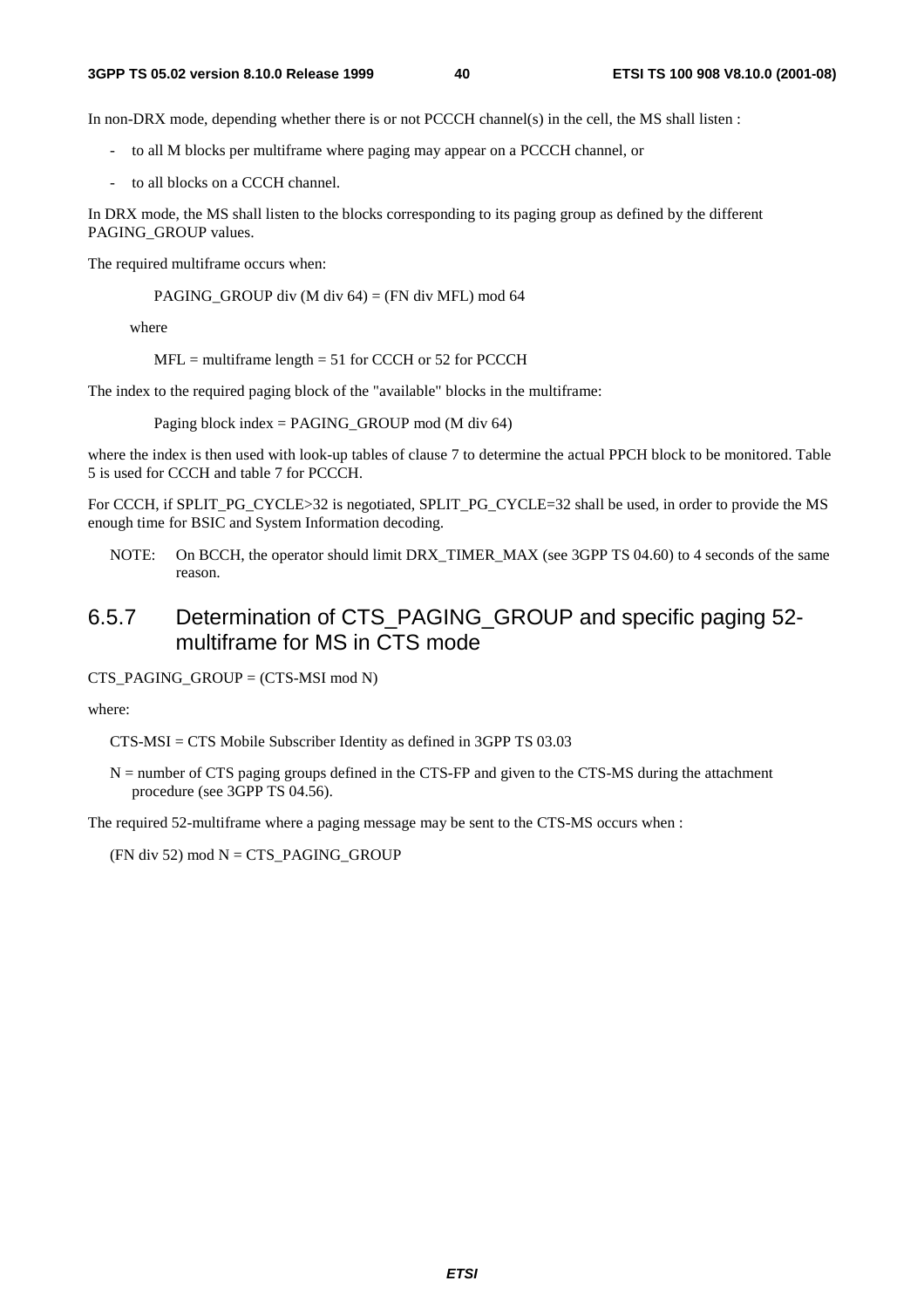| <b>Channel</b><br>designation         | Sub-channel<br>number | <b>Direction</b> | Allowable time slot<br>assignments | <b>Allowable RF channel</b><br>assignments | <b>Burst</b><br>type | <b>Repeat length</b><br>in TDMA frames | <b>Interleaved block</b><br><b>TDMA</b> frame mapping                              |                                                            |
|---------------------------------------|-----------------------|------------------|------------------------------------|--------------------------------------------|----------------------|----------------------------------------|------------------------------------------------------------------------------------|------------------------------------------------------------|
|                                       |                       |                  |                                    |                                            |                      |                                        |                                                                                    |                                                            |
| TCH/FS, TCH/EFS<br>TCH/AFS & TCH/F2.4 |                       | $D&U^2$          | $0\ldots7$                         | $CO \dots Cn$                              | NB <sup>1</sup>      | 13                                     | $B0(07), B1(411), B2(811,03)$                                                      |                                                            |
| TCH/HS & TCH/AHS                      | $\mathbf{0}$          | $D&U^2$          | $0\ldots7$                         | $\rm CO$ $\ldots$ $\rm Cn$                 | NB <sup>1</sup>      | 13                                     | B0(0,2,4,6),B1(4,6,8,10),B2(8,10,0,2)<br>$B0(1,3,5,7), B1(5,7,9,11), B2(9,11,1,3)$ |                                                            |
| FACCH/F                               |                       | D&U              | 07                                 | $CO \dots Cn$                              | NB <sup>1</sup>      | 13                                     | $B0(07), B1(411), B2(811,03)$                                                      |                                                            |
| FACCH/H                               | $\mathbf{0}$          | ${\bf U}$        | 07                                 | $CO \dots Cn$                              | NB <sup>1</sup>      | 26                                     |                                                                                    | B0(0,2,4,6,8,10),B1(8,10,13,15,17,19),B2(17,19,21,23,0,2)  |
| FACCH/H                               | $\mathbf{0}$          | $\mathbf D$      | $0 \ldots 7$                       | $CO \dots Cn$                              | NB <sup>1</sup>      | $26\,$                                 |                                                                                    | B0(4,6,8,10,13,15),B1(13,15,17,19,21,23),B2(21,23,0,2,4,6) |
| FACCH/H                               |                       | U                | $0 \dots 7$                        | $CO \dots Cn$                              | NB <sup>1</sup>      | $26\,$                                 |                                                                                    | B0(1,3,5,7,9,11),B1(9,11,14,16,18,20),B2(18,20,22,24,1,3)  |
| $\mbox{FACCH/H}$                      | $\mathbf{1}$          | D                | $0 \ldots 7$                       | $\rm CO$ $\ldots$ $\rm Cn$                 | NB <sup>1</sup>      | $26\,$                                 |                                                                                    | B0(5,7,9,11,14,16),B1(14,16,18,20,22,24),B2(22,24,1,3,5,7) |
| E-FACCH/F                             |                       | D&U              | $07$                               | $C0 \ldots Cn$                             | NB <sup>1</sup>      | 13                                     | B0(03), B1(47), B2(811)                                                            |                                                            |
| E-IACCH/F                             |                       | D&U              | $0 \ldots 7$                       | $CO \dots Cn$                              |                      | $26\,$                                 | $B0(03)B1(47)B2(811)B3(1316)$                                                      |                                                            |
|                                       |                       |                  |                                    |                                            |                      |                                        | B4(1720)B5(2124)                                                                   |                                                            |
| SACCH/TF                              |                       | $D&U^2$          | $\theta$                           | $CO \dots Cn$                              | $NB^3$               | 104                                    | B(12, 38, 64, 90)                                                                  | NOTE 1:                                                    |
| SACCH/TF                              |                       | $D\&U^2$         |                                    | $CO \dots Cn$                              | NB <sup>3</sup>      | 104                                    | B(25, 51, 77, 103)                                                                 | An Access Burst (AB) is used                               |
| SACCH/TF                              |                       | $D&U^2$          | $\sqrt{2}$                         | $\rm CO \ldots \rm Cn$                     | $NB^3$               | 104                                    | B(38, 64, 90, 12)                                                                  | on the uplink during handover                              |
| SACCH/TF                              |                       | $D&U^2$          | 3                                  | $CO \dots Cn$                              | NB <sup>3</sup>      | 104                                    | B(51, 77, 103, 25)                                                                 | and on channels used for voice                             |
| SACCH/TF                              |                       | $D&U^2$          | $\overline{A}$                     | $CO \dots Cn$                              | $NB^3$               | 104                                    | B(64, 90, 12, 38)                                                                  | group calls when a request to                              |
| SACCH/TF                              |                       | $D&U^2$          | 5                                  | $CO \dots Cn$                              | $NB^3$               | 104                                    | B(77, 103, 25, 51)                                                                 | talk is made.                                              |
| SACCH/TF                              |                       | $D&U^2$          | 6                                  | $CO \dots Cn$                              | $NB^3$               | 104                                    | B(90, 12, 38, 64)                                                                  |                                                            |
| SACCH/TF                              |                       | $D&U^2$          | $\tau$                             | $CO \dots Cn$                              | $NB^3$               | 104                                    | B(103, 25, 51, 77)                                                                 |                                                            |
| $\text{SACCH}/\text{M}$               |                       | $D&U^2$          | $0 \dots 7$                        | $\rm CO$ $\rm Cn$                          | NB <sup>3</sup>      | 104                                    | B(12, 38, 64, 90)                                                                  |                                                            |
| SACCH/CTS                             |                       | D&U              | 0, 1                               | $CO \dots Cn$                              | NB                   | 104                                    | B(12, 38, 64, 90)                                                                  |                                                            |
| SACCH/CTS                             |                       | D&U              | 2, 3                               | $CO \dots Cn$                              | $_{\rm NB}$          | 104                                    |                                                                                    |                                                            |
| SACCH/CTS                             |                       | D&U              | 4, 5                               | $CO \dots Cn$                              | NB                   | 104                                    | B(38, 64, 90, 12)<br>B(64, 90, 12, 38)                                             |                                                            |
|                                       |                       |                  |                                    |                                            |                      |                                        |                                                                                    |                                                            |
| SACCH/CTS                             |                       | D&U              | 6, 7                               | $CO \dots Cn$                              | NB                   | 104                                    | B(90, 12, 38, 64)                                                                  |                                                            |
| SACCH/TH                              | $\boldsymbol{0}$      | $D&U^2$          | $\boldsymbol{0}$                   | $CO \dots Cn$                              | NB <sup>3</sup>      | 104                                    | B(12, 38, 64, 90)                                                                  | NOTE 2:                                                    |
|                                       | 1                     |                  |                                    |                                            |                      |                                        | B(25, 51, 77, 103)                                                                 | The uplink of a channel                                    |
| SACCH/TH                              | $\boldsymbol{0}$      | $D&U^2$          | $\mathbf{1}$                       | $\rm CO$ $\rm Cn$                          | NB <sup>3</sup>      | 104                                    | B(12, 38, 64, 90)                                                                  | used for voice broadcast                                   |
|                                       | 1                     |                  |                                    |                                            |                      |                                        | B(25, 51, 77, 103)                                                                 | or a voice group call may                                  |
| SACCH/TH                              | $\overline{0}$        | $D&U^2$          | $\overline{c}$                     | $CO \dots Cn$                              | NB <sup>3</sup>      | 104                                    | B(38, 64, 90, 12)                                                                  | actually not be used.                                      |
|                                       | 1                     |                  |                                    |                                            |                      |                                        | B(51, 77, 103, 25)                                                                 |                                                            |
| SACCH/TH                              | $\overline{0}$        | $D&U^2$          | 3                                  | $CO \dots Cn$                              | NB <sup>3</sup>      | 104                                    | B(38, 64, 90, 12)                                                                  |                                                            |
|                                       |                       |                  |                                    |                                            |                      |                                        | B(51, 77, 103, 25)                                                                 |                                                            |
| SACCH/TH                              | $\boldsymbol{0}$      | $D&U^2$          | $\overline{4}$                     | $CO \dots Cn$                              | NB <sup>3</sup>      | 104                                    | B(64, 90, 12, 38)                                                                  |                                                            |
|                                       |                       |                  |                                    |                                            |                      |                                        | B(77, 103, 25, 51)                                                                 | NOTE 3:                                                    |
| SACCH/TH                              | $\overline{0}$        | $D&U^2$          | 5                                  | $CO \dots Cn$                              | NB <sup>3</sup>      | 104                                    |                                                                                    | An Access Burst (AB) may be                                |
|                                       | 1                     |                  |                                    |                                            |                      |                                        | B(64, 90, 12, 38)                                                                  |                                                            |
|                                       | $\overline{0}$        | $D&U^2$          |                                    | $CO \dots Cn$                              | NB <sup>3</sup>      |                                        | B(77, 103, 25, 51)                                                                 | used on the uplink during                                  |
| SACCH/TH                              | 1                     |                  | $\sqrt{6}$                         |                                            |                      | 104                                    | B(90, 12, 38, 64)                                                                  | handover.                                                  |
| SACCH/TH                              | $\mathbf{0}$          | $D&U^2$          | $\overline{7}$                     | $C0$ $Cn$                                  | NB <sup>3</sup>      | 104                                    | B(103, 25, 51, 77)                                                                 |                                                            |
|                                       |                       |                  |                                    |                                            |                      |                                        | B(90, 12, 38, 64)<br>B(103, 25, 51, 77)                                            |                                                            |
|                                       |                       |                  |                                    |                                            |                      |                                        |                                                                                    |                                                            |

**Clause 7 Table 1 of 9: Mapping of logical channels onto physical channels (see subclauses 6.3, 6.4, 6.5)**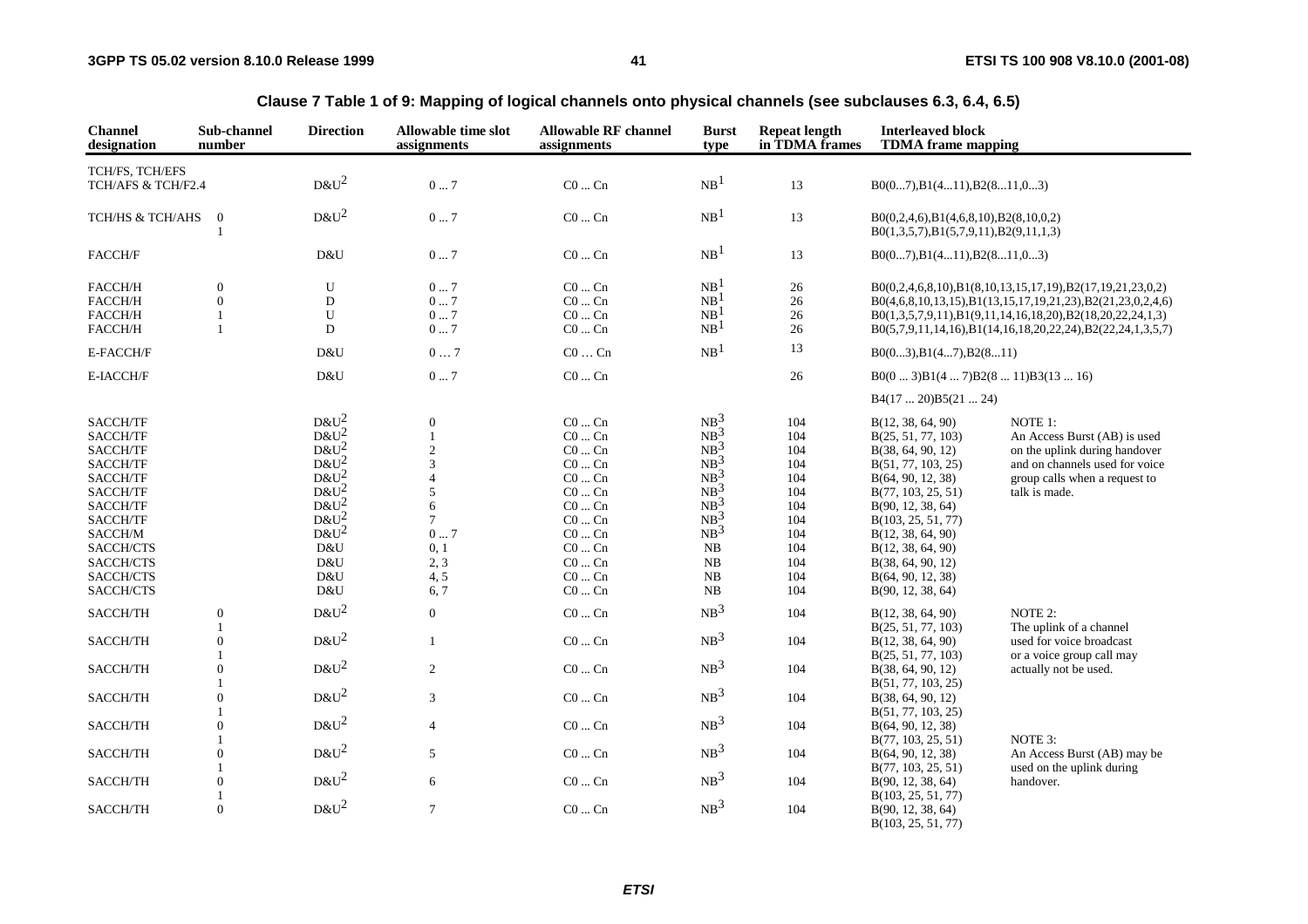| <b>Channel</b><br>designation                      | Sub-<br>channel<br>number | <b>Direction</b> | <b>Allowable</b><br>timeslot<br>assignments | <b>Allowable</b><br><b>RF</b> channel<br>assignments | <b>Burst</b><br>type | <b>Repeat</b><br>length in<br><b>TDMA</b> frames | <b>Interleaved block</b><br><b>TDMA</b> frame<br>mapping                                                                                                                                                                      |
|----------------------------------------------------|---------------------------|------------------|---------------------------------------------|------------------------------------------------------|----------------------|--------------------------------------------------|-------------------------------------------------------------------------------------------------------------------------------------------------------------------------------------------------------------------------------|
| TCH/F4.8<br>TCH/F9.6<br><b>TCH/F14.4</b>           |                           | D&U              | 07                                          | $C0 \dots Cn$                                        | NB <sup>1</sup>      | 26                                               | B0(011, 1322)<br>B1(4 11, 13 24, 0, 1)<br>B2(8 11, 13 24, 0 5)<br>B3(1324, 09)<br>B4(17 24, 0 11, 13, 14)<br>B5(21 24, 0 11, 13 18)                                                                                           |
| <b>E-TCH/F28.8</b><br>$E-TCH/F32.0$<br>E-TCH/F43.2 |                           | D&U              | 07                                          | $CO \dots Cn$                                        | NB (8PSK)            | 26                                               | B0(011, 1322)<br>B1(4 11, 13 24, 0, 1)<br>B2(8 11, 13 24, 0 5)<br>B3(1324, 09)<br>B4(17 24, 0 11, 13, 14)<br>B5(21 24, 0 11, 13 18)                                                                                           |
| TCH/H2.4<br>TCH/H4.8                               | $\overline{0}$            | D&U              | 07                                          | $C0$ $Cn$                                            | NB <sup>1</sup>      | 26                                               | B0(0,2,4,6,8,10,13,15,17,19,21,<br>23, 0, 2, 4, 6, 8, 10, 13, 15, 17, 19)<br>B1(8,10,13,15,17,19,21,23,0,2,4,<br>6,8,10,13,15,17,19,21,23,0,2),<br>B2(17,19,21,23,0,2,4,6,8,10,13,<br>15, 17, 19, 21, 23, 0, 2, 4, 6, 8, 10)  |
|                                                    |                           |                  |                                             |                                                      |                      |                                                  | B0(1,3,5,7,9,11,14,16,18,20,22,<br>24, 1, 3, 5, 7, 9, 11, 14, 16, 18, 20),<br>B1(9,11,14,16,18,20,22,24,1,3,5,<br>7,9,11,14,16,18,20,22,24,1,3),<br>B2(18,20,22,24,1,3,5,7,9,11,14,<br>16, 18, 20, 22, 24, 1, 3, 5, 7, 9, 11) |

**Clause 7 Table 2 of 9: Mapping of logical channels onto physical channels (see subclauses 6.3, 6.4, 6.5)**

NOTE 1: An Access Burst (AB) is used on the uplink during handover.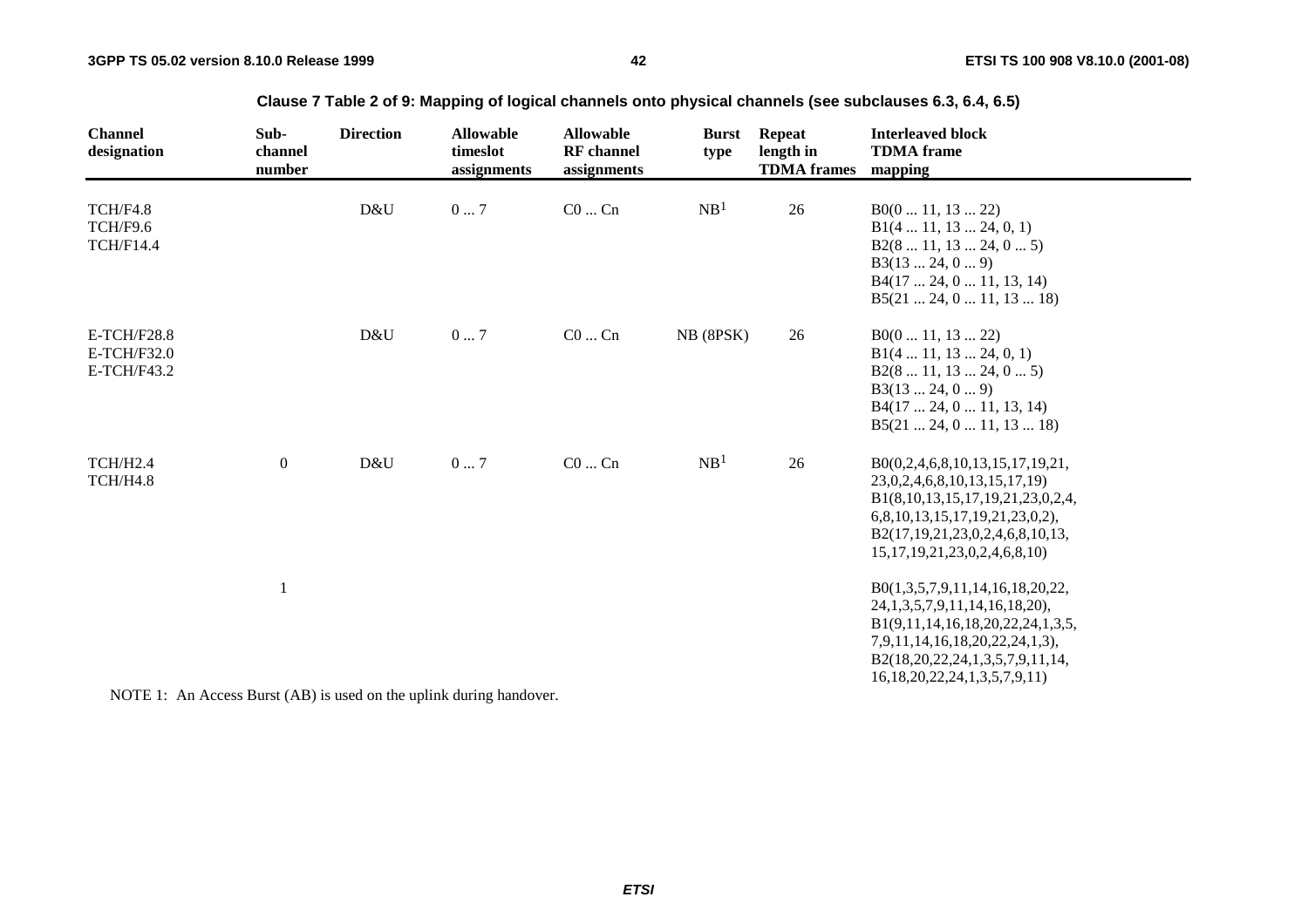| <b>Channel</b><br>designation | Sub-<br>channel<br>number                                                         | <b>Direction</b>                                                                         | <b>Allowable</b><br>timeslot<br>assignments | <b>Allowable</b><br>RF channel<br>assignments | <b>Burst</b><br>type | Repeat<br>length in<br><b>TDMA</b> frames | <b>Interleaved block</b><br><b>TDMA</b> frame<br>mapping                                       |
|-------------------------------|-----------------------------------------------------------------------------------|------------------------------------------------------------------------------------------|---------------------------------------------|-----------------------------------------------|----------------------|-------------------------------------------|------------------------------------------------------------------------------------------------|
| <b>FCCH</b>                   |                                                                                   | ${\bf D}$                                                                                | $\boldsymbol{0}$                            | $\rm CO$                                      | ${\rm FB}$           | $51\,$                                    | B0(0),B1(10),B2(20),B3(30),B4(40)                                                              |
| $\mbox{SCH}$                  |                                                                                   | D                                                                                        | $\boldsymbol{0}$                            | $\rm CO$                                      | $\rm SB$             | $51\,$                                    | B0(1),B1(11),B2(21),B3(31),B4(41)                                                              |
| <b>BCCH</b> Norm              |                                                                                   | D                                                                                        | 0,2,4,6                                     | $\rm CO$                                      | NB                   | 51                                        | B(25)                                                                                          |
| <b>BCCH</b> Ext               |                                                                                   | D                                                                                        | 0,2,4,6                                     | C0                                            | $_{\rm NB}$          | 51                                        | B(69)                                                                                          |
| PCH<br>$\rm AGCH$             |                                                                                   | $\mathbf D$                                                                              | 0,2,4,6                                     | $\rm CO$                                      | $_{\rm NB}$          | $51\,$                                    | B0(69), B1(1215), B2(1619)<br>B3(2225), B4(2629), B5(3235),<br>B6(36.39), B7(42.45), B8(46.49) |
| NCH                           |                                                                                   | $\mathbf D$                                                                              | $\boldsymbol{0}$                            | $\rm CO$                                      | $_{\rm NB}$          | $51\,$                                    | B0(69), B1(1215), B2(1619)<br>B3(2225), B4(2629), B5(3235),<br>B6(36.39)                       |
| $\mbox{RACH}$                 |                                                                                   | ${\bf U}$                                                                                | 0,2,4,6                                     | $\rm CO$                                      | AB                   | $51\,$                                    | $B0(0), B1(1)$ $B50(50)$                                                                       |
| CBCH(SDCCH/4)                 |                                                                                   | D                                                                                        | $\boldsymbol{0}$                            | $\rm CO$                                      | NB                   | 51                                        | B(3235)                                                                                        |
| CBCH(SDCCH/8)                 |                                                                                   | D                                                                                        | $0 \ldots 3$                                | $CO \dots Cn$                                 | NB                   | 51                                        | B(811)                                                                                         |
| SDCCH/4                       | $\boldsymbol{0}$<br>$\mathbf{1}$<br>$\overline{c}$<br>$\ensuremath{\mathfrak{Z}}$ | $_{\rm U}^{\rm D}$<br>$\overline{D}$<br>U<br>$\bar{D}$<br>U<br>${\bf D}$<br>U            | $\overline{0}$                              | $\rm CO$                                      | NB <sup>1</sup>      | 51                                        | B(2225)<br>B(3740)<br>B(2629)<br>B(4144)<br>B(3235)<br>B(4750)<br>B(3639)<br>B(0.3)            |
| SACCH/C4                      | $\boldsymbol{0}$<br>$\mathbf{1}$<br>$\overline{c}$<br>$\mathfrak{Z}$              | ${\rm D}$<br>${\bf U}$<br>$\bar{D}$<br>${\bf U}$<br>$_{\rm U}^{\rm D}$<br>$\bar{D}$<br>U | $\overline{0}$                              | $\rm CO$                                      | NB <sup>3</sup>      | $102\,$                                   | B(4245)<br>B(5760)<br>B(46.49)<br>B(6164)<br>B(9396)<br>B(6.9)<br>B(97100)<br>B(1013)          |

### **Clause 7 Table 3 of 9: Mapping of logical channels onto physical channels (see subclauses 6.3, 6.4, 6.5)**

NOTE 1: An Access Burst (AB) is used on the uplink during handover

NOTE 3: An Access Burst (AB) may be used on the uplink during handover.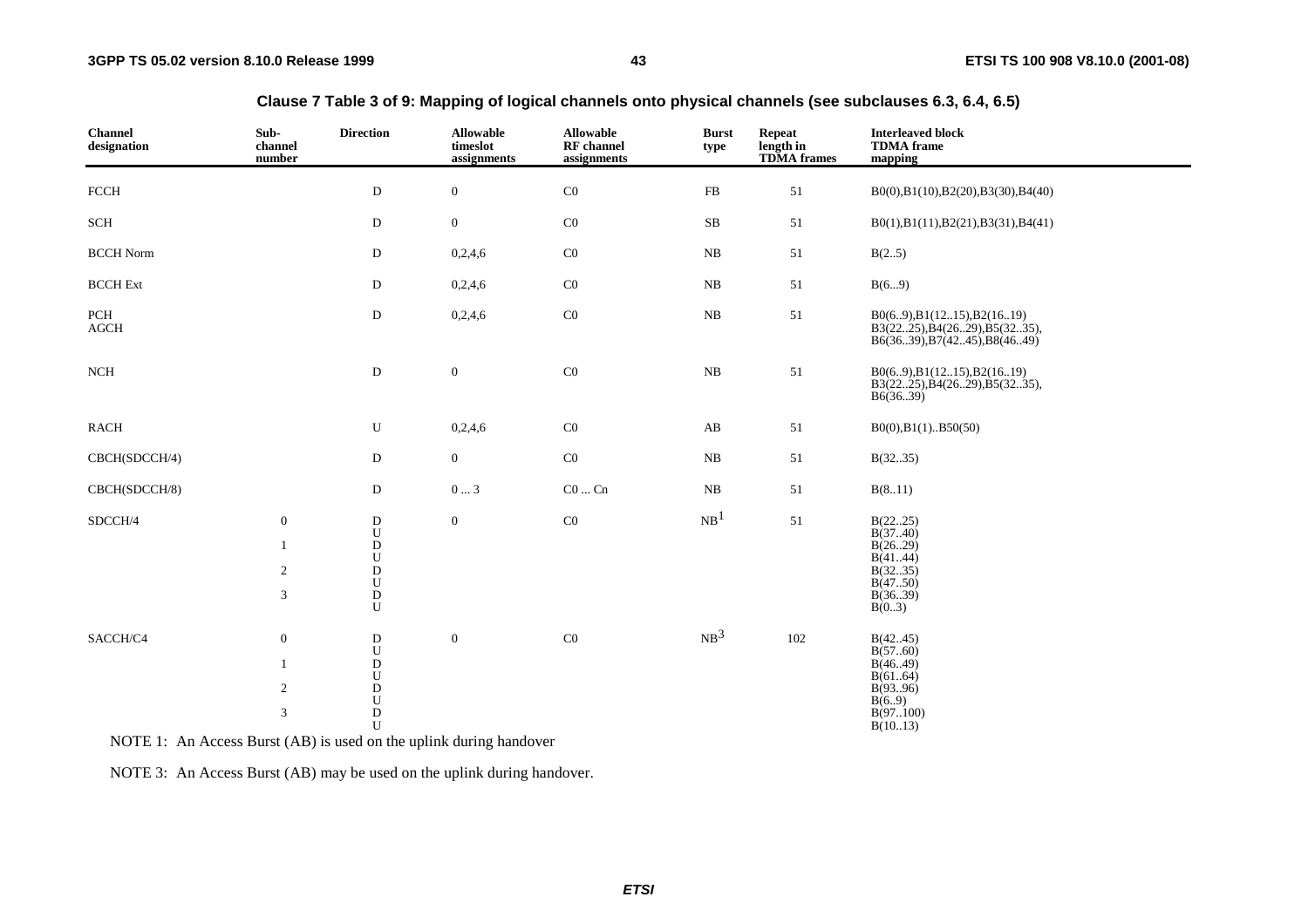| <b>Channel</b><br>designation | Sub-<br>channel<br>number | <b>Direction</b>                       | <b>Allowable</b><br>timeslot<br>assignments | <b>Allowable</b><br><b>RF</b> channel<br>assignments | <b>Burst</b><br>type | <b>Repeat</b><br>length in<br><b>TDMA</b> frames | <b>Interleaved block</b><br><b>TDMA</b> frame<br>mapping |
|-------------------------------|---------------------------|----------------------------------------|---------------------------------------------|------------------------------------------------------|----------------------|--------------------------------------------------|----------------------------------------------------------|
| SDCCH/8                       | $\boldsymbol{0}$          | ${\bf D}$                              | $0\ldots7$                                  | $\rm CO$ $\ldots$ $\rm Cn$                           | NB <sup>1</sup>      | 51                                               | B(03)                                                    |
|                               |                           | $\mathbf U$                            |                                             |                                                      |                      |                                                  | B(1518)                                                  |
|                               | $\mathbf{1}$              | ${\rm D}$<br>$\mathbf U$               |                                             |                                                      |                      |                                                  | B(47)<br>B(1922)                                         |
|                               | $\overline{c}$            | ${\rm D}$                              |                                             |                                                      |                      |                                                  | B(811)                                                   |
|                               |                           | ${\bf U}$                              |                                             |                                                      |                      |                                                  | B(2326)                                                  |
|                               | 3                         | ${\bf D}$                              |                                             |                                                      |                      |                                                  | B(1215)                                                  |
|                               |                           | $\boldsymbol{\mathsf{U}}$              |                                             |                                                      |                      |                                                  | B(2730)                                                  |
|                               | $\overline{4}$            | $\mathbf D$                            |                                             |                                                      |                      |                                                  | B(1619)                                                  |
|                               |                           | $\boldsymbol{\mathsf{U}}$              |                                             |                                                      |                      |                                                  | B(3134)                                                  |
|                               | 5                         | $\mathbf D$                            |                                             |                                                      |                      |                                                  | B(2023)                                                  |
|                               |                           | $_{\rm D}^{\rm U}$                     |                                             |                                                      |                      |                                                  | B(3538)                                                  |
|                               | $\sqrt{6}$                | $\mathbf U$                            |                                             |                                                      |                      |                                                  | B(2427)<br>B(3942)                                       |
|                               | $\boldsymbol{7}$          | ${\bf D}$                              |                                             |                                                      |                      |                                                  | B(2831)                                                  |
|                               |                           | $\mathbf U$                            |                                             |                                                      |                      |                                                  | B(4346)                                                  |
| SACCH/C8                      | $\boldsymbol{0}$          | ${\bf D}$<br>$\ensuremath{\mathbf{U}}$ | $0\ldots7$                                  | $CO \dots Cn$                                        | NB <sup>3</sup>      | 102                                              | B(3235)<br>B(4750)                                       |
|                               | $\mathbf{1}$              | ${\bf D}$                              |                                             |                                                      |                      |                                                  | B(3639)                                                  |
|                               |                           | $\mathbf U$                            |                                             |                                                      |                      |                                                  | B(5154)                                                  |
|                               | $\overline{c}$            | ${\bf D}$                              |                                             |                                                      |                      |                                                  | B(4043)                                                  |
|                               |                           | $\mathbf U$                            |                                             |                                                      |                      |                                                  | B(5558)                                                  |
|                               | 3                         | $\mathbf D$                            |                                             |                                                      |                      |                                                  | B(4447)                                                  |
|                               | $\overline{4}$            | $_{\rm D}^{\rm U}$                     |                                             |                                                      |                      |                                                  | B(5962)<br>B(8386)                                       |
|                               |                           | $\ensuremath{\mathbf{U}}$              |                                             |                                                      |                      |                                                  | B(98101)                                                 |
|                               | 5                         | $\mathbf D$                            |                                             |                                                      |                      |                                                  | B(8790)                                                  |
|                               |                           | $\ensuremath{\mathbf{U}}$              |                                             |                                                      |                      |                                                  | B(03)                                                    |
|                               | 6                         | $\mathbf D$                            |                                             |                                                      |                      |                                                  | B(9194)                                                  |
|                               |                           | $\boldsymbol{\mathsf{U}}$              |                                             |                                                      |                      |                                                  | B(47)                                                    |
|                               | $\tau$                    | $\mathbf D$                            |                                             |                                                      |                      |                                                  | B(9598)                                                  |
|                               |                           | $\mathbf U$                            |                                             |                                                      |                      |                                                  | B(811)                                                   |

**Clause 7 Table 4 of 9: Mapping of logical channels onto physical channels (see subclauses 6.3, 6.4, 6.5)**

NOTE 1: An Access Burst (AB) is used on the uplink during handover.

NOTE 3: An Access Burst (AB) may be used on the uplink during handover.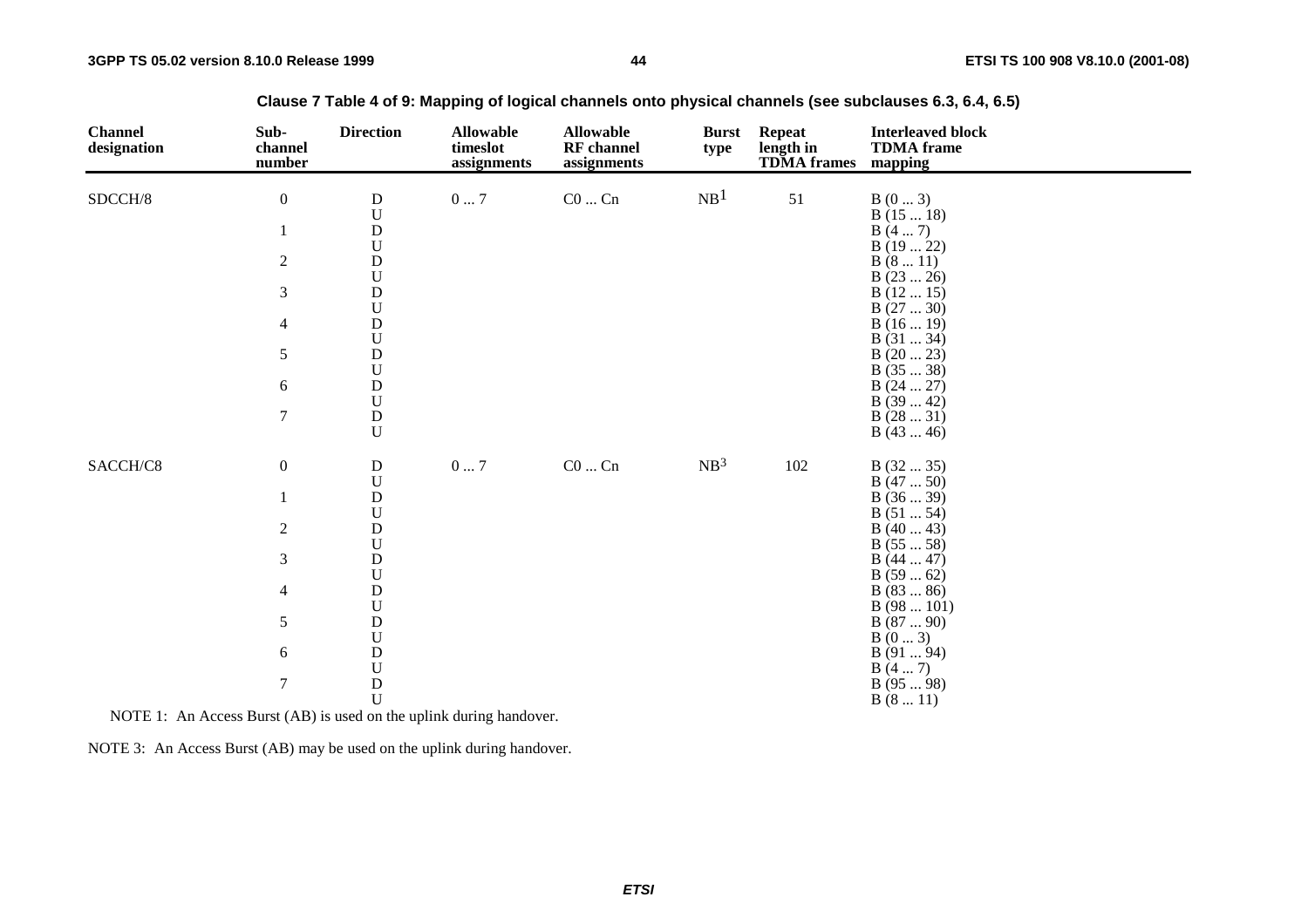### **Clause 7 Table 5 of 9: Mapping of logical channels onto physical channels (see subclauses 6.3, 6.4, 6.5)**

### BS\_CCCH\_SDCCH\_COMB

|       | Random access channel blocks available |            |                  |                       |                                                                                             |
|-------|----------------------------------------|------------|------------------|-----------------------|---------------------------------------------------------------------------------------------|
|       |                                        |            |                  |                       | Access grant blocks available (NOTE: Some access grant blocks may also be used for the NCH) |
|       |                                        |            |                  | <b>BS_AG_BLKS_RES</b> |                                                                                             |
|       |                                        |            |                  |                       | Number of paging blocks available per 51-multiframe                                         |
|       |                                        |            |                  |                       | Paging channel blocks available<br>(Paging block index = 0, 1, 2, 3, 4, 5, 6, 7, 8)         |
| False | B0, B1  B50                            | B0, B1  B8 | $\boldsymbol{0}$ |                       | B0, B1, B2, B3, B4, B5, B6, B7, B8                                                          |
| False |                                        |            |                  | 8                     | B1, B2, B3, B4, B5, B6, B7, B8                                                              |
| False |                                        |            | 2                | 7                     | B2, B3, B4, B5, B6, B7, B8                                                                  |
| False |                                        |            | 3                | 6                     | B3, B4, B5, B6, B7, B8                                                                      |
| False |                                        |            | 4                | 5                     | B <sub>4</sub> , B <sub>5</sub> , B <sub>6</sub> , B <sub>7</sub> , B <sub>8</sub>          |
| False |                                        |            | 5                | 4                     | B5, B6, B7, B8                                                                              |
| False |                                        |            | 6                | 3                     | B <sub>6</sub> , B <sub>7</sub> , B <sub>8</sub>                                            |
| False |                                        |            | 7                | $\mathfrak{2}$        | <b>B7, B8</b>                                                                               |
| True  | B4, B5, B14, B15  B36, B45, B46        | B0, B1, B2 | $\boldsymbol{0}$ | 3                     | B0, B1, B2                                                                                  |
| True  |                                        |            |                  | 2                     | <b>B1</b> , <b>B2</b>                                                                       |
| True  |                                        |            | $\mathbf{2}$     |                       | B <sub>2</sub>                                                                              |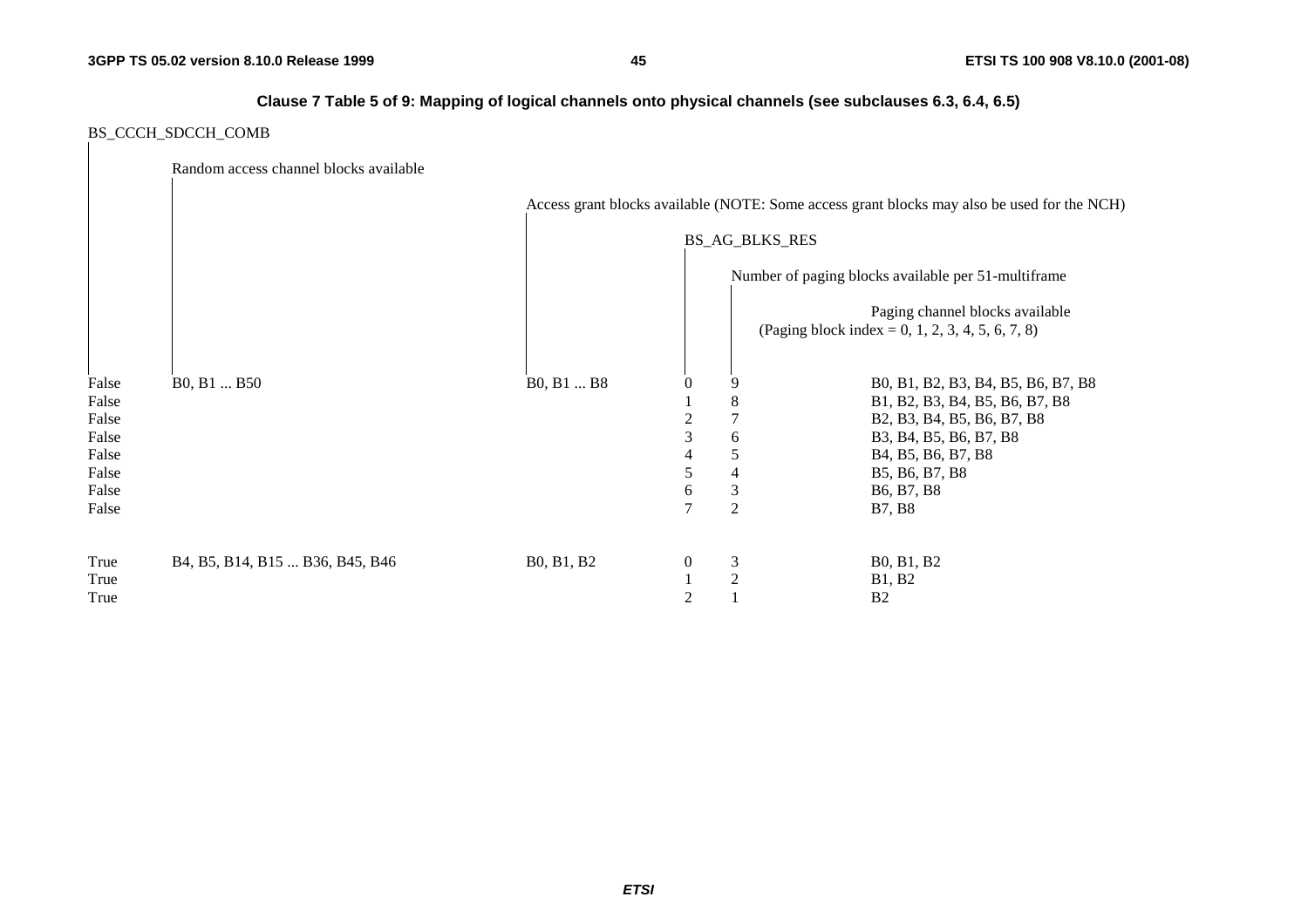**Clause 7 Table 6 of 9: Mapping of logical channels onto physical channels (see subclauses 6.3, 6.4, 6.5) -** 

| <b>Channel</b><br>designation | Sub-<br>channel<br>number                                                                                     | <b>Direction</b> | <b>Allowable</b><br>time-slot<br>assignment | <b>Allowable RF</b><br>channel<br>assignment | Burst type                         | Repeat<br>length in<br><b>TDMA</b><br>frames | Interleaved block TDMA frame mapping                                                                                                                                                  |
|-------------------------------|---------------------------------------------------------------------------------------------------------------|------------------|---------------------------------------------|----------------------------------------------|------------------------------------|----------------------------------------------|---------------------------------------------------------------------------------------------------------------------------------------------------------------------------------------|
| PDTCH/F,<br>PACCH/F           |                                                                                                               | D&U              | 07                                          | COCn                                         | NB <sup>1</sup>                    | 52                                           | B0(03), B1(47), B2(811), B3(1316), B4(1720), B5(2124),<br>B6(2629), B7(3033), B8(3437), B9(3942), B10(4346),<br>B11(4750)                                                             |
| PDTCH/H,<br>PACCH/H           | 0                                                                                                             | D&U<br>D&U       | 07<br>07                                    | C0 Cn<br>COCn                                | NB <sup>1</sup><br>NB <sup>1</sup> | 52<br>52                                     | B0(0,2,4,6), B1(8,10,13,15), B2(17,19,21,23), B3(26,28,30,32),<br>B4(34,36,39,41), B5(43,45,47,49)<br>B0(1,3,5,7), B1(9,11,14,16), B2(18,20,22,24), B3(27,29,31,33),                  |
|                               |                                                                                                               |                  |                                             |                                              |                                    |                                              | B4(35,37,40,42), B5(44,46,48,50)                                                                                                                                                      |
| PBCCH                         |                                                                                                               | D                | 07                                          | COCn                                         | <b>NB</b>                          | 52                                           | B0(0 3), B3(1316), B6(2629), B9(3942)                                                                                                                                                 |
| <b>PRACH</b>                  |                                                                                                               | U                | 07                                          | COCn                                         | AB                                 | 52                                           | B0(0)B11(11), B12(13)B23(24),<br>B24(26) B35(37), B36(39)B47(50)                                                                                                                      |
|                               |                                                                                                               |                  |                                             |                                              |                                    |                                              |                                                                                                                                                                                       |
| PPCH, PNCH                    |                                                                                                               | D                | 07                                          | COCn                                         | $\overline{NB}$                    | $\overline{52}$                              | B1(4  7), B2(811), B3(1316), B4(1720), B5(2124), B6(2629),<br>B7(3033), B8(3437), B9(3942), B10(4346), B11(4750)                                                                      |
| PAGCH                         |                                                                                                               | D                | 07                                          | COCn                                         | <b>NB</b>                          | 52                                           | B0(03), B1(4  7), B2(811), B3(1316), B4(1720), B5(2124),<br>B6(2629), B7(3033), B8(3437), B9(3942), B10(4346),<br>B11(4750)                                                           |
|                               |                                                                                                               |                  |                                             |                                              |                                    |                                              |                                                                                                                                                                                       |
| PTCCH/D                       |                                                                                                               | D                | 07                                          | COCn                                         | <b>NB</b>                          | 416                                          | B0(12,38,64,90), B1(116,142,168,194), B2(220,246,272,298),<br>B3(324,350,376,402)                                                                                                     |
| PTCCH/U                       | $\mathbf 0$<br>1<br>$\overline{\mathbf{c}}$<br>3<br>Δ<br>5<br>6<br>8<br>9<br>10<br>11<br>12<br>13<br>14<br>15 | $\cup$           | 07                                          | COCn                                         | AB                                 | 416                                          | B0(12)<br>B0(38)<br>B0(64)<br>B <sub>0</sub> (90)<br>B0(116)<br>B0(142)<br>B0(168)<br>B0(194)<br>B0(220)<br>B0(246)<br>B0(272)<br>B0(298)<br>B0(324)<br>B0(350)<br>B0(376)<br>B0(402) |

NOTE 1: An Access Burst (AB) may be used on the uplink as polling response.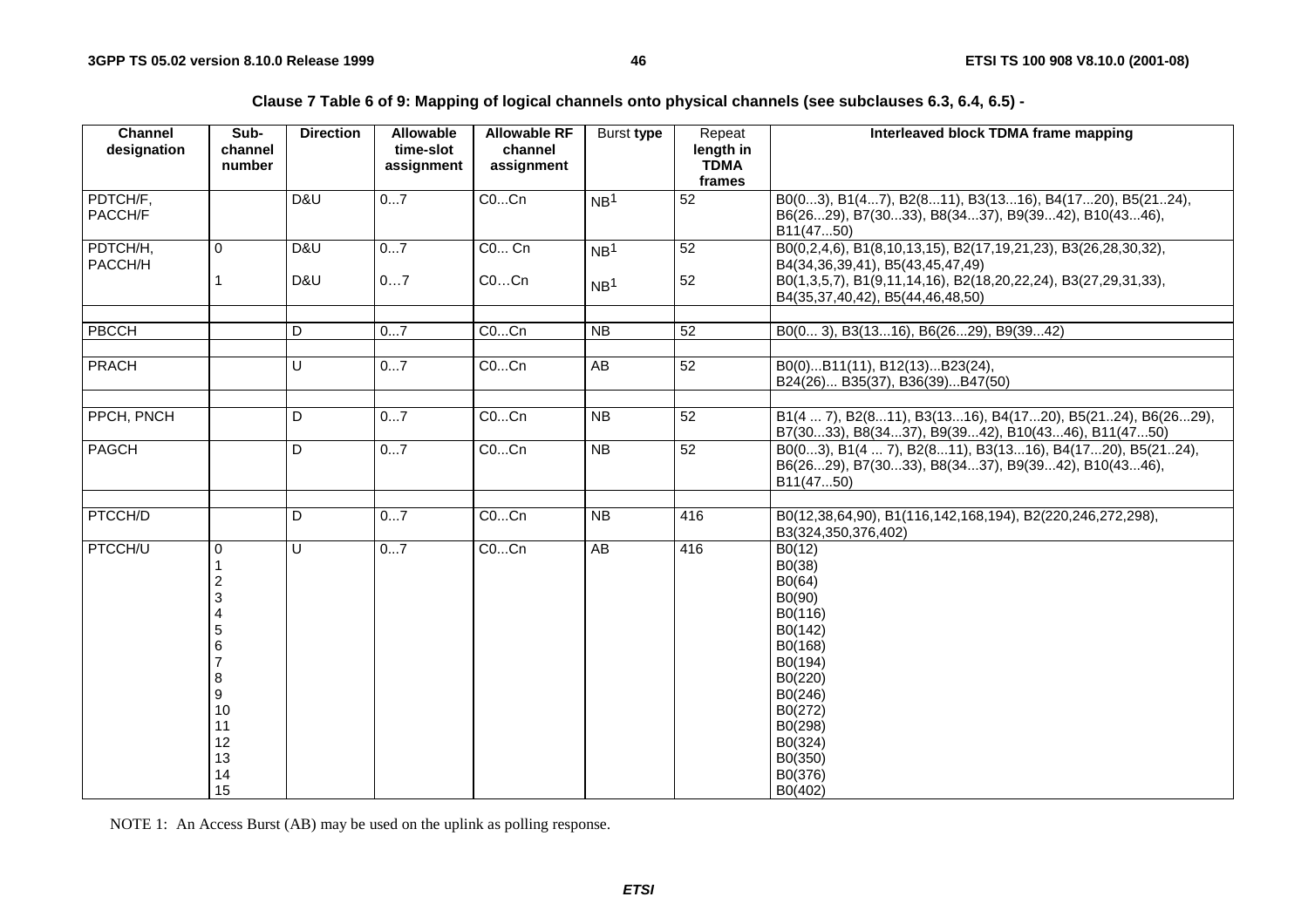## **Clause 7 Table 7 of 9: Mapping of logical channels onto physical channels (see subclauses 6.3, 6.4, 6.5)**

#### **Non-COMPACT :**

BS\_PAG\_BLKS\_RES + BS\_PBCCH\_BLKS

|     |    | Number of paging blocks available per 52-multiframe                                                                    |  |  |  |  |  |  |
|-----|----|------------------------------------------------------------------------------------------------------------------------|--|--|--|--|--|--|
|     |    | Paging channel blocks available for 52-multiframe<br>(Paging block index = 0, 1, 2, 3, 4, 5, 6, 7, 8, 9, 10)           |  |  |  |  |  |  |
|     |    |                                                                                                                        |  |  |  |  |  |  |
|     | 11 | B1, B2, B3, B4, B5, B6, B7, B8, B9, B10, B11                                                                           |  |  |  |  |  |  |
| 2   | 10 | B1, B2, B3, B4, B5, B7, B8, B9, B10, B11                                                                               |  |  |  |  |  |  |
| 3   | 9  | B1, B2, B4, B5, B7, B8, B9, B10, B11                                                                                   |  |  |  |  |  |  |
| 4   | 8  | B1, B2, B4, B5, B7, B8, B10, B11                                                                                       |  |  |  |  |  |  |
| 5   | 7  | B <sub>2</sub> , B <sub>4</sub> , B <sub>5</sub> , B <sub>7</sub> , B <sub>8</sub> , B <sub>10</sub> , B <sub>11</sub> |  |  |  |  |  |  |
| 6   | 6  | B <sub>2</sub> , B <sub>4</sub> , B <sub>5</sub> , B <sub>8</sub> , B <sub>10</sub> , B <sub>11</sub>                  |  |  |  |  |  |  |
| 7   | 5  | B <sub>2</sub> , B <sub>5</sub> , B <sub>8</sub> , B <sub>10</sub> , B <sub>11</sub>                                   |  |  |  |  |  |  |
| 8   | 4  | B <sub>2</sub> , B <sub>5</sub> , B <sub>8</sub> , B <sub>11</sub>                                                     |  |  |  |  |  |  |
| 9   | 3  | B5, B8, B11                                                                                                            |  |  |  |  |  |  |
| 10  | 2  | <b>B5, B11</b>                                                                                                         |  |  |  |  |  |  |
| 11  |    | <b>B</b> 11                                                                                                            |  |  |  |  |  |  |
| >11 | 0  |                                                                                                                        |  |  |  |  |  |  |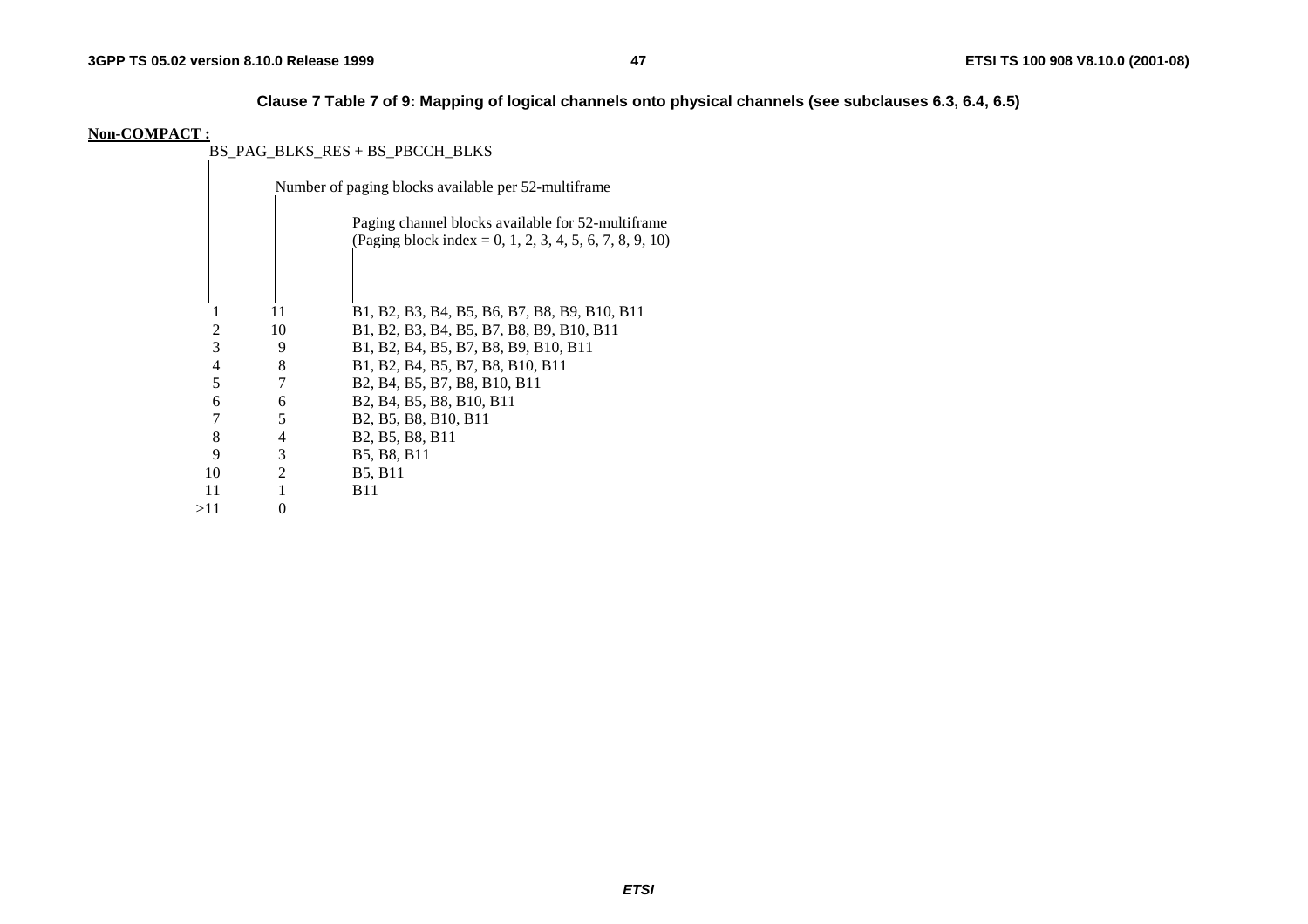## **Clause 7 Table 7a of 9: Mapping of logical channels onto physical channels (see subclauses 6.3, 6.4, 6.5)**

#### **COMPACT :**

|                 | BS PBCCH BLKS = $1$                                     | BS PBCCH BLKS $= 2$                                     |
|-----------------|---------------------------------------------------------|---------------------------------------------------------|
| BS PAG          | Paging channel blocks available for 52-multiframe       | Paging channel blocks available for 52-multiframe       |
| <b>BLKS RES</b> | (Paging block index = 0, 1, 2, 3, 4, 5, 6, 7, 8, 9, 10) | (Paging block index = 0, 1, 2, 3, 4, 5, 6, 7, 8, 9, 10) |
| $\Omega$        | B1, B2, B3, B4, B5, B6, B7, B8, B9, B10, B11            | B1, B2, B3, B4, B5, B7, B8, B9, B10, B11                |
|                 | B1, B2, B3, B4, B5, B6, B7, B8, B9, B10                 | B1, B2, B3, B4, B5, B7, B8, B9, B10                     |
|                 | B1, B2, B3, B4, B6, B7, B8, B9, B10                     | B1, B2, B3, B4, B7, B8, B9, B10                         |
|                 | B1, B2, B3, B4, B6, B7, B9, B10                         | B1, B2, B3, B4, B7, B9, B10                             |
| 4               | B1, B3, B4, B6, B7, B9, B10                             | B1, B3, B4, B7, B9, B10                                 |
|                 | B1, B3, B4, B6, B7, B9                                  | B1, B3, B4, B7, B9                                      |
| 6               | B1, B3, B6, B7, B9                                      | B1, B3, B7, B9                                          |
|                 | B1, B3, B6, B9                                          | B1, B3, B9                                              |
| 8               | B3, B6, B9                                              | <b>B3, B9</b>                                           |

|                 | BS PBCCH BLKS = $3$                                     | BS PBCCH BLKS $=$ 4                                                |
|-----------------|---------------------------------------------------------|--------------------------------------------------------------------|
| $BS\_PAG$       | Paging channel blocks available for 52-multiframe       | Paging channel blocks available for 52-multiframe                  |
| <b>BLKS RES</b> | (Paging block index = 0, 1, 2, 3, 4, 5, 6, 7, 8, 9, 10) | (Paging block index = 0, 1, 2, 3, 4, 5, 6, 7, 8, 9, 10)            |
|                 | B1, B2, B4, B5, B7, B8, B9, B10, B11                    | B1, B2, B4, B5, B7, B8, B10, B11                                   |
|                 | B1, B2, B4, B5, B7, B8, B9, B10                         | B1, B2, B4, B5, B7, B8, B10                                        |
|                 | B1, B2, B4, B7, B8, B9, B10                             | B1, B2, B4, B7, B8, B10                                            |
|                 | B1, B2, B4, B7, B9, B10                                 | B1, B2, B4, B7, B10                                                |
|                 | B1, B4, B7, B9, B10                                     | B <sub>1</sub> , B <sub>4</sub> , B <sub>7</sub> , B <sub>10</sub> |
|                 | B1, B4, B7, B9                                          | B1, B4, B7                                                         |
| <sub>b</sub>    | B1, B7, B9                                              | <b>B1.</b> B7                                                      |
|                 | <b>B1.</b> B9                                           |                                                                    |
|                 |                                                         |                                                                    |

NOTE: In COMPACT, BS\_PAG\_BLKS\_RES shall be less than or equal to 8 and less than or equal to 10 BS\_PBCCH\_BLKS.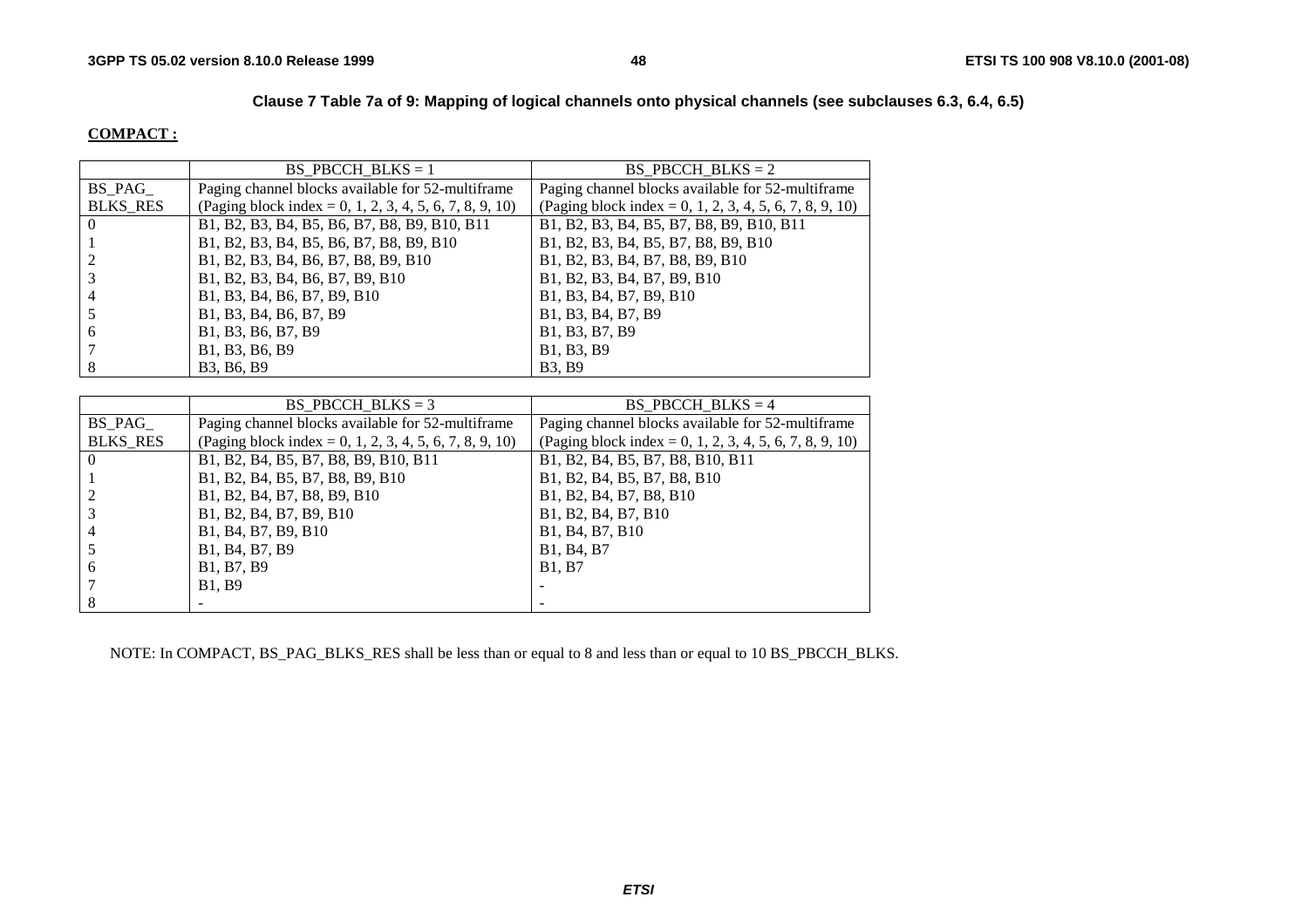### **Clause 7 Table 8 of 9: Mapping of logical channels onto physical channels (see subclauses 6.3, 6.4, 6.5)**

| <b>Channel</b><br>designation | Sub-<br>channel<br>number | <b>Direction</b> | <b>Allowable</b><br>time-slot<br>assignment | <b>Allowable RF</b><br>channel<br>assignment | Burst type     | Repeat<br>length in<br>TDMA<br>frames | Interleaved block TDMA frame mapping |
|-------------------------------|---------------------------|------------------|---------------------------------------------|----------------------------------------------|----------------|---------------------------------------|--------------------------------------|
| CTSBCH-FB                     |                           |                  | v <i>i</i>                                  | C <sub>0</sub>                               | <b>FB</b>      | 52                                    | B(25)                                |
| CTSBCH-SB                     |                           |                  | 07                                          | C <sub>0</sub>                               | <b>SB</b>      | 52                                    | B(51)                                |
| <b>CTSPCH</b>                 |                           |                  | 07                                          | $CO$ Cn                                      | N <sub>B</sub> | 52                                    | B(25)                                |
| <b>CTSARCH</b>                |                           |                  | 07                                          | C0<br>$CO$ Cn                                | <b>SB</b>      | 52                                    | B0(2)B7(9)<br>B8(10)B13(15)          |
| <b>CTSAGCH</b>                |                           | D                | 07                                          | $_{\rm CO}$<br>$CO$ Cn                       | <b>NB</b>      | 52                                    | B0(1619)<br>B1(20.23)                |

NOTE 1: In CTS, C0 shall be interpreted as CTSBCH RF channel and C0…Cn as the RF channels of the TFH carrier list (refer to3GPP TS 05.56).

NOTE 2: For the precise specification of the timeslot assignment, refer to subclause 6.3.3.1 and 6.3.3.2.

### **Clause 7 Table 9 of 9: Mapping of COMPACT logical channels onto physical channels (see subclauses 6.3, 6.4, and 6.5)**

| <b>Channel</b><br><b>Designation</b> | Sub-<br><b>Channel</b><br><b>Number</b> | <b>Direction</b> | <b>Allowable</b><br><b>Timeslot</b><br><b>Alignment</b> | <b>Allowable RF</b><br><b>Channel</b><br>Assignment | <b>Burst</b><br><b>Type</b> | Repeat<br>Length in<br><b>TDMA</b><br><b>Frames</b> | Interleaved Block TDMA Frame Mapping                                                                                                                    |
|--------------------------------------|-----------------------------------------|------------------|---------------------------------------------------------|-----------------------------------------------------|-----------------------------|-----------------------------------------------------|---------------------------------------------------------------------------------------------------------------------------------------------------------|
| <b>CFCCH</b>                         |                                         | D                | , 3, 5, 7                                               | $CO \ldots$ Cn                                      | FB.                         | 52                                                  | B <sub>0</sub> (25)                                                                                                                                     |
| <b>CSCH</b>                          |                                         | D                | 1, 3, 5, 7                                              | $CO \ldots$ Cn                                      | <b>SB</b>                   | 52                                                  | B <sub>0</sub> (51)                                                                                                                                     |
| <b>CPBCCH</b>                        |                                         | D                | 1, 3, 5, 7                                              | $CO \ldots$ Cn                                      | <b>NB</b>                   | 52                                                  | B0 (0  3), B6 (26  29), B3 (13  16), B9 (39  42)                                                                                                        |
| <b>CPRACH</b>                        |                                         |                  | 1, 3, 5, 7                                              | $CO \ldots$ Cn                                      | AB                          | 52                                                  | B0 (0)  B11 (11), B12 (13)  B23 (24), B24 (26)  B35<br>$(37)$ ,<br>B36 (39)  B47 (50)                                                                   |
| CPAGCH,<br>CPPCH,<br><b>CPNCH</b>    |                                         | D                | 1, 3, 5, 7                                              | $CO \ldots$ Cn                                      | <b>NB</b>                   | 52                                                  | B1 (4  7), B2 (8  11), B3 (13  16), B4 (17  20), B5 (21<br>$\ldots$ 24).<br>B6 (26  29), B7 (30  33), B8 (34  37), B9 (39  42),<br>B10(4346), B11(4750) |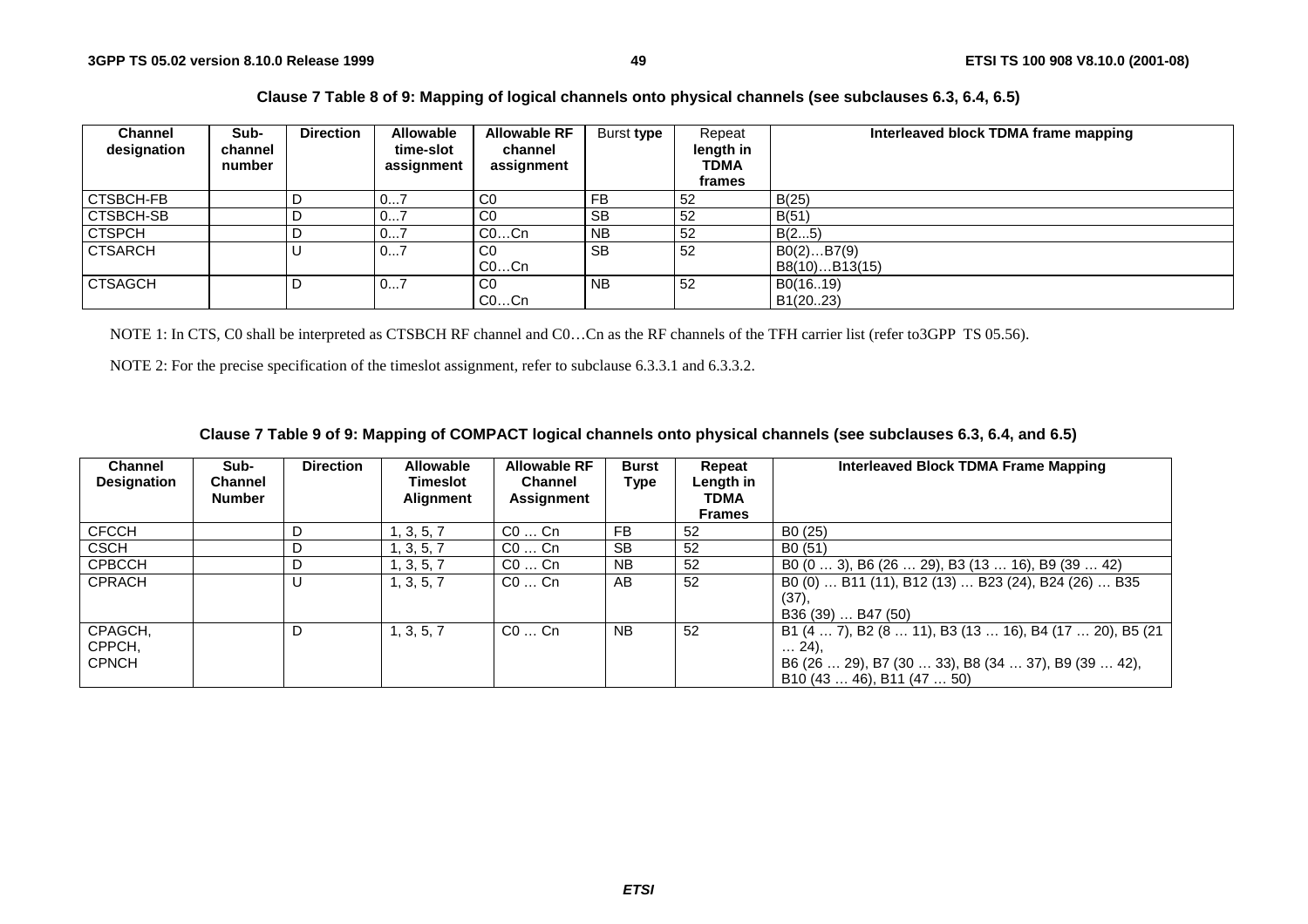

**Figure 1: Mapping of logical channels onto physical channels based on the physical resource**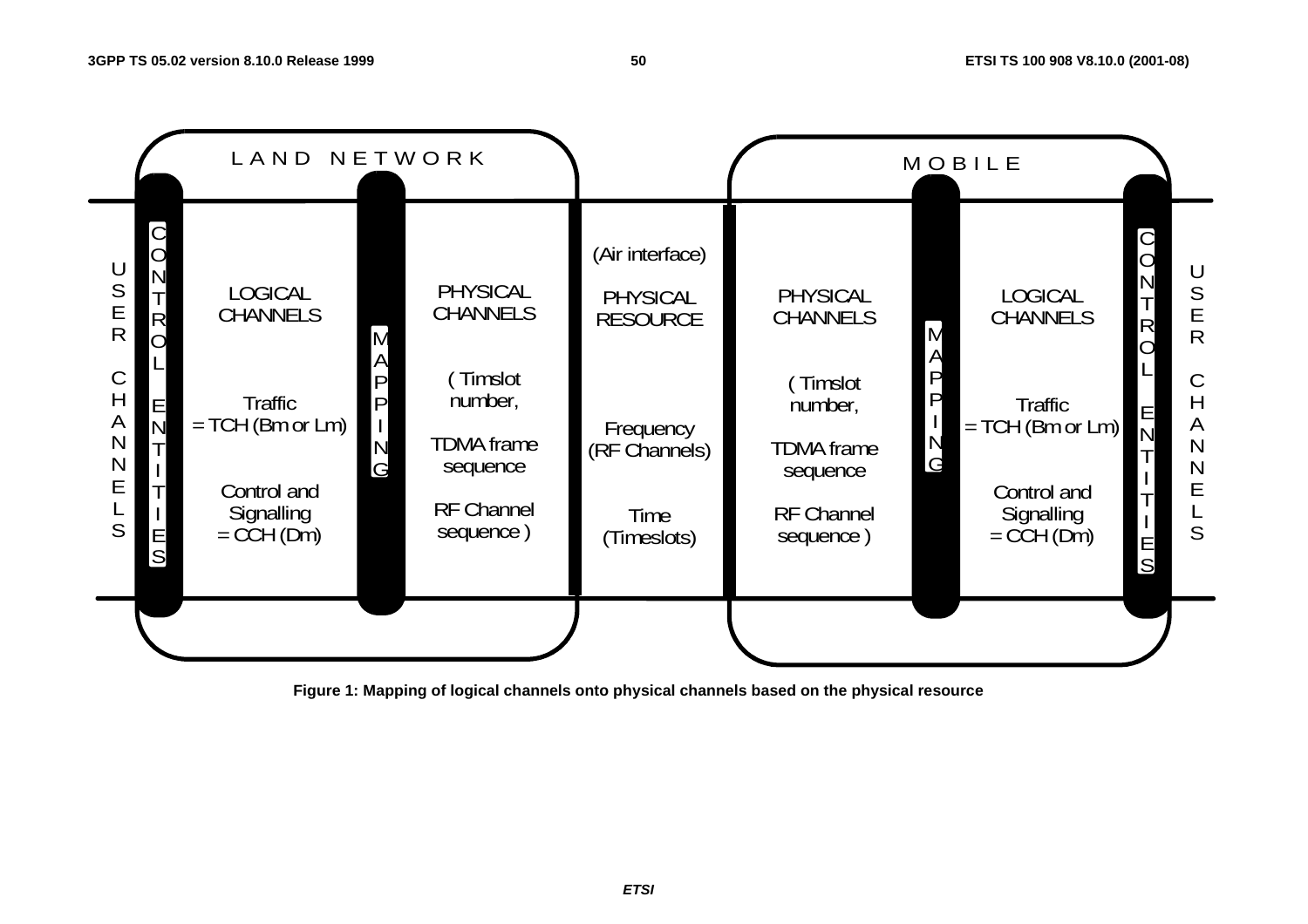

**Figure 2: The structure imposed on the physical resource: Timeslots, TDMA Frames and Radio Frequency channels (in this example the cell has an allocation of 4 RF Channels pairs** 

### TDMA frame number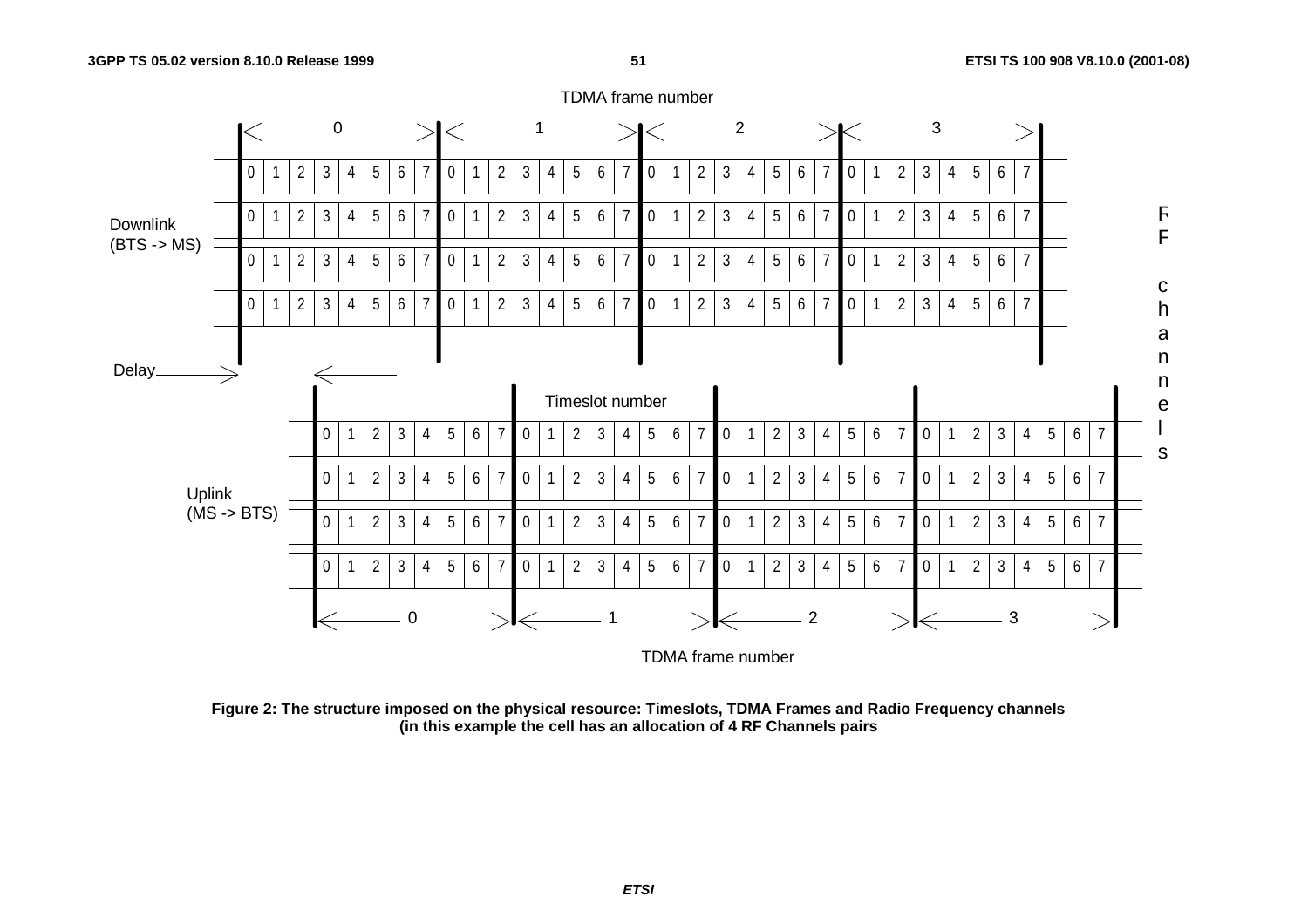

**Figure 3: Timeslot and format of bursts**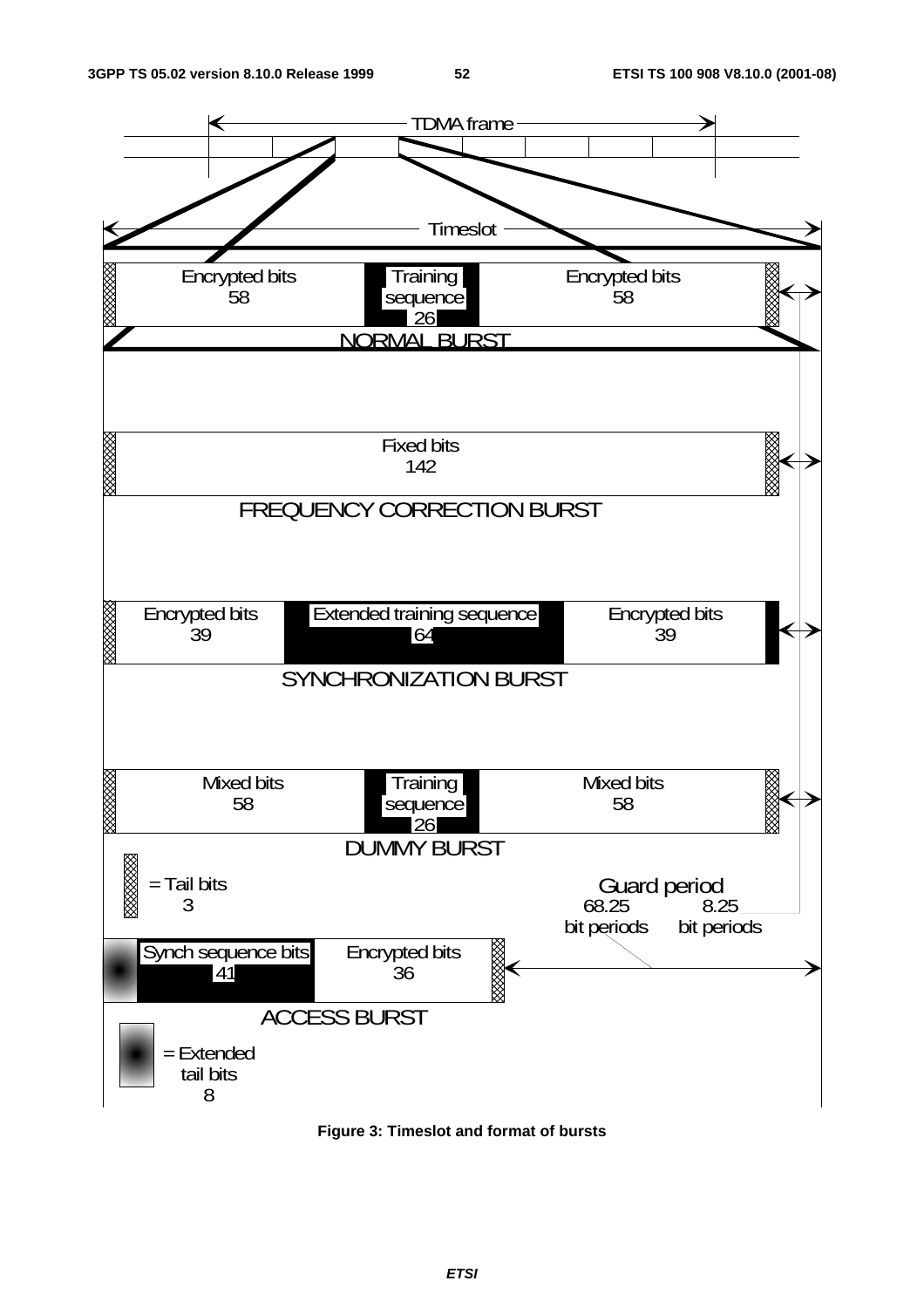

(This example of a physical channel is non-hopping using timeslot 0 of every TDMA frame)

**Figure 4: Mobile Station usage of physical channel timeslots (For a full-rate hopping traffic channel assigned timeslot 3)**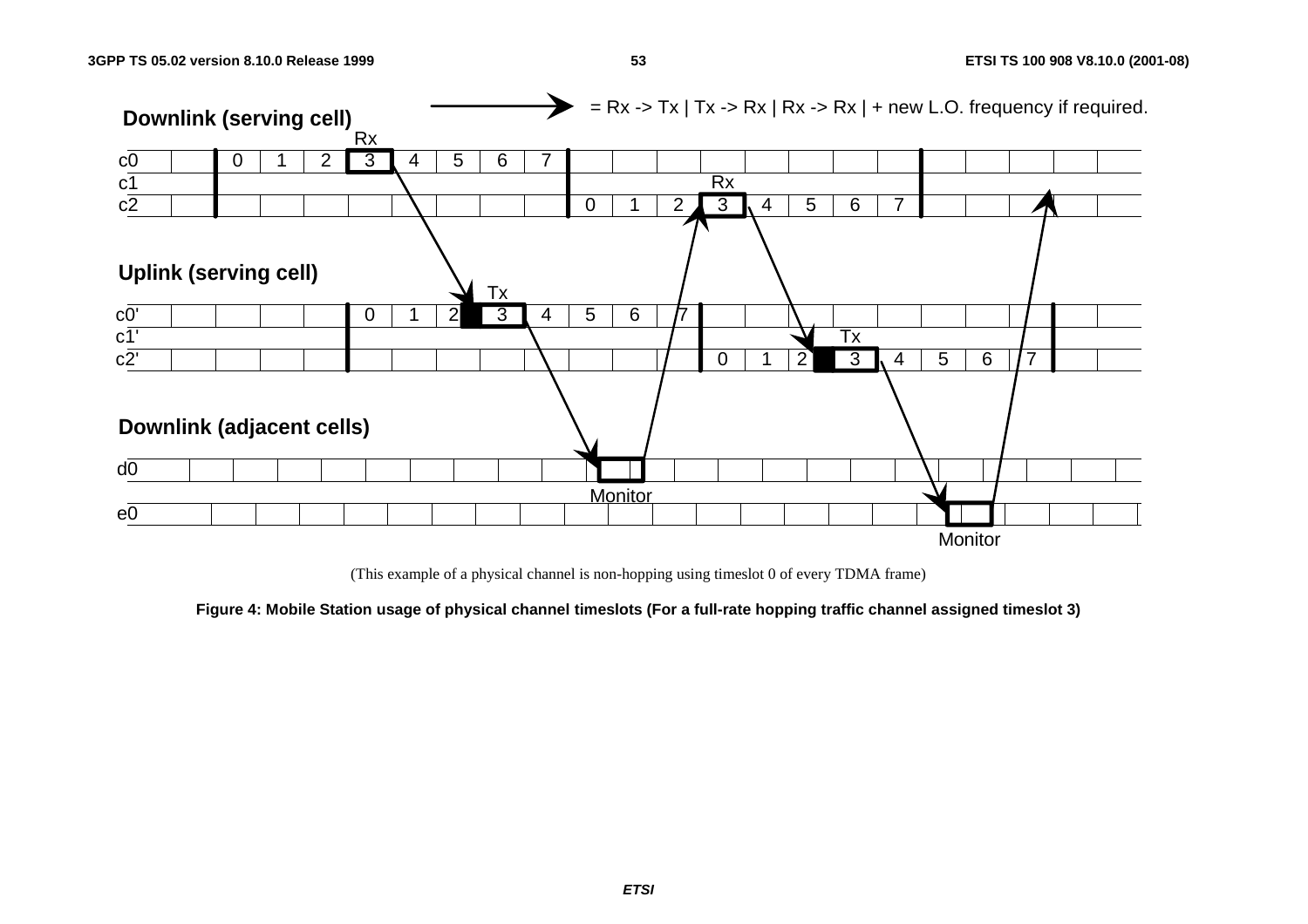### **54 ETSI TS 100 908 V8.10.0 (2001-08)**



(This example of a physical channel is hopping using 3 of every other TDMA frame)

**Figure 5: Example of two different physical channels**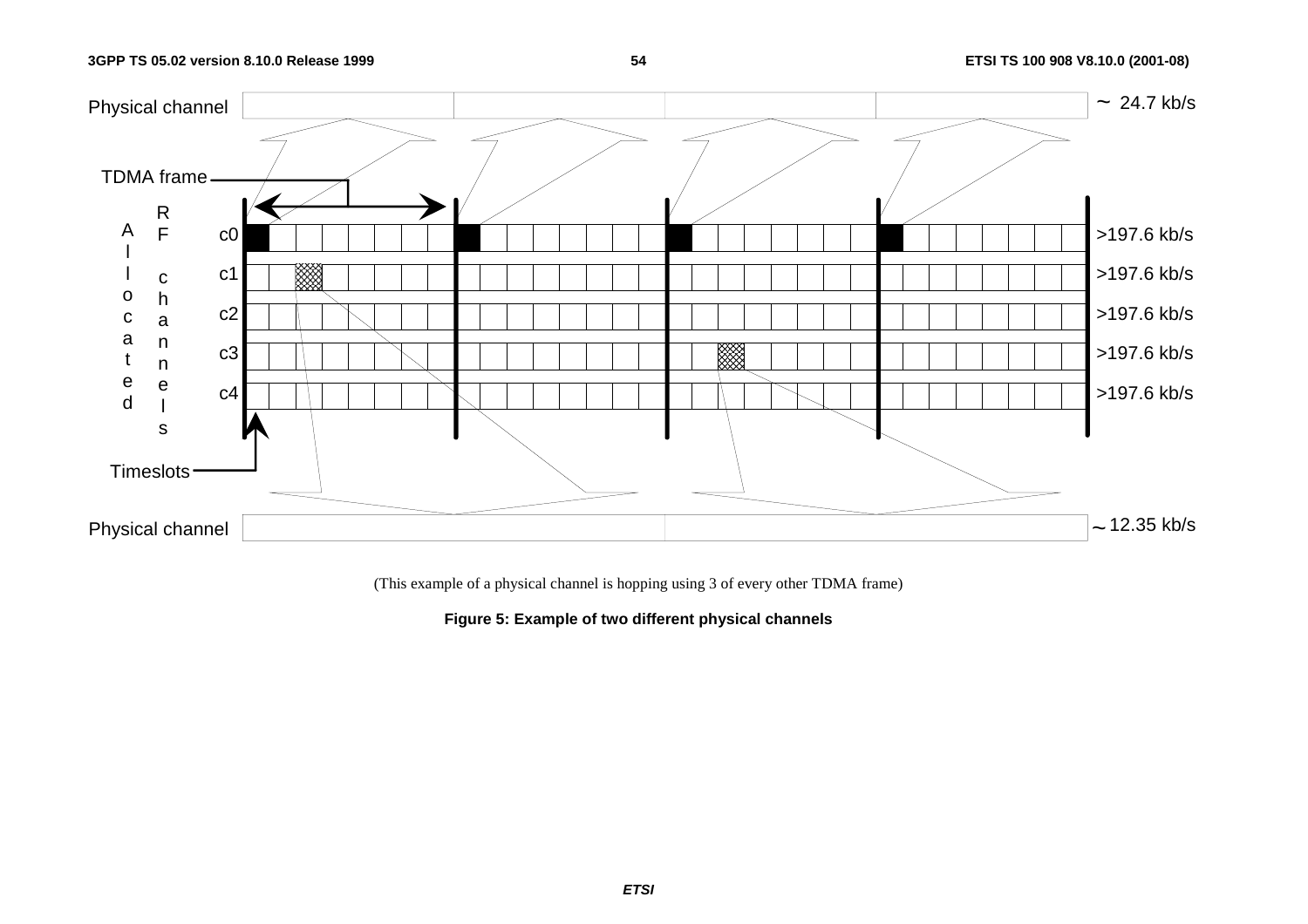

**Figure 6: Block diagram of the frequency hopping algorithm when HSN** ≠ **0**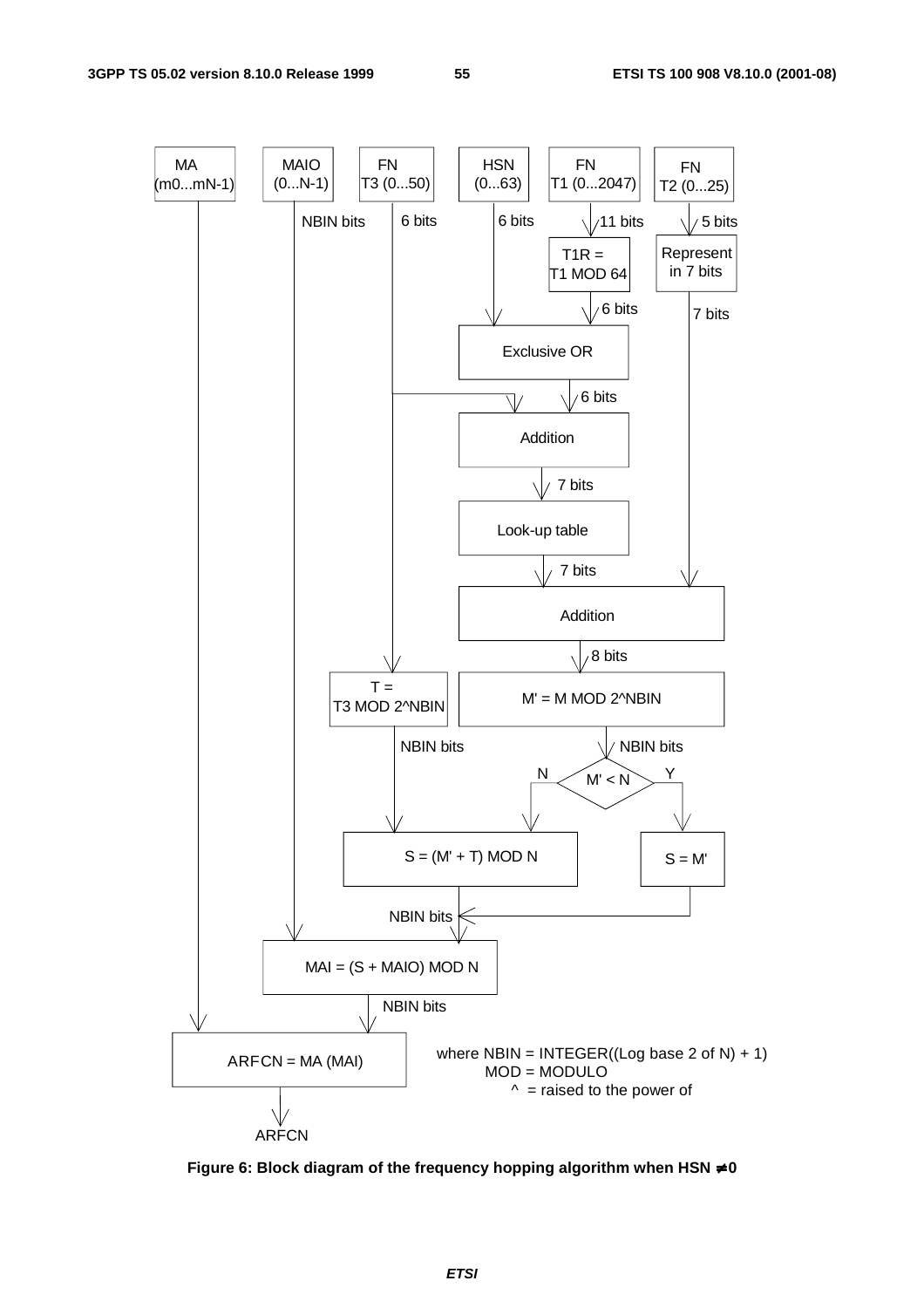

**Figure 6a: General structure of hopping sequence generation for CTS** 

NOTE: Example with vector  $\underline{a} = (a_0, a_1, a_2, a_3) = (5, 8, 2, 11)$ .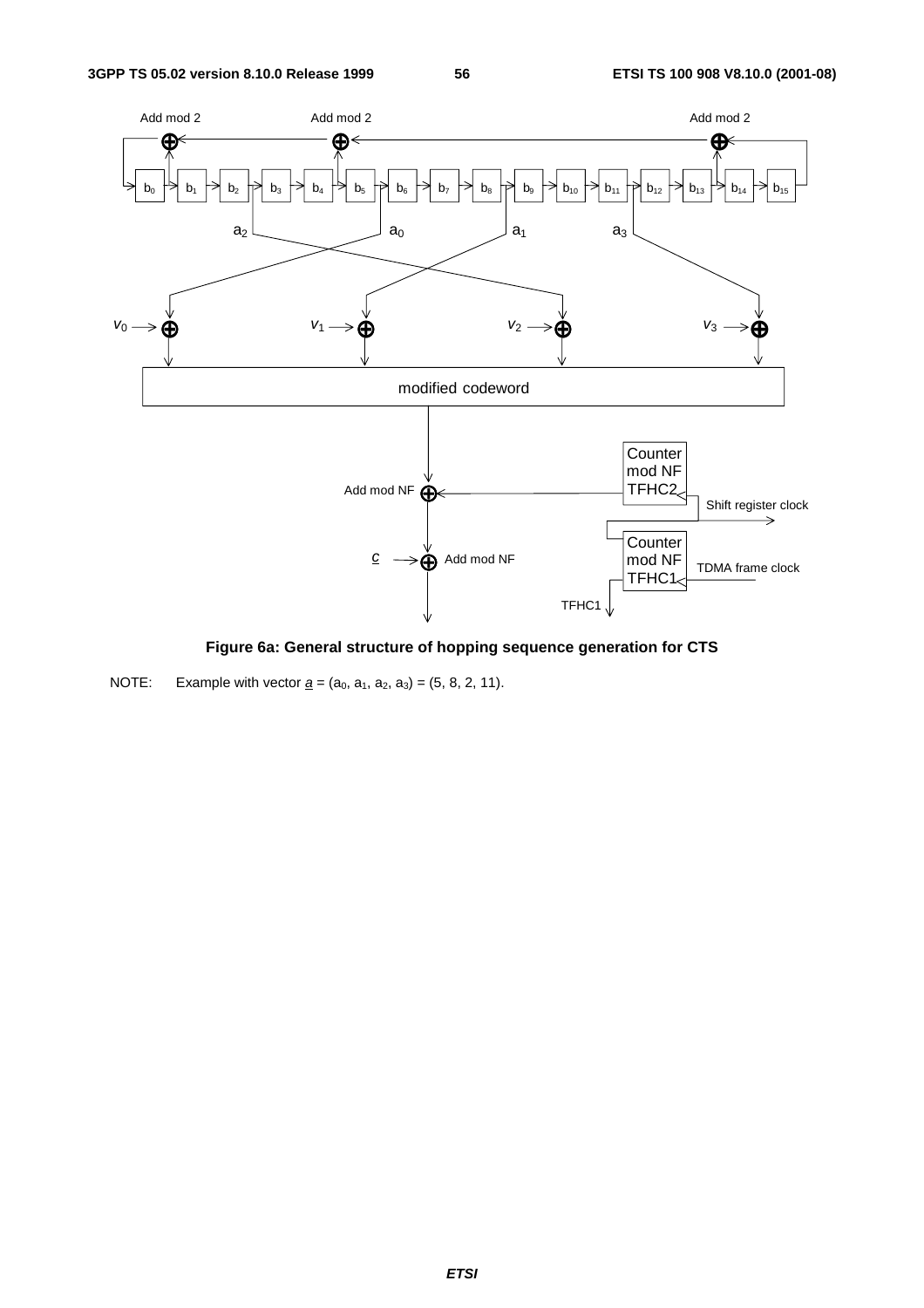







**Figure 7b: TDMA frame mapping for TCH/HS + SACCH/HS sub-channels 0 and 1** 

**Figure 7: Example of a TDMA frame mapping for traffic channels**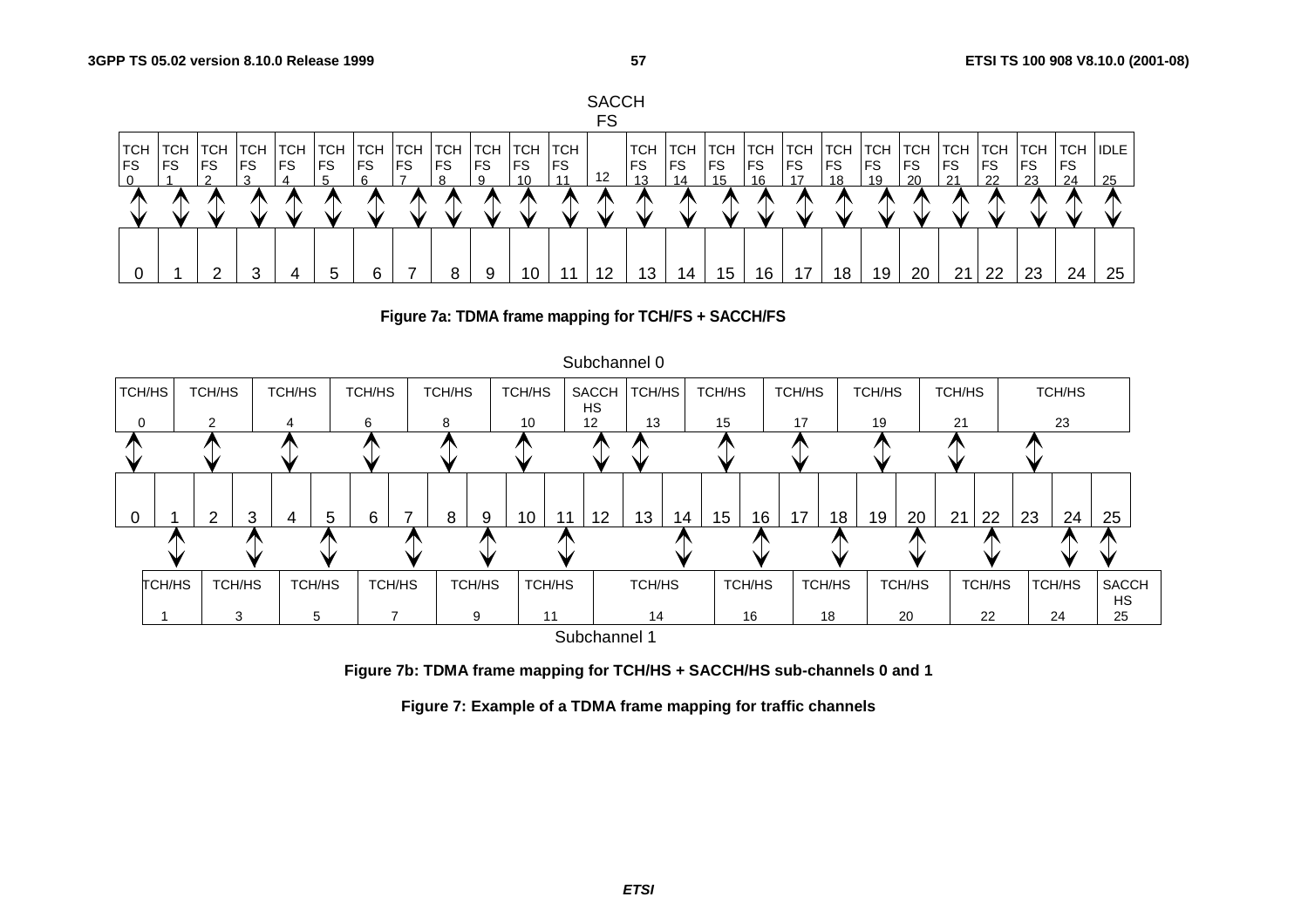**Figure 8a: TDMA frame mapping for FCCH + SCH + BCCH + CCCH**

| FCCCH         | -<br>₩  | -<br>⊻<br>⋒                             | ∽<br>ğ | $\overline{\phantom{0}}$<br>∽<br>ğ | ۰.<br>g | 8      | $\circ$ | $\overline{8}$ | ģ | の | $\overline{8}$ | g<br>O                      | ğ | 8 | ğ      | ğ | ୪ | -<br>Y  | $\overline{\phantom{a}}$<br>୪  | <b>M40</b><br>Ⴛ | kalo)<br>୪<br><b>U)</b> | <b>\$40</b><br>┶<br>ಕ | ł4O)<br>go | 4(1)<br>e<br>B | ÎΛ<br>க                 | 4(1)<br>g<br>ğ               | 支<br>全      | U,<br>╙. | 60)<br>ᡨ | \$(2)<br>≻<br>თ         | \$(2)<br>σ | \$@<br>8<br>₩ | Q)<br>8<br>ಕ            | 支<br>文<br>g<br>ಕ | A(3)<br>g<br>መ   | ИЗ<br><br>g  | $\overline{\phantom{a}}$<br>ビ | ê<br>≚<br>₫<br>ğ            | ⊻<br>ğ<br>U) | ¥<br>¥<br>¥<br>ġ<br>v,  | ू<br>¥<br>⊻<br>ĝ<br>Ø | ₿<br>≈<br>Ø | ¢٦<br>ĝ<br>U, | ⊻    | ರ   | $\overline{r}$<br>브 |  |
|---------------|---------|-----------------------------------------|--------|------------------------------------|---------|--------|---------|----------------|---|---|----------------|-----------------------------|---|---|--------|---|---|---------|--------------------------------|-----------------|-------------------------|-----------------------|------------|----------------|-------------------------|------------------------------|-------------|----------|----------|-------------------------|------------|---------------|-------------------------|------------------|------------------|--------------|-------------------------------|-----------------------------|--------------|-------------------------|-----------------------|-------------|---------------|------|-----|---------------------|--|
| $\frac{1}{2}$ | -<br>୪୪ | $\overline{\phantom{a}}$<br>₩<br>ă<br>Ж | ġ      | $\overline{\phantom{a}}$<br>₽<br>8 | g       | -<br>ĝ | ୪       | 8              | ġ | ୪ | 8              | -<br>8<br>≻<br>$\Join$<br>◡ | 8 | ୪ | ↳<br>୪ | 8 | ୪ | -<br>55 | $\overline{\phantom{a}}$<br>ୁଖ | âд<br>₩         | kdo<br>ă<br>◡<br>U)     | 440<br>∽<br>ಕ         | ł4O)<br>g  | 4(1)<br>g      | $\widetilde{\ast}$<br>თ | $\frac{1}{2}$<br>e<br>B<br>g | <b>A(1)</b> | U,<br>щ. | \$©<br>v | \$©<br>∽<br>≻<br>≻<br>თ | \$©<br>ដ្ឋ | \$©<br>8<br>8 | $\frac{4}{3}$<br>8<br>₩ | 支<br>ま<br>∽<br>g | 支<br>文<br>8<br>ಕ | すみ<br>ま<br>g | $\overline{\phantom{a}}$<br>ᄰ | Й<br>⊻<br>∽<br>₿<br>ୁଷ<br>w | ⊻            | ЭŘ<br>₩<br>2<br>₫<br>v. | <b>PC4(2)</b><br>₿    | ĝ,          | P(3)          | 4043 | ଙ୍କ |                     |  |

| ∽<br>$\tilde{\phantom{a}}$<br>৺<br>⊵<br>.,<br>ັ<br>ະ<br>۔ ت<br>ے<br>$\tilde{\phantom{a}}$<br>$\overline{\phantom{0}}$<br>--<br>$\sim$<br>$\sim$<br>$\sim$<br>$\sim$<br>$\sim$<br>$\overline{\phantom{0}}$<br>◡<br>$\sim$<br>ັ<br>മ<br>ັັ<br>ັ<br>$\sim$<br>ັ<br>≖<br>ັ<br>s.<br>ັ<br>. .<br>ັ<br>. .<br>$\sim$<br>-<br>ட<br><b>.</b><br><b>.</b><br>. .<br>$\overline{\phantom{a}}$<br><b>.</b><br>٠.<br>ூ<br>U)<br><b>UJ</b><br><b>UJ</b><br>ັບ<br>ື<br><b>v</b> ,<br><b>v</b> ,<br>$\ddot{\phantom{0}}$ | . ମ<br>$\sim$<br>્હ<br>ື<br>. .<br>∼<br>$\overline{\mathcal{F}}$<br>৺<br>╰<br>ت<br>ت<br>$\tilde{}$<br>↩<br>-<br>$\overline{\phantom{a}}$<br>.,<br>$\sim$<br>. .<br>ட<br>UJ.<br>v,<br>ິບເ<br>ັບ<br>$\cdot$<br>UJ.<br>נ ט |
|-----------------------------------------------------------------------------------------------------------------------------------------------------------------------------------------------------------------------------------------------------------------------------------------------------------------------------------------------------------------------------------------------------------------------------------------------------------------------------------------------------------|-------------------------------------------------------------------------------------------------------------------------------------------------------------------------------------------------------------------------|
|-----------------------------------------------------------------------------------------------------------------------------------------------------------------------------------------------------------------------------------------------------------------------------------------------------------------------------------------------------------------------------------------------------------------------------------------------------------------------------------------------------------|-------------------------------------------------------------------------------------------------------------------------------------------------------------------------------------------------------------------------|

**Figure 8b: TDMA frame mapping for FCCH + SCH + BCCH + CCCH + SDCCH/4(0...3) + SACCH/4(0...3)**

**Figure 8: Example of TDMA Frame mapping for control channels** 

**ETSI**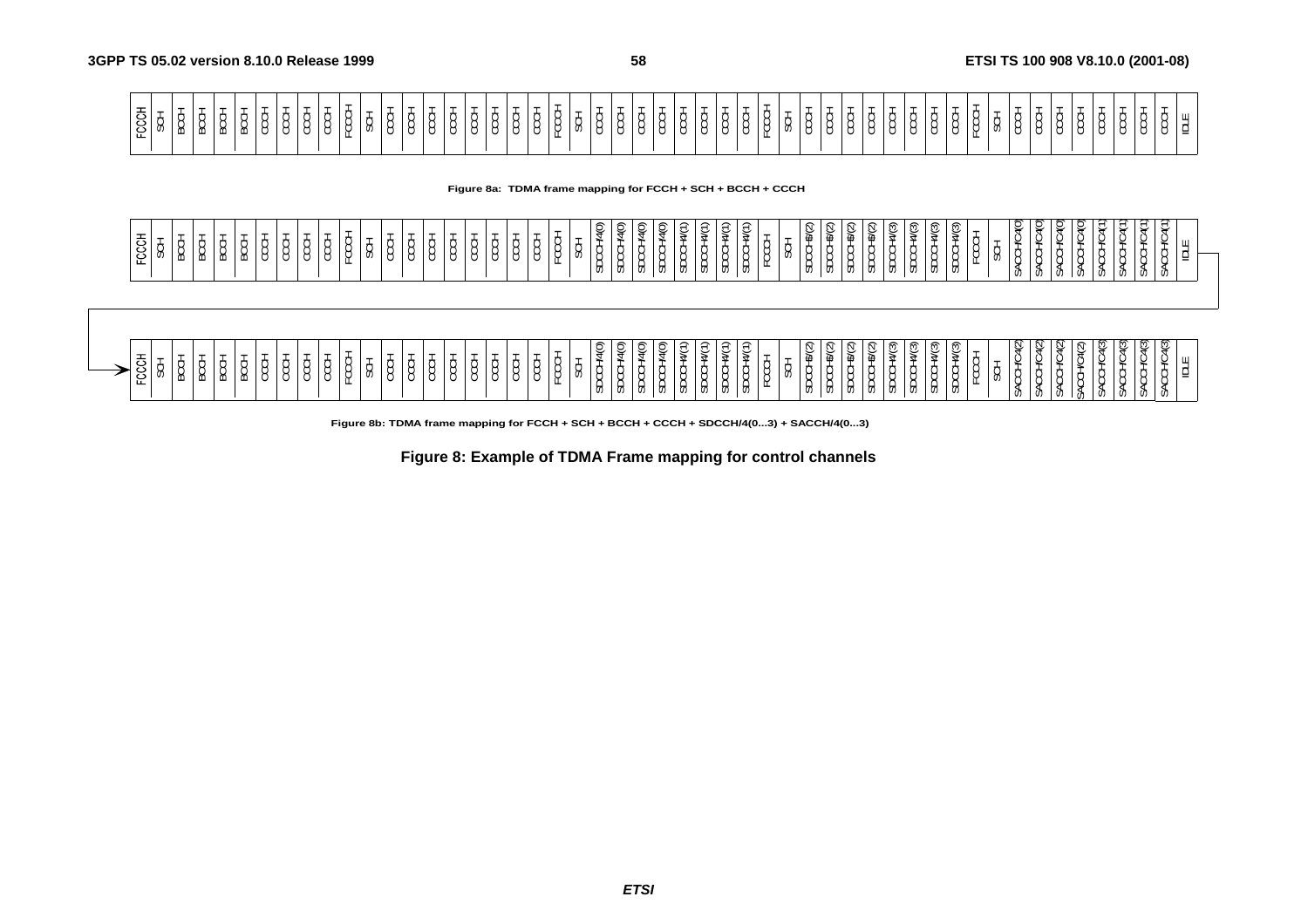**52 TDMA Frames** 

#### Ĺ  $1 - 1$ B0 | B1 | B2 |X| B3 | B4 | B5 |X| B6 | B7 | B8 |X| B9 | B10 | B11 |X

#### $X =$  Idle frame  $B0 - B11 =$  Radio blocks

### **Figure 9: 52- multiframe for PDCHs -**

### **52 TDMA Frames**

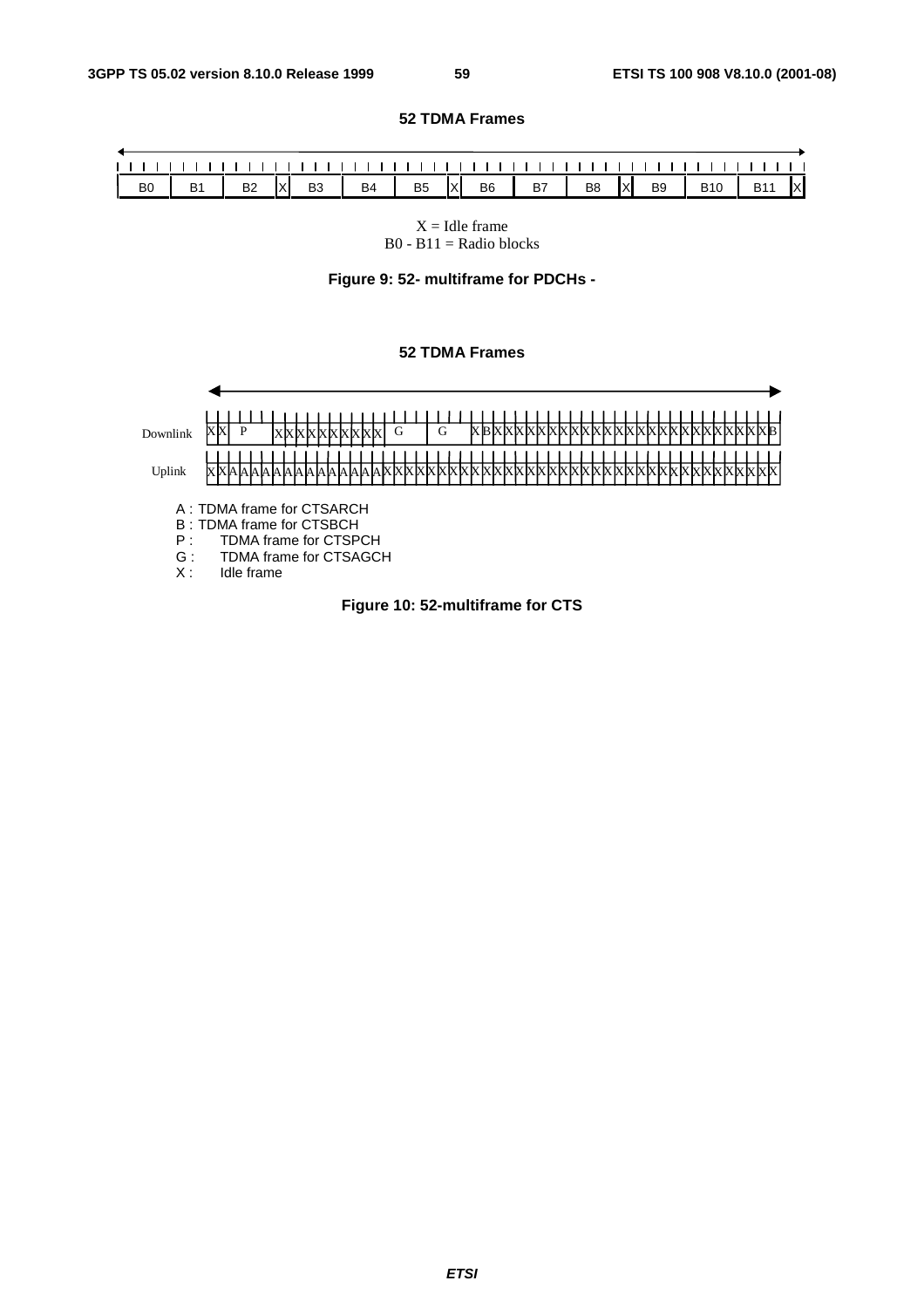# Annex A (normative): Phase 2 mobiles in a Phase 1 infrastructure

# A.1 Scope

Phase 2 mobiles are required to behave properly in a Phase 1 networks, when downlink DTX is used in conjunction with frequency hopping.

# A.2 Implementation options for TCH channels

# A.2.1 C0 filling on the TCH

When the TCH is active, and no associated traffic frame is scheduled for transmission, the following options apply for filling the burst on the C0 radio frequency channel.

## A.2.1.1 A dummy burst with (BN61, BN62, BN86) = training sequence bits of normal bursts

## A.2.1.2 A dummy burst with the "C0 filling training sequence

 $(BN61, BN62, BN86) = (0,1,1,1,0,0,0,1,0,1,1,1,0,0,0,1,0,1,1,1,0,0,0,1,0,1).$ 

## A.2.1.3 A dummy burst with ( BN61, BN62, BN86) mapped from the TSC bits of normal bursts according to the table

| TSC for other bursts on<br><b>TCH</b> | <b>Dummy bursts</b><br>(BN61, BN62 BN86)                | Corresponding<br>TSC |
|---------------------------------------|---------------------------------------------------------|----------------------|
|                                       | $(0,1,0,0,0,0,1,1,1,0,1,1,1,0,1,0,0,1,0,0,0,0,1,1,1,0)$ |                      |
|                                       | $(0,1,0,0,1,1,1,0,1,0,1,1,0,0,0,0,0,1,0,0,1,1,1,0,1,0)$ |                      |
|                                       | $(0,0,1,0,0,1,0,1,1,1,0,0,0,0,1,0,0,1,0,0,1,0,1,1,1)$   |                      |
|                                       | $(0,0,0,1,1,0,1,0,1,1,1,0,0,1,0,0,0,0,1,1,0,1,0,1,1)$   |                      |
|                                       | $(0,1,0,0,1,1,1,0,1,0,1,1,0,0,0,0,0,1,0,0,1,1,1,0,1,0)$ |                      |
|                                       | $(0,1,0,0,0,0,1,1,1,0,1,1,1,0,1,0,0,1,0,0,0,0,1,1,1,0)$ |                      |
|                                       | $(0,1,0,0,0,1,1,1,1,0,1,1,0,1,0,0,0,1,0,0,0,1,1,1,1,0)$ |                      |
|                                       | $(0,1,0,0,1,1,1,0,1,0,1,1,0,0,0,0,0,1,0,0,1,1,1,0,1,0)$ |                      |

## A.2.1.4 Partial SID information

The BTS transmits bursts containing parts of the SID frames provided by the speech encoder. The bits transmitted in such bursts on C0 carrier contain the same bits that would have been transmitted in those bursts in those if the associated traffic frames were scheduled for transmission.

# A.2.2 Half burst filling

For downlink DTX, when a given traffic frame is scheduled for transmission and one of its adjacent traffic frames is not scheduled for transmission, half of the "encrypted bits" belonging to the normal bursts associated with the scheduled traffic frame need to be filled. These bits are referred to as "half burst filling bits". These half bursts filling bits contain either.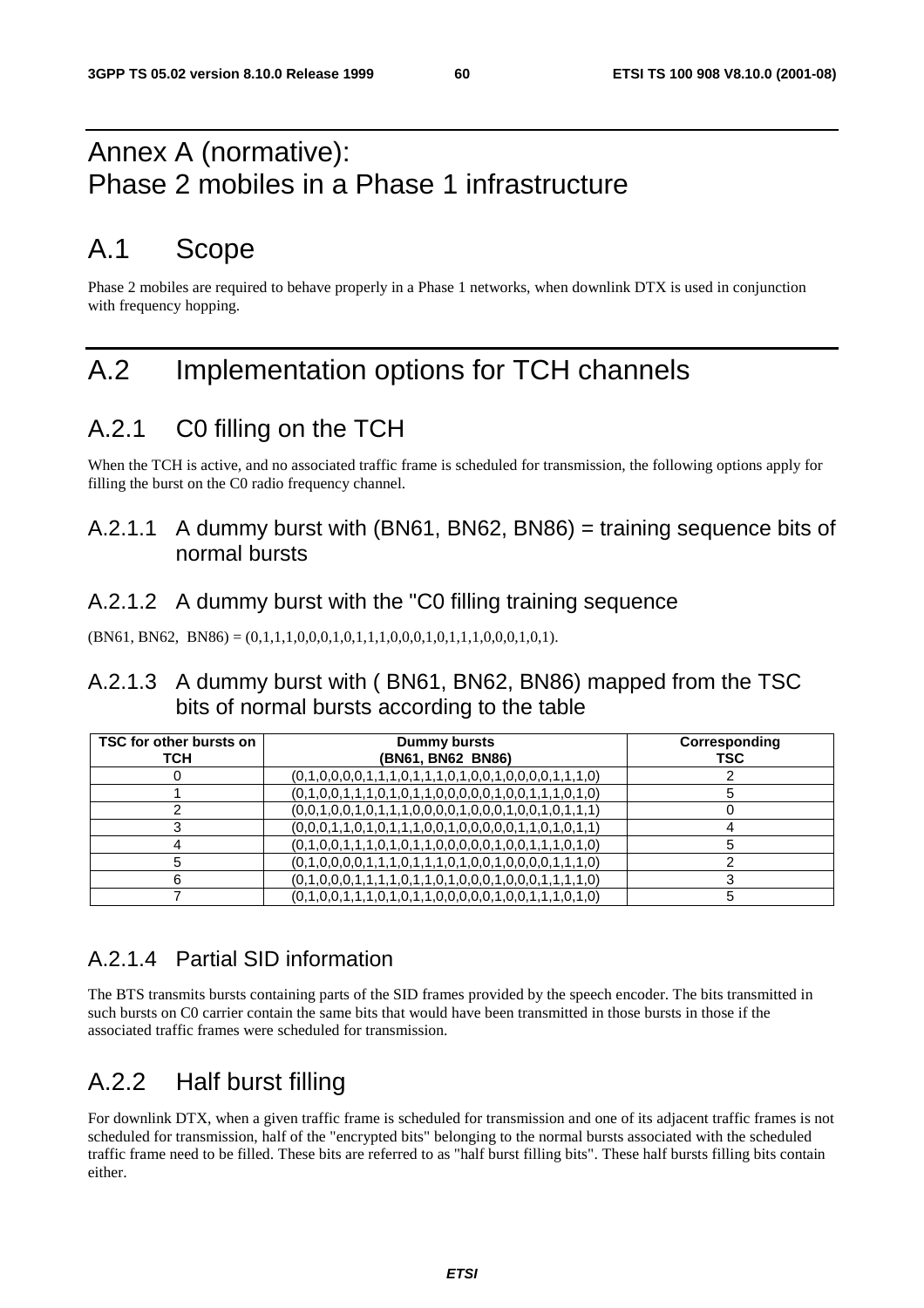## A.2.2.1 Partial SID information from any associated SID frame; or

## A.2.2.2 The mixed bits of the dummy bursts (encrypted or not encrypted)

## A.2.3 Dummy burst Stealing flag

The dummy burst stealing flag are set to either 1 or 0.

## A.2.4 Half burst Filling Stealing flag

BN60 or BN87 corresponding to the "encrypted bits" of a filled half burst, defined as the "half burst filling stealing flag", are jointly set to a value of either 1 or 0.

# A.2.5 Allowed combinations

Table A.2.5.1 below provides the allowed combinations for phase 1 networks supporting downlink DTX in conjunction with frequency hopping.

| <b>Combination</b>        | C0 filling on the TCH                                                                                    | <b>Half Burst filling</b>                      | <b>Dummy Bursts</b><br><b>Stealing</b><br>Flag | <b>Half Burst Filling</b><br><b>Stealing Flag</b> |
|---------------------------|----------------------------------------------------------------------------------------------------------|------------------------------------------------|------------------------------------------------|---------------------------------------------------|
|                           | Dummy bursts with (BN61-BN86)<br>equal to the bits of the TSC of the<br>other normal bursts<br>(A 2.1.1) | not defined                                    | 0                                              | 0                                                 |
| 2                         | Dummy burst with "C0 filling training<br>sequence"<br>(A 2.1.2)                                          | Partial SID<br>information<br>(A 2.2.1)        | $\Omega$                                       | 0                                                 |
| 3                         | Dummy burst with (BN61,<br>BN62BN86) mapped from the<br>TSC bits of normal bursts<br>(A 2.1.3)           | <b>Partial SID</b><br>information<br>(A 2.2.1) | 0                                              | 0                                                 |
| 4                         | Partial SID information<br>(A 2.1.4)                                                                     | Partial SID<br>information<br>(A 2.2.1)        |                                                |                                                   |
| 5                         | Dummy burst with "C0 filling training   Dummy burst mixed<br>sequence"<br>(A 2.1.2)                      | <b>bits</b><br>(A 2.2.2)                       |                                                |                                                   |
| 6 (for DCS 1 800<br>only) | Partial SID information<br>(A 2.1.4)                                                                     | Partial SID<br>information<br>(A 2.2.1)        | $\Omega$                                       | 0                                                 |

### **Table A.2.5.1: Possible combinations for networks supporting downlink DT in conjunction with frequency hopping**

# A.3 Idle Channels

When a channel is idle, a dummy burst may be transmitted on C0 frequency channel with any options described in subclauses A 2.1.1, A 2.1.2, A 2.1.3.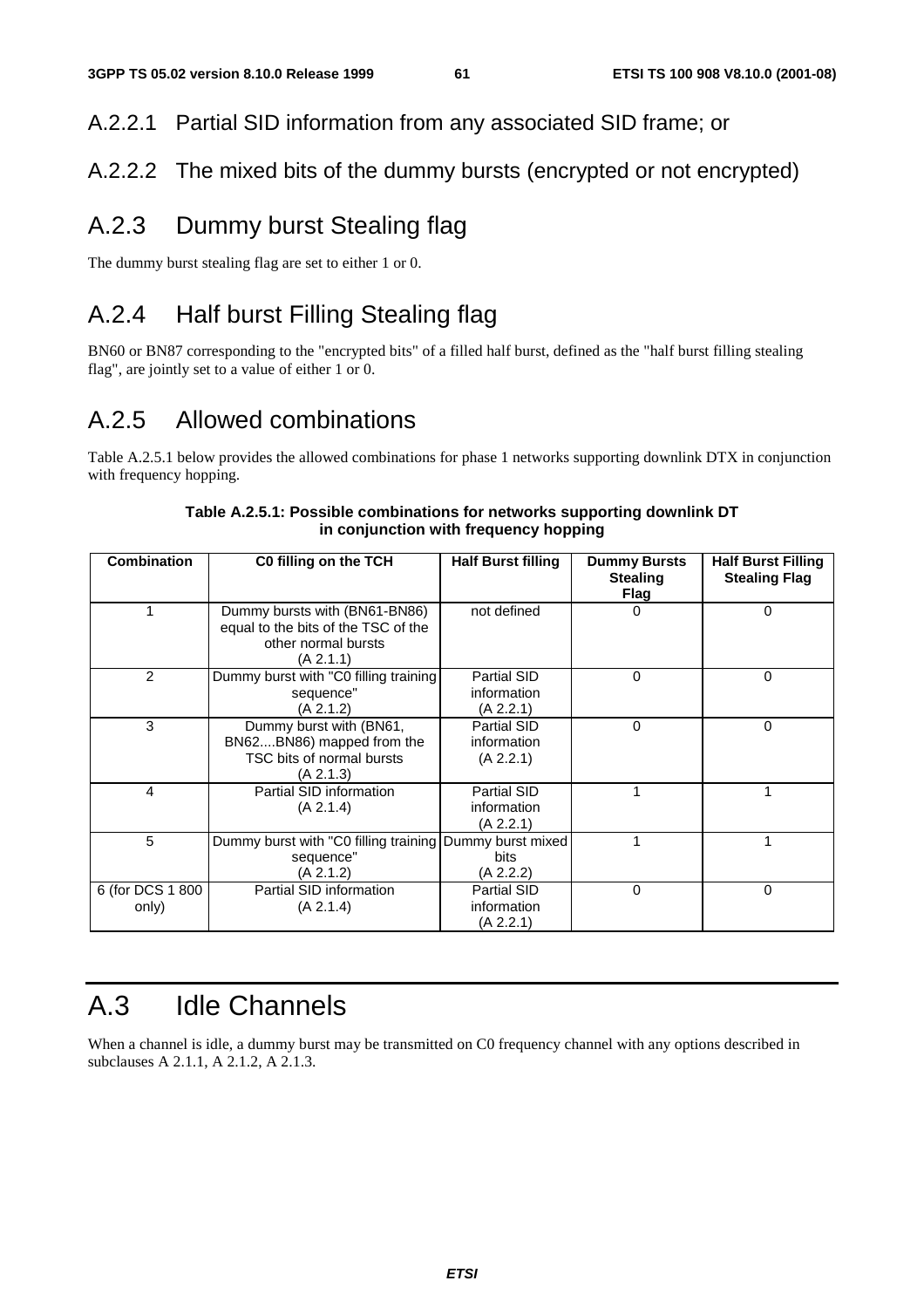# Annex B (normative): Multislot capability

# B.1 MS classes for multislot capability

When an MS supports the use of multiple timeslots it shall belong to a multislot class as defined below:

| <b>Multislot</b><br>class |                         | <b>Maximum number of slots</b> |                |                           | Minimum number of slots |                |                | <b>Type</b>    |
|---------------------------|-------------------------|--------------------------------|----------------|---------------------------|-------------------------|----------------|----------------|----------------|
|                           | Rx                      | Tx                             | Sum            | $T_{ta}$                  | $T_{tb}$                | $T_{ra}$       | $T_{rb}$       |                |
| 1                         | 1                       | 1                              | 2              | 3                         | $\overline{c}$          | 4              | $\overline{c}$ | 1              |
| $\overline{2}$            | $\overline{2}$          | 1                              | 3              | 3                         | $\overline{2}$          | 3              | 1              | 1              |
| 3                         | $\overline{2}$          | $\overline{2}$                 | 3              | $\overline{3}$            | $\overline{2}$          | 3              | 1              | 1              |
| $\overline{4}$            | 3                       | $\mathbf{1}$                   | $\overline{4}$ | $\overline{3}$            | 1                       | $\overline{3}$ | 1              | 1              |
| $\overline{5}$            | $\overline{2}$          | $\overline{c}$                 | 4              | 3                         | 1                       | 3              | 1              | 1              |
| 6                         | 3                       | $\overline{c}$                 | 4              | 3                         | 1                       | 3              | 1              | 1              |
| $\overline{7}$            | 3                       | 3                              | 4              | 3                         | 1                       | 3              | 1              | 1              |
| 8                         | $\overline{\mathbf{4}}$ | 1                              | 5              | $\overline{3}$            | 1                       | $\overline{2}$ | 1              | 1              |
| $\overline{9}$            | 3                       | $\overline{2}$                 | 5              | 3                         | 1                       | $\overline{2}$ | 1              | 1              |
| $\overline{10}$           | $\overline{4}$          | $\overline{2}$                 | $\overline{5}$ | 3                         | 1                       | $\overline{2}$ | 1              | 1              |
| 11                        | $\overline{4}$          | 3                              | 5              | $\ensuremath{\mathsf{3}}$ | 1                       | $\overline{c}$ | 1              | 1              |
| 12                        | $\overline{4}$          | 4                              | 5              | $\overline{2}$            | 1                       | $\overline{2}$ | 1              | 1              |
| 13                        | 3                       | 3                              | <b>NA</b>      | <b>NA</b>                 | a)                      | 3              | a)             | $\overline{2}$ |
| 14                        | 4                       | 4                              | <b>NA</b>      | <b>NA</b>                 | a)                      | $\overline{3}$ | a)             | $\overline{c}$ |
| 15                        | $\overline{5}$          | $\overline{5}$                 | <b>NA</b>      | <b>NA</b>                 | a)                      | $\overline{3}$ | a)             | $\overline{2}$ |
| 16                        | $\overline{6}$          | $\overline{6}$                 | <b>NA</b>      | <b>NA</b>                 | a)                      | $\overline{2}$ | a)             | $\overline{2}$ |
| 17                        | $\overline{7}$          | $\overline{7}$                 | NA.            | <b>NA</b>                 | a)                      | $\mathbf{1}$   | 0              | $\overline{2}$ |
| 18                        | 8                       | 8                              | <b>NA</b>      | <b>NA</b>                 | $\mathbf 0$             | $\mathbf 0$    | $\mathbf 0$    | $\overline{2}$ |
| 19                        | $\overline{6}$          | $\overline{2}$                 | <b>NA</b>      | 3                         | b)                      | $\overline{2}$ | $\mathbf{C}$   | 1              |
| 20                        | 6                       | 3                              | <b>NA</b>      | 3                         | b)                      | $\overline{2}$ | C)             | 1              |
| 21                        | 6                       | 4                              | <b>NA</b>      | $\overline{3}$            | b)                      | $\overline{2}$ | $\mathbf{C}$   | 1              |
| 22                        | 6                       | 4                              | <b>NA</b>      | $\overline{2}$            | b)                      | $\overline{2}$ | C)             | 1              |
| 23                        | 6                       | 6                              | <b>NA</b>      | $\overline{2}$            | b)                      | $\overline{2}$ | $\mathbf{C}$   | 1              |
| 24                        | 8                       | $\overline{c}$                 | <b>NA</b>      | 3                         | b)                      | $\overline{c}$ | C)             | 1              |
| 25                        | 8                       | $\overline{3}$                 | NA.            | $\overline{3}$            | b)                      | $\overline{2}$ | C)             | 1              |
| 26                        | 8                       | $\overline{\mathbf{4}}$        | <b>NA</b>      | 3                         | b)                      | $\overline{2}$ | C)             | 1              |
| 27                        | 8                       | $\overline{4}$                 | <b>NA</b>      | $\overline{2}$            | b)                      | $\overline{2}$ | C)             | 1              |
| 28                        | 8                       | 6                              | NA             | $\overline{c}$            | b)                      | $\overline{2}$ | C)             | 1              |
| 29                        | 8                       | 8                              | <b>NA</b>      | $\overline{2}$            | b)                      | $\overline{2}$ | $\mathbf{C}$   | 1              |

### **Table B.1**

- a)  $= 1$  with frequency hopping.
- $= 0$  without frequency hopping.
- b)  $= 1$  with frequency hopping or change from Rx to Tx.
- $= 0$  without frequency hopping and no change from Rx to Tx.
- c) = 1 with frequency hopping or change from Tx to Rx.
	- $= 0$  without frequency hopping and no change from Tx to Rx.

Type 1 MS are not required to transmit and receive at the same time.

Type 2 MS are required to be able to transmit and receive at the same time.

For HSCSD, only multislot classes 1 - 18 are recognised. An MS with a higher multislot class number shall indicate a suitable multislot class less than 19 for HSCSD applications (see 3GPP TS 04.08).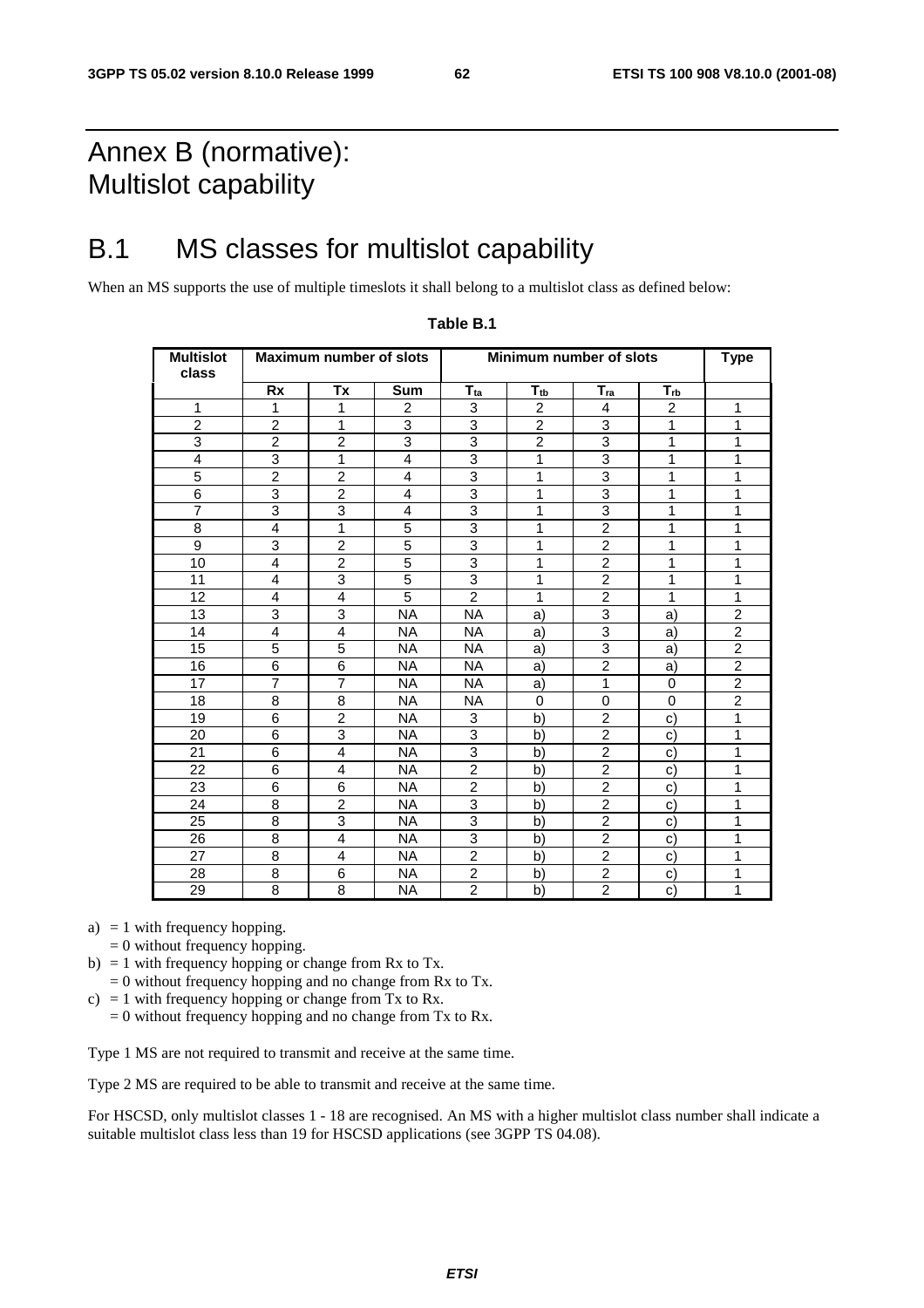#### **Rx:**

 Rx describes the maximum number of receive timeslots that the MS can use per TDMA frame. The MS must be able to support all integer values of receive TS from 0 to Rx (depending on the services supported by the MS). The receive TS need not be contiguous. For type 1 MS, the receive TS shall be allocated within window of size Rx, and no transmit TS shall occur between receive TS within a TDMA frame.

### **Tx:**

 Tx describes the maximum number of transmit timeslots that the MS can use per TDMA frame. The MS must be able to support all integer values of transmit TS from 0 to Tx (depending on the services supported by the MS). The transmit TS need not be contiguous. For type 1 MS, the transmit TS shall be allocated within window of size Tx, and no receive TS shall occur between transmit TS within a TDMA frame.

### **Sum:**

 Sum is the total number of uplink and downlink TS that can actually be used by the MS per TDMA frame. The MS must be able to support all combinations of integer values of Rx and Tx TS where  $1 \le Rx + Tx \le Sum$ (depending on the services supported by the MS). Sum is not applicable to all classes.

### $T_{\text{ta}}$ :

 $T_{ta}$  relates to the time needed for the MS to perform adjacent cell signal level measurement and get ready to transmit.

 For type 1 MS it is the minimum number of timeslots that will be allowed between the end of the previous transmit or receive TS and the next transmit TS when measurement is to be performed between. It should be noted that, in practice, the minimum time allowed may be reduced by amount of timing advance.

For type 1 MS that supports extended TA, the parameter  $T_{ta}$  is increased by 1 if TA > 63 and there is a change from RX to TX.

For type 2 MS it is not applicable.

For circuit switched multislot configurations as defined in subclause 6.4.2.1,  $T_{ta}$  is not applicable.

### $T_{\text{th}}$ :

 $T_{th}$  relates to the time needed for the MS to get ready to transmit. This minimum requirement will only be used when adjacent cell power measurements are not required by the service selected.

 For type 1 MS it is the minimum number of timeslots that will be allowed between the end of the last previous receive TS and the first next transmit TS or between the previous transmit TS and the next transmit TS when the frequency is changed in between. It should be noted that, in practice, the minimum time allowed may be reduced by the amount of the timing advance.

For type 1 MS that supports extended TA, the parameter  $T_{tb} = 2$  if TA > 63 and there is a change from RX to TX.

 For type 2 MS it is the minimum number of timeslots that will be allowed between the end of the last transmit burst in a TDMA frame and the first transmit burst in the next TDMA frame.

### **Tra:**

 $T_{ra}$  relates to the time needed for the MS to perform adjacent cell signal level measurement and get ready to receive.

 For type 1 MS it is the minimum number of timeslots that will be allowed between the previous transmit or receive TS and the next receive TS when measurement is to be performed between.

 For type 2 MS it is the minimum number of timeslots that will be allowed between the end of the last receive burst in a TDMA frame and the first receive burst in the next TDMA frame.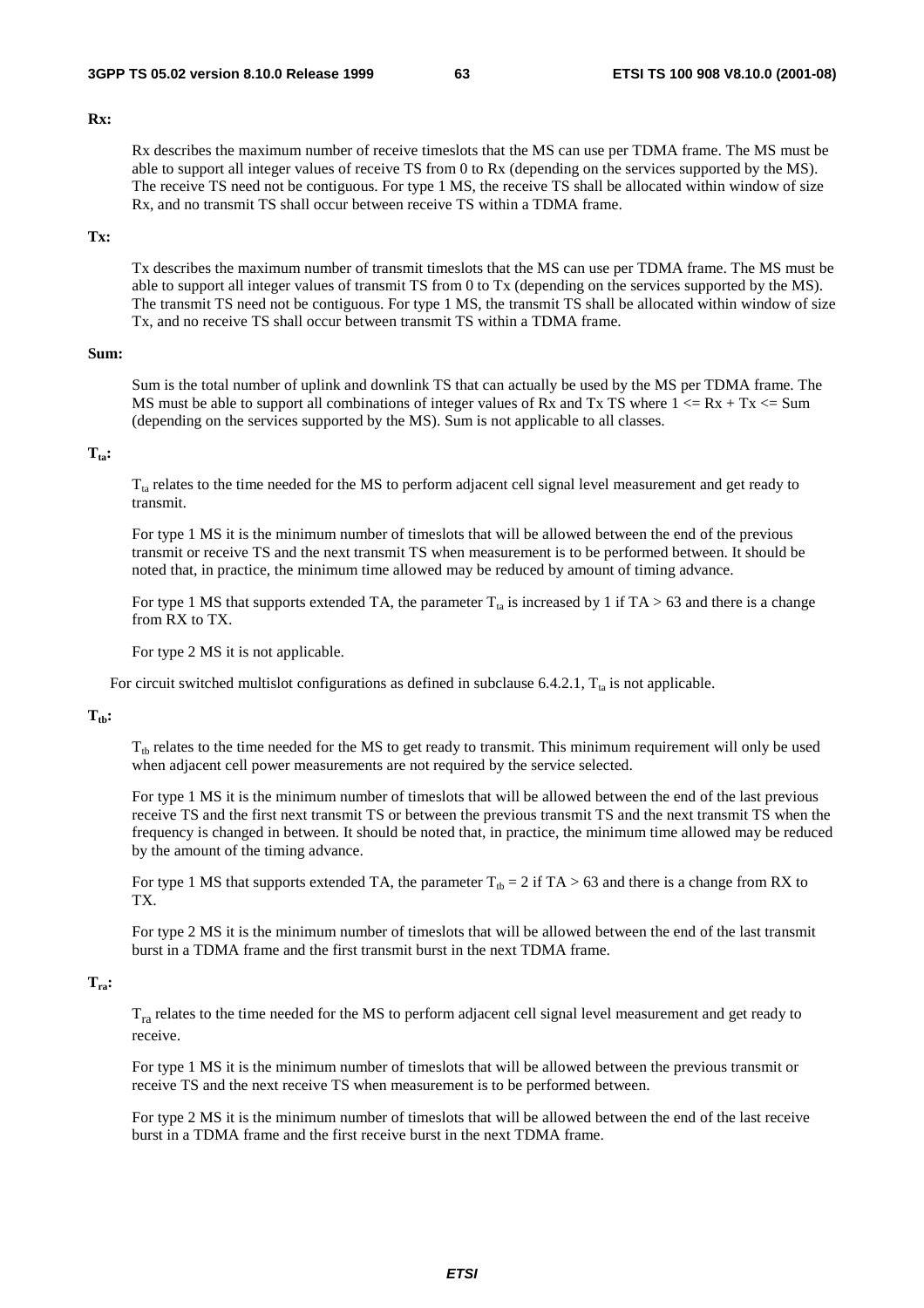$T_{rb}$ :

 $T_{rb}$  relates to the time needed for the MS to get ready to receive. This minimum requirement will only be used when adjacent cell power measurements are not required by the service selected.

 For type 1 MS it is the minimum number of timeslots that will be allowed between the previous transmit TS and the next receive TS or between the previous receive TS and the next receive TS when the frequency is changed in between.

 For type 2 MS it is the minimum number of timeslots that will be allowed between the end of the last receive burst in a TDMA frame and the first receive burst in the next TDMA frame.

# B.2 Constraints imposed by the service selected

The service selected will impose certain restrictions on the allowed combinations of transmit and receive timeslots. Such restrictions are not imposed by this annex but should be derived from the description of the services. For example, in the case of circuit switched data the TS numbers used in the uplink will be a subset of those used in the downlink.

The service selected will determine whether or not adjacent cell power measurements are required and therefore whether  $T_{ra}$  or  $T_{rb}$  is allowed for.

## B.3 Network requirements for supporting MS multislot classes

The multislot class of the MS will limit the combinations and configurations allowed when supporting multislot communication.

GSM 400 network may support extended cell coverage utilising timing advance values greater than 63. This has an effect that the time for MS to change from RX to TX will be very short for distant MS. It is necessary for the network to decide whether requested or current multislot configuration can be supported by distant MS. If actual TA is great enough it may be necessary for network to downgrade requested resources or it may be necessary for network to downgrade current resources.

It is necessary for the network to decide whether the MS needs to perform adjacent cell power measurement for the type of multislot communication intended and whether the service imposes any other constraints before the full restrictions on TS assignments can be resolved. This is best shown by example:

For a multislot class 5 MS in circuit switched configuration (adjacent cell power measurements required) five basic configurations of channels are possible which can occur in six different positions in the TDMA frame. The service itself may determine that asymmetry must be downlink biased, in which case the last two solutions would not be allowed.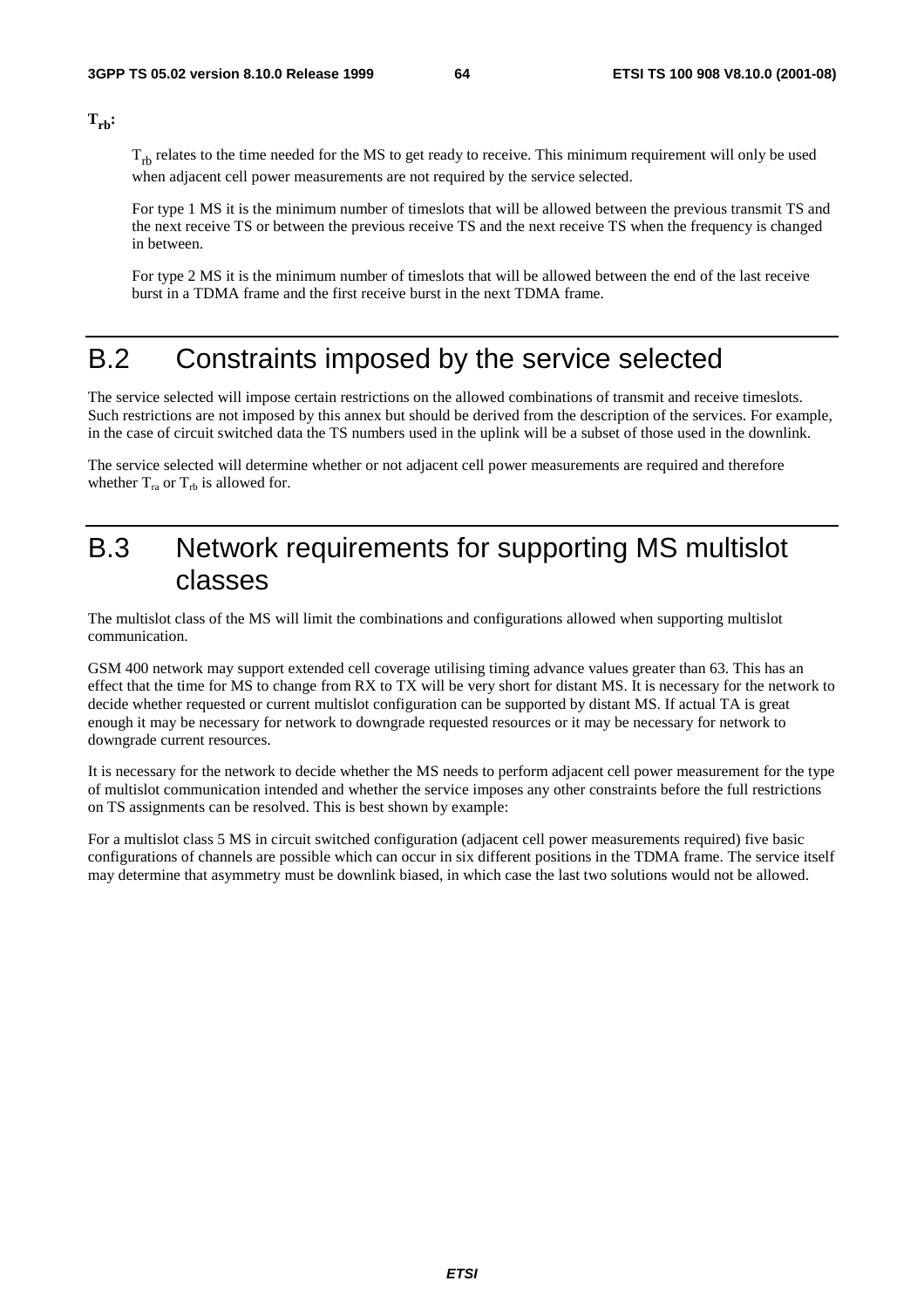



Alternative downlink biased assymetry **Uplink biased assymetry** 



Alternative uplink biased assymetry (not prohibited by multislot class)







(not prohibited by multislot class)

These five combinations can be repeated at the six other positions that can be fitted within the same TDMA frame

### **Figure B.1**

For a multislot class 13 MS when adjacent cell power measurements are not required and the service does not constrain the transmit and receive timeslots to use the same timeslot number. Many configurations of channels are possible so long as the 5 constraints of the MS are catered for. [Currently services envisaged only allow for the last example here.]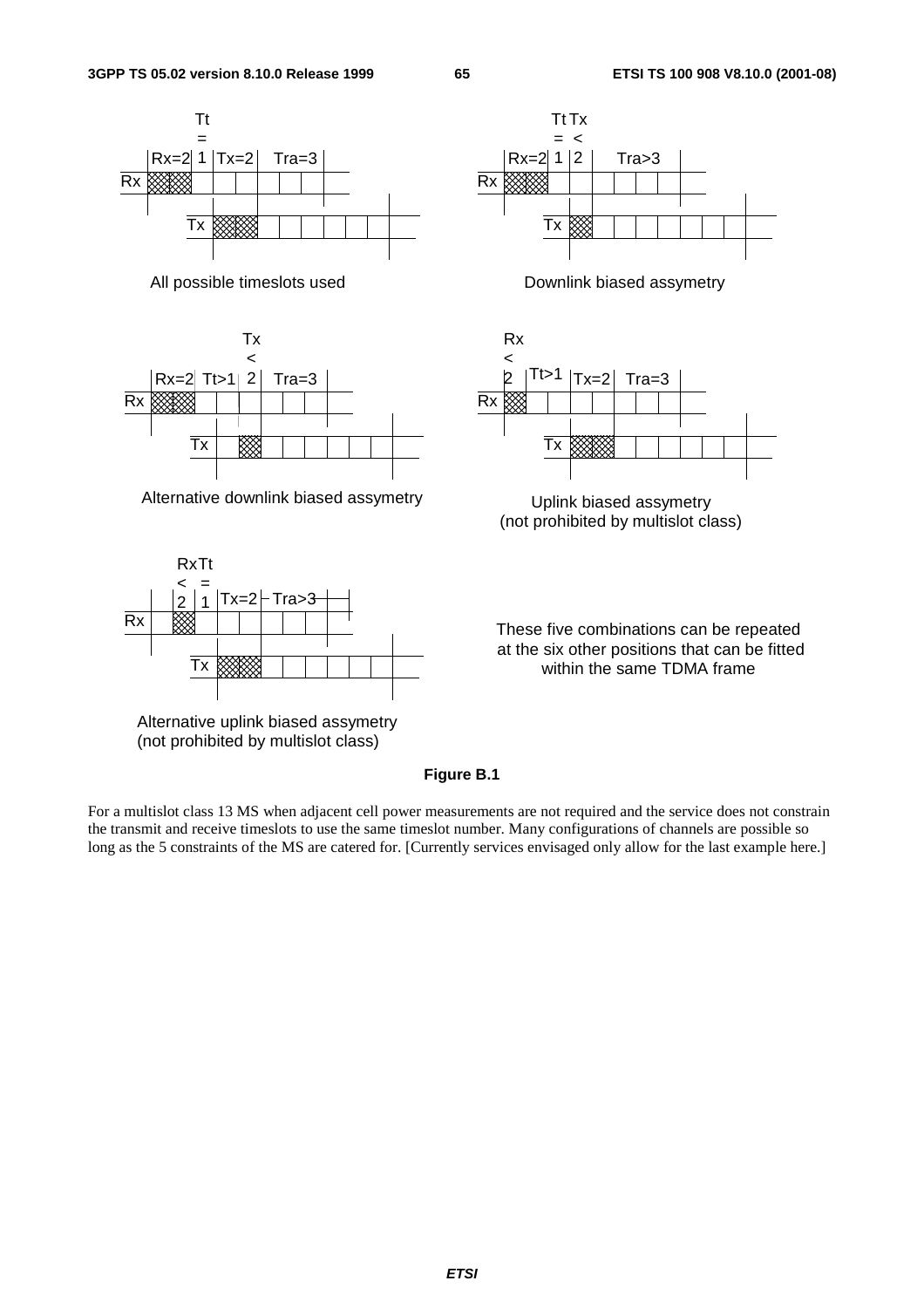

There is no requirement for relative timing of Tx timeslots in relation to Rx timeslots





Many configurations are possible





This configuration could be used for HSCSD or GPRS

**Figure B.2**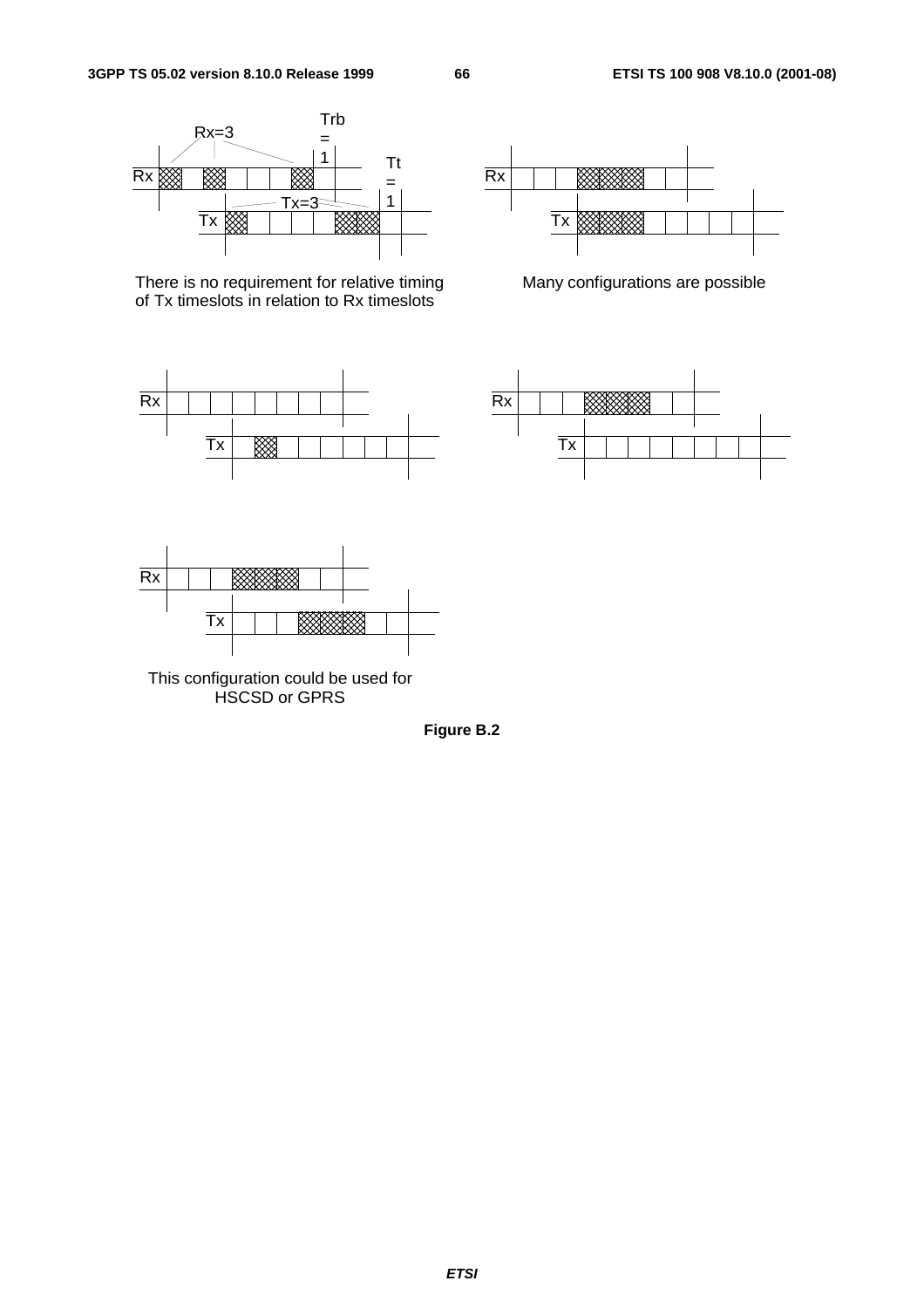# Annex C (informative): CTSBCH Timeslot shifting example

With the following parameters :

- $-TNI = 4$
- $TNSCN = 9$

TNSCO = 1 i.e.  $(TNS1 = TNS<sub>9,1</sub> = (0, 3, 7, 6, 5, 2, 4, 1)$  and  $TNS2 = TNS<sub>9,0</sub> = (0, 1, 4, 5, 7, 3, 6, 2)$ 

- $-x0 = 2$
- $-x1 = 3$
- $x2 = 5$
- $x3 = 4$

and the timeslot shifting algorithm defined in section 6.3.3, the CTSBCH TN used in set 0 of the shifting sequence is :

(FN div 52) mod 51 0 1 2 3 4 5 6 7 8 9 10 11 12 13 14 15 16 17 TNS used 1 1 1 1 1 1 1 1 2 2 2 2 1 1 1 1 1 2<br>CTSBCH TN 4 1 0 3 7 6 5 2 0 1 4 5 2 4 1 0 3 6 CTSBCH TN 4 1 0 3 7 6 5 2 0 1 4 5 2 4 1 0 3 6 (FN div 52) mod 51 18 19 20 21 22 23 24 25 26 27 28 29 30 31 32 33 34 35 2 1 1 1 1 1 1<br>7 6 5 2 4 1 0 Printed and the contract of the contract of the contract of the contract of the contract of the contract of the contract of the contract of the contract of the contract of the contract of the contract of the contract of th (FN div 52) mod 51 36 37 38 39 40 41 42 43 44 45 46 47 48 49 50 TNS used 2 2 2 2 2 1 1 1 2 2 2 2 1 1 1 CTSBCH TN 1 4 5 7 3 7 6 5 7 3 6 2 4 1 0

For the next sets, same mechanism applies, with

set 1 beginning with CTSBCH  $TN = 3$ 

set 2 beginning with CTSBCH  $TN = 5$ 

set 3 beginning with CTSBCH  $TN = 1$ 

set 4 beginning with CTSBCH  $TN = 7$ 

set 5 beginning with CTSBCH  $TN = 2$ 

set 6 beginning with CTSBCH  $TN = 0$ 

set 7 beginning with CTSBCH  $TN = 6$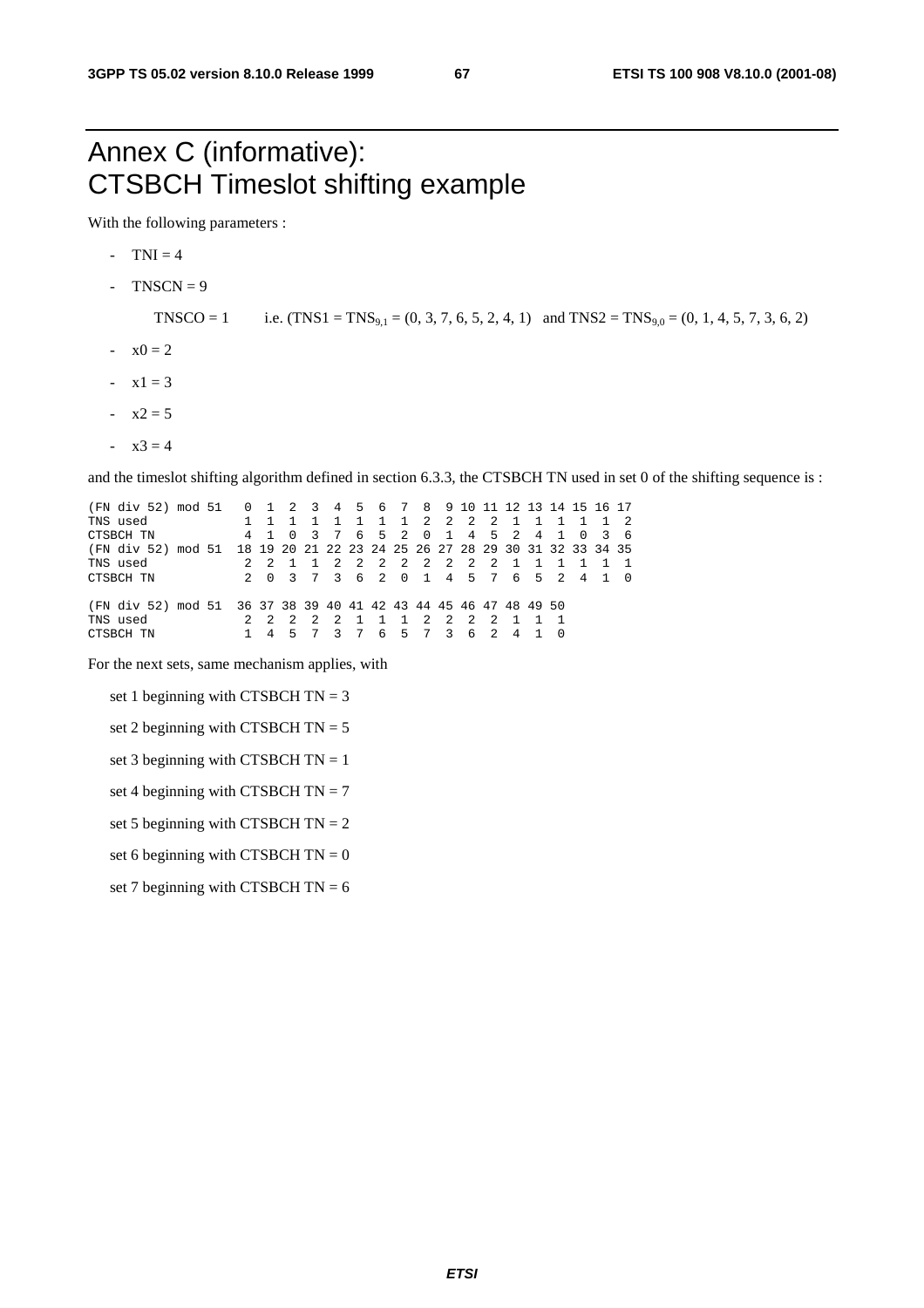# Annex D (informative): COMPACT multiframe structure examples

In the figures, the 52-multiframe number (MFN) shall have a range of 0 to 3 and can be calculated from the TDMA frame number (FN) as follows:

 $MFN = (FN \div 52) \mod 4$ 

For COMPACT, timeslot mapping and rotation of the control channels is used such that control channels belonging to a serving time group are rotated over odd timeslot numbers as follows: 7, 5, 3, 1, 7, 5, … . The rotation occurs between frame numbers (FN) mod 52 = 3 and 4. The timeslot mapping and rotation of the control channels in this manner allows the mobile station to measure the received signal level from surrounding cells in its normal measurement window. Since the rotation repeats itself every 208 frames, the 52-multiframe number (MFN) allows the mobile station to determine its location in the time group rotation during selection and re-selection.

The following relates to Figures D.1 through D.7:

- i)  $B(x)^y =$  time group y uses CPBCCH in block x;
- ii)  $C(x)^y =$  time group y uses CPCCCH in block x;
- iii) PTCCH = PTCCH as norma;
- iv) CFCCH<sup>y</sup> = time group y uses CFCCH;
- v) CSCH<sup>y</sup> = time group y uses CSCH;
- vi)  $IDLE = idle burst;$
- vii)  $X^y$  = block designated as idle for time group y;
- viii) Empty = used for traffic as normal.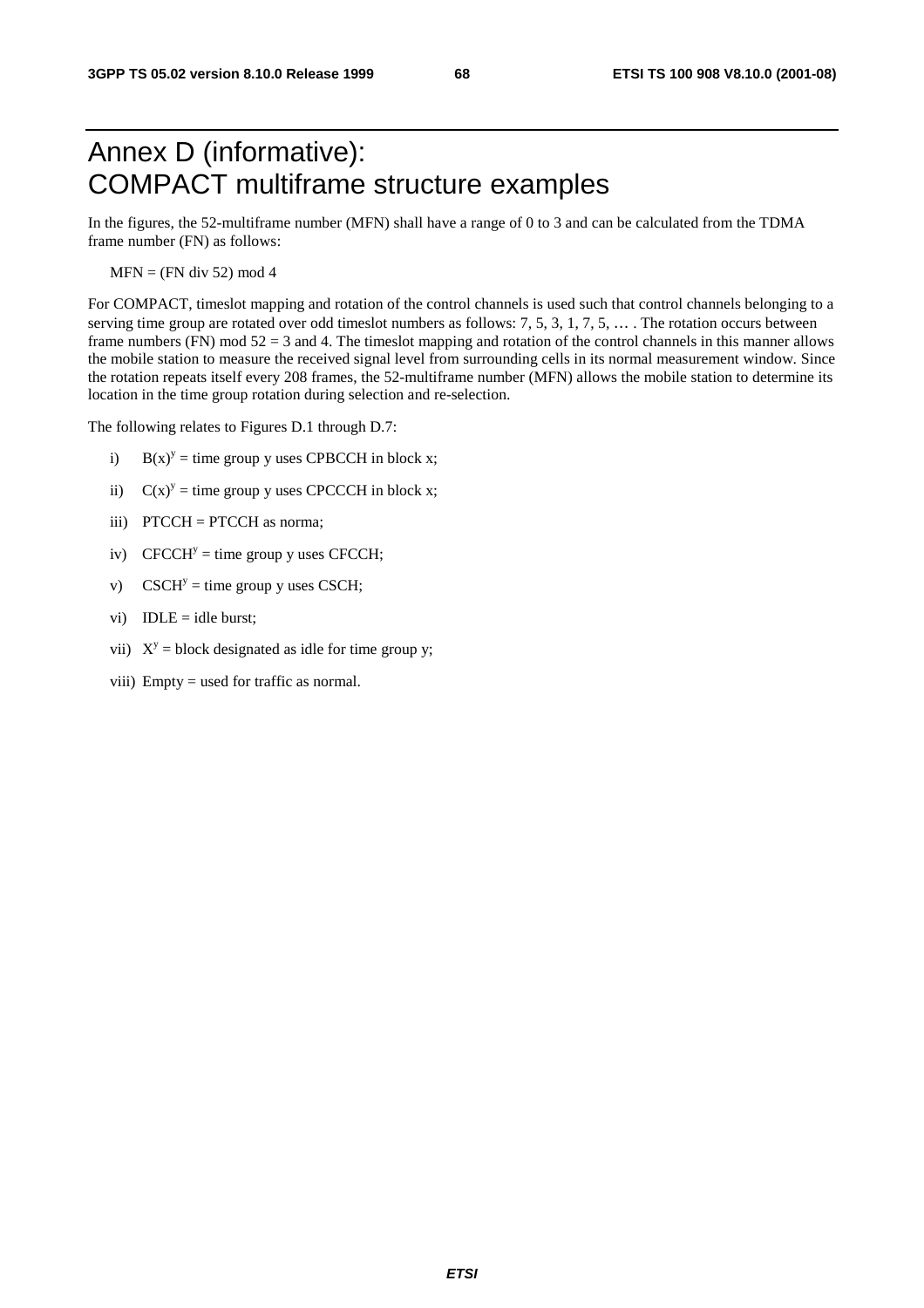|                         |  | Frames 0-51 of a 208-multiframe         |                |             | $MFN = 0$<br>$TG = 0$ |       |            |                |                   | Frames 0-51 of a 208-multiframe |       | $MFN = 0$<br>$TG = 1$ |             |       |              |                |                   |                |                         | Frames 0-51 of a 208-multiframe<br>$MFN = 0$<br>$TG = 2$ |       |             |             |                |                   |                |              |       | $MFN = 0$<br>$TG = 3$ | Frames 0-51 of a 208-multiframe |       |                |
|-------------------------|--|-----------------------------------------|----------------|-------------|-----------------------|-------|------------|----------------|-------------------|---------------------------------|-------|-----------------------|-------------|-------|--------------|----------------|-------------------|----------------|-------------------------|----------------------------------------------------------|-------|-------------|-------------|----------------|-------------------|----------------|--------------|-------|-----------------------|---------------------------------|-------|----------------|
| TS 0<br><b>FN</b>       |  | 1                                       | $\overline{2}$ | 3           | 4                     | 5     | 6          | $\overline{7}$ | TS 0<br><b>FN</b> | 1                               | 2     | 3                     | 4           | 5     | 6            | $\overline{7}$ | TS 0<br><b>FN</b> | $\overline{1}$ | $\overline{\mathbf{2}}$ | 3                                                        | 4     | 5           | 6           | $\overline{7}$ | TS 0<br><b>FN</b> | $\overline{1}$ | $\mathbf{2}$ | 3     | $\overline{4}$        | 5                               | 6     | 7              |
| $\overline{0}$          |  | B(0)                                    |                | X,          |                       | $X^2$ |            | $X^3$          | $\mathbf{0}$      | $X^0$                           |       | B(0)                  |             | $X^2$ |              | X              | $\mathbf{0}$      | $X^0$          |                         | $X^1$                                                    |       | $B(0)^2$    |             | $X^3$          | $\mathbf{0}$      | $X^0$          |              | X     |                       | $X^2$                           |       | B(0)           |
| $\mathbf{1}$            |  | B(0)                                    |                | $X^1$       |                       | $X^2$ |            | $X_3$          | 1                 | $X_0$                           |       | B(0)                  |             | $X^2$ |              | $X^3$          | 1                 | $X_0$          |                         | X,                                                       |       | B(0)        |             | $X_3$          | 1                 | $X_0$          |              | X     |                       | $X^2$                           |       | B(0)           |
| $\overline{2}$          |  | $B(0)^6$                                |                | $X^1$       |                       | $X^2$ |            | $X_3$          | $\overline{2}$    | $X_0$                           |       | B(0)                  |             | $X^2$ |              | $X_3$          | $\mathbf{2}$      | $X_0$          |                         | $X^1$                                                    |       | $B(0)^2$    |             | $X^3$          | $\mathbf{2}$      | $X_0$          |              | $X^1$ |                       | $X^2$                           |       | $B(0)^3$       |
| 3                       |  | $B(0)^{6}$                              |                | $X^1$       |                       | $X^2$ |            | $X^3$          | 3                 | $X_0$                           |       | B(0)                  |             | $X^2$ |              | $X^3$          | 3                 | $X^0$          |                         | $X^1$                                                    |       | $B(0)^2$    |             | $X^3$          | 3                 | $X_0$          |              | $X^1$ |                       | $X^2$                           |       | $B(0)^3$       |
| 4                       |  |                                         |                |             |                       |       |            |                | 4                 |                                 |       |                       |             |       |              |                |                   |                |                         |                                                          |       |             |             |                |                   |                |              |       |                       |                                 |       |                |
| 5                       |  |                                         |                |             |                       |       |            |                | 5                 |                                 |       |                       |             |       |              |                |                   |                |                         |                                                          |       |             |             |                |                   |                |              |       |                       |                                 |       |                |
| 6                       |  |                                         |                |             |                       |       |            |                | 6                 |                                 |       |                       |             |       |              |                |                   |                |                         |                                                          |       |             |             |                |                   |                |              |       |                       |                                 |       |                |
| $\overline{\mathbf{r}}$ |  |                                         |                |             |                       |       |            |                | 7<br>8            |                                 |       |                       |             |       |              |                |                   |                |                         |                                                          |       |             |             |                |                   |                |              |       |                       |                                 |       |                |
| 8<br>9                  |  |                                         |                |             |                       |       |            |                | 9                 |                                 |       |                       |             |       |              |                |                   |                |                         |                                                          |       |             |             |                |                   |                |              |       |                       |                                 |       |                |
| 10                      |  |                                         |                |             |                       |       |            |                | 10                |                                 |       |                       |             |       |              |                | 10                |                |                         |                                                          |       |             |             |                | 10                |                |              |       |                       |                                 |       |                |
| 11                      |  |                                         |                |             |                       |       |            |                | 11                |                                 |       |                       |             |       |              |                | 11                |                |                         |                                                          |       |             |             |                | 11                |                |              |       |                       |                                 |       |                |
| 12                      |  |                                         |                |             | <b>PTCCH</b>          |       |            |                | 12                |                                 |       | <b>PTCCH</b>          |             |       |              |                | 12                |                |                         | <b>PTCCH</b>                                             |       |             |             |                | 12                |                |              |       | <b>PTCCH</b>          |                                 |       |                |
| 13                      |  | $X^1$                                   |                | $X^2$       |                       | $X^3$ |            | $C(3)^{6}$     | 13                | C(3)                            |       | $X^2$                 |             | $X^3$ |              | X,             | 13                | $X^1$          |                         | $C(3)^2$                                                 |       | $X^3$       |             | $X^{\iota}$    | 13                | $X^1$          |              | $X^2$ |                       | $C(3)^{3}$                      |       | $X^0$          |
| 14                      |  | $X^1$                                   |                | $X^2$       |                       | $X^3$ |            | $C(3)^{0}$     | 14                | C(3)                            |       | $X^2$                 |             | $X^3$ |              | $X^0$          | 14                | $X^1$          |                         | $C(3)^{2}$                                               |       | $X^3$       |             | $X^0$          | 14                | $X^1$          |              | $X^2$ |                       | C(3)                            |       | X <sup>0</sup> |
| 15                      |  | $X^1$                                   |                | $X^2$       |                       | $X^3$ |            | C(3)           | 15                | C(3)                            |       | $X^2$                 |             | $X_3$ |              | $X_0$          | 15                | $X^1$          |                         | $C(3)^{2}$                                               |       | $X_3$       |             | $X^0$          | 15                | $X^1$          |              | $X^2$ |                       | $C(3)^3$                        |       | $X_0$          |
| 16                      |  | $X^1$                                   |                | $X^2$       |                       | $X_3$ |            | $C(3)^{0}$     | 16                | C(3)                            |       | $X^2$                 |             | $X_3$ |              | $X_0$          | 16                | $X^1$          |                         | $C(3)^2$                                                 |       | $X_3$       |             | $X_0$          | 16                | $X^1$          |              | $X^2$ |                       | $C(3)^3$                        |       | $X_0$          |
| 17                      |  |                                         |                |             |                       |       |            |                | 17                |                                 |       |                       |             |       |              |                | 17                |                |                         |                                                          |       |             |             |                | 17                |                |              |       |                       |                                 |       |                |
| 18                      |  |                                         |                |             |                       |       |            |                | 18                |                                 |       |                       |             |       |              |                | 18                |                |                         |                                                          |       |             |             |                | 18                |                |              |       |                       |                                 |       |                |
| 19                      |  |                                         |                |             |                       |       |            |                | 19                |                                 |       |                       |             |       |              |                | 19                |                |                         |                                                          |       |             |             |                | 19                |                |              |       |                       |                                 |       |                |
| 20                      |  |                                         |                |             |                       |       |            |                | 20                |                                 |       |                       |             |       |              |                | 20                |                |                         |                                                          |       |             |             |                | 20                |                |              |       |                       |                                 |       |                |
| 21                      |  |                                         |                |             |                       |       |            |                | 21                |                                 |       |                       |             |       |              |                | 21                |                |                         |                                                          |       |             |             |                | 21                |                |              |       |                       |                                 |       |                |
| 22                      |  |                                         |                |             |                       |       |            |                | 22                |                                 |       |                       |             |       |              |                | 22                |                |                         |                                                          |       |             |             |                | 22                |                |              |       |                       |                                 |       |                |
| 23<br>24                |  |                                         |                |             |                       |       |            |                | 23<br>24          |                                 |       |                       |             |       |              |                | 23<br>24          |                |                         |                                                          |       |             |             |                | 23<br>24          |                |              |       |                       |                                 |       |                |
| 25                      |  |                                         |                | <b>IDLE</b> |                       |       |            | <b>CFCCH</b>   | 25                | <b>ID CFCCH</b>                 |       |                       | <b>IDLE</b> |       |              |                | 25                | <b>IDLE</b>    |                         | <b>CFCCH</b> <sup>2</sup>                                |       | <b>IDLE</b> |             |                | 25                |                | <b>IDLE</b>  |       |                       | CECCH <sub>3</sub>              |       | <b>IDLE</b>    |
| 26                      |  | $X^1$                                   |                | $X^2$       |                       | $X^3$ |            | $C(6)^{0}$     | 26                | C(6)                            |       | $X^2$                 |             | $X^3$ |              | $X^0$          | 26                | $X^1$          |                         | $C(6)^{2}$                                               |       | $X^3$       |             | $X^0$          | 26                | $X^1$          |              | $X^2$ |                       | $C(6)^3$                        |       | $X^0$          |
| 27                      |  | X                                       |                | $X^2$       |                       | $X^3$ |            | C(6)           | 27                | C(6)                            |       | $X^2$                 |             | $X_3$ |              | $X_{c}$        | 27                | $X^1$          |                         | C(6)                                                     |       | $X_3$       |             | $X_0$          | 27                | $X^1$          |              | $X^2$ |                       | C(6)                            |       | $X_0$          |
| 28                      |  | $X^1$                                   |                | $X^2$       |                       | $X_3$ |            | C(6)           | 28                | C(6)                            |       | $X^2$                 |             | $X_3$ |              | $X_0$          | 28                | $X^1$          |                         | C(6)                                                     |       | $X_3$       |             | $X_0$          | 28                | X,             |              | $X^2$ |                       | C(6)                            |       | $X_0$          |
| 29                      |  | $X^1$                                   |                | $X^2$       |                       | $X^3$ |            | $C(6)^{6}$     | 29                | C(6)                            |       | $X^2$                 |             | $X^3$ |              | $X_0$          | 29                | $X^1$          |                         | C(6)                                                     |       | $X^3$       |             | $X_0$          | 29                | $X^1$          |              | $X^2$ |                       | C(6)                            |       | $X^0$          |
| 30                      |  |                                         |                |             |                       |       |            |                | 30                |                                 |       |                       |             |       |              |                | 30                |                |                         |                                                          |       |             |             |                | 30                |                |              |       |                       |                                 |       |                |
| 31                      |  |                                         |                |             |                       |       |            |                | 31                |                                 |       |                       |             |       |              |                | 31                |                |                         |                                                          |       |             |             |                | 31                |                |              |       |                       |                                 |       |                |
| 32                      |  |                                         |                |             |                       |       |            |                | 32                |                                 |       |                       |             |       |              |                | 32                |                |                         |                                                          |       |             |             |                | 32                |                |              |       |                       |                                 |       |                |
| 33                      |  |                                         |                |             |                       |       |            |                | 33                |                                 |       |                       |             |       |              |                | 33                |                |                         |                                                          |       |             |             |                | 33                |                |              |       |                       |                                 |       |                |
| 34                      |  |                                         |                |             |                       |       |            |                | 34                |                                 |       |                       |             |       |              |                | 34                |                |                         |                                                          |       |             |             |                | 34                |                |              |       |                       |                                 |       |                |
| 35                      |  |                                         |                |             |                       |       |            |                | 35                |                                 |       |                       |             |       |              |                | 35                |                |                         |                                                          |       |             |             |                | 35                |                |              |       |                       |                                 |       |                |
| 36<br>37                |  |                                         |                |             |                       |       |            |                | 36<br>37          |                                 |       |                       |             |       |              |                | 36<br>37          |                |                         |                                                          |       |             |             |                | 36<br>37          |                |              |       |                       |                                 |       |                |
| 38                      |  |                                         |                |             |                       |       | 38         |                |                   | <b>PTCCH</b>                    |       |                       |             |       | 38           |                |                   | <b>PTCCH</b>   |                         |                                                          |       |             | 38          |                |                   |                | <b>PTCCH</b> |       |                       |                                 |       |                |
| 39                      |  | <b>PTCCH</b><br>$X^1$<br>$X^2$<br>$X^3$ |                |             |                       |       | $C(9)^{0}$ | 39             | C(9)              |                                 | $X^2$ |                       | $X^3$       |       | $X^{\prime}$ | 39             | $X^1$             |                | $C(9)^2$                |                                                          | $X^3$ |             | $X^{\iota}$ | 39             | $X^1$             |                | $X^2$        |       | C(9)                  |                                 | $X^0$ |                |
| 40                      |  | X,                                      |                | $X^2$       |                       | $X_3$ |            | C(9)           | 40                | C(9)                            |       | $X^2$                 |             | $X_3$ |              | $X^c$          | 40                | $X^1$          |                         | C(9)                                                     |       | $X_3$       |             | $X^0$          | 40                | $X^1$          |              | $X^2$ |                       | C(9)                            |       | $X^0$          |
| 41                      |  | $X^1$                                   |                | $X^2$       |                       | $X^3$ |            | $C(9)^{0}$     | 41                | C(9)                            |       | $X^2$                 |             | $X^3$ |              | $X_0$          | 41                | $X^1$          |                         | $C(9)^{2}$                                               |       | $X^3$       |             | $X_0$          | 41                | $X^1$          |              | $X^2$ |                       | $C(9)^{3}$                      |       | $X_0$          |
| 42                      |  | $X^1$                                   |                | $X^2$       |                       | $X^3$ |            | $C(9)^\circ$   | 42                | C(9)                            |       | $X^2$                 |             | $X_3$ |              | $X_0$          | 42                | $X^1$          |                         | $C(9)^2$                                                 |       | $X_3$       |             | $X_0$          | 42                | $X^1$          |              | $X^2$ |                       | $C(9)^{3}$                      |       | $X_0$          |
| 43                      |  |                                         |                |             |                       |       |            |                | 43                |                                 |       |                       |             |       |              |                | 43                |                |                         |                                                          |       |             |             |                | 43                |                |              |       |                       |                                 |       |                |
| 44                      |  |                                         |                |             |                       |       |            |                | 44                |                                 |       |                       |             |       |              |                | 44                |                |                         |                                                          |       |             |             |                | 44                |                |              |       |                       |                                 |       |                |
| 45                      |  |                                         |                |             |                       |       |            |                | 45                |                                 |       |                       |             |       |              |                | 45                |                |                         |                                                          |       |             |             |                | 45                |                |              |       |                       |                                 |       |                |
| 46                      |  |                                         |                |             |                       |       |            |                | 46                |                                 |       |                       |             |       |              |                | 46                |                |                         |                                                          |       |             |             |                | 46                |                |              |       |                       |                                 |       |                |
| 47                      |  |                                         |                |             |                       |       |            |                | 47                |                                 |       |                       |             |       |              |                | 47                |                |                         |                                                          |       |             |             |                | 47                |                |              |       |                       |                                 |       |                |
| 48                      |  |                                         |                |             |                       |       |            |                | 48                |                                 |       |                       |             |       |              |                | 48                |                |                         |                                                          |       |             |             |                | 48                |                |              |       |                       |                                 |       |                |
| 49                      |  |                                         |                |             |                       |       |            |                | 49                |                                 |       |                       |             |       |              |                | 49                |                |                         |                                                          |       |             |             |                | 49                |                |              |       |                       |                                 |       |                |
| 50<br>51                |  |                                         |                | <b>IDLE</b> |                       |       |            |                | 50                | 51 ID CSCH                      |       |                       | <b>IDLE</b> |       |              |                | 50<br>51          |                |                         | CSCH <sup>2</sup>                                        |       | <b>IDLE</b> |             |                | 50<br>51          |                | <b>IDLE</b>  |       |                       | CSCH <sub>3</sub>               |       | <b>IDLE</b>    |
|                         |  |                                         |                |             |                       |       |            | <b>CSCH</b>    |                   |                                 |       |                       |             |       |              |                |                   | <b>IDLE</b>    |                         |                                                          |       |             |             |                |                   |                |              |       |                       |                                 |       |                |

### **Figure D.1: COMPACT downlink 52-multiframe structure using 4 time groups for nominal cells (based on an assignment of 1 CPBCCH and 3 CPCCCHs with NIB\_CCCH\_0 = NIB\_CCCH\_1 = NIB\_CCCH\_2 = NIB\_CCCH\_3 = 4). NIB\_CCCH is not broadcast for serving cell time group**

NOTE: For uplink 52-multiframe structure (based on an assignment of 16 prioritized CPRACHs, see subclause 6.3.2.2.3a), replace  $B()$  by  $R()$  where  $R()$  denotes CPRACH, move down one block, and rotate according to subclause 6.3.2.1. Replace C( ) by R( ) and move down one block. CPRACH in general can be mapped as PRACH in clause 7 Table 6.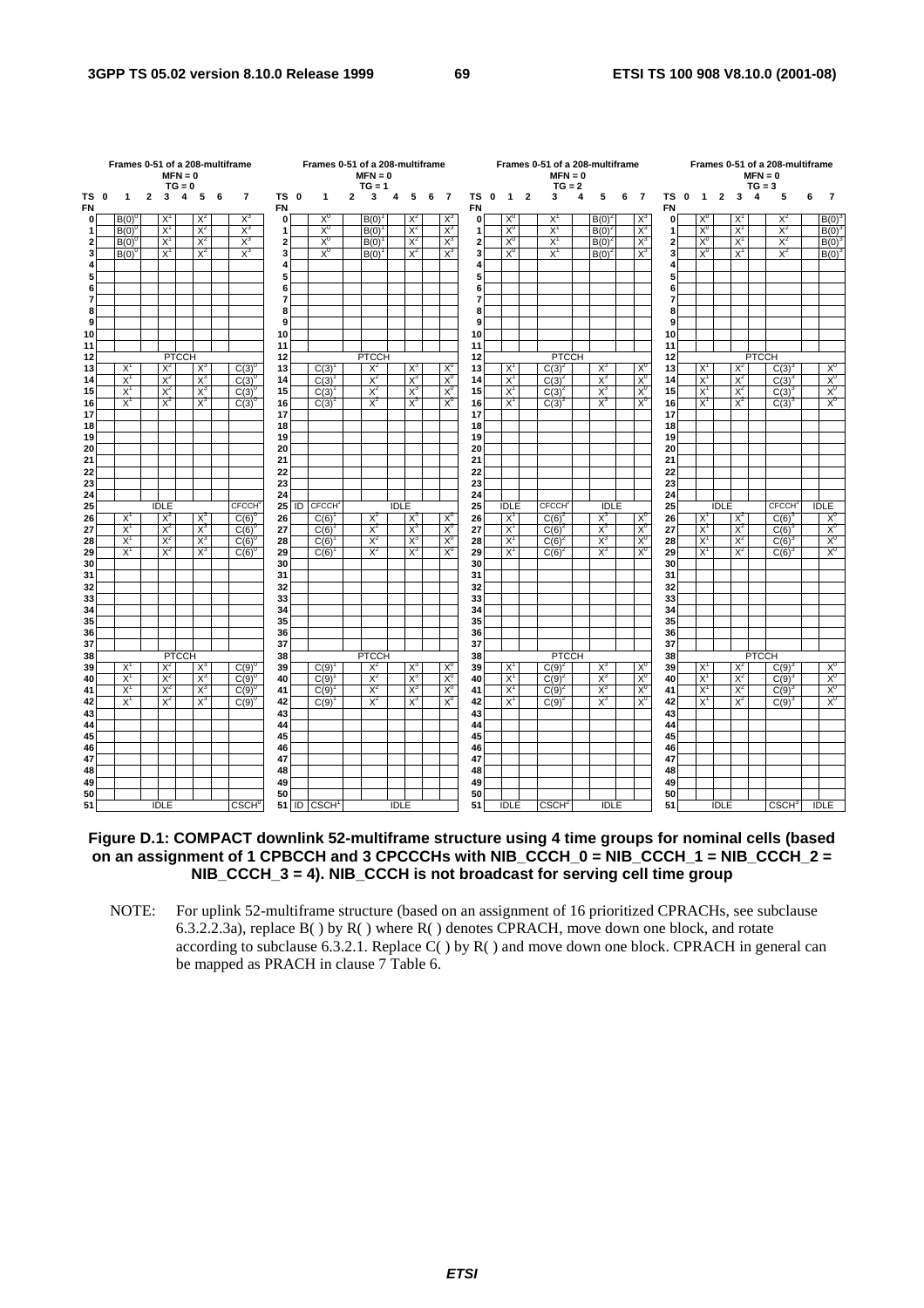|                     |   | Frames 0-51 of a 208-multiframe |   |             | $MFN = 0$<br>$TG = 0$ |       |   |                          |                     |             | Frames 0-51 of a 208-multiframe |   | $MFN = 0$<br>$TG = 1$ |             |       |   |                |                         |   |              |                | Frames 0-51 of a 208-multiframe<br>$MFN = 0$<br>$TG = 2$ |   |             |   |                   |
|---------------------|---|---------------------------------|---|-------------|-----------------------|-------|---|--------------------------|---------------------|-------------|---------------------------------|---|-----------------------|-------------|-------|---|----------------|-------------------------|---|--------------|----------------|----------------------------------------------------------|---|-------------|---|-------------------|
| тs<br>FN            | 0 | 1                               | 2 | 3           | 4                     | 5     | 6 | $\overline{\mathbf{r}}$  | ТS<br><b>FN</b>     | $\mathbf 0$ | 1                               | 2 | 3                     | 4           | 5     | 6 | $\overline{7}$ | TS<br><b>FN</b>         | 0 | $\mathbf{1}$ | $\overline{2}$ | 3                                                        | 4 | 5           | 6 | $\overline{7}$    |
| 0                   |   | $B(0)^{0}$                      |   | X,          |                       | $X^2$ |   |                          | 0                   |             | $X_0$                           |   | B(0)                  |             | $X^2$ |   |                | 0                       |   | $X^c$        |                | Χ                                                        |   | $B(0)^2$    |   |                   |
| 1                   |   | B(0)                            |   | $X^1$       |                       | $X^2$ |   |                          | 1                   |             | $X^0$                           |   | B(0)                  |             | $X^2$ |   |                | 1                       |   | $X_c$        |                | $\overline{x}$                                           |   | B(0)        |   |                   |
| 2                   |   | $B(0)^{c}$                      |   | $X^1$       |                       | $X^2$ |   |                          | $\overline{c}$      |             | $X_0$                           |   | B(0)                  |             | $X^2$ |   |                | $\overline{\mathbf{2}}$ |   | $X_0$        |                | $X^1$                                                    |   | $B(0)^2$    |   |                   |
| 3                   |   | B(0)                            |   | $X^1$       |                       | $X^2$ |   |                          | 3                   |             | $X_0$                           |   | B(0)                  |             | $X^2$ |   |                | 3                       |   | $X^0$        |                | X,                                                       |   | $B(0)^2$    |   |                   |
| 4                   |   |                                 |   |             |                       |       |   |                          | 4                   |             |                                 |   |                       |             |       |   |                | 4                       |   |              |                |                                                          |   |             |   |                   |
| 5                   |   |                                 |   |             |                       |       |   |                          | 5                   |             |                                 |   |                       |             |       |   |                | 5                       |   |              |                |                                                          |   |             |   |                   |
| 6<br>$\overline{7}$ |   |                                 |   |             |                       |       |   |                          | 6<br>$\overline{7}$ |             |                                 |   |                       |             |       |   |                | 6                       |   |              |                |                                                          |   |             |   |                   |
| 8                   |   |                                 |   |             |                       |       |   |                          | 8                   |             |                                 |   |                       |             |       |   |                | $\overline{7}$<br>8     |   |              |                |                                                          |   |             |   |                   |
| 9                   |   |                                 |   |             |                       |       |   |                          | 9                   |             |                                 |   |                       |             |       |   |                | 9                       |   |              |                |                                                          |   |             |   |                   |
| 10                  |   |                                 |   |             |                       |       |   |                          | 10                  |             |                                 |   |                       |             |       |   |                | 10                      |   |              |                |                                                          |   |             |   |                   |
| 11                  |   |                                 |   |             |                       |       |   |                          | 11                  |             |                                 |   |                       |             |       |   |                | 11                      |   |              |                |                                                          |   |             |   |                   |
| 12                  |   |                                 |   |             | <b>PTCCH</b>          |       |   |                          | 12                  |             |                                 |   | <b>PTCCH</b>          |             |       |   |                | 12                      |   |              |                | <b>PTCCH</b>                                             |   |             |   |                   |
| 13                  |   | $X^1$                           |   | $X^2$       |                       |       |   | C(3)                     | 13                  |             | C(3)                            |   | $X^2$                 |             |       |   | X,             | 13                      |   | X            |                | $C(3)$ <sup>2</sup>                                      |   |             |   | $X_0$             |
| 14                  |   | $X^1$                           |   | $X^2$       |                       |       |   | C(3)                     | 14                  |             | C(3)                            |   | $X^2$                 |             |       |   | $X_0$          | 14                      |   | $X^1$        |                | $C(3)^{2}$                                               |   |             |   | $X^0$             |
| 15                  |   | $X^1$                           |   | $X^2$       |                       |       |   | $C(3)^{6}$               | 15                  |             | C(3)                            |   | $X^2$                 |             |       |   | $X_0$          | 15                      |   | X            |                | $C(3)^{2}$                                               |   |             |   | $X_0$             |
| 16                  |   | $X^1$                           |   | $X^2$       |                       |       |   | $C(3)^{0}$               | 16                  |             | C(3)                            |   | $X^2$                 |             |       |   | $X^0$          | 16                      |   | $X^1$        |                | $C(3)^{2}$                                               |   |             |   | $X^0$             |
| 17                  |   |                                 |   |             |                       |       |   |                          | 17                  |             |                                 |   |                       |             |       |   |                | 17                      |   |              |                |                                                          |   |             |   |                   |
| 18                  |   |                                 |   |             |                       |       |   |                          | 18                  |             |                                 |   |                       |             |       |   |                | 18                      |   |              |                |                                                          |   |             |   |                   |
| 19                  |   |                                 |   |             |                       |       |   |                          | 19                  |             |                                 |   |                       |             |       |   |                | 19                      |   |              |                |                                                          |   |             |   |                   |
| 20<br>21            |   |                                 |   |             |                       |       |   |                          | 20<br>21            |             |                                 |   |                       |             |       |   |                | 20<br>21                |   |              |                |                                                          |   |             |   |                   |
| 22                  |   |                                 |   |             |                       |       |   |                          | 22                  |             |                                 |   |                       |             |       |   |                | 22                      |   |              |                |                                                          |   |             |   |                   |
| 23                  |   |                                 |   |             |                       |       |   |                          | 23                  |             |                                 |   |                       |             |       |   |                | 23                      |   |              |                |                                                          |   |             |   |                   |
| 24                  |   |                                 |   |             |                       |       |   |                          | 24                  |             |                                 |   |                       |             |       |   |                | 24                      |   |              |                |                                                          |   |             |   |                   |
| 25                  |   |                                 |   | <b>IDLE</b> |                       |       |   | <b>CFCCH</b>             | 25                  | ID          | CECCH <sub>1</sub>              |   |                       | <b>IDLE</b> |       |   |                | 25                      |   | <b>IDLE</b>  |                | <b>CECCH</b>                                             |   | <b>IDLE</b> |   |                   |
| 26                  |   | $X^1$                           |   | $X^2$       |                       |       |   | C(6)                     | 26                  |             | C(6)                            |   | $X^2$                 |             |       |   | $X_0$          | 26                      |   | $X^1$        |                | $C(6)^2$                                                 |   |             |   | $X_0$             |
| 27                  |   | $X^1$                           |   | $X^2$       |                       |       |   | $C(6)^0$                 | 27                  |             | C(6)                            |   | $X^2$                 |             |       |   | X <sup>0</sup> | 27                      |   | $X^1$        |                | $C(6)^{2}$                                               |   |             |   | X <sup>0</sup>    |
| 28                  |   | X                               |   | $X^2$       |                       |       |   | C(6)                     | 28                  |             | C(6)                            |   | $X^2$                 |             |       |   | $X_c$          | 28                      |   | X            |                | C(6)                                                     |   |             |   | $X_0$             |
| 29                  |   | $X^1$                           |   | $X^2$       |                       |       |   | C(6)                     | 29                  |             | C(6)                            |   | $X^2$                 |             |       |   | $X_0$          | 29                      |   | X            |                | C(6)                                                     |   |             |   | $X_0$             |
| 30                  |   |                                 |   |             |                       |       |   |                          | 30                  |             |                                 |   |                       |             |       |   |                | 30                      |   |              |                |                                                          |   |             |   |                   |
| 31                  |   |                                 |   |             |                       |       |   |                          | 31                  |             |                                 |   |                       |             |       |   |                | 31                      |   |              |                |                                                          |   |             |   |                   |
| 32<br>33            |   |                                 |   |             |                       |       |   |                          | 32<br>33            |             |                                 |   |                       |             |       |   |                | 32<br>33                |   |              |                |                                                          |   |             |   |                   |
| 34                  |   |                                 |   |             |                       |       |   |                          | 34                  |             |                                 |   |                       |             |       |   |                | 34                      |   |              |                |                                                          |   |             |   |                   |
| 35                  |   |                                 |   |             |                       |       |   |                          | 35                  |             |                                 |   |                       |             |       |   |                | 35                      |   |              |                |                                                          |   |             |   |                   |
| 36                  |   |                                 |   |             |                       |       |   |                          | 36                  |             |                                 |   |                       |             |       |   |                | 36                      |   |              |                |                                                          |   |             |   |                   |
| 37                  |   |                                 |   |             |                       |       |   |                          | 37                  |             |                                 |   |                       |             |       |   |                | 37                      |   |              |                |                                                          |   |             |   |                   |
| 38                  |   |                                 |   |             | <b>PTCCH</b>          |       |   |                          | 38                  |             |                                 |   | <b>PTCCH</b>          |             |       |   |                | 38                      |   |              |                | <b>PTCCH</b>                                             |   |             |   |                   |
| 39                  |   | $X^1$                           |   | $X^2$       |                       |       |   | $C(9)^{6}$               | 39                  |             | C(9)                            |   | $X^2$                 |             |       |   | X <sup>0</sup> | 39                      |   | $X^1$        |                | $C(9)^2$                                                 |   |             |   | $X_0$             |
| 40                  |   | $X^1$                           |   | $X^2$       |                       |       |   | C(9)                     | 40                  |             | C(9)                            |   | $X^2$                 |             |       |   | $X^c$          | 40                      |   | X            |                | C(9)                                                     |   |             |   | $X^0$             |
| 41                  |   | $X^1$                           |   | $X^2$       |                       |       |   | C(9)                     | 41                  |             | C(9)                            |   | $X^2$                 |             |       |   | $X_0$          | 41                      |   | $X^1$        |                | C(9)                                                     |   |             |   | $\frac{X^0}{X^0}$ |
| 42                  |   | $X^1$                           |   | $X^2$       |                       |       |   | $C(9)^{0}$               | 42                  |             | C(9)                            |   | $X^2$                 |             |       |   | $X_0$          | 42                      |   | $X^1$        |                | $C(9)^{2}$                                               |   |             |   |                   |
| 43                  |   |                                 |   |             |                       |       |   |                          | 43                  |             |                                 |   |                       |             |       |   |                | 43                      |   |              |                |                                                          |   |             |   |                   |
| 44                  |   |                                 |   |             |                       |       |   |                          | 44                  |             |                                 |   |                       |             |       |   |                | 44                      |   |              |                |                                                          |   |             |   |                   |
| 45<br>46            |   |                                 |   |             |                       |       |   |                          | 45<br>46            |             |                                 |   |                       |             |       |   |                | 45<br>46                |   |              |                |                                                          |   |             |   |                   |
| 47                  |   |                                 |   |             |                       |       |   |                          | 47                  |             |                                 |   |                       |             |       |   |                | 47                      |   |              |                |                                                          |   |             |   |                   |
| 48                  |   |                                 |   |             |                       |       |   |                          | 48                  |             |                                 |   |                       |             |       |   |                | 48                      |   |              |                |                                                          |   |             |   |                   |
| 49                  |   |                                 |   |             |                       |       |   |                          | 49                  |             |                                 |   |                       |             |       |   |                | 49                      |   |              |                |                                                          |   |             |   |                   |
| 50                  |   |                                 |   |             |                       |       |   |                          | 50                  |             |                                 |   |                       |             |       |   |                | 50                      |   |              |                |                                                          |   |             |   |                   |
| 51                  |   |                                 |   | <b>IDLE</b> |                       |       |   | <b>CSCH</b> <sup>0</sup> |                     | 51 ID       | CSCH <sub>1</sub>               |   |                       | <b>IDLE</b> |       |   |                | 51                      |   | <b>IDLE</b>  |                | CSCH <sup>2</sup>                                        |   | <b>IDLE</b> |   |                   |

### **Figure D.2: COMPACT downlink 52-multiframe structure using 3 time groups for nominal cells (based on an assignment of 1 CPBCCH and 3 CPCCCHs with NIB\_CCCH\_0 = NIB\_CCCH\_1 = NIB\_CCCH\_2 = 4, NIB\_CCCH\_3 = 0). NIB\_CCCHis not broadcast for serving cell time group**

NOTE: For uplink 52-multiframe structure (based on an assignment of 16 prioritized CPRACHs, see subclause 6.3.2.2.3a), replace B( ) by R( ) where R( ) denotes CPRACH, move down one block, and rotate according to subclause 6.3.2.1. Replace C( ) by R( ) and move down one block. CPRACH in general can be mapped as PRACH in Clause 7 Table 6.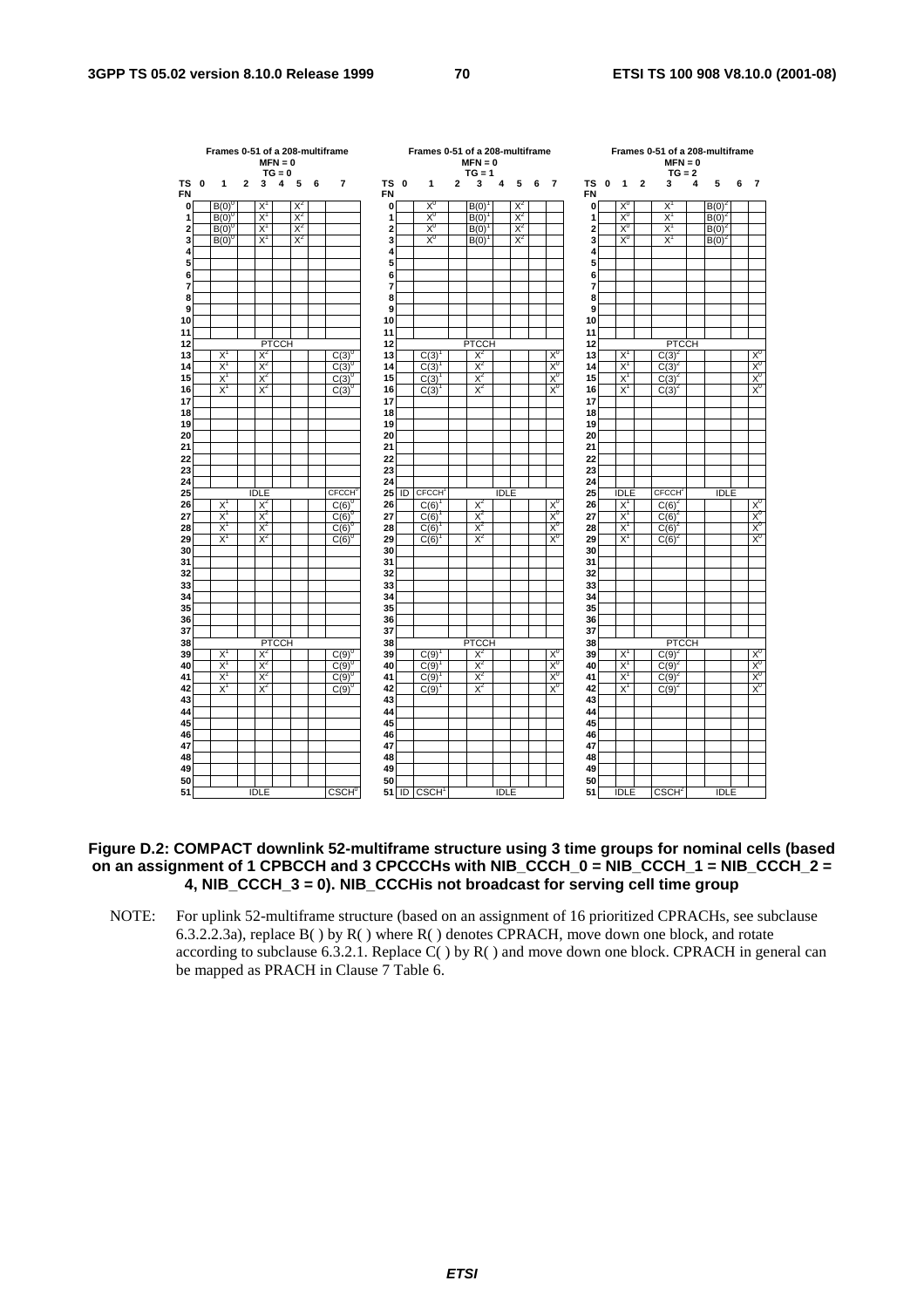|           |              | Frames 0-51 of a 208-multiframe<br>Frames 0-51 of a 208-multiframe<br>$MFN = 0$<br>$MFN = 0$<br>$TG = 0$<br>$TG = 1$<br>5<br>TS 0<br>$\overline{2}$<br>3<br>$\overline{2}$<br>3<br>4<br>6<br>$\overline{7}$<br>1<br>5<br>4<br>6<br>-7<br>1<br>FN |       |             |              |             |                |              |                 |             |              |       |              |             |       |                        |             |          |                          | Frames 0-51 of a 208-multiframe<br>$MFN = 0$<br>$TG = 2$ |                         |                                      |       |                         |                  |                           |          |                    |                | $MFN = 0$<br>$TG = 3$ | Frames 0-51 of a 208-multiframe |                         |                      |                           |             |
|-----------|--------------|--------------------------------------------------------------------------------------------------------------------------------------------------------------------------------------------------------------------------------------------------|-------|-------------|--------------|-------------|----------------|--------------|-----------------|-------------|--------------|-------|--------------|-------------|-------|------------------------|-------------|----------|--------------------------|----------------------------------------------------------|-------------------------|--------------------------------------|-------|-------------------------|------------------|---------------------------|----------|--------------------|----------------|-----------------------|---------------------------------|-------------------------|----------------------|---------------------------|-------------|
| TS 0      |              |                                                                                                                                                                                                                                                  |       |             |              |             |                |              |                 |             |              |       |              |             |       |                        |             |          | TS 0                     | $\blacksquare$                                           | $\overline{2}$          | 3                                    | 4     | 5                       | 6                | $\overline{7}$            | ΤS       | $\mathbf{0}$       | $\mathbf{1}$   | $\mathbf{2}$          | 3                               | $\overline{\mathbf{4}}$ | 5                    | 6                         |             |
| <b>FN</b> | $0 \times^3$ | B(0)                                                                                                                                                                                                                                             |       |             |              |             |                | X,           |                 | $0 \times$  | Х            | Х,    | B(0)         |             |       | Xª                     |             | FN       | $0 \times^0$             |                                                          |                         | х                                    | X     | $B(0)^2$                | $X^{\circ}$      | X.                        | FN       | $0 \times^{\circ}$ |                |                       |                                 |                         |                      | X                         | B(0)        |
|           |              | B(0)                                                                                                                                                                                                                                             | Χ     | X           | $X^2$        | Χř          | $X^2$          | $X_3$        | 1               | $X_{c}$     | $X_0$        | X,    | B(0)         | X           | $X^2$ | $X_3$                  | $X^3$       |          | $1^{\sim}$               | $X_0$                                                    | $\mathsf{X}$            | $X^1$                                | X     | B(0)                    | X                | $X^3$                     |          | $X_0$              |                | X                     | X                               | X                       | $X^2$                | $X^2$                     | B(0)        |
| 2         | X.           | B(0)                                                                                                                                                                                                                                             | $X^1$ | $X^1$       | $X^2$        | $X^2$       | $X^3$          | $X^3$        | $\mathbf{2}$    | $X^0$       | $X^0$        | $X_0$ | B(0)         | $X^2$       | $X^2$ | $X^3$ $X^3$            |             |          | $21X^0$                  | $X^0$ $X^1$                                              |                         | $X^1$                                | $X^1$ | $B(0)^2$                | $X^3$            | $\mathsf{X}^{\mathsf{s}}$ | 2        | $X^0$              | $X^0$          | $X^1$                 | $X^{\prime}$                    | $X^2$                   | $X^2$                | $X^2$                     | B(0)        |
| 3         | $X^3$        | $B(0)^{0}$                                                                                                                                                                                                                                       | $X^1$ | $X^1$       | $X^2$        | $X^2$       | $X^3$          | $X^3$        | 3               | $X^{\iota}$ | $X_0$        | $X^0$ | $B(0)^{1}$   | $X^2$       | $X^2$ | $X^3$ $X^3$            |             |          | $3 \times^0 X^0 X^1$     |                                                          |                         | $X^1$                                |       | $X^1$ B(0) <sup>2</sup> | $X^3$            | $X^3$                     | 3        | $X^0$              | $X^0$          | $X^1$                 | $X^1$                           | $X^2$                   | $X^2$                | $X^2$                     | B(0)        |
|           |              |                                                                                                                                                                                                                                                  |       |             |              |             |                |              |                 |             |              |       |              |             |       |                        |             |          |                          |                                                          |                         |                                      |       |                         |                  |                           |          |                    |                |                       |                                 |                         |                      |                           |             |
|           |              |                                                                                                                                                                                                                                                  |       |             |              |             |                |              | 5               |             |              |       |              |             |       |                        |             |          |                          |                                                          |                         |                                      |       |                         |                  |                           |          |                    |                |                       |                                 |                         |                      |                           |             |
| 6         |              |                                                                                                                                                                                                                                                  |       |             |              |             |                |              | 6               |             |              |       |              |             |       |                        |             |          |                          |                                                          |                         |                                      |       |                         |                  |                           |          |                    |                |                       |                                 |                         |                      |                           |             |
| 7         |              |                                                                                                                                                                                                                                                  |       |             |              |             |                |              |                 |             |              |       |              |             |       |                        |             |          |                          |                                                          |                         |                                      |       |                         |                  |                           |          |                    |                |                       |                                 |                         |                      |                           |             |
| 9         |              |                                                                                                                                                                                                                                                  |       |             |              |             |                |              | 8<br>9          |             |              |       |              |             |       |                        |             |          |                          |                                                          |                         |                                      |       |                         |                  |                           |          |                    |                |                       |                                 |                         |                      |                           |             |
| 10        |              |                                                                                                                                                                                                                                                  |       |             |              |             |                |              | 10              |             |              |       |              |             |       |                        |             | 10       |                          |                                                          |                         |                                      |       |                         |                  |                           | 10       |                    |                |                       |                                 |                         |                      |                           |             |
| 11        |              |                                                                                                                                                                                                                                                  |       |             |              |             |                |              | 11              |             |              |       |              |             |       |                        |             | 11       |                          |                                                          |                         |                                      |       |                         |                  |                           | 11       |                    |                |                       |                                 |                         |                      |                           |             |
| 12        |              |                                                                                                                                                                                                                                                  |       |             | <b>PTCCH</b> |             |                |              | 12              |             |              |       | <b>PTCCH</b> |             |       |                        |             | 12       |                          |                                                          |                         | <b>PTCCH</b>                         |       |                         |                  |                           | 12       |                    |                |                       |                                 | <b>PTCCH</b>            |                      |                           |             |
| 13        | X            | X'                                                                                                                                                                                                                                               | X     | $X^2$       | $X^3$        | $X^3$ $X^3$ |                | C(3)         | 13 <sup>1</sup> | $X^c$       | C(3)         | $X^2$ | $X^2$        | $X^3$       | $X^3$ | $X^0$ $X^0$            |             |          | $13$ $X'$ $X'$ $X$       |                                                          |                         | $C(3)^2$                             | $X^3$ | $X^3$                   | $X^{\circ}$      | $X^{\prime}$              | 13       | $X^1$              | $X^{\perp}$    | $X^2$                 | $X^2$                           | $X^2$                   | $C(3)^{3}$           | $X^{\circ}$               | X,          |
| 14        |              | X                                                                                                                                                                                                                                                | X.    | $X^2$       | $X^3$        | $X^3$       | X              | C(3)         | 14              | X,          | C(3)         | $X^2$ | $X^2$        | $X^3$       | $X^3$ | $X^0$                  | X'          | 14       | $X^1$                    | $X^{\prime}$                                             | ΙX                      | C(3)                                 | $X^2$ | $X^3$                   | X"               | X,                        | 14       |                    | X              | $X^2$                 | $X^2$                           | X                       | C(3)                 | X,                        | $X_0$       |
| 15        |              | $X^1$                                                                                                                                                                                                                                            | $X^2$ | $X^2$       | $X^3$        | $X^3$       | $X^3$          | C(3)         |                 | 15 $X^0$    | C(3)         | $X^2$ | $X^2$        | $X^3$       | $X^3$ | $X^0$                  | $X^0$       |          | $15\overline{X}$         | $X^1$                                                    | $\mathsf{I} \mathsf{X}$ | C(3)                                 | $X^3$ | $X^3$                   | $X^0$            | $X^0$                     | 15       | $X^1$              | $X^1$          | $X^2$                 | $X^2$                           | X.                      | C(3)                 | $X^0$                     | $X_0$       |
| 16        | X            | $X^1$                                                                                                                                                                                                                                            | $X^2$ | $X^2$       | $X^3$        | $X^3$       | $X^3$          | $C(3)^\circ$ | 16              | $X^0$       | $C(3)^{1}$   | $X^2$ | $X^2$        | $X^3$       | $X^3$ | $X0$ $X0$              |             |          | 16 $X^1$ $X^1$ $X^1$     |                                                          |                         | $C(3)^{2}$                           | $X^3$ | $X^3$                   | $X_0$            | $X^0$                     | 16       |                    | $X^1$ $X^1$    | $X^2$                 | $X^2$                           | $X^2$                   | $C(3)^3$             | $X_0$                     | $X_0$       |
| 17        |              |                                                                                                                                                                                                                                                  |       |             |              |             |                |              | 17              |             |              |       |              |             |       |                        |             | 17       |                          |                                                          |                         |                                      |       |                         |                  |                           | 17       |                    |                |                       |                                 |                         |                      |                           |             |
| 18        |              |                                                                                                                                                                                                                                                  |       |             |              |             |                |              | 18              |             |              |       |              |             |       |                        |             | 18       |                          |                                                          |                         |                                      |       |                         |                  |                           | 18       |                    |                |                       |                                 |                         |                      |                           |             |
| 19        |              |                                                                                                                                                                                                                                                  |       |             |              |             |                |              | 19              |             |              |       |              |             |       |                        |             | 19       |                          |                                                          |                         |                                      |       |                         |                  |                           | 19       |                    |                |                       |                                 |                         |                      |                           |             |
| 20        |              |                                                                                                                                                                                                                                                  |       |             |              |             |                |              | 20              |             |              |       |              |             |       |                        |             | 20       |                          |                                                          |                         |                                      |       |                         |                  |                           | 20       |                    |                |                       |                                 |                         |                      |                           |             |
| 21<br>22  |              |                                                                                                                                                                                                                                                  |       |             |              |             |                |              | 21<br>22        |             |              |       |              |             |       |                        |             | 21<br>22 |                          |                                                          |                         |                                      |       |                         |                  |                           | 21<br>22 |                    |                |                       |                                 |                         |                      |                           |             |
| 23        |              |                                                                                                                                                                                                                                                  |       |             |              |             |                |              | 23              |             |              |       |              |             |       |                        |             | 23       |                          |                                                          |                         |                                      |       |                         |                  |                           | 23       |                    |                |                       |                                 |                         |                      |                           |             |
| 24        |              |                                                                                                                                                                                                                                                  |       |             |              |             |                |              | 24              |             |              |       |              |             |       |                        |             | 24       |                          |                                                          |                         |                                      |       |                         |                  |                           | 24       |                    |                |                       |                                 |                         |                      |                           |             |
| 25        |              |                                                                                                                                                                                                                                                  |       | <b>IDLE</b> |              |             |                | <b>CECCH</b> | 25              | ID          | <b>CECCH</b> |       |              | <b>IDLE</b> |       |                        |             | 25       |                          | <b>IDLE</b>                                              |                         | CFCCH <sup>2</sup>                   |       | <b>IDLE</b>             |                  |                           | 25       |                    |                | <b>IDLE</b>           |                                 |                         | <b>CECCH</b>         |                           | <b>IDLE</b> |
| 26        |              | $X^1$                                                                                                                                                                                                                                            |       | $X^2$       | $X^3$        | $X^3$ $X^3$ |                | C(6)         | 26              | $X^U$       | C(6)         | $X^2$ | $X^2$        | $X^3$       | $X^3$ | $X^0$ $X^0$            |             |          | $26 \times$              | $X^1$ X                                                  |                         | C(6)                                 | $X^3$ | $X_3$                   | $X^0$            | $X^{\mathfrak{c}}$        | 26       | $X^1$              | X              | $X^2$                 | $X^2$                           | X.                      | $C(6)^3$             |                           | $X^{\iota}$ |
| 27        |              | $X^1$                                                                                                                                                                                                                                            | $X^2$ | $X^2$       | $X^3$        | $X^3$       | $X^3$          | C(6)         | 27              | $X^U$       | C(6)         | $X^2$ | $X^2$        | $X^3$       | $X^3$ | $\overline{X}^0$ $X^0$ |             | 27       | X                        |                                                          | $X^1$ $X^1$             | $C(6)^2$                             | $X^3$ | $X^3$                   | $X^{\mathrm{o}}$ | $X^0$                     | 27       | X                  | $X^1$          | $X^2$                 | $X^2$                           | $X^2$                   | $C(6)$ <sup>-1</sup> | $X^0$                     | $X^0$       |
| 28        | $\times$     | $X^1$                                                                                                                                                                                                                                            | $X^2$ | $X^2$       | $X_3$        | $X^3$       | $X^3$          | C(6)         | 28              | $X^c$       | C(6)         | $X^2$ | $X^2$        | $X^3$       | $X_3$ | $X_0$                  | $X^{\circ}$ |          | $28 \times$ <sup>1</sup> | $XT$ $XT$                                                |                         | $C(6)$ <sup><math>\circ</math></sup> | $X^3$ | $X^3$                   | $X_0$            | $X_0$                     | 28       | $\mathsf{X}^1$     | $X^1$          | $X^2$                 | $X^2$                           | $X^2$                   | C(6)                 | $X^0$                     | $X_0$       |
| 29        | $X^1$        | $X^1$                                                                                                                                                                                                                                            | $X^2$ | $X^2$       | $X^3$        | $X^3$       | $\mathsf{X}^3$ | $C(6)^{6}$   | 29              | $X^0$       | C(6)         | $X^2$ | $X^2$        | $X_3$       | $X_3$ | $X_0$ $X_0$            |             |          | $29 \times$ <sup>1</sup> | $X^1$ $\overline{X}^1$                                   |                         | $C(6)^2$                             | $X^3$ | $X_3$                   | $X^0$            | $X^0$                     | 29       | $X^1$              | $X^1$          | $X^2$                 | $X^2$                           | $X^2$                   | $C(6)^3$             | $X_0$                     | $X_0$       |
| 30        |              |                                                                                                                                                                                                                                                  |       |             |              |             |                |              | 30              |             |              |       |              |             |       |                        |             | 30       |                          |                                                          |                         |                                      |       |                         |                  |                           | 30       |                    |                |                       |                                 |                         |                      |                           |             |
| 31        |              |                                                                                                                                                                                                                                                  |       |             |              |             |                |              | 31<br>32        |             |              |       |              |             |       |                        |             | 31<br>32 |                          |                                                          |                         |                                      |       |                         |                  |                           | 31<br>32 |                    |                |                       |                                 |                         |                      |                           |             |
| 32<br>33  |              |                                                                                                                                                                                                                                                  |       |             |              |             |                |              | 33              |             |              |       |              |             |       |                        |             | 33       |                          |                                                          |                         |                                      |       |                         |                  |                           | 33       |                    |                |                       |                                 |                         |                      |                           |             |
| 34        |              |                                                                                                                                                                                                                                                  |       |             |              |             |                |              | 34              |             |              |       |              |             |       |                        |             | 34       |                          |                                                          |                         |                                      |       |                         |                  |                           | 34       |                    |                |                       |                                 |                         |                      |                           |             |
| 35        |              |                                                                                                                                                                                                                                                  |       |             |              |             |                |              | 35              |             |              |       |              |             |       |                        |             | 35       |                          |                                                          |                         |                                      |       |                         |                  |                           | 35       |                    |                |                       |                                 |                         |                      |                           |             |
| 36        |              |                                                                                                                                                                                                                                                  |       |             |              |             |                |              | 36              |             |              |       |              |             |       |                        |             | 36       |                          |                                                          |                         |                                      |       |                         |                  |                           | 36       |                    |                |                       |                                 |                         |                      |                           |             |
| 37        |              |                                                                                                                                                                                                                                                  |       |             |              |             |                |              | 37              |             |              |       |              |             |       |                        |             | 37       |                          |                                                          |                         |                                      |       |                         |                  |                           | 37       |                    |                |                       |                                 |                         |                      |                           |             |
| 38        |              |                                                                                                                                                                                                                                                  |       |             | <b>PTCCH</b> |             |                |              | 38              |             |              |       | <b>PTCCH</b> |             |       |                        |             | 38       |                          |                                                          |                         | <b>PTCCH</b>                         |       |                         |                  |                           | 38       |                    |                |                       |                                 | <b>PTCCH</b>            |                      |                           |             |
| 39        |              | $X^1$                                                                                                                                                                                                                                            | $X^2$ | $x^2$       | $X^3$        |             | $X^3$ $X^3$    | C(9)         | 39              |             | C(9)         | $X^2$ | $X^2$        | $X^3$       |       | $X^3$ $X^0$ $X'$       |             |          | $39 \times$              | $X^1$ $X$                                                |                         | $C(9)^2$                             | $X^3$ | $X^3$                   | $X^0$            | X                         | 39       | $X^1$              | $\mathsf{X}^1$ | $X^2$                 | $X^2$                           | $X^2$                   | $C(9)^3$             | $X^0$                     | X,          |
| 40        |              | $X^1$                                                                                                                                                                                                                                            | $X^2$ | $X^2$       | $X^3$        | $X^3$       | $X^3$          | C(9)         |                 | 40 $X^0$    | C(9)         | $X^2$ | $X^2$        | $X^3$       | $X^3$ | $X^0$                  | $X^{\circ}$ |          | $40 \times$              | $X^1$ $X^1$                                              |                         | $C(9)^2$                             | $X^3$ | $X^3$                   | $X^0$            | $X^{\mathsf{C}}$          | 40       | $X^1$              | $X^1$          | $X^2$                 | $X^2$                           | X                       | $C(9)^3$             | $X^0$                     | $X_0$       |
| 41        | X            | X                                                                                                                                                                                                                                                | X     | $X^2$       | $X^3$        | $X^3$       | $X^3$          | $C(9)^{6}$   | 41              | $X^0$       | C(9)         | $X^2$ | $X^2$        | $X^3$       | $X^3$ | $X^0$                  | $X^{\iota}$ |          | 41 $X^1$                 | $X^1$ $X^1$                                              |                         | $C(9)^2$                             | $X^3$ | $X^3$                   | $X^{\iota}$      | $X^{\mathsf{C}}$          | 41       | $\mathsf{X}^1$     | $X^1$          | $X^2$                 | $X^2$                           | $X^2$                   | C(9)                 | $\mathsf{X}^{\mathsf{u}}$ | $X_0$       |
| 42<br>43  |              | X                                                                                                                                                                                                                                                | $X^2$ |             | $X^2$ $X^3$  | $X_3$       | $X^3$          | C(9)         | 42<br>43        | $X^0$       | C(9)         | $X^2$ | $X^2$        | $X^3$       | $X_3$ | $X_0$ $X_0$            |             | 43       | 42 $X^1$                 | $X^1$                                                    | TX'                     | $C(9)^2$                             | $X^3$ | $X^3$                   | $X_0$            | $X_0$                     | 42<br>43 | $X^1$              | $X^1$          | $X^2$                 | $X^2$                           | $X^2$                   | $C(9)^3$             | $X_0$                     | $X_0$       |
| 44        |              |                                                                                                                                                                                                                                                  |       |             |              |             |                |              | 44              |             |              |       |              |             |       |                        |             | 44       |                          |                                                          |                         |                                      |       |                         |                  |                           | 44       |                    |                |                       |                                 |                         |                      |                           |             |
| 45        |              |                                                                                                                                                                                                                                                  |       |             |              |             |                |              | 45              |             |              |       |              |             |       |                        |             | 45       |                          |                                                          |                         |                                      |       |                         |                  |                           | 45       |                    |                |                       |                                 |                         |                      |                           |             |
| 46        |              |                                                                                                                                                                                                                                                  |       |             |              |             |                |              | 46              |             |              |       |              |             |       |                        |             | 46       |                          |                                                          |                         |                                      |       |                         |                  |                           | 46       |                    |                |                       |                                 |                         |                      |                           |             |
| 47        |              |                                                                                                                                                                                                                                                  |       |             |              |             |                |              | 47              |             |              |       |              |             |       |                        |             | 47       |                          |                                                          |                         |                                      |       |                         |                  |                           | 47       |                    |                |                       |                                 |                         |                      |                           |             |
| 48        |              |                                                                                                                                                                                                                                                  |       |             |              |             |                |              | 48              |             |              |       |              |             |       |                        |             | 48       |                          |                                                          |                         |                                      |       |                         |                  |                           | 48       |                    |                |                       |                                 |                         |                      |                           |             |
| 49        |              |                                                                                                                                                                                                                                                  |       |             |              |             |                |              | 49              |             |              |       |              |             |       |                        |             | 49       |                          |                                                          |                         |                                      |       |                         |                  |                           | 49       |                    |                |                       |                                 |                         |                      |                           |             |
| 50        |              |                                                                                                                                                                                                                                                  |       |             |              |             |                |              | 50              |             |              |       |              |             |       |                        |             | 50       |                          |                                                          |                         |                                      |       |                         |                  |                           | 50       |                    |                |                       |                                 |                         |                      |                           |             |
| 51        |              |                                                                                                                                                                                                                                                  |       | <b>IDLE</b> |              |             |                | <b>CSCH</b>  |                 |             | 51 ID CSCH   |       |              | <b>IDLE</b> |       |                        |             | 51       |                          | <b>IDLE</b>                                              |                         | <b>CSCH<sup>2</sup></b>              |       | <b>IDLE</b>             |                  |                           | 51       |                    |                | <b>IDLE</b>           |                                 |                         | CSCH <sup>3</sup>    |                           | <b>IDLE</b> |

### **Figure D.3: COMPACT downlink 52-multiframe structure using 4 time groups for large cells (based on an assignment of 1 CPBCCH and 3 CPCCCHs with NIB\_CCCH\_0 = NIB\_CCCH\_1 = NIB\_CCCH\_2 = NIB\_CCCH\_3 = 4). NIB\_CCCH is not broadcast for serving cell time group**

NOTE: For uplink 52-multiframe structure (based on an assignment of 16 prioritized CPRACHs, see subclause 6.3.2.2.3a), replace B( ) by R( ) where R( ) denotes CPRACH, move down one block, and rotate according to subclause 6.3.2.1. Replace C( ) by R( ) and move down one block. CPRACH in general can be mapped as PRACH in Clause 7 Table 6.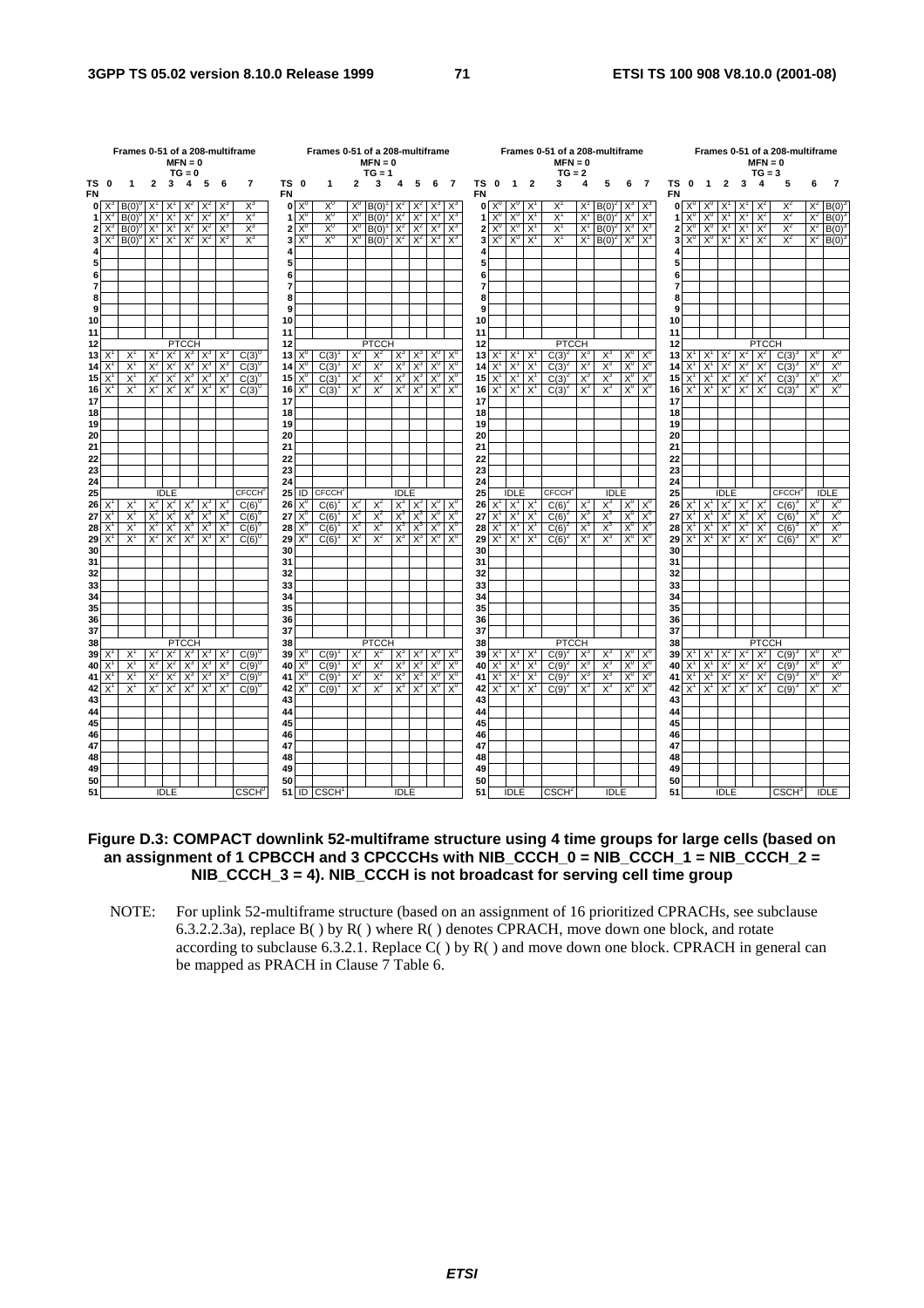|                     |                         | Frames 0-51 of a 208-multiframe |                   |                |                       |       |       |                           |                   |                | Frames 0-51 of a 208-multiframe |            |                       |                |       |                |                           |                 |                |             |              | Frames 0-51 of a 208-multiframe |       |             |                           |                             |
|---------------------|-------------------------|---------------------------------|-------------------|----------------|-----------------------|-------|-------|---------------------------|-------------------|----------------|---------------------------------|------------|-----------------------|----------------|-------|----------------|---------------------------|-----------------|----------------|-------------|--------------|---------------------------------|-------|-------------|---------------------------|-----------------------------|
|                     |                         |                                 |                   |                | $MFN = 0$<br>$TG = 0$ |       |       |                           |                   |                |                                 |            | $MFN = 0$<br>$TG = 1$ |                |       |                |                           |                 |                |             |              | $MFN = 0$<br>$TG = 2$           |       |             |                           |                             |
| ΤS<br><b>FN</b>     | $\bf{0}$                | 1                               | 2                 | 3              | 4                     | 5     | 6     | 7                         | TS 0<br><b>FN</b> |                | 1                               | 2          | 3                     | 4              | 5     | 6              | 7                         | TS<br><b>FN</b> | 0              | 1           | $\mathbf{2}$ | 3                               | 4     | 5           | 6                         | 7                           |
| 0                   |                         | B(0)                            | X                 | X,             |                       |       |       |                           | 0                 |                | $X^0$                           |            | B(0)                  |                | X     |                |                           | 0               | $X^{\circ}$    | Xº          |              | $X^1$                           | X'    | B(0)        |                           |                             |
| 1                   |                         | B(0)                            | Χ                 | Χ              | X                     | Χ     | X     |                           | 1                 | $X^0$          | $X_0$                           | X,         | B(0)                  | $X^2$          | $X^2$ | X              |                           | 1               | $X^c$          | X,          | X,           | $X^1$                           | X     | B(0)        |                           |                             |
| $\overline{2}$      |                         | B(0)                            | X                 | $X^1$          | $X^{\tau}$            | $X^2$ | $X^2$ |                           | $\overline{2}$    | $X_0$          | $\mathsf{X}^{\mathsf{o}}$       | $X_0$      | B(0)                  | $X^2$          | $X^2$ | $X^2$          |                           | $\overline{2}$  | $X_0$          | $X_0$       | $X_0$        | $X^1$                           | $X^1$ | B(0)        |                           |                             |
| 3                   |                         | B(0)                            | X                 | X,             | Χ,                    | Y.    | $X^2$ |                           | 3                 | $X^0$          | $X_0$                           | $X_0$      | $\overline{B}(0)$     | $X^2$          | $X^2$ | $X^2$          |                           | 3               | $X^0$          | $X_0$       | $X_0$        | $X^1$                           | $X^1$ | $B(0)^2$    |                           |                             |
| 4                   |                         |                                 |                   |                |                       |       |       |                           | 4                 |                |                                 |            |                       |                |       |                |                           | 4               |                |             |              |                                 |       |             |                           |                             |
| 5                   |                         |                                 |                   |                |                       |       |       |                           | 5                 |                |                                 |            |                       |                |       |                |                           | 5               |                |             |              |                                 |       |             |                           |                             |
| 6<br>$\overline{7}$ |                         |                                 |                   |                |                       |       |       |                           | 6<br>7            |                |                                 |            |                       |                |       |                |                           | 6<br>7          |                |             |              |                                 |       |             |                           |                             |
| 8                   |                         |                                 |                   |                |                       |       |       |                           | 8                 |                |                                 |            |                       |                |       |                |                           | 8               |                |             |              |                                 |       |             |                           |                             |
| 9                   |                         |                                 |                   |                |                       |       |       |                           | 9                 |                |                                 |            |                       |                |       |                |                           | 9               |                |             |              |                                 |       |             |                           |                             |
| 10                  |                         |                                 |                   |                |                       |       |       |                           | 10                |                |                                 |            |                       |                |       |                |                           | 10              |                |             |              |                                 |       |             |                           |                             |
| 11                  |                         |                                 |                   |                |                       |       |       |                           | 11                |                |                                 |            |                       |                |       |                |                           | 11              |                |             |              |                                 |       |             |                           |                             |
| 12                  |                         |                                 |                   |                | <b>PTCCH</b>          |       |       |                           | 12                |                |                                 |            | <b>PTCCH</b>          |                |       |                |                           | 12              |                |             |              | <b>PTCCH</b>                    |       |             |                           |                             |
| 13                  | X                       | X                               | $X^{12}$          | $X^2$          | $X^2$                 |       |       | C(3)                      | 13                | $X^{\circ}$    | C(3)                            | $X^2$      | $X^2$                 | X              |       | $X^U$          | $X^{\mathsf{C}}$          | 13              |                | $X^1$       | $X^1$        | C(3)                            |       |             | $X^G$                     | X                           |
| 14                  | X                       | $X^1$                           | $X^1$             | $X^2$          | X                     |       |       | C(3)                      | 14                | $X^U$          | C(3)                            | $X^2$      | $X^2$                 | $X^2$          |       | $X_0$          | $X_c$                     | 14              | $X^c$          | Χ           | Χ            | C(3)                            |       |             | Χ                         | $X^{\mathfrak{c}}$          |
| 15                  | X                       | X,                              | $X^{12}$          | $X^2$          | $X^2$                 |       |       | C(3)                      | 15                | $X_0$          | C(3)                            | $X^2$      | $X^2$                 | $X^2$          |       | $X_0$          | $X_c$                     | 15              | $X_0$          | X,          | X            | C(3)                            |       |             | $X_0$                     | $X_0$                       |
| 16                  | $\overline{\mathsf{x}}$ | $X^1$                           | $X^{12}$          | $X^2$          | $X^2$                 |       |       | $C(3)^{0}$                | 16                | $X^0$          | C(3)                            | $X^2$      | $X^2$                 | $X^2$          |       | X <sub>0</sub> | $X^C$                     | 16              | X <sup>0</sup> | $X^1$       | $X^1$        | $C(3)^2$                        |       |             | X <sup>0</sup>            | X <sup>0</sup>              |
| 17                  |                         |                                 |                   |                |                       |       |       |                           | 17                |                |                                 |            |                       |                |       |                |                           | 17              |                |             |              |                                 |       |             |                           |                             |
| 18<br>19            |                         |                                 |                   |                |                       |       |       |                           | 18<br>19          |                |                                 |            |                       |                |       |                |                           | 18<br>19        |                |             |              |                                 |       |             |                           |                             |
| 20                  |                         |                                 |                   |                |                       |       |       |                           | 20                |                |                                 |            |                       |                |       |                |                           | 20              |                |             |              |                                 |       |             |                           |                             |
| 21                  |                         |                                 |                   |                |                       |       |       |                           | 21                |                |                                 |            |                       |                |       |                |                           | 21              |                |             |              |                                 |       |             |                           |                             |
| 22                  |                         |                                 |                   |                |                       |       |       |                           | 22                |                |                                 |            |                       |                |       |                |                           | 22              |                |             |              |                                 |       |             |                           |                             |
| 23                  |                         |                                 |                   |                |                       |       |       |                           | 23                |                |                                 |            |                       |                |       |                |                           | 23              |                |             |              |                                 |       |             |                           |                             |
| 24                  |                         |                                 |                   |                |                       |       |       |                           | 24                |                |                                 |            |                       |                |       |                |                           | 24              |                |             |              |                                 |       |             |                           |                             |
| 25                  |                         |                                 |                   | <b>IDLE</b>    |                       |       |       | <b>CFCCH</b> <sup>®</sup> | 25                | ID             | <b>CFCCH</b>                    |            |                       | <b>IDLE</b>    |       |                |                           | 25              |                | <b>IDLE</b> |              | CFCCH <sup>2</sup>              |       | <b>IDLE</b> |                           |                             |
| 26                  | X                       | X                               |                   | $X^2$          |                       |       |       | C(6)                      | 26                | $X^0$          | C(6)                            | $X^2$      | $X^2$                 | $X^2$          |       | $X^0$          | $X^0$                     | 26              |                | $X^1$       | X            | C(6)                            |       |             | $X^{\mathfrak{c}}$        | $X^{\mathfrak{c}}$          |
| 27                  | X                       | $X^1$                           | $X^{12}$          | $X^2$          | $X^2$                 |       |       | C(6)                      | 27                | $X^0$          | C(6)                            | $X^2$      | $X^2$                 | $X^2$          |       | $X_0$          | $X^C$                     | 27              | $X^0$          | $X^1$       | X            | C(6)                            |       |             | X                         | $X^C$                       |
| 28                  | X<br>X                  | $X^1$<br>$X^1$                  | $X^{12}$<br>$X^1$ | $X^2$<br>$X^2$ | $X^2$<br>Χř           |       |       | $C(6)^6$                  | 28                | $X^{\circ}$    | C(6)                            | $X^2$      | $X^2$<br>$X^2$        | $X^2$          |       | $X_0$<br>$X_0$ | $X^c$                     | 28              | $X_0$          | X,<br>X     | X            | C(6)                            |       |             | $X^c$<br>$X^{\mathsf{c}}$ | $X_0$<br>$X^{\mathfrak{c}}$ |
| 29<br>30            |                         |                                 |                   |                |                       |       |       | C(6)                      | 29<br>30          | $X^0$          | C(6)                            | Χř         |                       | $X^2$          |       |                | $X^{\circ}$               | 29<br>30        | $X^{\circ}$    |             | X'           | C(6)                            |       |             |                           |                             |
| 31                  |                         |                                 |                   |                |                       |       |       |                           | 31                |                |                                 |            |                       |                |       |                |                           | 31              |                |             |              |                                 |       |             |                           |                             |
| 32                  |                         |                                 |                   |                |                       |       |       |                           | 32                |                |                                 |            |                       |                |       |                |                           | 32              |                |             |              |                                 |       |             |                           |                             |
| 33                  |                         |                                 |                   |                |                       |       |       |                           | 33                |                |                                 |            |                       |                |       |                |                           | 33              |                |             |              |                                 |       |             |                           |                             |
| 34                  |                         |                                 |                   |                |                       |       |       |                           | 34                |                |                                 |            |                       |                |       |                |                           | 34              |                |             |              |                                 |       |             |                           |                             |
| 35                  |                         |                                 |                   |                |                       |       |       |                           | 35                |                |                                 |            |                       |                |       |                |                           | 35              |                |             |              |                                 |       |             |                           |                             |
| 36                  |                         |                                 |                   |                |                       |       |       |                           | 36                |                |                                 |            |                       |                |       |                |                           | 36              |                |             |              |                                 |       |             |                           |                             |
| 37                  |                         |                                 |                   |                |                       |       |       |                           | 37                |                |                                 |            |                       |                |       |                |                           | 37              |                |             |              |                                 |       |             |                           |                             |
| 38                  |                         |                                 | $X^{12}$          |                | <b>PTCCH</b>          |       |       |                           | 38                |                |                                 |            | <b>PTCCH</b>          |                |       |                |                           | 38              |                |             |              | <b>PTCCH</b>                    |       |             |                           |                             |
| 39<br>40            | $X^1$<br>X              | $X^1$<br>$X^1$                  | X,                | $X^2$<br>$X^2$ | $X^2$<br>X            |       |       | $C(9)^{6}$<br>C(9)        | 39<br>40          | $X^0$<br>$X^U$ | C(9)<br>C(9)                    | $X^2$<br>X | $X^2$<br>$X^2$        | $X^2$<br>$X^2$ |       | $X^0$<br>$X_0$ | $X^G$<br>$X^{\mathsf{C}}$ | 39<br>40        | $X_0$          | $X^1$<br>Χ  | $X^1$<br>Χ   | C(9)<br>C(9)                    |       |             | $X^0$<br>X,               | $X^G$<br>$X^G$              |
| 41                  | X                       | $X^1$                           | $X^{12}$          | $X^2$          | $X^2$                 |       |       | C(9)                      | 41                | $X^0$          | C(9)                            | $X^2$      | $X^2$                 | $X^2$          |       | $X^0$          | $X^c$                     | 41              | $X_0$          | X           | X,           | C(9)                            |       |             | $X^c$                     | $X^c$                       |
| 42                  | $\overline{X}$          | $X^1$                           | $X^{12}$          | $X^2$          | $X^2$                 |       |       | $C(9)^{6}$                | 42                | $X^0$          | C(9)                            | $X^2$      | $X^2$                 | $X^2$          |       | $X^0$          | $X_c$                     | 42              |                | $X^1$       | X,           | $C(9)^2$                        |       |             | $X^0$                     | $X^{\mathsf{c}}$            |
| 43                  |                         |                                 |                   |                |                       |       |       |                           | 43                |                |                                 |            |                       |                |       |                |                           | 43              |                |             |              |                                 |       |             |                           |                             |
| 44                  |                         |                                 |                   |                |                       |       |       |                           | 44                |                |                                 |            |                       |                |       |                |                           | 44              |                |             |              |                                 |       |             |                           |                             |
| 45                  |                         |                                 |                   |                |                       |       |       |                           | 45                |                |                                 |            |                       |                |       |                |                           | 45              |                |             |              |                                 |       |             |                           |                             |
| 46                  |                         |                                 |                   |                |                       |       |       |                           | 46                |                |                                 |            |                       |                |       |                |                           | 46              |                |             |              |                                 |       |             |                           |                             |
| 47                  |                         |                                 |                   |                |                       |       |       |                           | 47                |                |                                 |            |                       |                |       |                |                           | 47              |                |             |              |                                 |       |             |                           |                             |
| 48                  |                         |                                 |                   |                |                       |       |       |                           | 48                |                |                                 |            |                       |                |       |                |                           | 48              |                |             |              |                                 |       |             |                           |                             |
| 49                  |                         |                                 |                   |                |                       |       |       |                           | 49<br>50          |                |                                 |            |                       |                |       |                |                           | 49              |                |             |              |                                 |       |             |                           |                             |
| 50<br>51            |                         |                                 |                   | <b>IDLE</b>    |                       |       |       | <b>CSCH</b> <sup>0</sup>  |                   |                | 51 ID CSCH                      |            |                       | <b>IDLE</b>    |       |                |                           | 50<br>51        |                | <b>IDLE</b> |              | CSCH <sup>2</sup>               |       | <b>IDLE</b> |                           |                             |
|                     |                         |                                 |                   |                |                       |       |       |                           |                   |                |                                 |            |                       |                |       |                |                           |                 |                |             |              |                                 |       |             |                           |                             |

**Figure D.4: COMPACT downlink 52-multiframe structure using 3 time groups for large cells (based on**  an assignment of 1 CPBCCH and 3 CPCCCHs with NIB\_CCCH\_0 = NIB\_CCCH\_1 = NIB\_CCCH\_2 = 4, **NIB\_CCCH\_3 = 0). NIB\_CCCH is not broadcast for serving cell time group** 

NOTE: For uplink 52-multiframe structure (based on an assignment of 16 prioritized CPRACHs, see subclause 6.3.2.2.3a), replace B( ) by R( ) where R( ) denotes CPRACH, move down one block, and rotate according to subclause 6.3.2.1. Replace C( ) by R( ) and move down one block. CPRACH in general can be mapped as PRACH in Clause 7 Table 6.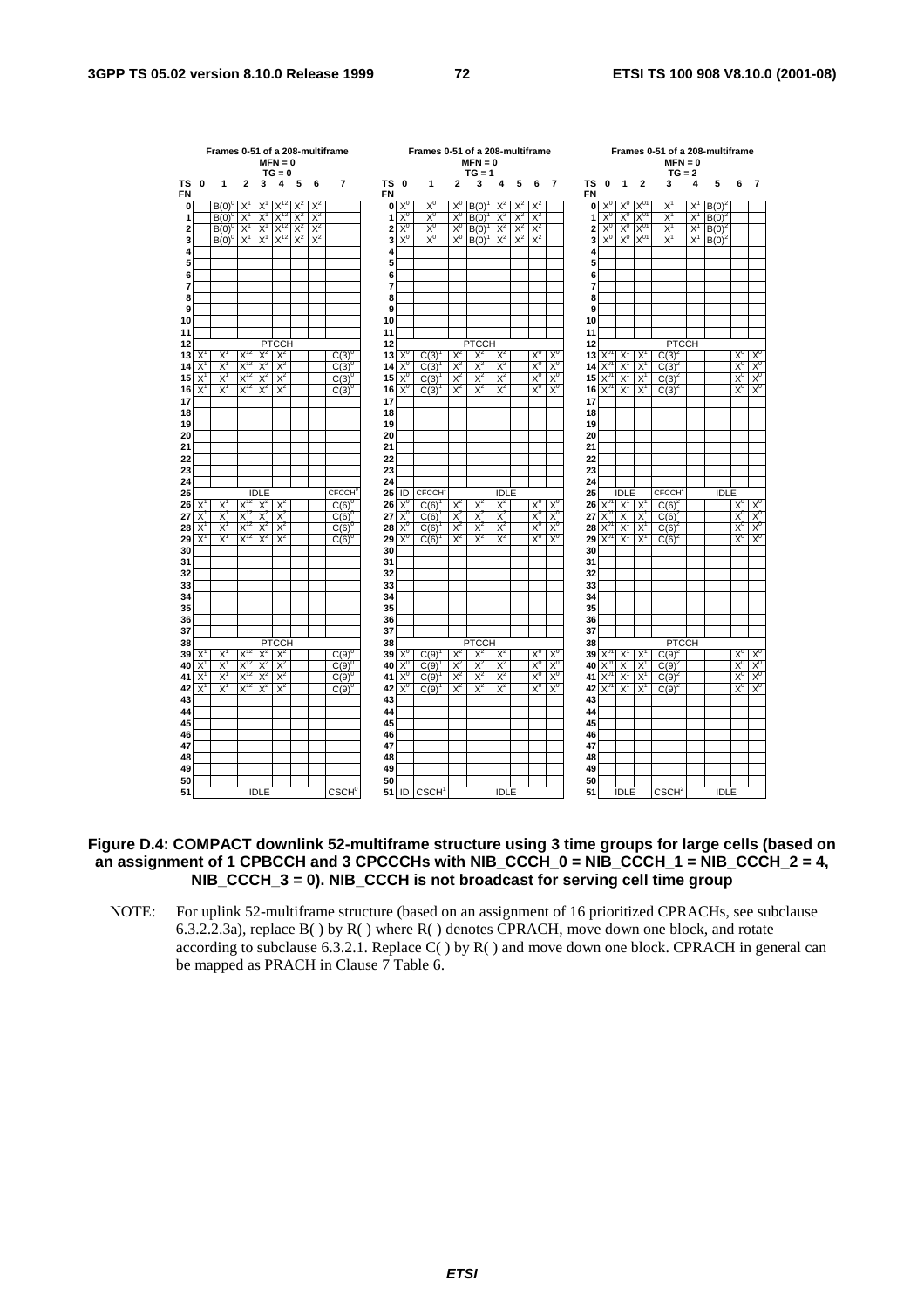|                   | Frames 0-51 of a 208-multiframe<br>$MFN = 0$<br>$\overline{2}$<br>3<br>$\overline{4}$<br>5<br>$\mathbf{1}$<br>6 |                |  |                |              |                |  |                   |                 |             |                |                |                | $MFN = 1$    | Frames 52-103 of a 208-multiframe |   |                |                        |              |                |                | Frames 104-155 of a 208-multiframe<br>$MFN = 2$ |   |                |   |                |                   | Frames 156-207 of a 208-multiframe |              | $MFN = 3$      |             |                |   |                |
|-------------------|-----------------------------------------------------------------------------------------------------------------|----------------|--|----------------|--------------|----------------|--|-------------------|-----------------|-------------|----------------|----------------|----------------|--------------|-----------------------------------|---|----------------|------------------------|--------------|----------------|----------------|-------------------------------------------------|---|----------------|---|----------------|-------------------|------------------------------------|--------------|----------------|-------------|----------------|---|----------------|
| TS 0<br><b>FN</b> |                                                                                                                 |                |  |                |              |                |  | $\overline{7}$    | TS<br><b>FN</b> | $\mathbf 0$ | $\overline{1}$ | $\overline{2}$ | 3 <sub>4</sub> |              | 5                                 | 6 | $\overline{7}$ | <b>TS</b><br><b>FN</b> | $\mathbf{0}$ | $\overline{1}$ | $\overline{2}$ | 3                                               | 4 | 5              | 6 | $\overline{7}$ | TS 0<br><b>FN</b> | 1                                  | $\mathbf{2}$ | 3              | 4           | 5              | 6 | $\overline{7}$ |
| 0                 |                                                                                                                 | B(0)           |  | X              |              | X              |  | $X^3$             | 52              |             | $X^1$          |                | $X^2$          |              | $X^3$                             |   | B(0)           | 104                    |              | $X^2$          |                | $X^3$                                           |   | B(0)           |   | X              | 156               | $X^3$                              |              | B(0)           |             | $X^1$          |   | $X^2$          |
| 1                 |                                                                                                                 | $B(0)^t$       |  | X              |              | $X^2$          |  | $X^3$             | 53              |             | $X^1$          |                | $X^2$          |              | $X^3$                             |   | B(0)           | 105                    |              | $X^2$          |                | $X^3$                                           |   | B(0)           |   | $X^1$          | 157               | $X^3$                              |              | B(0)           |             | $X^1$          |   | $X^2$          |
| 2                 |                                                                                                                 | B(0)           |  | $X^1$          |              | $X^2$          |  | $X_3$             | 54              |             | $X^{\prime}$   |                | $X^2$          |              | $X^3$                             |   | B(0)           | 106                    |              | $X^2$          |                | $X^3$                                           |   | B(0)           |   | $X^1$          | 158               | $X_3$                              |              | B(0)           |             | $X^1$          |   | $X^2$          |
| 3<br>4            |                                                                                                                 | $B(0)^{6}$     |  | $X^1$          |              | $X^2$          |  | $X^3$             | 55<br>56        |             | $X^1$          |                | $X^2$          |              | $X^3$                             |   | B(0)           | 107<br>108             |              | $X^2$          |                | $X^3$                                           |   | $B(0)^6$       |   | $X^1$          | 159<br>160        | $X^3$                              |              | B(0)           |             | $X^1$          |   | $X^2$          |
| 5                 |                                                                                                                 |                |  |                |              |                |  |                   | 57              |             |                |                |                |              |                                   |   |                | 109                    |              |                |                |                                                 |   |                |   |                | 161               |                                    |              |                |             |                |   |                |
| 6                 |                                                                                                                 |                |  |                |              |                |  |                   | 58              |             |                |                |                |              |                                   |   |                | 110                    |              |                |                |                                                 |   |                |   |                | 162               |                                    |              |                |             |                |   |                |
| $\overline{7}$    |                                                                                                                 |                |  |                |              |                |  |                   | 59              |             |                |                |                |              |                                   |   |                | 111                    |              |                |                |                                                 |   |                |   |                | 163               |                                    |              |                |             |                |   |                |
| 8                 |                                                                                                                 |                |  |                |              |                |  |                   | 60              |             |                |                |                |              |                                   |   |                | 112                    |              |                |                |                                                 |   |                |   |                | 164               |                                    |              |                |             |                |   |                |
| 9                 |                                                                                                                 |                |  |                |              |                |  |                   | 61              |             |                |                |                |              |                                   |   |                | 113                    |              |                |                |                                                 |   |                |   |                | 165               |                                    |              |                |             |                |   |                |
| 10                |                                                                                                                 |                |  |                |              |                |  |                   | 62              |             |                |                |                |              |                                   |   |                | 114                    |              |                |                |                                                 |   |                |   |                | 166               |                                    |              |                |             |                |   |                |
| 11                |                                                                                                                 |                |  |                |              |                |  |                   | 63              |             |                |                |                |              |                                   |   |                | 115                    |              |                |                |                                                 |   |                |   |                | 167               |                                    |              |                |             |                |   |                |
| 12                |                                                                                                                 |                |  |                | <b>PTCCH</b> |                |  |                   | 64              |             |                |                |                | <b>PTCCH</b> |                                   |   |                | 116                    |              |                |                | <b>PTCCH</b>                                    |   |                |   |                | 168               |                                    |              | <b>PTCCH</b>   |             |                |   |                |
| 13                |                                                                                                                 | $X^1$          |  | X              |              | $X^3$          |  | C(3)              | 65              |             | $X^2$          |                | $X^3$          |              | $C(3)^{0}$                        |   | $X^1$          | 117                    |              | $X^3$          |                | $C(3)^{0}$                                      |   | X              |   | $X^2$          | 169               | $C(3)^{0}$                         |              | $X^1$          |             | X              |   | $X^3$          |
| 14                |                                                                                                                 | $X^1$          |  | $X^2$          |              | $X_3$          |  | C(3)              | 66              |             | $X^2$          |                | $X_3$          |              | C(3)                              |   | $X^1$          | 118                    |              | $X^3$          |                | C(3)                                            |   | X              |   | $X^2$          | 170               | C(3)                               |              | X,             |             | $X^2$          |   | $X^3$          |
| 15<br>16          |                                                                                                                 | $X^1$<br>$X^1$ |  | $X^2$<br>$X^2$ |              | $X^3$<br>$X^3$ |  | C(3)              | 67<br>68        |             | $X^2$<br>$X^2$ |                | $X^3$<br>$X^3$ |              | $C(3)^{6}$                        |   | $X^1$<br>$X^1$ | 119<br>120             |              | $X^3$<br>$X^3$ |                | C(3)                                            |   | $X^1$<br>$X^1$ |   | $X^2$<br>$X^2$ | 171<br>172        | $C(3)^{6}$                         |              | $X^1$<br>$X^1$ |             | $X^2$<br>$X^2$ |   | $X^3$<br>$X^3$ |
| 17                |                                                                                                                 |                |  |                |              |                |  | $C(3)^{0}$        | 69              |             |                |                |                |              | $C(3)^{0}$                        |   |                | 121                    |              |                |                | $C(3)^{0}$                                      |   |                |   |                | 173               | $C(3)^{0}$                         |              |                |             |                |   |                |
| 18                |                                                                                                                 |                |  |                |              |                |  |                   | 70              |             |                |                |                |              |                                   |   |                | 122                    |              |                |                |                                                 |   |                |   |                | 174               |                                    |              |                |             |                |   |                |
| 19                |                                                                                                                 |                |  |                |              |                |  |                   | 71              |             |                |                |                |              |                                   |   |                | 123                    |              |                |                |                                                 |   |                |   |                | 175               |                                    |              |                |             |                |   |                |
| 20                |                                                                                                                 |                |  |                |              |                |  |                   | 72              |             |                |                |                |              |                                   |   |                | 124                    |              |                |                |                                                 |   |                |   |                | 176               |                                    |              |                |             |                |   |                |
| 21                |                                                                                                                 |                |  |                |              |                |  |                   | 73              |             |                |                |                |              |                                   |   |                | 125                    |              |                |                |                                                 |   |                |   |                | 177               |                                    |              |                |             |                |   |                |
| 22                |                                                                                                                 |                |  |                |              |                |  |                   | 74              |             |                |                |                |              |                                   |   |                | 126                    |              |                |                |                                                 |   |                |   |                | 178               |                                    |              |                |             |                |   |                |
| 23                |                                                                                                                 |                |  |                |              |                |  |                   | 75              |             |                |                |                |              |                                   |   |                | 127                    |              |                |                |                                                 |   |                |   |                | 179               |                                    |              |                |             |                |   |                |
| 24                |                                                                                                                 |                |  |                |              |                |  |                   | 76              |             |                |                |                |              |                                   |   |                | 128                    |              |                |                |                                                 |   |                |   |                | 180               |                                    |              |                |             |                |   |                |
| 25                |                                                                                                                 |                |  | <b>IDLE</b>    |              |                |  | <b>CFCCH</b>      | 77              |             |                | <b>IDLE</b>    |                |              | <b>CFCCH</b>                      |   | <b>IDLE</b>    | 129                    |              | <b>IDLE</b>    |                | <b>CFCCH</b>                                    |   | <b>IDLE</b>    |   |                | 181               | <b>ID CFCCH3</b>                   |              |                | <b>IDLE</b> |                |   |                |
| 26                |                                                                                                                 | $X^1$          |  | $X^2$          |              | $X^3$          |  | $C(6)^6$          | 78              |             | $X^2$          |                | $X^3$          |              | $C(6)^{0}$                        |   | $X^1$          | 130                    |              | $X^3$          |                | $C(6)^6$                                        |   | $X^1$          |   | $X^2$          | 182               | $C(6)^6$                           |              | $X^1$          |             | $X^2$          |   | $X^3$          |
| 27<br>28          |                                                                                                                 | $X^1$<br>$X^1$ |  | $X^2$<br>$X^2$ |              | $X^3$<br>$X_3$ |  | C(6)              | 79<br>80        |             | $X^2$<br>$X^2$ |                | $X^3$<br>$X^3$ |              | $C(6)^{6}$<br>C(6)                |   | $X^1$<br>X,    | 131<br>132             |              | $X^3$<br>$X_3$ |                | $C(6)^{0}$                                      |   | $X^1$<br>X,    |   | $X^2$<br>$X^2$ | 183<br>184        | $C(6)^{6}$                         |              | $X^1$<br>$X^1$ |             | $X^2$<br>$X^2$ |   | $X^3$<br>$X^3$ |
| 29                |                                                                                                                 | $X^1$          |  | $X^2$          |              | $X_3$          |  | C(6)<br>C(6)      | 81              |             | $X^2$          |                | $X^3$          |              | $C(6)^6$                          |   | $X^1$          | 133                    |              | $X^3$          |                | C(6)<br>C(6)                                    |   | $X^1$          |   | $X^2$          | 185               | C(6)<br>$C(6)^{0}$                 |              | $X^1$          |             | $X^2$          |   | $X^3$          |
| 30                |                                                                                                                 |                |  |                |              |                |  |                   | 82              |             |                |                |                |              |                                   |   |                | 134                    |              |                |                |                                                 |   |                |   |                | 186               |                                    |              |                |             |                |   |                |
| 31                |                                                                                                                 |                |  |                |              |                |  |                   | 83              |             |                |                |                |              |                                   |   |                | 135                    |              |                |                |                                                 |   |                |   |                | 187               |                                    |              |                |             |                |   |                |
| 32                |                                                                                                                 |                |  |                |              |                |  |                   | 84              |             |                |                |                |              |                                   |   |                | 136                    |              |                |                |                                                 |   |                |   |                | 188               |                                    |              |                |             |                |   |                |
| 33                |                                                                                                                 |                |  |                |              |                |  |                   | 85              |             |                |                |                |              |                                   |   |                | 137                    |              |                |                |                                                 |   |                |   |                | 189               |                                    |              |                |             |                |   |                |
| 34                |                                                                                                                 |                |  |                |              |                |  |                   | 86              |             |                |                |                |              |                                   |   |                | 138                    |              |                |                |                                                 |   |                |   |                | 190               |                                    |              |                |             |                |   |                |
| 35                |                                                                                                                 |                |  |                |              |                |  |                   | 87              |             |                |                |                |              |                                   |   |                | 139                    |              |                |                |                                                 |   |                |   |                | 191               |                                    |              |                |             |                |   |                |
| 36                |                                                                                                                 |                |  |                |              |                |  |                   | 88              |             |                |                |                |              |                                   |   |                | 140                    |              |                |                |                                                 |   |                |   |                | 192               |                                    |              |                |             |                |   |                |
| 37                |                                                                                                                 |                |  |                |              |                |  |                   | 89              |             |                |                |                |              |                                   |   |                | 141                    |              |                |                |                                                 |   |                |   |                | 193               |                                    |              |                |             |                |   |                |
| 38                |                                                                                                                 |                |  |                | <b>PTCCH</b> |                |  |                   | 90              |             |                |                |                | <b>PTCCH</b> |                                   |   |                | 142<br>143             |              |                |                | <b>PTCCH</b>                                    |   |                |   |                | 194<br>195        |                                    |              | <b>PTCCH</b>   |             |                |   |                |
| 39<br>40          |                                                                                                                 | $X^1$<br>$X^1$ |  | $X^2$<br>$X^2$ |              | $X^3$<br>$X^3$ |  | C(9)<br>C(9)      | 91<br>92        |             | $X^2$<br>$X^2$ |                | $X^3$<br>$X^3$ |              | $C(9)^{0}$<br>C(9)                |   | $X^1$<br>$X^1$ | 144                    |              | $X^3$<br>$X_3$ |                | $C(9)^{0}$<br>C(9)                              |   | $X^1$<br>$X^1$ |   | $X^2$<br>$X^2$ | 196               | $C(9)^{0}$<br>C(9)                 |              | $X^1$<br>$X^1$ |             | $X^2$<br>$X^2$ |   | $X^3$<br>$X^3$ |
| 41                |                                                                                                                 | $X^1$          |  | $X^2$          |              | $X_3$          |  | C(9)              | 93              |             | $X^2$          |                | $X^3$          |              | $C(9)^6$                          |   | $X^1$          | 145                    |              | $X^3$          |                | C(9)                                            |   | X,             |   | $X^2$          | 197               | C(9)                               |              | $X^1$          |             | $X^2$          |   | $X^3$          |
| 42                |                                                                                                                 | $X^1$          |  | $X^2$          |              | $X^3$          |  | $C(9)^6$          | 94              |             | $X^2$          |                | $X^3$          |              | $C(9)^{0}$                        |   | $X^1$          | 146                    |              | $X^3$          |                | $C(9)^{6}$                                      |   | $X^1$          |   | $X^2$          | 198               | $C(9)^{0}$                         |              | $X^1$          |             | $X^2$          |   | $X^3$          |
| 43                |                                                                                                                 |                |  |                |              |                |  |                   | 95              |             |                |                |                |              |                                   |   |                | 147                    |              |                |                |                                                 |   |                |   |                | 199               |                                    |              |                |             |                |   |                |
| 44                |                                                                                                                 |                |  |                |              |                |  |                   | 96              |             |                |                |                |              |                                   |   |                | 148                    |              |                |                |                                                 |   |                |   |                | 200               |                                    |              |                |             |                |   |                |
| 45                |                                                                                                                 |                |  |                |              |                |  |                   | 97              |             |                |                |                |              |                                   |   |                | 149                    |              |                |                |                                                 |   |                |   |                | 201               |                                    |              |                |             |                |   |                |
| 46                |                                                                                                                 |                |  |                |              |                |  |                   | 98              |             |                |                |                |              |                                   |   |                | 150                    |              |                |                |                                                 |   |                |   |                | 202               |                                    |              |                |             |                |   |                |
| 47                |                                                                                                                 |                |  |                |              |                |  |                   | 99              |             |                |                |                |              |                                   |   |                | 151                    |              |                |                |                                                 |   |                |   |                | 203               |                                    |              |                |             |                |   |                |
| 48                |                                                                                                                 |                |  |                |              |                |  |                   | 100             |             |                |                |                |              |                                   |   |                | 152                    |              |                |                |                                                 |   |                |   |                | 204               |                                    |              |                |             |                |   |                |
| 49                |                                                                                                                 |                |  |                |              |                |  |                   | 101             |             |                |                |                |              |                                   |   |                | 153                    |              |                |                |                                                 |   |                |   |                | 205               |                                    |              |                |             |                |   |                |
| 50<br>51          |                                                                                                                 |                |  | <b>IDLE</b>    |              |                |  | CSCH <sub>0</sub> | 102<br>103      |             |                | <b>IDLE</b>    |                |              | CSCH <sup>1</sup>                 |   | <b>IDLE</b>    | 154<br>155             |              | <b>IDLE</b>    |                | CSCH <sup>2</sup>                               |   | <b>IDLE</b>    |   |                | 206               | 207 ID CSCH <sup>3</sup>           |              |                | <b>IDLE</b> |                |   |                |
|                   |                                                                                                                 |                |  |                |              |                |  |                   |                 |             |                |                |                |              |                                   |   |                |                        |              |                |                |                                                 |   |                |   |                |                   |                                    |              |                |             |                |   |                |

**Figure D.5: Example of COMPACT downlink timeslot mapping and rotation of control channels using 4 time groups for nominal cells (based on an assignment of 1 CPBCCH and 3 CPCCCHs with NIB\_CCCH\_0 = NIB\_CCCH\_1 = NIB\_CCCH\_2 = NIB\_CCCH\_3 = 4). TG = 0 is illustrated. NIB\_CCCH is not broadcast for serving cell time group** 

NOTE: For uplink 52-multiframe structure (based on an assignment of 16 prioritized CPRACHs, see subclause 6.3.2.2.3a), replace  $B()$  by  $R()$  where  $R()$  denotes CPRACH, move down one block, and rotate according to subclause 6.3.2.1. Replace  $C()$  by R() and move down one block. CPRACH in general can be mapped as PRACH in Clause 7 Table 6.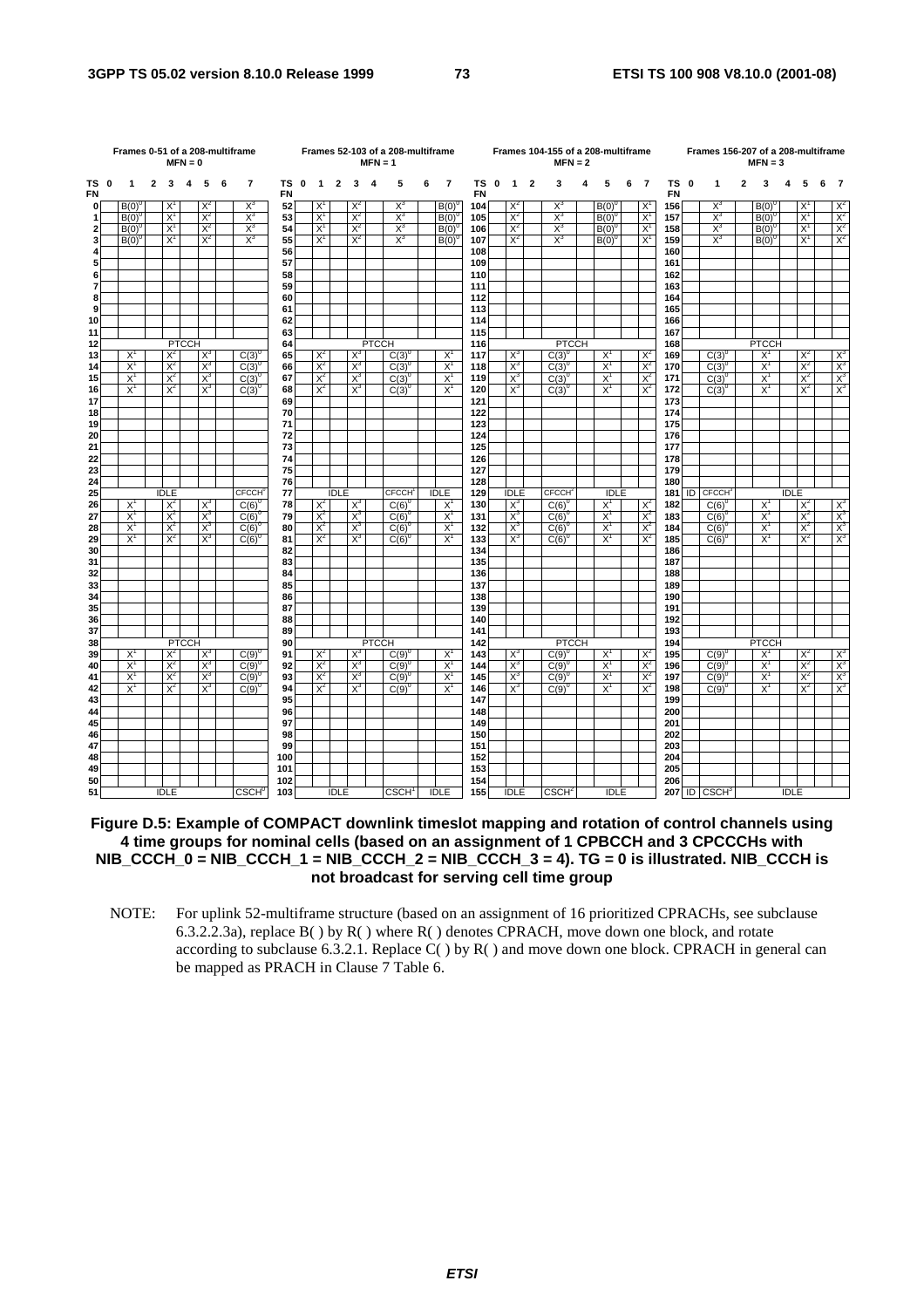|                   |            |              |             | $MFN = 0$               |                   |     | Frames 0-51 of a 208-multiframe |                 |              |                |                |                   | $MFN = 1$      | Frames 52-103 of a 208-multiframe |     |                |                   |                   |                | Frames 104-155 of a 208-multiframe<br>$MFN = 2$ |   |              |   |                |                          |                | Frames 156-207 of a 208-multiframe |                | $MFN = 3$    |             |       |   |       |
|-------------------|------------|--------------|-------------|-------------------------|-------------------|-----|---------------------------------|-----------------|--------------|----------------|----------------|-------------------|----------------|-----------------------------------|-----|----------------|-------------------|-------------------|----------------|-------------------------------------------------|---|--------------|---|----------------|--------------------------|----------------|------------------------------------|----------------|--------------|-------------|-------|---|-------|
| TS 0<br><b>FN</b> | 1          | $\mathbf{2}$ | 3           | $\overline{\mathbf{4}}$ | 5                 | 6   | $\overline{7}$                  | TS<br><b>FN</b> | $\mathbf{0}$ | $\overline{1}$ | $\overline{2}$ | 3                 | $\overline{4}$ | 5                                 | 6   | $\overline{7}$ | TS 0<br><b>FN</b> | $\mathbf{1}$      | $\overline{2}$ | 3                                               | 4 | 5            | 6 | $\overline{7}$ | TS 0<br><b>FN</b>        |                | 1                                  | $\overline{2}$ | 3            | 4           | 5     | 6 |       |
| 0                 | B(0)       |              | X,          |                         | $X^2$             |     |                                 | 52              |              | X              |                | $X^2$             |                |                                   |     | B(0)           | 104               | $X^2$             |                |                                                 |   | B(0)         |   | $X^1$          | 156                      |                |                                    |                | B(0)         |             | X     |   | $X^2$ |
| 1                 | B(0)       |              | $X^1$       |                         | $X^2$             |     |                                 | 53              |              | X              |                | $X^2$             |                |                                   |     | B(0)           | 105               | $X^2$             |                |                                                 |   | B(0)         |   | $X^1$          | 157                      |                |                                    |                | B(0)         |             | $X^1$ |   | $X^2$ |
| $\mathbf{2}$      | B(0)       |              | $X^1$       |                         | $X^2$             |     |                                 | 54              |              | $X^1$          |                | $X^2$             |                |                                   |     | B(0)           | 106               | $X^2$             |                |                                                 |   | $B(0)^\circ$ |   | $X^1$          | 158                      |                |                                    |                | $B(0)^{6}$   |             | $X^1$ |   | $X^2$ |
| 3                 | $B(0)^{6}$ |              | $X^1$       |                         | $X^2$             |     |                                 | 55              |              | $X^1$          |                | $X^2$             |                |                                   |     | B(0)           | 107               | $X^2$             |                |                                                 |   | $B(0)^{0}$   |   | $X^1$          | 159                      |                |                                    |                | $B(0)^{6}$   |             | $X^1$ |   | $X^2$ |
| 4<br>5            |            |              |             |                         |                   |     |                                 | 56<br>57        |              |                |                |                   |                |                                   |     |                | 108<br>109        |                   |                |                                                 |   |              |   |                | 160<br>161               |                |                                    |                |              |             |       |   |       |
| 6                 |            |              |             |                         |                   |     |                                 | 58              |              |                |                |                   |                |                                   |     |                | 110               |                   |                |                                                 |   |              |   |                | 162                      |                |                                    |                |              |             |       |   |       |
| 7                 |            |              |             |                         |                   |     |                                 | 59              |              |                |                |                   |                |                                   |     |                | 111               |                   |                |                                                 |   |              |   |                | 163                      |                |                                    |                |              |             |       |   |       |
| 8                 |            |              |             |                         |                   |     |                                 | 60              |              |                |                |                   |                |                                   |     |                | 112               |                   |                |                                                 |   |              |   |                | 164                      |                |                                    |                |              |             |       |   |       |
| 9                 |            |              |             |                         |                   |     |                                 | 61              |              |                |                |                   |                |                                   |     |                | 113               |                   |                |                                                 |   |              |   |                | 165                      |                |                                    |                |              |             |       |   |       |
| 10                |            |              |             |                         |                   |     |                                 | 62              |              |                |                |                   |                |                                   |     |                | 114               |                   |                |                                                 |   |              |   |                | 166                      |                |                                    |                |              |             |       |   |       |
| 11                |            |              |             |                         |                   |     |                                 | 63              |              |                |                |                   |                |                                   |     |                | 115               |                   |                |                                                 |   |              |   |                | 167                      |                |                                    |                |              |             |       |   |       |
| 12                |            |              |             | <b>PTCCH</b>            |                   |     |                                 | 64              |              |                |                |                   | <b>PTCCH</b>   |                                   |     |                | 116               |                   |                | <b>PTCCH</b>                                    |   |              |   |                | 168                      |                |                                    |                | <b>PTCCH</b> |             |       |   |       |
| 13                | $X^1$      |              | X           |                         |                   |     | C(3)                            | 65              |              | $X^2$          |                |                   |                | $C(3)^{6}$                        |     | X              | 117               |                   |                | $C(3)^{0}$                                      |   | X            |   | $X^2$          | 169                      |                | C(3)                               |                | Х            |             | $X^2$ |   |       |
| 14                | $X^1$      |              | $X^2$       |                         |                   |     | $C(3)^{6}$                      | 66              |              | $X^2$          |                |                   |                | C(3)                              |     | $X^1$          | 118               |                   |                | C(3)                                            |   | X            |   | $X^2$          | 170                      |                | C(3)                               |                | $X^1$        |             | $X^2$ |   |       |
| 15                | $X^1$      |              | $X^2$       |                         |                   |     | $C(3)^{6}$                      | 67              |              | $X^2$          |                |                   |                | $C(3)^{0}$                        |     | $X^1$          | 119               |                   |                | $C(3)^{0}$                                      |   | $X^1$        |   | $X^2$          | 171                      |                | $C(3)^{6}$                         |                | $X^1$        |             | $X^2$ |   |       |
| 16                | $X^1$      |              | $X^2$       |                         |                   |     | $C(3)^{0}$                      | 68              |              | $X^2$          |                |                   |                | $C(3)^{0}$                        |     | $X^1$          | 120               |                   |                | $C(3)^{0}$                                      |   | $X^1$        |   | $X^2$          | 172                      |                | $C(3)^{0}$                         |                | $X^1$        |             | $X^2$ |   |       |
| 17<br>18          |            |              |             |                         |                   |     |                                 | 69<br>70        |              |                |                |                   |                |                                   |     |                | 121<br>122        |                   |                |                                                 |   |              |   |                | 173<br>174               |                |                                    |                |              |             |       |   |       |
| 19                |            |              |             |                         |                   |     |                                 | 71              |              |                |                |                   |                |                                   |     |                | 123               |                   |                |                                                 |   |              |   |                | 175                      |                |                                    |                |              |             |       |   |       |
| 20                |            |              |             |                         |                   |     |                                 | 72              |              |                |                |                   |                |                                   |     |                | 124               |                   |                |                                                 |   |              |   |                | 176                      |                |                                    |                |              |             |       |   |       |
| 21                |            |              |             |                         |                   |     |                                 | 73              |              |                |                |                   |                |                                   |     |                | 125               |                   |                |                                                 |   |              |   |                | 177                      |                |                                    |                |              |             |       |   |       |
| 22                |            |              |             |                         |                   |     |                                 | 74              |              |                |                |                   |                |                                   |     |                | 126               |                   |                |                                                 |   |              |   |                | 178                      |                |                                    |                |              |             |       |   |       |
| 23                |            |              |             |                         |                   |     |                                 | 75              |              |                |                |                   |                |                                   |     |                | 127               |                   |                |                                                 |   |              |   |                | 179                      |                |                                    |                |              |             |       |   |       |
| 24                |            |              |             |                         |                   |     |                                 | 76              |              |                |                |                   |                |                                   |     |                | 128               |                   |                |                                                 |   |              |   |                | 180                      |                |                                    |                |              |             |       |   |       |
| 25                |            |              | <b>IDLE</b> |                         |                   |     | <b>CFCCH</b>                    | 77              |              |                | <b>IDLE</b>    |                   |                | <b>CFCCH</b>                      |     | <b>IDLE</b>    | 129               | <b>IDLE</b>       |                | <b>CFCCH<sup>2</sup></b>                        |   | <b>IDLE</b>  |   |                | 181                      | $\overline{D}$ | <b>CFCCH</b>                       |                |              | <b>IDLE</b> |       |   |       |
| 26                | $X^1$      |              | X           |                         |                   |     | $C(6)^{0}$                      | 78              |              | $X^2$          |                |                   |                | $C(6)^{0}$                        |     | $X^{\prime}$   | 130               |                   |                | $C(6)^{0}$                                      |   | $X^1$        |   | $X^2$          | 182                      |                | $C(6)^{0}$                         |                | $X^1$        |             | $X^2$ |   |       |
| 27                | $X^1$      |              | $X^2$       |                         |                   |     | $C(6)^{6}$                      | 79              |              | $X^2$          |                |                   |                | $C(6)^{0}$                        |     | $X^1$          | 131               |                   |                | $C(6)^{0}$                                      |   | $X^1$        |   | $X^2$          | 183                      |                | $C(6)^{0}$                         |                | $X^1$        |             | $X^2$ |   |       |
| 28                | $X^1$      |              | $X^2$       |                         |                   |     | C(6)                            | 80              |              | $X^2$          |                |                   |                | C(6)                              |     | $X^1$          | 132               |                   |                | C(6)                                            |   | $X^1$        |   | $X^2$          | 184                      |                | C(6)                               |                | $X^1$        |             | $X^2$ |   |       |
| 29                | $X^1$      |              | $X^2$       |                         |                   |     | $C(6)^\circ$                    | 81              |              | $X^2$          |                |                   |                | $C(6)^\circ$                      |     | $X^1$          | 133               |                   |                | $C(6)^\circ$                                    |   | $X^1$        |   | $X^2$          | 185                      |                | $C(6)^\circ$                       |                | $X^1$        |             | $X^2$ |   |       |
| 30                |            |              |             |                         |                   |     |                                 | 82<br>83        |              |                |                |                   |                |                                   |     |                | 134<br>135        |                   |                |                                                 |   |              |   |                | 186                      |                |                                    |                |              |             |       |   |       |
| 31<br>32          |            |              |             |                         |                   |     |                                 | 84              |              |                |                |                   |                |                                   |     |                | 136               |                   |                |                                                 |   |              |   |                | 187<br>188               |                |                                    |                |              |             |       |   |       |
| 33                |            |              |             |                         |                   |     |                                 | 85              |              |                |                |                   |                |                                   |     |                | 137               |                   |                |                                                 |   |              |   |                | 189                      |                |                                    |                |              |             |       |   |       |
| 34                |            |              |             |                         |                   |     |                                 | 86              |              |                |                |                   |                |                                   |     |                | 138               |                   |                |                                                 |   |              |   |                | 190                      |                |                                    |                |              |             |       |   |       |
| 35                |            |              |             |                         |                   |     |                                 | 87              |              |                |                |                   |                |                                   |     |                | 139               |                   |                |                                                 |   |              |   |                | 191                      |                |                                    |                |              |             |       |   |       |
| 36                |            |              |             |                         |                   |     |                                 | 88              |              |                |                |                   |                |                                   |     |                | 140               |                   |                |                                                 |   |              |   |                | 192                      |                |                                    |                |              |             |       |   |       |
| 37                |            |              |             |                         |                   |     |                                 | 89              |              |                |                |                   |                |                                   |     |                | 141               |                   |                |                                                 |   |              |   |                | 193                      |                |                                    |                |              |             |       |   |       |
| 38                |            |              |             | <b>PTCCH</b>            |                   |     |                                 | 90              |              |                |                |                   | <b>PTCCH</b>   |                                   |     |                | 142               |                   |                | <b>PTCCH</b>                                    |   |              |   |                | 194                      |                |                                    |                | <b>PTCCH</b> |             |       |   |       |
| 39                | $X^1$      |              | $\times^2$  |                         |                   |     | $C(9)^{0}$                      | 91              |              | $X^2$          |                |                   |                | $C(9)^{0}$                        |     | $X^1$          | 143               |                   |                | $C(9)^{0}$                                      |   | X            |   | $X^2$          | 195                      |                | $C(9)^{0}$                         |                | $X^1$        |             | $X^2$ |   |       |
| 40                | $X^1$      |              | $X^2$       |                         |                   |     | C(9)                            | 92              |              | $X^2$          |                |                   |                | $C(9)^{6}$                        |     | $X^1$          | 144               |                   |                | C(9)                                            |   | $X^1$        |   | $X^2$          | 196                      |                | C(9)                               |                | $X^1$        |             | $X^2$ |   |       |
| 41                | $X^1$      |              | $X^2$       |                         |                   |     | $C(9)^{6}$                      | 93              |              | $X^2$          |                |                   |                | C(9)                              |     | $X^1$          | 145               |                   |                | $C(9)^{6}$                                      |   | X            |   | $X^2$          | 197                      |                | $C(9)^{6}$                         |                | $X^1$        |             | $X^2$ |   |       |
| 42<br>43          | $X^1$      |              | $X^2$       |                         |                   |     | $C(9)^{6}$                      | 94<br>95        |              | $X^2$          |                |                   |                | $C(9)^{0}$                        |     | $X^1$          | 146<br>147        |                   |                | $C(9)^{0}$                                      |   | X            |   | $X^2$          | 198<br>199               |                | $C(9)^{6}$                         |                | $X^1$        |             | $X^2$ |   |       |
| 44                |            |              |             |                         |                   |     |                                 | 96              |              |                |                |                   |                |                                   |     |                | 148               |                   |                |                                                 |   |              |   |                | 200                      |                |                                    |                |              |             |       |   |       |
| 45                |            |              |             |                         |                   |     |                                 | 97              |              |                |                |                   |                |                                   |     |                | 149               |                   |                |                                                 |   |              |   |                | 201                      |                |                                    |                |              |             |       |   |       |
| 46                |            |              |             |                         |                   |     |                                 | 98              |              |                |                |                   |                |                                   |     |                | 150               |                   |                |                                                 |   |              |   |                | 202                      |                |                                    |                |              |             |       |   |       |
| 47                |            |              |             |                         |                   |     |                                 | 99              |              |                |                |                   |                |                                   |     |                | 151               |                   |                |                                                 |   |              |   |                | 203                      |                |                                    |                |              |             |       |   |       |
| 48                |            |              |             |                         |                   |     |                                 | 100             |              |                |                |                   |                |                                   |     |                | 152               |                   |                |                                                 |   |              |   |                | 204                      |                |                                    |                |              |             |       |   |       |
| 49                |            |              |             |                         |                   |     |                                 | 101             |              |                |                |                   |                |                                   |     |                | 153               |                   |                |                                                 |   |              |   |                | 205                      |                |                                    |                |              |             |       |   |       |
| 50                |            |              |             |                         |                   |     |                                 | 102             |              |                |                |                   |                |                                   |     |                | 154               |                   |                |                                                 |   |              |   |                | 206                      |                |                                    |                |              |             |       |   |       |
| 51                |            | <b>IDLE</b>  |             |                         | CSCH <sup>o</sup> | 103 |                                 |                 | <b>IDLE</b>  |                |                | CSCH <sup>1</sup> |                | <b>IDLE</b>                       | 155 | <b>IDLE</b>    |                   | CSCH <sup>2</sup> |                | <b>IDLE</b>                                     |   |              |   |                | 207 ID CSCH <sup>3</sup> |                |                                    | <b>IDLE</b>    |              |             |       |   |       |

**Figure D.6: Example of COMPACT downlink timeslot mapping and rotation of control channels using 3 time groups for nominal cells (based on an assignment of 1 CPBCCH and 3 CPCCCHs with NIB\_CCCH\_0 = NIB\_CCCH\_1 = NIB\_CCCH\_2 = 4, NIB\_CCCH\_3 = 0). TG = 0 is illustrated. NIB\_CCCH is not broadcast for serving cell time group** 

NOTE: For uplink 52-multiframe structure (based on an assignment of 16 prioritized CPRACHs, see subclause 6.3.2.2.3a), replace  $B()$  by  $R()$  where  $R()$  denotes CPRACH, move down one block, and rotate according to subclause 6.3.2.1. Replace  $C()$  by R() and move down one block. CPRACH in general can be mapped as PRACH in Clause 7 Table 6.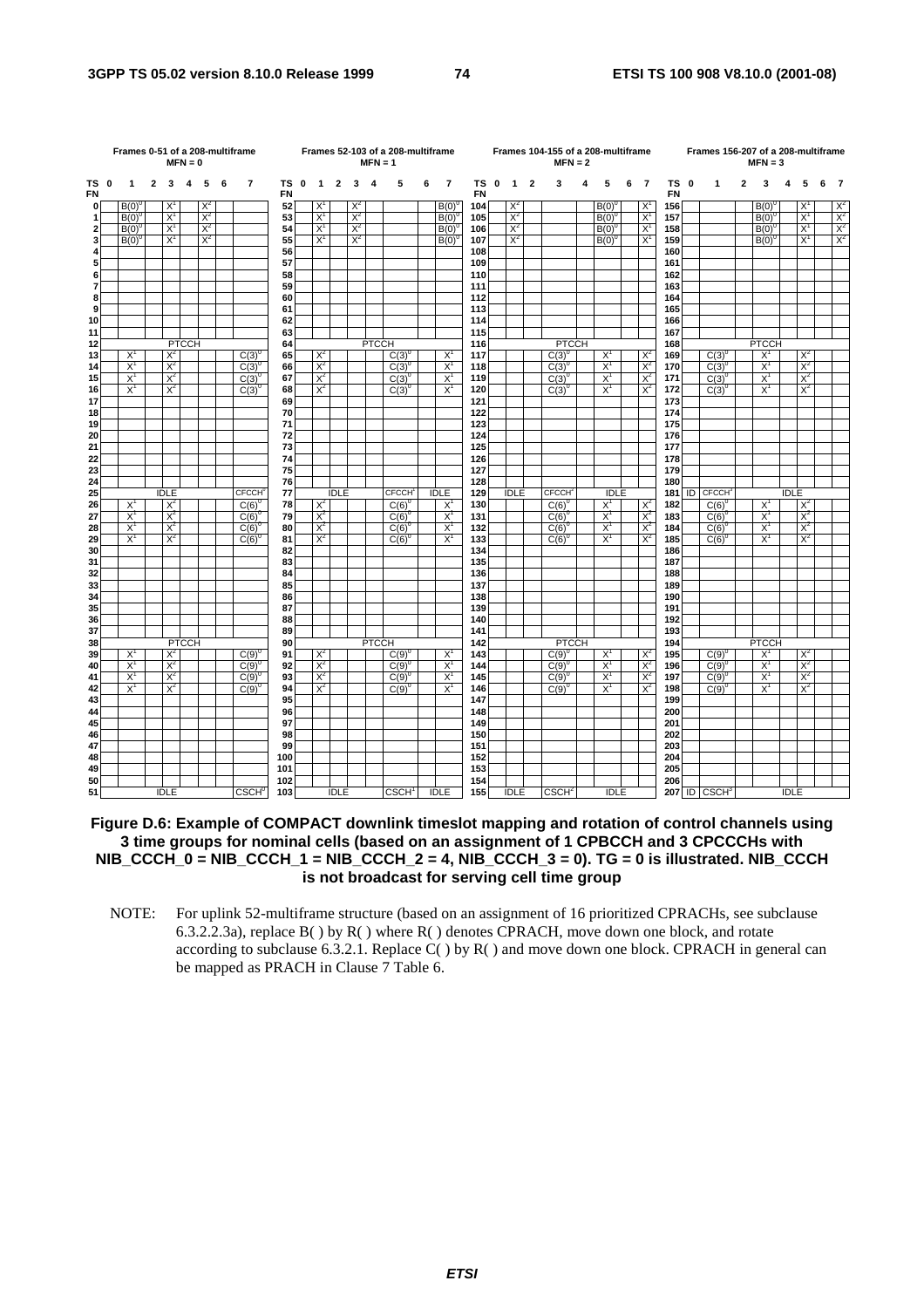|                         |                |              |                | $MFN = 0$               |                |   | Frames 0-51 of a 208-multiframe |                   |                |                |                | $MFN = 1$               | Frames 52-103 of a 208-multiframe |   |                |                        |              |                |                | Frames 104-155 of a 208-multiframe<br>$MFN = 2$ |   |                |   |                |                   |    | Frames 156-207 of a 208-multiframe |                | $MFN = 3$             |             |                |   |                   |
|-------------------------|----------------|--------------|----------------|-------------------------|----------------|---|---------------------------------|-------------------|----------------|----------------|----------------|-------------------------|-----------------------------------|---|----------------|------------------------|--------------|----------------|----------------|-------------------------------------------------|---|----------------|---|----------------|-------------------|----|------------------------------------|----------------|-----------------------|-------------|----------------|---|-------------------|
| TS 0<br><b>FN</b>       | $\mathbf{1}$   | $\mathbf{2}$ | 3              | $\overline{\mathbf{4}}$ | 5              | 6 | $\overline{7}$                  | TS 0<br><b>FN</b> | $\overline{1}$ | $\overline{2}$ | $\mathbf{3}$   | $\overline{\mathbf{4}}$ | 5                                 | 6 | $\overline{7}$ | <b>TS</b><br><b>FN</b> | $\mathbf{0}$ | $\blacksquare$ | $\overline{2}$ | 3                                               | 4 | 5              | 6 | $\overline{7}$ | TS 0<br><b>FN</b> |    | 1                                  | $\overline{c}$ | 3                     | 4           | 5              | 6 | 7                 |
| 0                       | B(0)           |              | $X^1$          |                         | $X^2$          |   | $X_3$                           | 52                | $X^1$          |                | $X^2$          |                         | $X^3$                             |   | B(0)           | 104                    |              | $X^2$          |                | $X_3$                                           |   | B(0)           |   | $X^1$          | 156               |    | $X^3$                              |                | B(0)                  |             | $X^1$          |   | X                 |
| 1                       | B(0)           |              | $X^1$          |                         | $X^2$          |   | $X^3$                           | 53                | $X^1$          |                | $X^2$          |                         | $X^3$                             |   | B(0)           | 105                    |              | $X^2$          |                | $X_3$                                           |   | B(0)           |   | $X^1$          | 157               |    | $X^3$                              |                | B(0)                  |             | $X^1$          |   | $X^2$             |
| $\overline{\mathbf{c}}$ | B(0)           |              | X,             |                         | $X^2$          |   | $X_3$                           | 54                | $X^1$          |                | $X^2$          |                         | $X^3$                             |   | B(0)           | 106                    |              | $X^2$          |                | $X_3$                                           |   | B(0)           |   | $X^1$          | 158               |    | $X^3$                              |                | B(0)                  |             | $X^1$          |   | $X^2$             |
| 3<br>4                  | B(0)<br>$X^1$  |              | $X^1$          |                         | $X^2$          |   | $X^3$                           | 55<br>56          | $X^1$          |                | $X^2$          |                         | $X^3$                             |   | B(0)<br>$X^1$  | 107<br>108             |              | $X^2$          |                | $X^3$                                           |   | B(0)<br>$X^1$  |   | $X^1$          | 159<br>160        |    | $X^3$                              |                | B(0)<br>$X^1$         |             | $X^1$          |   | $X^2$             |
| 5                       | $X^1$          |              |                |                         |                |   |                                 | 57                |                |                |                |                         |                                   |   | $X^1$          | 109                    |              |                |                |                                                 |   | $X^1$          |   |                | 161               |    |                                    |                | $X^1$                 |             |                |   |                   |
| 6                       | $X^1$          |              |                |                         |                |   |                                 | 58                |                |                |                |                         |                                   |   | $X^1$          | 110                    |              |                |                |                                                 |   | X,             |   |                | 162               |    |                                    |                | $X^1$                 |             |                |   |                   |
| 7                       | $X^1$          |              |                |                         |                |   |                                 | 59                |                |                |                |                         |                                   |   | $X^1$          | 111                    |              |                |                |                                                 |   | $X^1$          |   |                | 163               |    |                                    |                | $X^1$                 |             |                |   |                   |
| 8                       |                |              |                |                         |                |   |                                 | 60                |                |                |                |                         |                                   |   |                | 112                    |              |                |                |                                                 |   |                |   |                | 164               |    |                                    |                |                       |             |                |   |                   |
| 9                       |                |              |                |                         |                |   |                                 | 61                |                |                |                |                         |                                   |   |                | 113                    |              |                |                |                                                 |   |                |   |                | 165               |    |                                    |                |                       |             |                |   |                   |
| 10                      |                |              |                |                         |                |   |                                 | 62                |                |                |                |                         |                                   |   |                | 114                    |              |                |                |                                                 |   |                |   |                | 166               |    |                                    |                |                       |             |                |   |                   |
| 11                      |                |              |                |                         |                |   |                                 | 63                |                |                |                |                         |                                   |   |                | 115                    |              |                |                |                                                 |   |                |   |                | 167               |    |                                    |                |                       |             |                |   |                   |
| 12                      |                |              |                | <b>PTCCH</b>            |                |   |                                 | 64                |                |                |                | <b>PTCCH</b>            |                                   |   |                | 116                    |              |                |                | <b>PTCCH</b>                                    |   |                |   |                | 168               |    |                                    |                | <b>PTCCH</b>          |             |                |   |                   |
| 13                      | $X^1$          |              | $X^2$          |                         | $X^3$          |   | C(3)                            | 65                | $X^2$          |                | $X^3$          |                         | $C(3)^{6}$                        |   | X              | 117                    |              | $X^3$          |                | $C(3)^{0}$                                      |   | $X^1$          |   | $X^2$          | 169               |    | C(3)                               |                | $X^{\prime}$          |             | $X^2$          |   | $X^3$             |
| 14                      | $X^1$          |              | $X^2$          |                         | $X^3$          |   | $C(3)^{6}$                      | 66                | $X^2$          |                | $X^3$          |                         | $C(3)^{6}$                        |   | $X^1$          | 118                    |              | $X_3$          |                | C(3)                                            |   | $X^1$          |   | $X^2$          | 170               |    | $C(3)^{0}$                         |                | $X^1$                 |             | $X^2$          |   | $X^3$<br>$X^3$    |
| 15                      | $X^1$          |              | $X^2$<br>$X^2$ |                         | $X_3$          |   | C(3)                            | 67                | $X^2$          |                | $X^3$          |                         | $C(3)^{6}$                        |   | $X^1$          | 119                    |              | $X^3$          |                | $C(3)^{6}$                                      |   | X,             |   | $X^2$          | 171               |    | C(3)                               |                | $X^1$                 |             | $X^2$<br>$X^2$ |   | $X^3$             |
| 16<br>17                | $X^1$          |              |                |                         | $X^3$          |   | $C(3)^{6}$                      | 68<br>69          | $X^2$          |                | $X^3$          |                         | $C(3)^{0}$                        |   | $X^1$          | 120<br>121             |              | $X^3$          |                | $C(3)^{0}$                                      |   | $X^1$          |   | $X^2$          | 172<br>173        |    | $C(3)^{0}$                         |                | $X^1$                 |             |                |   |                   |
| 18                      |                |              |                |                         |                |   |                                 | 70                |                |                |                |                         |                                   |   |                | 122                    |              |                |                |                                                 |   |                |   |                | 174               |    |                                    |                |                       |             |                |   |                   |
| 19                      |                |              |                |                         |                |   |                                 | 71                |                |                |                |                         |                                   |   |                | 123                    |              |                |                |                                                 |   |                |   |                | 175               |    |                                    |                |                       |             |                |   |                   |
| 20                      |                |              |                |                         |                |   |                                 | 72                |                |                |                |                         |                                   |   |                | 124                    |              |                |                |                                                 |   |                |   |                | 176               |    |                                    |                |                       |             |                |   |                   |
| 21                      |                |              |                |                         |                |   |                                 | 73                |                |                |                |                         |                                   |   |                | 125                    |              |                |                |                                                 |   |                |   |                | 177               |    |                                    |                |                       |             |                |   |                   |
| 22                      |                |              |                |                         |                |   |                                 | 74                |                |                |                |                         |                                   |   |                | 126                    |              |                |                |                                                 |   |                |   |                | 178               |    |                                    |                |                       |             |                |   |                   |
| 23                      |                |              |                |                         |                |   |                                 | 75                |                |                |                |                         |                                   |   |                | 127                    |              |                |                |                                                 |   |                |   |                | 179               |    |                                    |                |                       |             |                |   |                   |
| 24                      |                |              |                |                         |                |   |                                 | 76                |                |                |                |                         |                                   |   |                | 128                    |              |                |                |                                                 |   |                |   |                | 180               |    |                                    |                |                       |             |                |   |                   |
| 25                      |                |              | <b>IDLE</b>    |                         |                |   | <b>CFCCH</b>                    | 77                |                | <b>IDLE</b>    |                |                         | <b>CFCCH</b>                      |   | <b>IDLE</b>    | 129                    |              | <b>IDLE</b>    |                | <b>CFCCH<sup>2</sup></b>                        |   | <b>IDLE</b>    |   |                | 181               | ID | <b>CFCCH</b>                       |                |                       | <b>IDLE</b> |                |   |                   |
| 26                      | $X^{\prime}$   |              | X              |                         | $X^3$          |   | $C(6)^\circ$                    | 78                | X              |                | $X^3$          |                         | $C(6)^{0}$                        |   | X              | 130                    |              | $X^3$          |                | $C(6)^\circ$                                    |   | $X^1$          |   | $X^2$          | 182               |    | $C(6)^{0}$                         |                | $X^1$                 |             | $X^2$          |   | $X^3$             |
| 27                      | $X^1$<br>$X^1$ |              | $X^2$<br>$X^2$ |                         | $X^3$<br>$X^3$ |   | $C(6)^{6}$                      | 79                | $X^2$<br>$X^2$ |                | $X^3$<br>$X^3$ |                         | $C(6)^0$                          |   | $X^1$<br>$X^1$ | 131                    |              | $X^3$<br>$X_3$ |                | $C(6)^{0}$                                      |   | $X^1$<br>$X^1$ |   | $X^2$          | 183               |    | $C(6)^{0}$                         |                | $X^1$<br>$X^1$        |             | $X^2$<br>$X^2$ |   | $\frac{X^3}{X^3}$ |
| 28<br>29                | $X^1$          |              | $X^2$          |                         | $X^3$          |   | C(6)<br>$C(6)^{6}$              | 80<br>81          | $X^2$          |                | $X^3$          |                         | C(6)<br>$C(6)^6$                  |   | $X^1$          | 132<br>133             |              | $X^3$          |                | C(6)<br>$C(6)^{0}$                              |   | $X^1$          |   | $X^2$<br>$X^2$ | 184<br>185        |    | C(6)<br>$C(6)^{0}$                 |                | $X^1$                 |             | $X^2$          |   |                   |
| 30                      |                |              |                |                         |                |   |                                 | 82                |                |                |                |                         |                                   |   |                | 134                    |              |                |                |                                                 |   |                |   |                | 186               |    |                                    |                |                       |             |                |   |                   |
| 31                      |                |              |                |                         |                |   |                                 | 83                |                |                |                |                         |                                   |   |                | 135                    |              |                |                |                                                 |   |                |   |                | 187               |    |                                    |                |                       |             |                |   |                   |
| 32                      |                |              |                |                         |                |   |                                 | 84                |                |                |                |                         |                                   |   |                | 136                    |              |                |                |                                                 |   |                |   |                | 188               |    |                                    |                |                       |             |                |   |                   |
| 33                      |                |              |                |                         |                |   |                                 | 85                |                |                |                |                         |                                   |   |                | 137                    |              |                |                |                                                 |   |                |   |                | 189               |    |                                    |                |                       |             |                |   |                   |
| 34                      |                |              |                |                         |                |   |                                 | 86                |                |                |                |                         |                                   |   |                | 138                    |              |                |                |                                                 |   |                |   |                | 190               |    |                                    |                |                       |             |                |   |                   |
| 35                      |                |              |                |                         |                |   |                                 | 87                |                |                |                |                         |                                   |   |                | 139                    |              |                |                |                                                 |   |                |   |                | 191               |    |                                    |                |                       |             |                |   |                   |
| 36                      |                |              |                |                         |                |   |                                 | 88                |                |                |                |                         |                                   |   |                | 140                    |              |                |                |                                                 |   |                |   |                | 192               |    |                                    |                |                       |             |                |   |                   |
| 37                      |                |              |                |                         |                |   |                                 | 89                |                |                |                |                         |                                   |   |                | 141                    |              |                |                |                                                 |   |                |   |                | 193               |    |                                    |                |                       |             |                |   |                   |
| 38<br>39                | $X^1$          |              | $X^2$          | <b>PTCCH</b>            |                |   |                                 | 90<br>91          |                |                |                | <b>PTCCH</b>            |                                   |   | $X^1$          | 142<br>143             |              |                |                | <b>PTCCH</b>                                    |   | $X^1$          |   |                | 194<br>195        |    |                                    |                | <b>PTCCH</b><br>$X^1$ |             |                |   |                   |
| 40                      | $X^1$          |              | $X^2$          |                         | $X^3$<br>$X_3$ |   | $C(9)^{6}$<br>C(9)              | 92                | $X^2$<br>$X^2$ |                | $X^3$<br>$X_3$ |                         | $C(9)^{0}$<br>C(9)                |   | $X^1$          | 144                    |              | $X^3$<br>$X^3$ |                | $C(9)^{0}$<br>C(9)                              |   | X,             |   | $X^2$<br>$X^2$ | 196               |    | $C(9)^{0}$<br>$C(9)^6$             |                | $X^1$                 |             | $X^2$<br>$X^2$ |   | $X^3$             |
| 41                      | $X^1$          |              | $X^2$          |                         | $X_3$          |   | $C(9)^{6}$                      | 93                | $X^2$          |                | $X^3$          |                         | $C(9)^{0}$                        |   | $X^1$          | 145                    |              | $X^3$          |                | $C(9)^{0}$                                      |   | $X^1$          |   | $X^2$          | 197               |    | $C(9)^{6}$                         |                | $X^1$                 |             | $X^2$          |   | $\frac{1}{x^2}$   |
| 42                      | $X^1$          |              | $X^2$          |                         | $X^3$          |   | $C(9)^{6}$                      | 94                | $X^2$          |                | $X^3$          |                         | $C(9)^{6}$                        |   | $X^1$          | 146                    |              | $X^3$          |                | $C(9)^{0}$                                      |   | $X^1$          |   | $X^2$          | 198               |    | $C(9)^{6}$                         |                | $X^1$                 |             | $X^2$          |   | $X^3$             |
| 43                      |                |              |                |                         |                |   |                                 | 95                |                |                |                |                         |                                   |   |                | 147                    |              |                |                |                                                 |   |                |   |                | 199               |    |                                    |                |                       |             |                |   |                   |
| 44                      |                |              |                |                         |                |   |                                 | 96                |                |                |                |                         |                                   |   |                | 148                    |              |                |                |                                                 |   |                |   |                | 200               |    |                                    |                |                       |             |                |   |                   |
| 45                      |                |              |                |                         |                |   |                                 | 97                |                |                |                |                         |                                   |   |                | 149                    |              |                |                |                                                 |   |                |   |                | 201               |    |                                    |                |                       |             |                |   |                   |
| 46                      |                |              |                |                         |                |   |                                 | 98                |                |                |                |                         |                                   |   |                | 150                    |              |                |                |                                                 |   |                |   |                | 202               |    |                                    |                |                       |             |                |   |                   |
| 47                      |                |              |                |                         |                |   |                                 | 99                |                |                |                |                         |                                   |   |                | 151                    |              |                |                |                                                 |   |                |   |                | 203               |    |                                    |                |                       |             |                |   |                   |
| 48                      |                |              |                |                         |                |   |                                 | 100               |                |                |                |                         |                                   |   |                | 152                    |              |                |                |                                                 |   |                |   |                | 204               |    |                                    |                |                       |             |                |   |                   |
| 49                      |                |              |                |                         |                |   |                                 | 101               |                |                |                |                         |                                   |   |                | 153                    |              |                |                |                                                 |   |                |   |                | 205               |    |                                    |                |                       |             |                |   |                   |
| 50<br>51                |                |              | <b>IDLE</b>    |                         |                |   | <b>CSCH<sup>o</sup></b>         | 102<br>103        |                | <b>IDLE</b>    |                |                         | CSCH <sup>1</sup>                 |   | <b>IDLE</b>    | 154<br>155             |              | <b>IDLE</b>    |                | CSCH <sup>2</sup>                               |   | <b>IDLE</b>    |   |                | 206               |    | 207 ID CSCH <sup>3</sup>           |                |                       | <b>IDLE</b> |                |   |                   |
|                         |                |              |                |                         |                |   |                                 |                   |                |                |                |                         |                                   |   |                |                        |              |                |                |                                                 |   |                |   |                |                   |    |                                    |                |                       |             |                |   |                   |

**Figure D.7: Example of COMPACT downlink timeslot mapping and rotation of control channels using 4 time groups for nominal cells (based on an assignment of 1 CPBCCH and 3 CPCCCHs with NIB\_CCCH\_0 = NIB\_CCCH\_2 = NIB\_CCCH\_3 = 4, NIB\_CCCH\_1 = 5). TG = 0 is illustrated. NIB\_CCCH is not broadcast for serving cell time group** 

NOTE: For uplink 52-multiframe structure (based on an assignment of 16 prioritized CPRACHs, see subclause 6.3.2.2.3a), replace  $B()$  by  $R()$  where  $R()$  denotes CPRACH, move down one block, and rotate according to subclause 6.3.2.1. Replace  $C()$  by R() and move down one block. CPRACH in general can be mapped as PRACH in Clause 7 Table 6.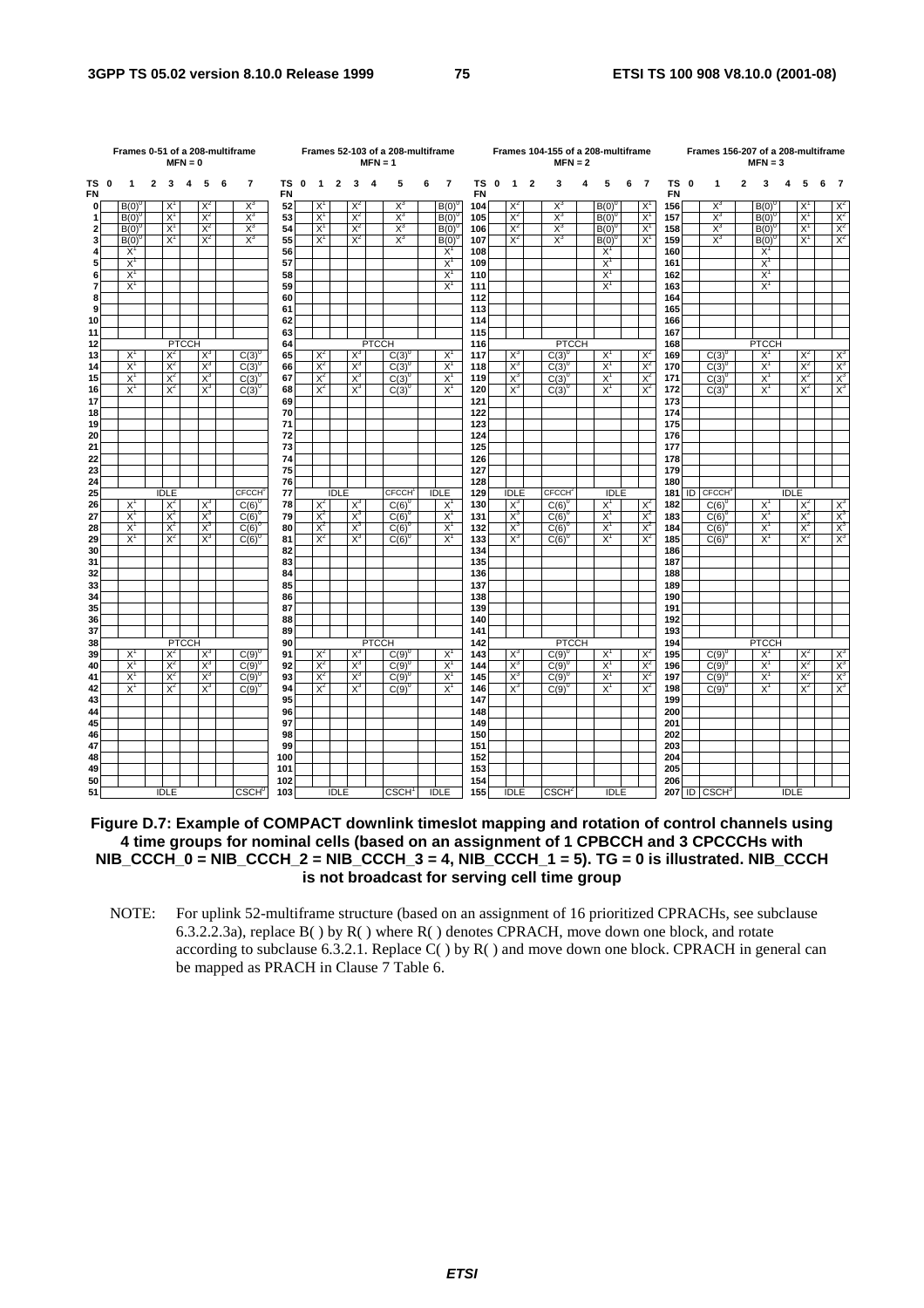## Annex E (informative): Change history

| <b>SPEC</b>    | SMG#       | <b>CR</b>    | <b>PH</b>                |                | <b>VERS   NEW_VERS</b> | <b>SUBJECT</b>                                                                             |
|----------------|------------|--------------|--------------------------|----------------|------------------------|--------------------------------------------------------------------------------------------|
| 05.02          | s24        | A020         | R97                      | 5.5.0A         | 6.0.0                  | Corrections and clarifications to GPRS                                                     |
| 05.02          | s24        | A021         | R97                      | 5.5.0A         | 6.0.0                  | Multislot classes for GPRS                                                                 |
| 05.02          | s24        | A022         | <b>R97</b>               | 5.5.0A         | 6.0.0                  | System information for GPRS on BCCH                                                        |
| 05.02          | s24        | A023         | <b>R97</b>               | 5.5.0A         | 6.0.0                  | Alignment of 51- and 52-multiframe PCCCH                                                   |
| 05.02          | s25        | A025         | <b>R97</b>               | 6.0.1          | 6.1.0                  | Corrections to the GPRS sleep mode                                                         |
| 05.02          | s25        | A026         | <b>R97</b>               | 6.0.1          | 6.1.0                  | Clarification of the definition of multislot classes                                       |
| 05.02          | s25        | A030         | <b>R97</b>               | 6.0.1          | 6.1.0                  | 14.4kbps Data Service                                                                      |
| 05.02          | s25        | A034         | <b>R97</b>               | 6.0.1          | 6.1.0                  | Indication of PACCH logical channel type                                                   |
| 05.02          | s25        | A035         | <b>R97</b>               | 6.0.1          | 6.1.0                  | Renaming of GPRS RR states                                                                 |
| 05.02          | s25        | A036         | <b>R97</b>               | 6.0.1          | 6.1.0                  | USF granularity for dynamic allocation                                                     |
| 05.02          | s26        | A033         | <b>R97</b>               | 6.1.0          | 6.2.0                  | GPRS SI message mapping                                                                    |
| 05.02          | s26        | A037         | <b>R97</b>               | 6.1.0          | 6.2.0                  | Mapping of PACCH                                                                           |
| 05.02          | s26        | A039         | <b>R97</b>               | 6.1.0          | 6.2.0                  | Mapping of SI 2 and SI 2ter on BCCH                                                        |
| 05.02          | s27        | A041         | <b>R97</b>               | 6.2.0          | 6.3.0                  | Clarification on PTCCH/U mapping                                                           |
| 05.02          | s27        | A042         | <b>R97</b>               | 6.2.0          | 6.3.0                  | Clarification on mapping PCCCH                                                             |
| 05.02<br>05.02 | s27<br>s28 | A043<br>A045 | <b>R97</b><br><b>R97</b> | 6.2.0<br>6.3.0 | 6.3.0<br>6.4.0         | MS multislot classes and GPRS dynamic allocations<br>Removal of System Information Type 14 |
| 05.02          | s28        | A052         | R97                      | 6.3.0          | 6.4.0                  | Schedule for packet System Information message on PBCCH                                    |
| 05.02          | s28        | A054         | R97                      | 6.3.0          | 6.4.0                  | Editorial correction to 05.02                                                              |
| 05.02          | s28        | A055         | <b>R97</b>               | 6.3.0          | 6.4.0                  | Improvements of PRS paging blocks scheduling                                               |
| 05.02          | s28        | A057         | <b>R97</b>               | 6.3.0          | 6.4.0                  | 51-multiframe PBCCH                                                                        |
| 05.02          | s28        | A060         | R97                      | 6.3.0          | 6.4.0                  | Clarification to the multislot configurations for GPRS                                     |
| 05.02          | s28        | A061         | <b>R97</b>               | 6.3.0          | 6.4.0                  | Clarification to the PTCCH mapping                                                         |
| 05.02          | s28        | A064         | <b>R97</b>               | 6.3.0          | 6.4.0                  | Removal of inconsistency in Table 7                                                        |
| 05.02          | s28        | A048         | <b>R98</b>               | 6.4.0          | 7.0.0                  | Introduction of specific training sequences for CTS Synchr. bursts                         |
| 05.02          | s28        | A049         | <b>R98</b>               | 6.4.0          | 7.0.0                  | Introduction of CTS in 05.02                                                               |
| 05.02          | s28        | A050         | <b>R98</b>               | 6.4.0          | 7.0.0                  | CTS Frequency Hopping Algorithm                                                            |
| 05.02          | s29        | A047         | <b>R98</b>               | 7.0.0          | 7.1.0                  | Addition of SoLSA functionality                                                            |
| 05.02          | s29        | A065         | <b>R98</b>               | 7.0.0          | 7.1.0                  | Editorial modification to 3GPP TS 05.02                                                    |
| 05.02          | s29        | A066         | <b>R98</b>               | 7.0.0          | 7.1.0                  | Correction of TFH carrier list                                                             |
| 05.02          | s29        | A067         | <b>R98</b>               | 7.0.0          | 7.1.0                  | Training sequence code of normal bursts for CTS control channel                            |
| 05.02          | s29        | A070         | <b>R98</b>               | 7.0.0          | 7.1.0                  | Removal of SI15 references                                                                 |
| 05.02          | s29        | A071         | <b>R98</b>               | 7.0.0          | 7.1.0                  | Deleting 51-multiframe PBCCH                                                               |
| 05.02          | s29        | A072         | <b>R98</b>               | 7.0.0          | 7.1.0                  | Modification of CTSARCH operation                                                          |
| 05.02          | s29        | A077         | <b>R98</b>               | 7.0.0          | 7.1.0                  | Correction to non-drx period and SPLIT_PG_CYCLE limitations                                |
| 05.02          | s29        | A046         | R99                      | 7.1.0          | 8.0.0                  | Introduction of 8-PSK burst format                                                         |
| 05.02          | s29        | A074         | <b>R99</b>               | 7.1.0          | 8.0.1                  | 05.02 changes for ECSD FACCH                                                               |
| 05.02          | s30        | A080         | <b>R99</b>               | 8.0.1          | 8.1.0                  | Introduction of AMR and EFR Traffic Channels                                               |
| 05.02          | s30        | A081         | <b>R99</b>               | 8.0.1          | 8.1.0                  | Non-GSM Broadcast Information                                                              |
| 05.02          | s30        | A082 R99     |                          | 8.0.1          | 8.1.0                  | <b>EDGE Compact Cell Reselection</b>                                                       |
| 05.02          | s30        | A083         | <b>R99</b>               | 8.0.1          | 8.1.0                  | New training sequences for Access Burst due to EGPRS                                       |
| 05.02          | s30        | A084         | R99                      | 8.0.1          | 8.1.0                  | Introduction of Fast Power Control for ECSD in 05.02                                       |
| 05.02<br>05.02 | s30<br>s30 | A085         | <b>R99</b><br><b>R99</b> | 8.0.1          | 8.1.0                  | <b>EDGE Compact logical channels</b>                                                       |
| 05.02          | s30        | A098<br>A101 | R99                      | 8.0.1<br>8.0.1 | 8.1.0<br>8.1.0         | Mapping of PAGCH<br>Clarification pf DRX                                                   |
| 05.02          | s30        | A103         | R99                      | 8.0.1          | 8.1.0                  | Correction when sending SI 16 and 17                                                       |
| 05.02          | s30b       | A095         | <b>R99</b>               | 8.1.0          | 8.2.0                  | MS multislot resource restriction in extended TA cells                                     |
| 05.02          | s30b       | A106         | R99                      | 8.1.0          | 8.2.0                  | Clarification of fixed allocated PRACH                                                     |
| 05.02          | s30b       | A107         | R99                      | 8.1.0          | 8.2.0                  | <b>COMPACT Logical Channels</b>                                                            |
| 05.02          | s30b       | A109         | R99                      | 8.1.0          | 8.2.0                  | Extended Training Sequence Code C-ETSC specific to COMPACT                                 |
|                |            |              |                          |                |                        | synchronization bursts only                                                                |
| 05.02          | s30b       | A110         | R99                      | 8.1.0          | 8.2.0                  | Support of Slow Frequency Hopping for COMPACT                                              |
| 05.02          | s30b       | A111         | <b>R99</b>               | 8.1.0          | 8.2.0                  | Synchronization of 52-multiframes in EGPRS COMPACT                                         |
| 05.02          | s30b       | A114         | <b>R99</b>               | 8.1.0          | 8.2.0                  | Bi-directional channels in case of multi slot                                              |
| 05.02          | s30b       | A117         | R99                      | 8.1.0          | 8.2.0                  | Clarification of multislot configuration                                                   |
| 05.02          | s30b       | A119         | <b>R99</b>               | 8.1.0          | 8.2.0                  | Training Sequence to support LCS and specification of 8-PSK                                |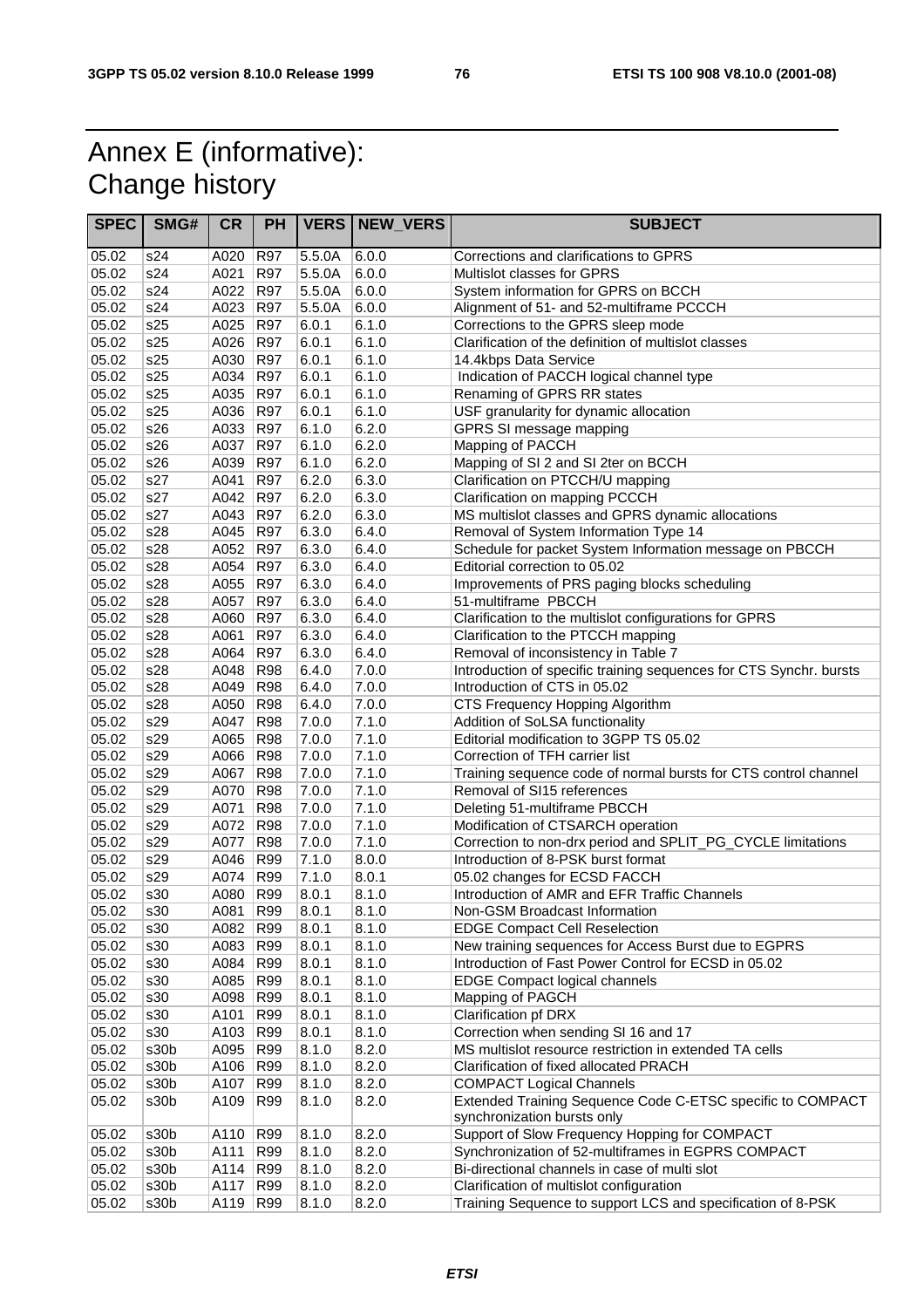| <b>SPEC</b> | SMG# | <b>CR</b> | <b>PH</b> |       | <b>VERS   NEW VERS</b> | <b>SUBJECT</b>                                                  |
|-------------|------|-----------|-----------|-------|------------------------|-----------------------------------------------------------------|
|             |      |           |           |       |                        | modulated normal bursts for compatibility with future releases, |
|             |      |           |           |       |                        | mirror CR to R'98                                               |
| 05.02       | s30b | A120      | R99       | 8.1.0 | 8.2.0                  | Compact FCCH                                                    |
| 05.02       | s31  | A123      | R99       | 8.2.0 | 8.3.0                  | PTCCH block numbering                                           |
| 05.02       | s31  | A126      | R99       | 8.2.0 | 8.3.0                  | Correction of BS_PRACH_BLKS range                               |
| 05.02       | s31  | A127      | R99       | 8.2.0 | 8.3.0                  | <b>COMPACT</b> interference measurements                        |
| 05.02       | s31  | A128      | R99       | 8.2.0 | 8.3.0                  | Timegroup rotation and NIB Clarification                        |
| 05.02       | s31  | A129      | R99       | 8.2.0 | 8.3.0                  | Clarifications in 05.02                                         |
| 05.02       | s31  | A133      | R99       | 8.2.0 | 8.3.0                  | USF Handling in COMPACT                                         |
| 05.02       | s31  | A138      | R99       | 8.2.0 | 8.3.0                  | Correction to non-DRX mode                                      |
| 05.02       | s31  | A142      | R99       | 8.2.0 | 8.3.0                  | GPRS & SMS-CB interworking                                      |
| 05.02       | s31  | A143      | R99       | 8.2.0 | 8.3.0                  | Complete Frequency Hopping on COMPACT                           |
| 05.02       | s31b | A148      | R99       | 8.3.0 | 8.4.0                  | New measurement order - Idle mode                               |
| 05.02       | s31b | A147      | R99       | 8.3.0 | 8.4.0                  | Clarification of PBCCH message scheduling                       |
| 05.02       | s31b | A157      | R99       | 8.3.0 | 8.4.0                  | FCCH decoding problem for multislot MS                          |
| 05.02       | s31b | A144      | R99       | 8.3.0 | 8.4.0                  | Correction of Figure D.4                                        |
| 05.02       | s31b | A149      | R99       | 8.3.0 | 8.4.0                  | Correction of NIB parameters                                    |
| 05.02       | s32  | A158      | R99       | 8.4.0 | 8.5.0                  | Clarification of COMPACT frequency hopping parameters           |
| 05.02       | s32  | A159      | R99       | 8.4.0 | 8.5.0                  | Class A Dual Transfer Mode (DTM)                                |
|             |      |           |           |       |                        |                                                                 |

|                                                                               | <b>Change history</b>       |                 |                  |  |                                                                                       |       |            |  |  |  |  |  |  |  |
|-------------------------------------------------------------------------------|-----------------------------|-----------------|------------------|--|---------------------------------------------------------------------------------------|-------|------------|--|--|--|--|--|--|--|
| <b>Date</b>                                                                   | <b>TSG</b><br><b>GERAN#</b> | <b>TSG Doc.</b> | <b>CR</b>        |  | <b>Rev Subject/Comment</b>                                                            | Old   | <b>New</b> |  |  |  |  |  |  |  |
| 2000-09                                                                       |                             | GP-000094       | A162             |  | <b>DTM</b>                                                                            | 8.5.0 | 8.6.0      |  |  |  |  |  |  |  |
| 2000-09 1                                                                     |                             | GP-000106       | A <sub>163</sub> |  | Corrections to COMPACT                                                                | 8.5.0 | 8.6.0      |  |  |  |  |  |  |  |
| 2000-09                                                                       |                             | GP-000195       | A165             |  | Editorial corrections related to COMPACT                                              | 8.5.0 | 8.6.0      |  |  |  |  |  |  |  |
| 2000-11                                                                       | $\overline{2}$              | GP-000803       | A168             |  | Clarification of mapping of PDTCH and PCCCH                                           | 8.6.0 | 18.7.0     |  |  |  |  |  |  |  |
| 2000-11                                                                       | $\overline{2}$              | GP-000573       | A170             |  | <b>Editorial corrections</b>                                                          | 8.6.0 | 18.7.0     |  |  |  |  |  |  |  |
| 2000-11                                                                       | $\overline{2}$              | GP-000805       | A171             |  | Possible multislot configurations for GPRS                                            | 8.6.0 | 8.7.0      |  |  |  |  |  |  |  |
| 2001-01                                                                       | -13                         | GP-010102       | A172             |  | Possible multislot configurations for GPRS                                            | 8.7.0 | 8.8.0      |  |  |  |  |  |  |  |
| 2001-01                                                                       | - 3                         | GP-010159       | A175             |  | Clarification of the monitored GPRS control channels during<br><b>GPRS</b> attachment | 8.7.0 | 8.8.0      |  |  |  |  |  |  |  |
| $2001 - 04$ 4                                                                 |                             | GP-010651       | A176             |  | System Information Type 2 quater scheduling                                           | 8.8.0 | 8.9.0      |  |  |  |  |  |  |  |
| Multislot configurations for 8-PSK<br>2001-08 6<br>GP-011606<br>A184<br>8.9.0 |                             |                 |                  |  |                                                                                       |       |            |  |  |  |  |  |  |  |
| 2001-08 6                                                                     |                             | GP-011785       | A189             |  | Hopping sequence corrections                                                          | 8.9.0 | 8.10.0     |  |  |  |  |  |  |  |